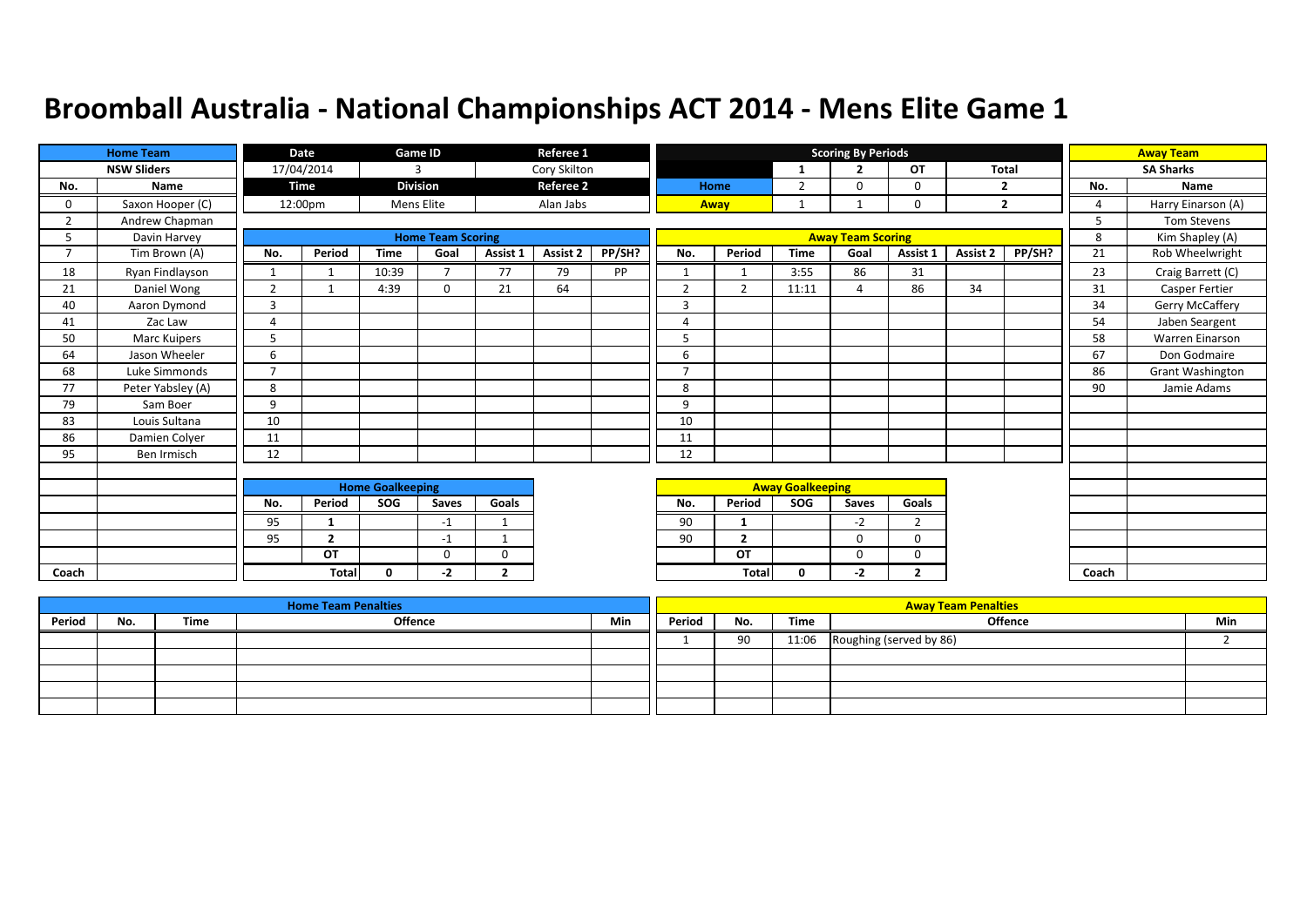|       | <b>Home Team</b>   |                         | Date           |             | Game ID                  |             | Referee 1        |        |                |                         |              | <b>Scoring By Periods</b> |              |          |              |                        | <b>Away Team</b>   |
|-------|--------------------|-------------------------|----------------|-------------|--------------------------|-------------|------------------|--------|----------------|-------------------------|--------------|---------------------------|--------------|----------|--------------|------------------------|--------------------|
|       | <b>ACT Flames</b>  |                         | 17/04/2014     |             | 5                        |             | Doug Nixon       |        |                |                         | $\mathbf{1}$ | ∍                         | OT           |          | <b>Total</b> |                        | <b>SA Sharks</b>   |
| No.   | Name               |                         | <b>Time</b>    |             | <b>Division</b>          |             | <b>Referee 2</b> |        |                | Home                    | 1            | $\Omega$                  | 0            | -1       |              | No.                    | Name               |
| 13    | Dave Lamond        |                         | 8:30pm         |             | Mens Elite               |             | Cory Skilton     |        |                | Away                    | $\mathbf 0$  |                           | 0            |          | 1            | $\boldsymbol{\Lambda}$ | Harry Einarson (A) |
| 14    | Ash Grimmer        |                         |                |             |                          |             |                  |        |                |                         |              |                           |              |          |              | 5                      | Tom Stevens        |
| 15    | Bryce Marshall (C) |                         |                |             | <b>Home Team Scoring</b> |             |                  |        |                |                         |              | <b>Away Team Scoring</b>  |              |          |              | 8                      | Kim Shapley (A)    |
| 16    | Shane Martin (A)   | No.                     | Period         | <b>Time</b> | Goal                     | Assist 1    | Assist 2         | PP/SH? | No.            | Period                  | <b>Time</b>  | Goal                      | Assist 1     | Assist 2 | PP/SH?       | 21                     | Rob Wheelwright    |
| 26    | Chris Sarlija      |                         |                | 3:42        | 32                       |             |                  |        | $\mathbf{1}$   | $\overline{2}$          | 2:00         | 54                        | 58           | 34       |              | 23                     | Craig Barrett (C)  |
| 27    | Jose Ramirez       | $\overline{2}$          |                |             |                          |             |                  |        | $\overline{2}$ |                         |              |                           |              |          |              | 31                     | Casper Fertier     |
| 31    | Chris Lucas        | 3                       |                |             |                          |             |                  |        | 3              |                         |              |                           |              |          |              | 34                     | Gerry McCaffery    |
| 32    | Julian Luco        | 4                       |                |             |                          |             |                  |        | 4              |                         |              |                           |              |          |              | 54                     | Jaben Seargent     |
| 37    | Dave Burns (A)     |                         |                |             |                          |             |                  |        | 5              |                         |              |                           |              |          |              | 58                     | Warren Einarson    |
| 38    | Nigel Banks        | 6                       |                |             |                          |             |                  |        | 6              |                         |              |                           |              |          |              | 67                     | Don Godmaire       |
| 40    | Zac Brandon        | $\overline{ }$          |                |             |                          |             |                  |        | $\overline{7}$ |                         |              |                           |              |          |              | 86                     | Grant Washington   |
| 46    | Matt Henry         | 8                       |                |             |                          |             |                  |        | 8              |                         |              |                           |              |          |              | 90                     | Jamie Adams        |
|       |                    | 9                       |                |             |                          |             |                  |        | 9              |                         |              |                           |              |          |              |                        |                    |
|       |                    | 10                      |                |             |                          |             |                  |        | 10             |                         |              |                           |              |          |              |                        |                    |
|       |                    | 11                      |                |             |                          |             |                  |        | 11             |                         |              |                           |              |          |              |                        |                    |
|       |                    | 12                      |                |             |                          |             |                  |        | 12             |                         |              |                           |              |          |              |                        |                    |
|       |                    |                         |                |             |                          |             |                  |        |                |                         |              |                           |              |          |              |                        |                    |
|       |                    | <b>Home Goalkeeping</b> |                |             |                          |             |                  |        |                | <b>Away Goalkeeping</b> |              |                           |              |          |              |                        |                    |
|       |                    | No.                     | Period         | SOG         | Saves                    | Goals       |                  |        | No.            | Period                  | SOG          | Saves                     | Goals        |          |              |                        |                    |
|       |                    | 46                      | 1              |             | $\Omega$                 | $\mathbf 0$ |                  |        | 90             | 1                       |              | $-1$                      | $\mathbf{1}$ |          |              |                        |                    |
|       |                    | 46                      | $\overline{2}$ |             | -1                       | -1          |                  |        | 90             | $\overline{2}$          |              | 0                         | 0            |          |              |                        |                    |
|       |                    |                         | OT             |             | $\Omega$                 | $\Omega$    |                  |        |                | OT                      |              | $\Omega$                  | 0            |          |              |                        |                    |
| Coach |                    |                         | <b>Total</b>   | $\Omega$    | $-1$                     | 1           |                  |        |                | <b>Total</b>            | 0            | $-1$                      |              |          |              | Coach                  |                    |

|        |     |       | <b>Home Team Penalties</b> |     |        |          |       | <b>Away Team Penalties</b> |     |
|--------|-----|-------|----------------------------|-----|--------|----------|-------|----------------------------|-----|
| Period | No. | Time  | <b>Offence</b>             | Min | Period | No.      | Time  | Offence                    | Min |
|        | 40  | 10:41 | Roughing                   |     |        | 71<br>ᅀ  | 12:33 | <b>High stick</b>          |     |
|        | 40  | 4:33  | <b>Cross check</b>         |     |        | วว<br>رے | 10:41 | Roughing                   |     |
|        |     |       |                            |     |        |          |       |                            |     |
|        |     |       |                            |     |        |          |       |                            |     |
|        |     |       |                            |     |        |          |       |                            |     |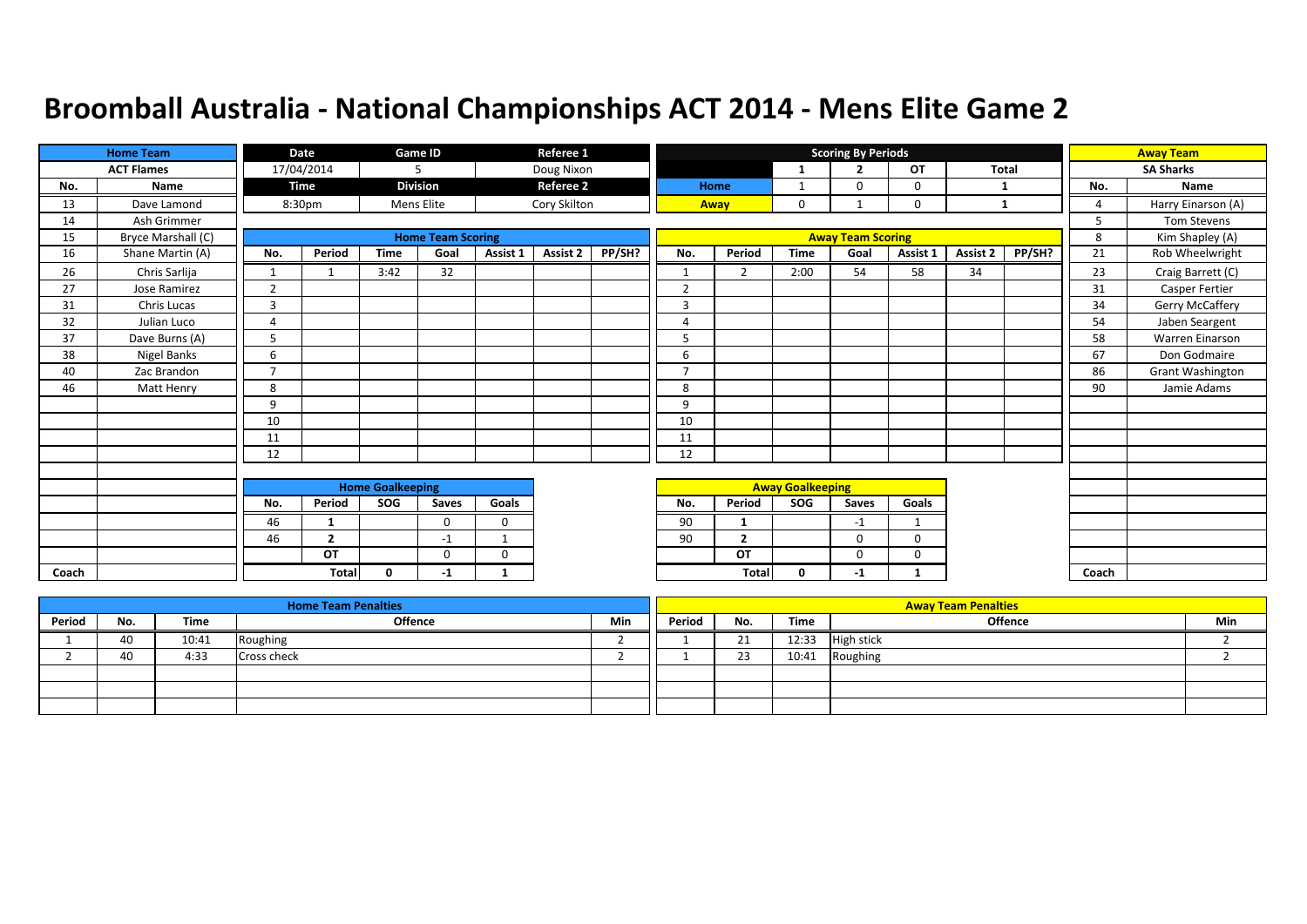|       | <b>Home Team</b>   |                | Date           |                         | Game ID                  |             | Referee 1        |        |                          |                |                         | <b>Scoring By Periods</b> |             |          |              |                | <b>Away Team</b>   |
|-------|--------------------|----------------|----------------|-------------------------|--------------------------|-------------|------------------|--------|--------------------------|----------------|-------------------------|---------------------------|-------------|----------|--------------|----------------|--------------------|
|       | <b>ACT Flames</b>  |                | 18/04/2014     |                         | 10                       |             | Cory Skilton     |        |                          |                | -1                      | <b>D</b>                  | OT          |          | <b>Total</b> |                | <b>NSW Sliders</b> |
| No.   | Name               |                | Time           |                         | <b>Division</b>          |             | <b>Referee 2</b> |        |                          | <b>Home</b>    | 0                       | $\Omega$                  | 0           |          | 0            | No.            | Name               |
| 13    | Dave Lamond        |                | 8:15am         |                         | Mens Elite               |             | Doug Nixon       |        |                          | Away           | 0                       | 0                         | 0           |          | 0            | $\mathbf 0$    | Saxon Hooper (C)   |
| 14    | Ash Grimmer        |                |                |                         |                          |             |                  |        |                          |                |                         |                           |             |          |              | $\overline{2}$ | Andrew Chapman     |
| 15    | Bryce Marshall (C) |                |                |                         | <b>Home Team Scoring</b> |             |                  |        |                          |                |                         | <b>Away Team Scoring</b>  |             |          |              | 5              | Davin Harvey       |
| 16    | Shane Martin (A)   | No.            | Period         | <b>Time</b>             | Goal                     | Assist 1    | Assist 2         | PP/SH? | No.                      | Period         | <b>Time</b>             | Goal                      | Assist 1    | Assist 2 | PP/SH?       | $\overline{7}$ | Tim Brown (A)      |
| 26    | Chris Sarlija      |                |                |                         |                          |             |                  |        | $\mathbf{1}$             |                |                         |                           |             |          |              | 18             | Ryan Findlayson    |
| 27    | Jose Ramirez       | $\overline{2}$ |                |                         |                          |             |                  |        | $\overline{2}$           |                |                         |                           |             |          |              | 21             | Daniel Wong        |
| 31    | Chris Lucas        | $\overline{3}$ |                |                         |                          |             |                  |        | 3                        |                |                         |                           |             |          |              | 40             | Aaron Dymond       |
| 32    | Julian Luco        | $\overline{4}$ |                |                         |                          |             |                  |        | 4                        |                |                         |                           |             |          |              | 41             | Zac Law            |
| 37    | Dave Burns (A)     | 5              |                |                         |                          |             |                  |        | 5                        |                |                         |                           |             |          |              | 50             | Marc Kuipers       |
| 38    | Nigel Banks        | 6              |                |                         |                          |             |                  |        | 6                        |                |                         |                           |             |          |              | 64             | Jason Wheeler      |
| 40    | Zac Brandon        | $\overline{ }$ |                |                         |                          |             |                  |        | $\overline{\phantom{a}}$ |                |                         |                           |             |          |              | 68             | Luke Simmonds      |
| 46    | Matt Henry         | 8              |                |                         |                          |             |                  |        | 8                        |                |                         |                           |             |          |              | 77             | Peter Yabsley (A)  |
|       |                    | 9              |                |                         |                          |             |                  |        | 9                        |                |                         |                           |             |          |              | 79             | Sam Boer           |
|       |                    | 10             |                |                         |                          |             |                  |        | 10                       |                |                         |                           |             |          |              | 83             | Louis Sultana      |
|       |                    | 11             |                |                         |                          |             |                  |        | 11                       |                |                         |                           |             |          |              | 86             | Damien Colyer      |
|       |                    | 12             |                |                         |                          |             |                  |        | 12                       |                |                         |                           |             |          |              | 95             | Ben Irmisch        |
|       |                    |                |                |                         |                          |             |                  |        |                          |                |                         |                           |             |          |              |                |                    |
|       |                    |                |                | <b>Home Goalkeeping</b> |                          |             |                  |        |                          |                | <b>Away Goalkeeping</b> |                           |             |          |              |                |                    |
|       |                    | No.            | Period         | SOG                     | Saves                    | Goals       |                  |        | No.                      | Period         | SOG                     | Saves                     | Goals       |          |              |                |                    |
|       |                    | 46             | 1              |                         | $\Omega$                 | $\mathbf 0$ |                  |        | 95                       | -1             |                         | 0                         | 0           |          |              |                |                    |
|       |                    | 46             | $\overline{2}$ |                         | $\Omega$                 | $\mathbf 0$ |                  |        | 95                       | $\overline{2}$ |                         | $\Omega$                  | $\mathbf 0$ |          |              |                |                    |
|       |                    |                | OT             |                         | $\Omega$                 | $\Omega$    |                  |        |                          | OT             |                         | 0                         | 0           |          |              |                |                    |
| Coach |                    |                | <b>Total</b>   | 0                       | 0                        | $\mathbf 0$ |                  |        |                          | Total          | 0                       | 0                         | 0           |          |              | Coach          |                    |

|        |     |             | <b>Home Team Penalties</b> |     |        |     |      | <b>Away Team Penalties</b> |     |
|--------|-----|-------------|----------------------------|-----|--------|-----|------|----------------------------|-----|
| Period | No. | <b>Time</b> | <b>Offence</b>             | Min | Period | No. | Time | <b>Offence</b>             | Min |
|        | ᅩ   | 1:21        | <b>Holding</b>             |     |        | 18  | 2:28 | Too many players           |     |
|        |     | 13:38       | Interference               |     |        |     |      |                            |     |
|        |     |             |                            |     |        |     |      |                            |     |
|        |     |             |                            |     |        |     |      |                            |     |
|        |     |             |                            |     |        |     |      |                            |     |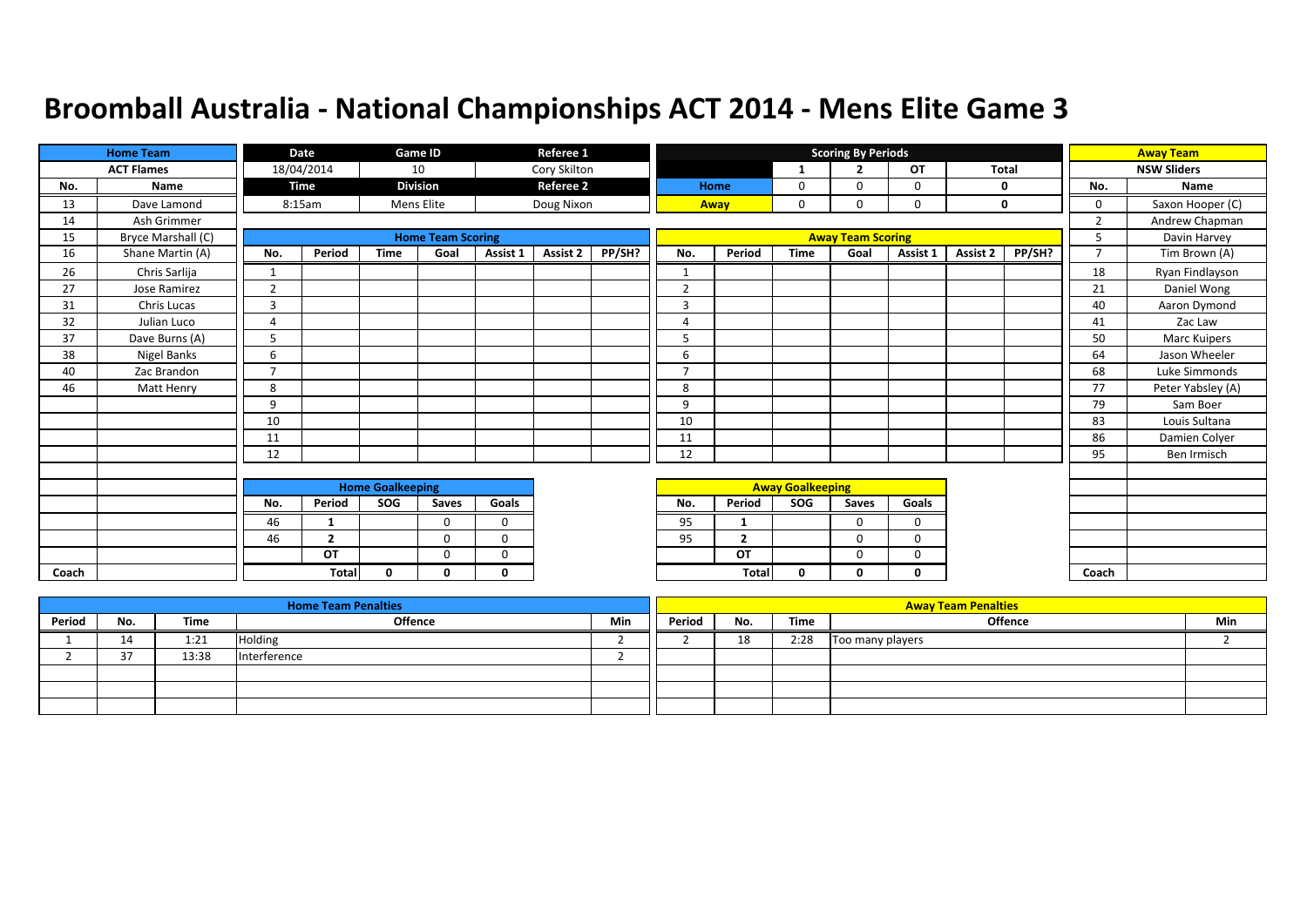|                | <b>Home Team</b>   |                | <b>Date</b>    |                         | <b>Game ID</b>           |                          | Referee 1        |        |                |                |                         | <b>Scoring By Periods</b> |              |          |              |                 | <b>Away Team</b>        |
|----------------|--------------------|----------------|----------------|-------------------------|--------------------------|--------------------------|------------------|--------|----------------|----------------|-------------------------|---------------------------|--------------|----------|--------------|-----------------|-------------------------|
|                | <b>NSW Sliders</b> |                | 18/04/2014     |                         | 13                       |                          | Doug Nixon       |        |                |                | -1                      | $\overline{2}$            | <b>OT</b>    |          | <b>Total</b> |                 | <b>SA Sharks</b>        |
| No.            | Name               |                | <b>Time</b>    |                         | <b>Division</b>          |                          | <b>Referee 2</b> |        | Home           |                | 1                       | $\boldsymbol{\Lambda}$    | $\mathbf 0$  | 5        |              | No.             | Name                    |
| 0              | Saxon Hooper (C)   |                | 10:30am        |                         | Mens Elite               |                          | Cory Skilton     |        | Away           |                | 0                       |                           | 0            | 1        |              | Δ               | Harry Einarson (A)      |
| 2              | Andrew Chapman     |                |                |                         |                          |                          |                  |        |                |                |                         |                           |              |          |              | $5\overline{2}$ | Tom Stevens             |
| כ              | Davin Harvey       |                |                |                         | <b>Home Team Scoring</b> |                          |                  |        |                |                |                         | <b>Away Team Scoring</b>  |              |          |              | 8               | Kim Shapley (A)         |
| $\overline{7}$ | Tim Brown (A)      | No.            | Period         | <b>Time</b>             | Goal                     | Assist 1                 | <b>Assist 2</b>  | PP/SH? | No.            | Period         | <b>Time</b>             | Goal                      | Assist 1     | Assist 2 | PP/SH?       | 21              | Rob Wheelwright         |
| 18             | Ryan Findlayson    | $\mathbf{1}$   | $\mathbf{1}$   | 12:17                   | 77                       |                          |                  |        |                | $\overline{2}$ | 6:02                    | $\Delta$                  | 54           | 23       | PP           | 23              | Craig Barrett (C)       |
| 21             | Daniel Wong        | 2              | $\overline{2}$ | 14:22                   | 21                       | 41                       |                  |        | $\overline{2}$ |                |                         |                           |              |          |              | 31              | Casper Fertier          |
| 40             | Aaron Dymond       | 3              | $\mathcal{D}$  | 11:23                   |                          | 79                       | 68               | PP     | $\overline{3}$ |                |                         |                           |              |          |              | 34              | Gerry McCaffery         |
| 41             | Zac Law            | 4              | $\mathcal{D}$  | 7:20                    | 68                       | $\overline{\phantom{a}}$ | $\Omega$         | PP     | $\overline{4}$ |                |                         |                           |              |          |              | 54              | Jaben Seargent          |
| 50             | Marc Kuipers       | 5              | $\mathcal{P}$  | 4:41                    | 21                       | 41                       | 18               |        | 5              |                |                         |                           |              |          |              | 58              | Warren Einarson         |
| 64             | Jason Wheeler      | 6              |                |                         |                          |                          |                  |        | 6              |                |                         |                           |              |          |              | 67              | Don Godmaire            |
| 68             | Luke Simmonds      | $\overline{7}$ |                |                         |                          |                          |                  |        | $\overline{7}$ |                |                         |                           |              |          |              | 86              | <b>Grant Washington</b> |
| 77             | Peter Yabsley (A)  | 8              |                |                         |                          |                          |                  |        | 8              |                |                         |                           |              |          |              | 90              | Jamie Adams             |
| 79             | Sam Boer           | 9              |                |                         |                          |                          |                  |        | 9              |                |                         |                           |              |          |              |                 |                         |
| 83             | Louis Sultana      | 10             |                |                         |                          |                          |                  |        | 10             |                |                         |                           |              |          |              |                 |                         |
| 95             | Ben Irmisch        | 11             |                |                         |                          |                          |                  |        | 11             |                |                         |                           |              |          |              |                 |                         |
|                |                    | 12             |                |                         |                          |                          |                  |        | 12             |                |                         |                           |              |          |              |                 |                         |
|                |                    |                |                |                         |                          |                          |                  |        |                |                |                         |                           |              |          |              |                 |                         |
|                |                    |                |                | <b>Home Goalkeeping</b> |                          |                          |                  |        |                |                | <b>Away Goalkeeping</b> |                           |              |          |              |                 |                         |
|                |                    | No.            | Period         | SOG                     | Saves                    | Goals                    |                  |        | No.            | Period         | SOG                     | Saves                     | Goals        |          |              |                 |                         |
|                |                    | 95             | $\mathbf{1}$   |                         | $\Omega$                 | 0                        |                  |        | 90             | $\mathbf{1}$   |                         | $-1$                      | $\mathbf{1}$ |          |              |                 |                         |
|                |                    | 95             | $\overline{2}$ |                         | $-1$                     | $\mathbf{1}$             |                  |        | 90             | $\overline{2}$ |                         | $-4$                      | 4            |          |              |                 |                         |
|                |                    |                | OT             |                         | $\Omega$                 | 0                        |                  |        |                | OT             |                         | $\mathbf 0$               | $\mathbf 0$  |          |              |                 |                         |
| Coach          |                    |                | <b>Total</b>   | $\mathbf{0}$            | -1                       | $\mathbf{1}$             |                  |        |                | Total          | $\mathbf{0}$            | -5                        | 5.           |          |              | Coach           |                         |

|        |     |      | <b>Home Team Penalties</b> |     |        |          |       | <b>Away Team Penalties</b> |     |
|--------|-----|------|----------------------------|-----|--------|----------|-------|----------------------------|-----|
| Period | No. | Time | <b>Offence</b>             | Min | Period | No.      | Time  | <b>Offence</b>             | Min |
|        | 18  | 6:55 | <b>High stick</b>          |     |        | 34       | 10:16 | Roughing                   |     |
|        |     |      |                            |     |        | 21<br>ᇰᆂ | 4:19  | <b>High stick</b>          |     |
|        |     |      | Note: 77 NSW injured knee  |     |        | 58       | 12:53 | Slashing                   |     |
|        |     |      |                            |     |        | 54       | 8:17  | Tripping                   |     |
|        |     |      |                            |     |        |          |       |                            |     |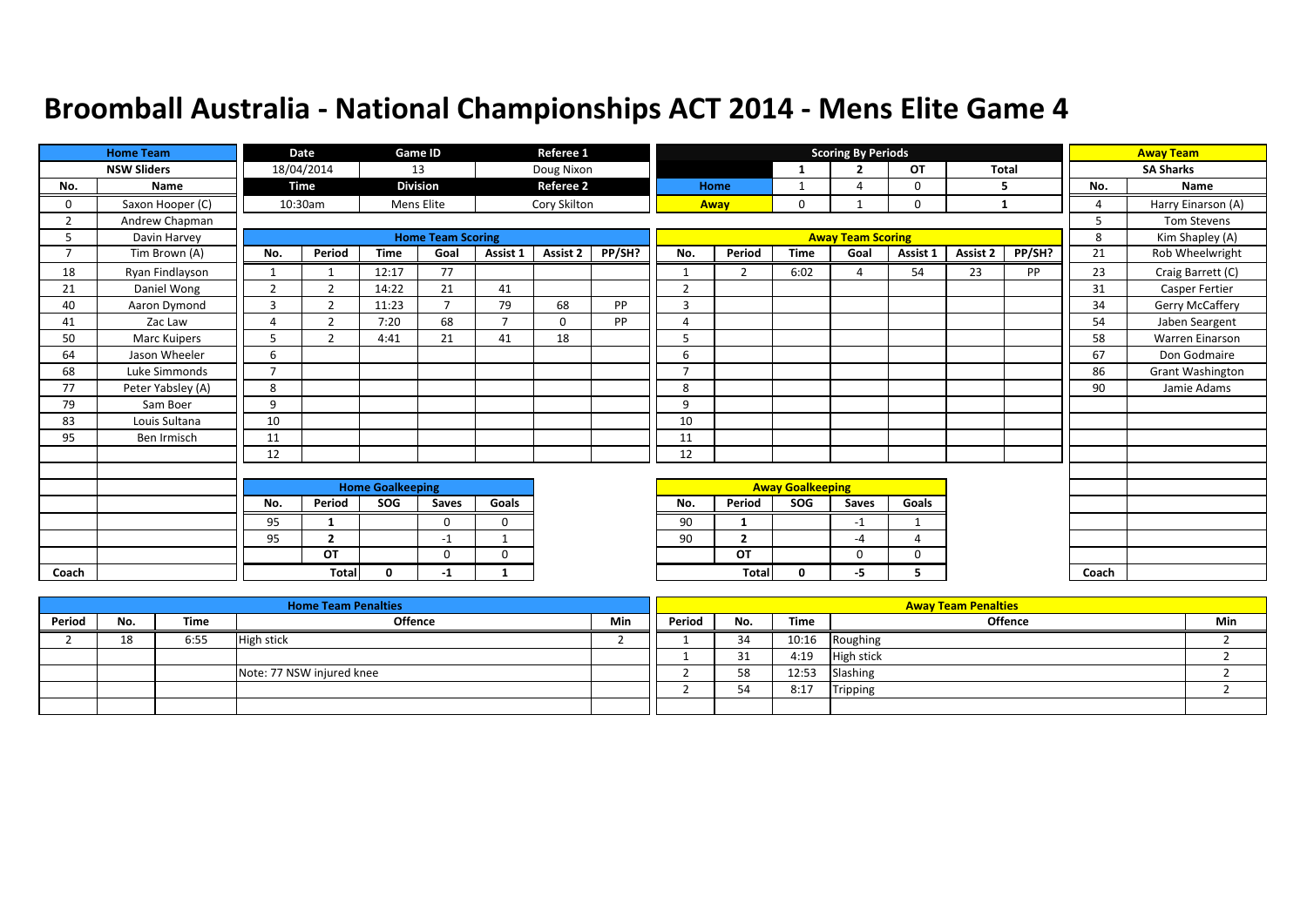|       | <b>Home Team</b>   |                          | Date           |                         | Game ID                  |             | Referee 1        |        |                          |                |                         | <b>Scoring By Periods</b> |                |              |        |                | <b>Away Team</b>        |
|-------|--------------------|--------------------------|----------------|-------------------------|--------------------------|-------------|------------------|--------|--------------------------|----------------|-------------------------|---------------------------|----------------|--------------|--------|----------------|-------------------------|
|       | <b>ACT Flames</b>  |                          | 18/04/2014     |                         | 16                       |             | Cory Skilton     |        |                          |                | -1                      | <b>D</b>                  | OT             | <b>Total</b> |        |                | <b>SA Sharks</b>        |
| No.   | Name               |                          | Time           |                         | <b>Division</b>          |             | <b>Referee 2</b> |        |                          | Home           | 3                       | 3                         | 0              |              | 6      | No.            | Name                    |
| 13    | Dave Lamond        |                          | 12:45pm        |                         | Mens Elite               |             | Doug Nixon       |        |                          | Away           | 0                       | 0                         | 0              |              | 0      | $\overline{a}$ | Harry Einarson (A)      |
| 14    | Ash Grimmer        |                          |                |                         |                          |             |                  |        |                          |                |                         |                           |                |              |        | 5              | <b>Tom Stevens</b>      |
| 15    | Bryce Marshall (C) |                          |                |                         | <b>Home Team Scoring</b> |             |                  |        |                          |                |                         | <b>Away Team Scoring</b>  |                |              |        | 8              | Kim Shapley (A)         |
| 16    | Shane Martin (A)   | No.                      | Period         | <b>Time</b>             | Goal                     | Assist 1    | Assist 2         | PP/SH? | No.                      | Period         | <b>Time</b>             | Goal                      | Assist 1       | Assist 2     | PP/SH? | 21             | Rob Wheelwright         |
| 26    | Chris Sarlija      |                          |                | 12:51                   | 40                       |             |                  |        | $\mathbf{1}$             |                |                         |                           |                |              |        | 23             | Craig Barrett (C)       |
| 27    | Jose Ramirez       | $\overline{2}$           |                | 2:40                    | 32                       | 26          |                  |        | $\overline{2}$           |                |                         |                           |                |              |        | 31             | <b>Casper Fertier</b>   |
| 31    | Chris Lucas        | $\overline{3}$           |                | 0:34                    | 38                       | 14          | 16               | PP     | $\overline{3}$           |                |                         |                           |                |              |        | 34             | Gerry McCaffery         |
| 32    | Julian Luco        | $\overline{4}$           | $\overline{2}$ | 13:38                   | 16                       | 32          |                  |        | 4                        |                |                         |                           |                |              |        | 54             | Jaben Seargent          |
| 37    | Dave Burns (A)     | 5                        | $\overline{2}$ | 12:37                   | 27                       | 14          | 40               |        | 5                        |                |                         |                           |                |              |        | 58             | Warren Einarson         |
| 38    | Nigel Banks        | 6                        | $\overline{2}$ | 10:41                   | 26                       | 16          | k                |        | 6                        |                |                         |                           |                |              |        | 67             | Don Godmaire            |
| 40    | Zac Brandon        | $\overline{\phantom{a}}$ |                |                         |                          |             |                  |        | $\overline{\phantom{a}}$ |                |                         |                           |                |              |        | 86             | <b>Grant Washington</b> |
| 46    | Matt Henry         | 8                        |                |                         |                          |             |                  |        | 8                        |                |                         |                           |                |              |        | 90             | Jamie Adams             |
|       |                    | 9                        |                |                         |                          |             |                  |        | 9                        |                |                         |                           |                |              |        |                |                         |
|       |                    | 10                       |                |                         |                          |             |                  |        | 10                       |                |                         |                           |                |              |        |                |                         |
|       |                    | 11                       |                |                         |                          |             |                  |        | 11                       |                |                         |                           |                |              |        |                |                         |
|       |                    | 12                       |                |                         |                          |             |                  |        | 12                       |                |                         |                           |                |              |        |                |                         |
|       |                    |                          |                |                         |                          |             |                  |        |                          |                |                         |                           |                |              |        |                |                         |
|       |                    |                          |                | <b>Home Goalkeeping</b> |                          |             |                  |        |                          |                | <b>Away Goalkeeping</b> |                           |                |              |        |                |                         |
|       |                    | No.                      | Period         | SOG                     | Saves                    | Goals       |                  |        | No.                      | Period         | SOG                     | Saves                     | Goals          |              |        |                |                         |
|       |                    | 46                       | $\mathbf{1}$   |                         | $\Omega$                 | $\mathbf 0$ |                  |        | 90                       | 1              |                         | $-3$                      | $\overline{3}$ |              |        |                |                         |
|       |                    | 46                       | $\overline{2}$ |                         | $\Omega$                 | $\mathbf 0$ |                  |        | 90                       | $\overline{2}$ |                         | $-3$                      | 3              |              |        |                |                         |
|       |                    |                          | OT             |                         | $\Omega$                 | $\Omega$    |                  |        |                          | OT             |                         | $\Omega$                  | $\Omega$       |              |        |                |                         |
| Coach |                    |                          | <b>Total</b>   | <sup>0</sup>            | <sup>n</sup>             | $\Omega$    |                  |        |                          | <b>Total</b>   | 0                       | -6                        | 6              |              |        | Coach          |                         |

|        |     |      | <b>Home Team Penalties</b> |     |        |     |       | <b>Away Team Penalties</b> |     |
|--------|-----|------|----------------------------|-----|--------|-----|-------|----------------------------|-----|
| Period | No. | Time | <b>Offence</b>             | Min | Period | No. | Time  | <b>Offence</b>             | Min |
|        |     |      |                            |     |        | 34  | 10:17 | Holding                    |     |
|        |     |      |                            |     |        | 31  | 2:28  | Interference               |     |
|        |     |      |                            |     |        |     |       |                            |     |
|        |     |      |                            |     |        |     |       |                            |     |
|        |     |      |                            |     |        |     |       |                            |     |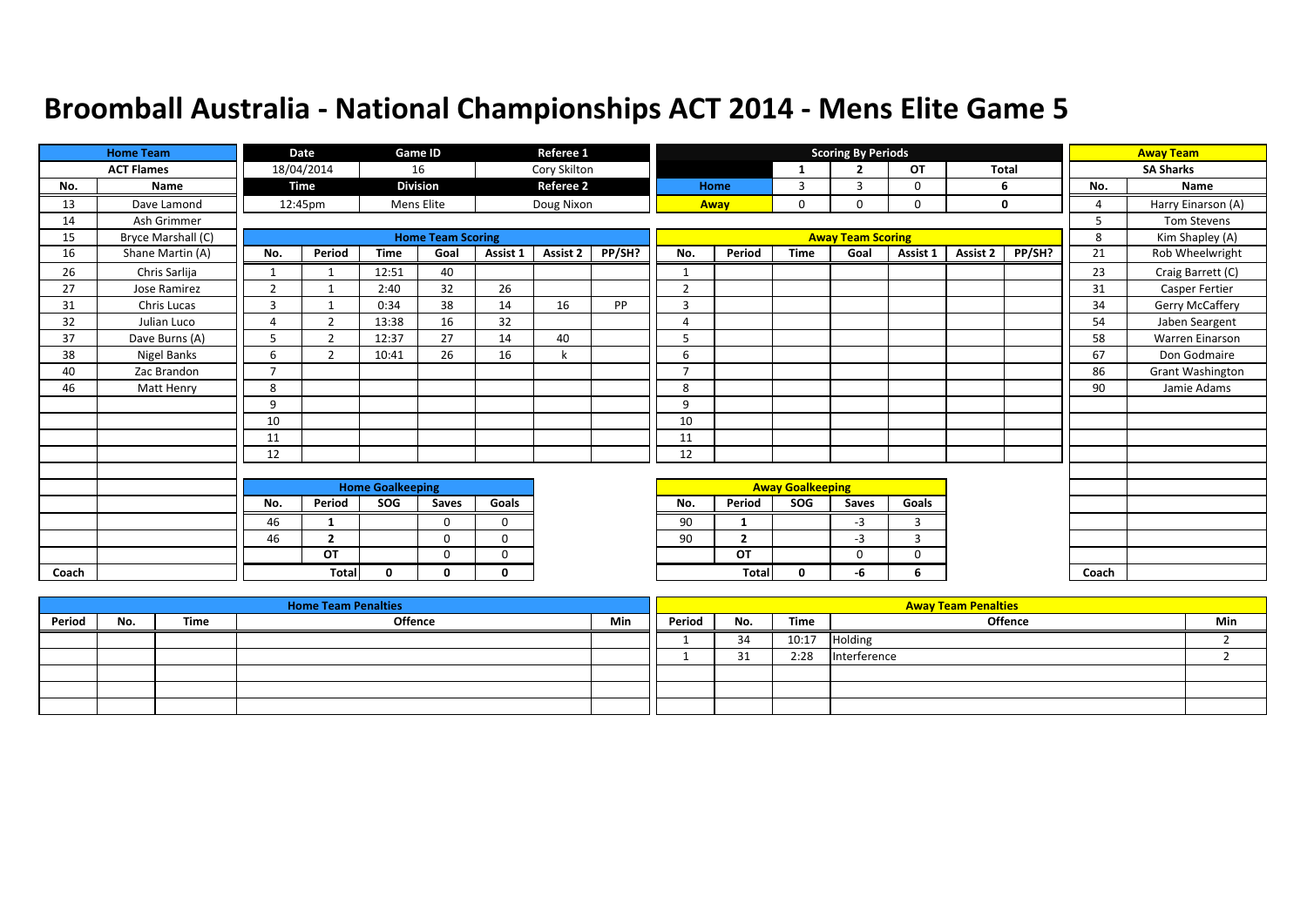|       | <b>Home Team</b>   |                | Date               |                         | Game ID                  |             | Referee 1        |        |                          |                |                         | <b>Scoring By Periods</b> |             |              |        |                | <b>Away Team</b>   |
|-------|--------------------|----------------|--------------------|-------------------------|--------------------------|-------------|------------------|--------|--------------------------|----------------|-------------------------|---------------------------|-------------|--------------|--------|----------------|--------------------|
|       | <b>ACT Flames</b>  |                | 18/04/2014         |                         | 19                       |             |                  |        |                          |                | -1                      | $\overline{2}$            | OT          | <b>Total</b> |        |                | <b>NSW Sliders</b> |
| No.   | Name               |                | Time               |                         | <b>Division</b>          |             | <b>Referee 2</b> |        |                          | Home           | 1                       | $\Omega$                  | 0           | 1            |        | No.            | Name               |
| 13    | Dave Lamond        |                | 3:00 <sub>pm</sub> |                         | Mens Elite               |             |                  |        |                          | Away           | $\mathbf{1}$            | 0                         | 0           | 1            |        | 0              | Saxon Hooper (C)   |
| 14    | Ash Grimmer        |                |                    |                         |                          |             |                  |        |                          |                |                         |                           |             |              |        | $\overline{2}$ | Andrew Chapman     |
| 15    | Bryce Marshall (C) |                |                    |                         | <b>Home Team Scoring</b> |             |                  |        |                          |                |                         | <b>Away Team Scoring</b>  |             |              |        | 5              | Davin Harvey       |
| 16    | Shane Martin (A)   | No.            | Period             | <b>Time</b>             | Goal                     | Assist 1    | <b>Assist 2</b>  | PP/SH? | No.                      | Period         | <b>Time</b>             | Goal                      | Assist 1    | Assist 2     | PP/SH? | $\overline{7}$ | Tim Brown (A)      |
| 26    | Chris Sarlija      | $\mathbf{1}$   |                    | 9:08                    | 31                       |             |                  |        | $\mathbf{1}$             | -1             | 5:00                    | 21                        | 68          |              | PP     | 18             | Ryan Findlayson    |
| 27    | Jose Ramirez       | $\overline{2}$ |                    |                         |                          |             |                  |        | $\overline{2}$           |                |                         |                           |             |              |        | 21             | Daniel Wong        |
| 31    | Chris Lucas        | $\overline{3}$ |                    |                         |                          |             |                  |        | $\overline{3}$           |                |                         |                           |             |              |        | 40             | Aaron Dymond       |
| 32    | Julian Luco        | $\overline{4}$ |                    |                         |                          |             |                  |        | 4                        |                |                         |                           |             |              |        | 41             | Zac Law            |
| 37    | Dave Burns (A)     | 5              |                    |                         |                          |             |                  |        | 5                        |                |                         |                           |             |              |        | 50             | Marc Kuipers       |
| 38    | Nigel Banks        | 6              |                    |                         |                          |             |                  |        | 6                        |                |                         |                           |             |              |        | 64             | Jason Wheeler      |
| 40    | Zac Brandon        | $\overline{ }$ |                    |                         |                          |             |                  |        | $\overline{\phantom{a}}$ |                |                         |                           |             |              |        | 68             | Luke Simmonds      |
| 46    | Matt Henry         | 8              |                    |                         |                          |             |                  |        | 8                        |                |                         |                           |             |              |        | 79             | Sam Boer           |
|       |                    | 9              |                    |                         |                          |             |                  |        | 9                        |                |                         |                           |             |              |        | 83             | Louis Sultana      |
|       |                    | 10             |                    |                         |                          |             |                  |        | 10                       |                |                         |                           |             |              |        | 95             | Ben Irmisch        |
|       |                    | 11             |                    |                         |                          |             |                  |        | 11                       |                |                         |                           |             |              |        |                |                    |
|       |                    | 12             |                    |                         |                          |             |                  |        | 12                       |                |                         |                           |             |              |        |                |                    |
|       |                    |                |                    |                         |                          |             |                  |        |                          |                |                         |                           |             |              |        |                |                    |
|       |                    |                |                    | <b>Home Goalkeeping</b> |                          |             |                  |        |                          |                | <b>Away Goalkeeping</b> |                           |             |              |        |                |                    |
|       |                    | No.            | Period             | SOG                     | Saves                    | Goals       |                  |        | No.                      | Period         | SOG                     | Saves                     | Goals       |              |        |                |                    |
|       |                    | 46             | 1                  |                         | $-1$                     | -1          |                  |        | 95                       | 1              |                         | $-1$                      | -1          |              |        |                |                    |
|       |                    | 46             | $\overline{2}$     |                         | $\mathbf 0$              | $\mathbf 0$ |                  |        | 95                       | $\overline{2}$ |                         | $\Omega$                  | $\Omega$    |              |        |                |                    |
|       |                    |                | OT                 |                         | $\mathbf 0$              | $\mathbf 0$ |                  |        |                          | OT             |                         | 0                         | 0           |              |        |                |                    |
| Coach |                    |                | Total              | $\Omega$                | -1                       | 1           |                  |        |                          | <b>Total</b>   | 0                       | $-1$                      | $\mathbf 1$ |              |        | Coach          |                    |

|        |               |       | <b>Home Team Penalties</b> |            |        |                       |       | <b>Away Team Penalties</b> |     |
|--------|---------------|-------|----------------------------|------------|--------|-----------------------|-------|----------------------------|-----|
| Period | No.           | Time  | <b>Offence</b>             | <b>Min</b> | Period | No.                   | Time  | <b>Offence</b>             | Min |
|        | 40            | 11:09 | Interference               |            |        | 68                    | 12:58 | Interference               |     |
|        | $\sim$<br>ـ د | 6:22  | Slashing                   |            |        | <b>01</b><br><u>_</u> | 6:39  | Tripping                   |     |
|        | 40            | 6:22  | Cross checking             |            |        | าง<br>-4              | 4:16  | Roughing                   |     |
|        | 1 C<br>ᅩ      | 5:00  | Tripping                   |            |        |                       |       |                            |     |
|        |               |       |                            |            |        |                       |       |                            |     |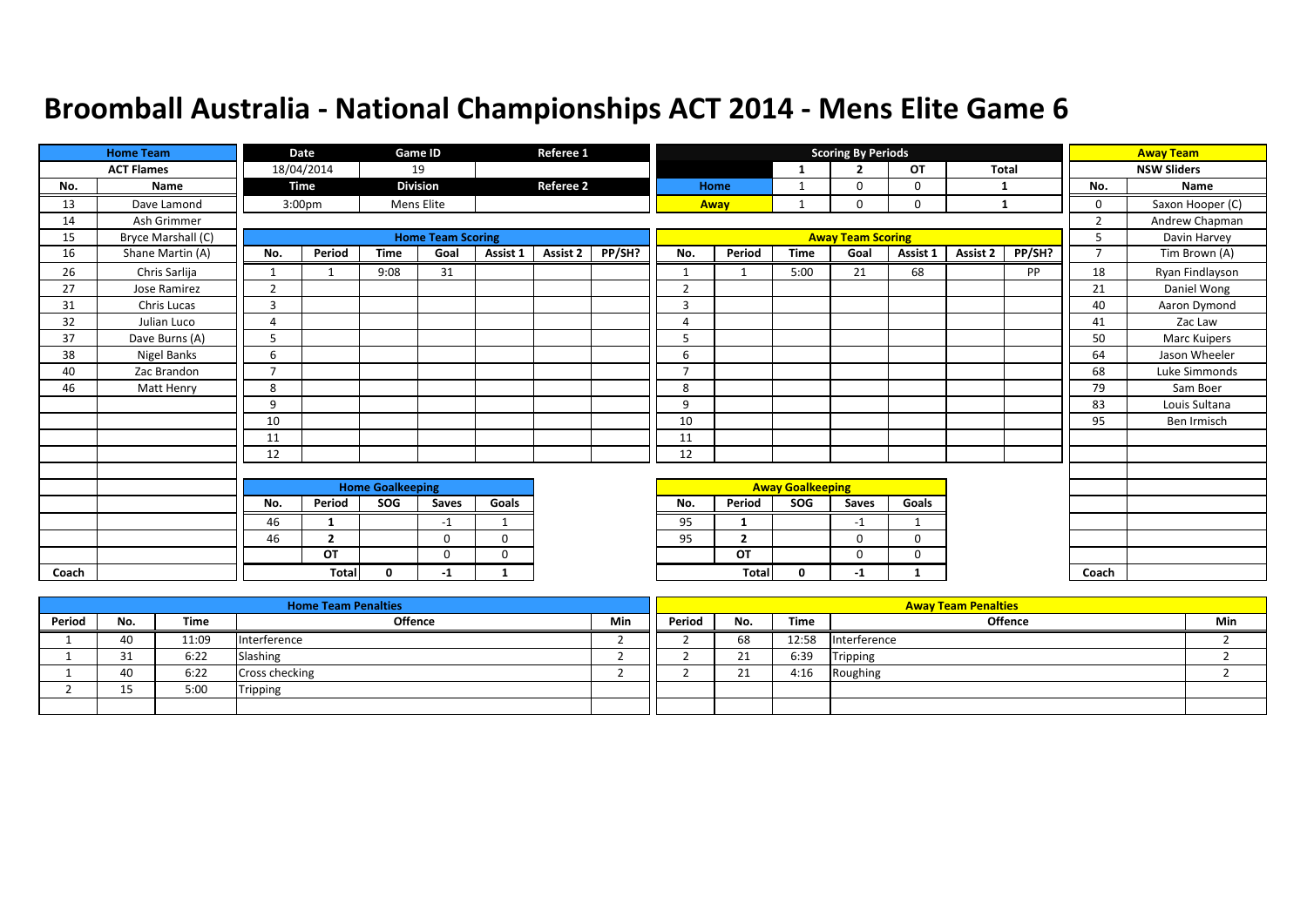|                | <b>Home Team</b>   |                | Date               |                         | Game ID                  |              | Referee 1        |        |                |                |                         | <b>Scoring By Periods</b> |           |              |        |       | <b>Away Team</b>   |
|----------------|--------------------|----------------|--------------------|-------------------------|--------------------------|--------------|------------------|--------|----------------|----------------|-------------------------|---------------------------|-----------|--------------|--------|-------|--------------------|
|                | <b>NSW Sliders</b> |                | 18/04/2014         |                         | 22                       |              | Cory Skilton     |        |                |                | 1                       | $\overline{2}$            | <b>OT</b> | <b>Total</b> |        |       | <b>SA Sharks</b>   |
| No.            | Name               |                | Time               |                         | <b>Division</b>          |              | <b>Referee 2</b> |        |                | Home           | 1                       | $\Omega$                  | 0         | -1           |        | No.   | Name               |
| 0              | Saxon Hooper (C)   |                | 5:15 <sub>pm</sub> |                         | Mens Elite               |              | Doug Nixon       |        |                | Away           | $\mathbf{1}$            | $\Omega$                  | 0         | 1            |        | Δ     | Harry Einarson (A) |
| 2              | Andrew Chapman     |                |                    |                         |                          |              |                  |        |                |                |                         |                           |           |              |        | 5     | <b>Tom Stevens</b> |
| 5              | Davin Harvey       |                |                    |                         | <b>Home Team Scoring</b> |              |                  |        |                |                |                         | <b>Away Team Scoring</b>  |           |              |        | 8     | Kim Shapley (A)    |
| $\overline{7}$ | Tim Brown (A)      | No.            | Period             | <b>Time</b>             | Goal                     | Assist 1     | <b>Assist 2</b>  | PP/SH? | No.            | Period         | <b>Time</b>             | Goal                      | Assist 1  | Assist 2     | PP/SH? | 21    | Rob Wheelwright    |
| 18             | Ryan Findlayson    |                |                    | 12:16                   | 40                       | 18           |                  |        | $\mathbf{1}$   | $\mathbf{1}$   | 1:09                    | 31                        | 54        |              |        | 23    | Craig Barrett (C)  |
| 21             | Daniel Wong        | $\overline{2}$ |                    |                         |                          |              |                  |        | $\overline{2}$ |                |                         |                           |           |              |        | 31    | Casper Fertier     |
| 40             | Aaron Dymond       | 3              |                    |                         |                          |              |                  |        | 3              |                |                         |                           |           |              |        | 34    | Gerry McCaffery    |
| 41             | Zac Law            | 4              |                    |                         |                          |              |                  |        | $\overline{A}$ |                |                         |                           |           |              |        | 54    | Jaben Seargent     |
| 50             | Marc Kuipers       | 5              |                    |                         |                          |              |                  |        | 5              |                |                         |                           |           |              |        | 58    | Warren Einarson    |
| 64             | Jason Wheeler      | 6              |                    |                         |                          |              |                  |        | 6              |                |                         |                           |           |              |        | 67    | Don Godmaire       |
| 68             | Luke Simmonds      | $\overline{ }$ |                    |                         |                          |              |                  |        | $\overline{ }$ |                |                         |                           |           |              |        | 86    | Grant Washington   |
| 79             | Sam Boer           | 8              |                    |                         |                          |              |                  |        | 8              |                |                         |                           |           |              |        | 90    | Jamie Adams        |
| 83             | Louis Sultana      | 9              |                    |                         |                          |              |                  |        | 9              |                |                         |                           |           |              |        |       |                    |
| 95             | Ben Irmisch        | 10             |                    |                         |                          |              |                  |        | 10             |                |                         |                           |           |              |        |       |                    |
|                |                    | 11             |                    |                         |                          |              |                  |        | 11             |                |                         |                           |           |              |        |       |                    |
|                |                    | 12             |                    |                         |                          |              |                  |        | 12             |                |                         |                           |           |              |        |       |                    |
|                |                    |                |                    |                         |                          |              |                  |        |                |                |                         |                           |           |              |        |       |                    |
|                |                    |                |                    | <b>Home Goalkeeping</b> |                          |              |                  |        |                |                | <b>Away Goalkeeping</b> |                           |           |              |        |       |                    |
|                |                    | No.            | Period             | SOG                     | Saves                    | Goals        |                  |        | No.            | Period         | SOG                     | Saves                     | Goals     |              |        |       |                    |
|                |                    | 95             | 1                  |                         | $-1$                     | $\mathbf{1}$ |                  |        | 90             | 1              |                         | $-1$                      | 1         |              |        |       |                    |
|                |                    | 95             | $\overline{2}$     |                         | 0                        | $\mathbf 0$  |                  |        | 90             | $\overline{2}$ |                         | 0                         | 0         |              |        |       |                    |
|                |                    |                | OT                 |                         | $\Omega$                 | $\Omega$     |                  |        |                | OT             |                         | $\Omega$                  | 0         |              |        |       |                    |
| Coach          |                    |                | <b>Total</b>       | $\Omega$                | -1                       | 1            |                  |        |                | Total          | 0                       | $-1$                      |           |              |        | Coach |                    |

|        |     |      | <b>Home Team Penalties</b> |     |        |          |       | <b>Away Team Penalties</b> |     |
|--------|-----|------|----------------------------|-----|--------|----------|-------|----------------------------|-----|
| Period | No. | Time | <b>Offence</b>             | Min | Period | No.      | Time  | <b>Offence</b>             | Min |
|        | 40  | 1:17 | <b>High stick</b>          |     |        | วว<br>رے | 10:09 | Holding                    |     |
|        |     |      |                            |     |        |          |       |                            |     |
|        |     |      |                            |     |        |          |       |                            |     |
|        |     |      |                            |     |        |          |       |                            |     |
|        |     |      |                            |     |        |          |       |                            |     |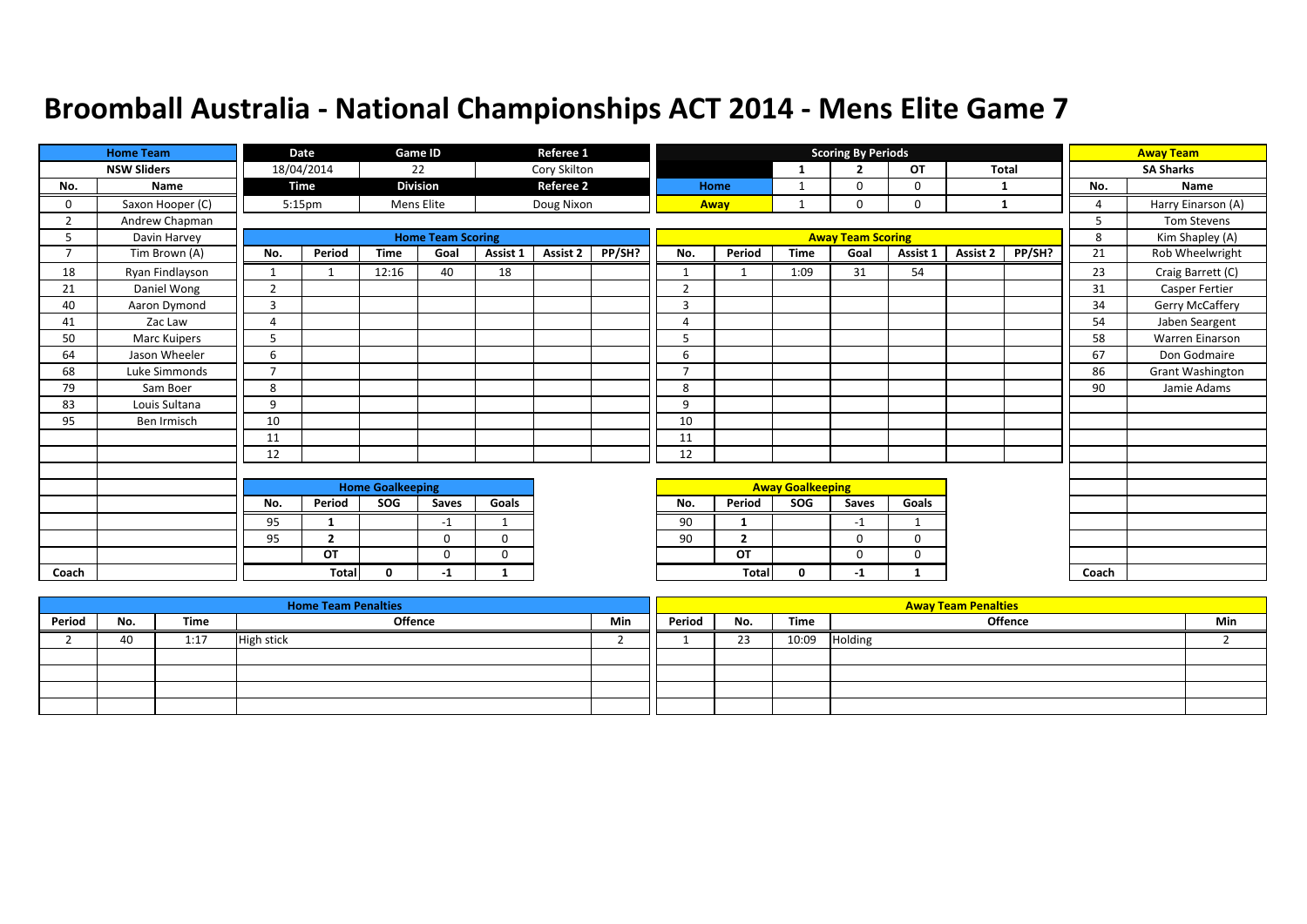|       | <b>Home Team</b>   |                         | Date           |              | Game ID                  |              | Referee 1        |        |                          |                |              | <b>Scoring By Periods</b> |                |          |              |       | <b>Away Team</b>   |
|-------|--------------------|-------------------------|----------------|--------------|--------------------------|--------------|------------------|--------|--------------------------|----------------|--------------|---------------------------|----------------|----------|--------------|-------|--------------------|
|       | <b>ACT Flames</b>  |                         | 18/04/2014     |              | 26                       |              | Cory Skilton     |        |                          |                | 1            | $\overline{2}$            | OT             |          | <b>Total</b> |       | <b>SA Sharks</b>   |
| No.   | Name               |                         | <b>Time</b>    |              | <b>Division</b>          |              | <b>Referee 2</b> |        |                          | Home           | 1            |                           | $\mathbf 0$    |          | 2            | No.   | Name               |
| 13    | Dave Lamond        |                         | 8:15pm         |              | Mens Elite               |              | Doug Nixon       |        |                          | Away           | $\mathbf{1}$ | $\mathbf 0$               | $\mathbf 0$    |          | 1            | 4     | Harry Einarson (A) |
| 14    | Ash Grimmer        |                         |                |              |                          |              |                  |        |                          |                |              |                           |                |          |              | 5     | Tom Stevens        |
| 15    | Bryce Marshall (C) |                         |                |              | <b>Home Team Scoring</b> |              |                  |        |                          |                |              | <b>Away Team Scoring</b>  |                |          |              | 8     | Kim Shapley (A)    |
| 16    | Shane Martin (A)   | No.                     | Period         | <b>Time</b>  | Goal                     | Assist 1     | Assist 2         | PP/SH? | No.                      | Period         | <b>Time</b>  | Goal                      | Assist 1       | Assist 2 | PP/SH?       | 21    | Rob Wheelwright    |
| 26    | Chris Sarlija      | $\mathbf{1}$            | $\mathbf{1}$   | 9:08         | 26                       | 13           |                  |        | $\mathbf{1}$             | 1              | 5:54         | 8                         |                |          |              | 23    | Craig Barrett (C)  |
| 27    | Jose Ramirez       | $\overline{2}$          | $\overline{2}$ | 3:05         | 26                       | 14           | 13               |        | $\overline{2}$           |                |              |                           |                |          |              | 31    | Casper Fertier     |
| 31    | Chris Lucas        | 3                       |                |              |                          |              |                  |        | $\overline{3}$           |                |              |                           |                |          |              | 34    | Gerry McCaffery    |
| 32    | Julian Luco        | 4                       |                |              |                          |              |                  |        | $\overline{A}$           |                |              |                           |                |          |              | 54    | Jaben Seargent     |
| 38    | Nigel Banks        | 5                       |                |              |                          |              |                  |        | 5                        |                |              |                           |                |          |              | 58    | Warren Einarson    |
| 40    | Zac Brandon        | 6                       |                |              |                          |              |                  |        | 6                        |                |              |                           |                |          |              | 67    | Don Godmaire       |
| 46    | Matt Henry         | $\overline{ }$          |                |              |                          |              |                  |        | $\overline{\phantom{a}}$ |                |              |                           |                |          |              | 86    | Grant Washington   |
|       |                    | 8                       |                |              |                          |              |                  |        | 8                        |                |              |                           |                |          |              | 90    | Jamie Adams        |
|       |                    | 9                       |                |              |                          |              |                  |        | 9                        |                |              |                           |                |          |              |       |                    |
|       |                    | 10                      |                |              |                          |              |                  |        | 10                       |                |              |                           |                |          |              |       |                    |
|       |                    | 11                      |                |              |                          |              |                  |        | 11                       |                |              |                           |                |          |              |       |                    |
|       |                    | 12                      |                |              |                          |              |                  |        | 12                       |                |              |                           |                |          |              |       |                    |
|       |                    |                         |                |              |                          |              |                  |        |                          |                |              |                           |                |          |              |       |                    |
|       |                    | <b>Home Goalkeeping</b> |                |              |                          |              |                  |        | <b>Away Goalkeeping</b>  |                |              |                           |                |          |              |       |                    |
|       |                    | No.                     | Period         | <b>SOG</b>   | Saves                    | Goals        |                  |        | No.                      | Period         | SOG          | <b>Saves</b>              | Goals          |          |              |       |                    |
|       |                    | 46                      | $\mathbf{1}$   |              | $-1$                     | $\mathbf{1}$ |                  |        | 90                       | 1              |              | $-1$                      | 1              |          |              |       |                    |
|       |                    | 46                      | $\overline{2}$ |              | $\mathbf 0$              | 0            |                  |        | 90                       | $\overline{2}$ |              | $-1$                      | 1              |          |              |       |                    |
|       |                    |                         | OT             |              | $\mathbf 0$              | 0            |                  |        |                          | OT             |              | $\Omega$                  | $\mathbf 0$    |          |              |       |                    |
| Coach |                    |                         | <b>Total</b>   | $\mathbf{0}$ | $-1$                     | 1            |                  |        |                          | <b>Total</b>   | $\mathbf 0$  | $-2$                      | $\overline{2}$ |          |              | Coach |                    |

|        |     |      | <b>Home Team Penalties</b> |     |        |     |      | <b>Away Team Penalties</b> |     |
|--------|-----|------|----------------------------|-----|--------|-----|------|----------------------------|-----|
| Period | No. | Time | <b>Offence</b>             | Min | Period | No. | Time | Offence                    | Min |
|        | 40  | 2:14 | High stick                 |     |        |     |      |                            |     |
|        |     |      |                            |     |        |     |      |                            |     |
|        |     |      |                            |     |        |     |      |                            |     |
|        |     |      |                            |     |        |     |      |                            |     |
|        |     |      |                            |     |        |     |      |                            |     |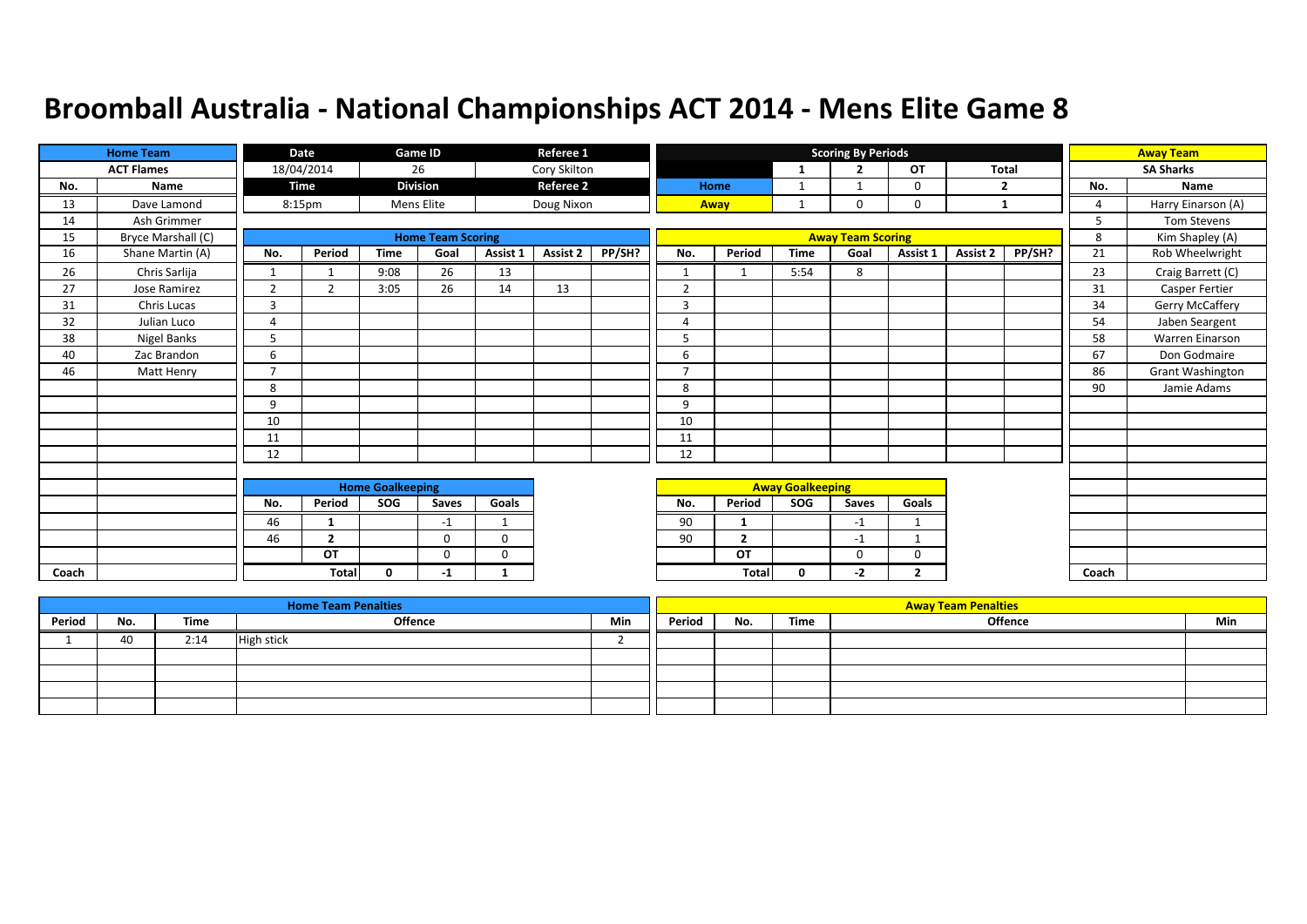|       | <b>Home Team</b>          |                | Date          |                         | <b>Game ID</b>           |                 | Referee 1        |        |                |               |                         | <b>Scoring By Periods</b> |                |                             |                | <b>Away Team</b>     |
|-------|---------------------------|----------------|---------------|-------------------------|--------------------------|-----------------|------------------|--------|----------------|---------------|-------------------------|---------------------------|----------------|-----------------------------|----------------|----------------------|
|       | <b>ACT Flames</b>         |                | 19/04/2014    |                         | 30                       |                 |                  |        |                |               | $\mathbf{1}$            | $\overline{2}$            | <b>OT</b>      | Tota                        |                | <b>NSW Sliders</b>   |
| No.   | <b>Name</b>               |                | Time          |                         | <b>Division</b>          |                 | <b>Referee 2</b> |        |                | Home          | $\mathbf{O}$            | $\Omega$                  | $\overline{0}$ | $\bf{0}$                    | No.            | <b>Name</b>          |
| 13    | Dave Lamond               |                | 12:30pm       |                         | <b>Mens Elite</b>        |                 |                  |        |                | Away          | $\mathbf 0$             | $\mathbf{O}$              | $\mathbf 0$    |                             | $\mathbf 0$    | Saxon Hooper (C)     |
| 14    | <b>Ash Grimmer</b>        |                |               |                         |                          |                 |                  |        |                |               |                         |                           |                |                             | $\overline{2}$ | Andrew Chapman       |
| 15    | <b>Bryce Marshall (C)</b> |                |               |                         | <b>Home Team Scoring</b> |                 |                  |        |                |               | Away 1                  | nS <sub>c</sub>           | ng             |                             | 5              | Davin Harvey         |
| 16    | Shane Martin (A)          | No.            | <b>Period</b> | <b>Time</b>             | Goal                     | <b>Assist 1</b> | <b>Assist 2</b>  | PP/SH? | No.            | <b>Period</b> | Times                   |                           | <b>\ssi</b>    | Assist 2<br>$\sqrt{S_{11}}$ | $\overline{7}$ | Tim Brown (A)        |
| 26    | Chris Sarlija             | $\mathbf{1}$   |               |                         |                          |                 |                  |        | 1              |               |                         |                           |                | $\mathbf{I}$                | 18             | Ryan Findlayson      |
| 27    | <b>Jose Ramirez</b>       | $\overline{2}$ |               |                         |                          |                 |                  |        |                |               |                         |                           |                |                             | 21             | Daniel Wong          |
| 31    | <b>Chris Lucas</b>        | $\overline{3}$ |               |                         |                          |                 |                  |        | $\overline{3}$ |               |                         |                           |                |                             | 40             | <b>Aaron Dymond</b>  |
| 32    | Julian Luco               | $\overline{4}$ |               |                         |                          |                 |                  |        | $\overline{4}$ |               |                         |                           |                |                             | 41             | Zac Law              |
| 37    | Dave Burns (A)            | 5              |               |                         |                          |                 |                  |        | 5              |               |                         |                           |                |                             | 50             | <b>Marc Kuipers</b>  |
| 38    | <b>Nigel Banks</b>        | 6              |               |                         |                          |                 |                  |        | $\sqrt{6}$     |               |                         |                           |                |                             | 64             | Jason Wheeler        |
| 40    | Zac Brandon               | $\overline{7}$ |               |                         |                          |                 |                  |        | $\overline{ }$ |               |                         |                           |                |                             | 68             | <b>Luke Simmonds</b> |
| 46    | <b>Matt Henry</b>         | 8              | $-$           |                         |                          |                 |                  |        | 8              |               |                         |                           |                |                             | 79             | Sam Boer             |
|       |                           |                |               |                         | $\sim$                   |                 |                  |        | 9              |               |                         |                           |                |                             | 83             | Louis Sultana        |
|       |                           | 10             |               |                         |                          |                 |                  |        | 10             |               |                         |                           |                |                             | 95             | <b>Ben Irmisch</b>   |
|       |                           |                |               |                         |                          |                 |                  |        | 11             |               |                         |                           |                |                             |                |                      |
|       |                           |                | -60           |                         |                          |                 |                  |        | 12             |               |                         |                           |                |                             |                |                      |
|       |                           |                |               |                         |                          |                 |                  |        |                |               |                         |                           |                |                             |                |                      |
|       |                           |                |               | <b>Home Goalkeeping</b> |                          |                 |                  |        |                |               | <b>Away Goalkeeping</b> |                           |                |                             |                |                      |
|       |                           | No.            | <b>Period</b> | <b>SOG</b>              | <b>Saves</b>             | Goals           |                  |        | No.            | <b>Period</b> | SOG                     | Saves                     | Goals          |                             |                |                      |
|       |                           | 46             | 1             |                         | $\Omega$                 | $\Omega$        |                  |        | 95             | -1            |                         | $\Omega$                  | $\mathbf 0$    |                             |                |                      |
|       |                           | 46             | $\mathbf{2}$  |                         | $\Omega$                 | $\Omega$        |                  |        | 95             | $\mathbf{2}$  |                         | $\Omega$                  | $\mathbf 0$    |                             |                |                      |
|       |                           |                | <b>OT</b>     |                         | $\Omega$                 | $\Omega$        |                  |        |                | <b>OT</b>     |                         | $\mathbf{O}$              | 0              |                             |                |                      |
| Coach |                           |                | <b>Total</b>  | $\bf{0}$                | n                        | $\mathbf{0}$    |                  |        |                | <b>Total</b>  | $\bf{0}$                | $\bf{0}$                  | 0              |                             | Coach          |                      |

|        |     |      | <b>Home Team Penalties</b> |     |        |     |      | <b>Away Team Penalties</b> |     |
|--------|-----|------|----------------------------|-----|--------|-----|------|----------------------------|-----|
| Period | No. | Time | <b>Offence</b>             | Min | Period | No. | Time | <b>Offence</b>             | Min |
|        |     |      |                            |     |        |     |      |                            |     |
|        |     |      |                            |     |        |     |      |                            |     |
|        |     |      |                            |     |        |     |      |                            |     |
|        |     |      |                            |     |        |     |      |                            |     |
|        |     |      |                            |     |        |     |      |                            |     |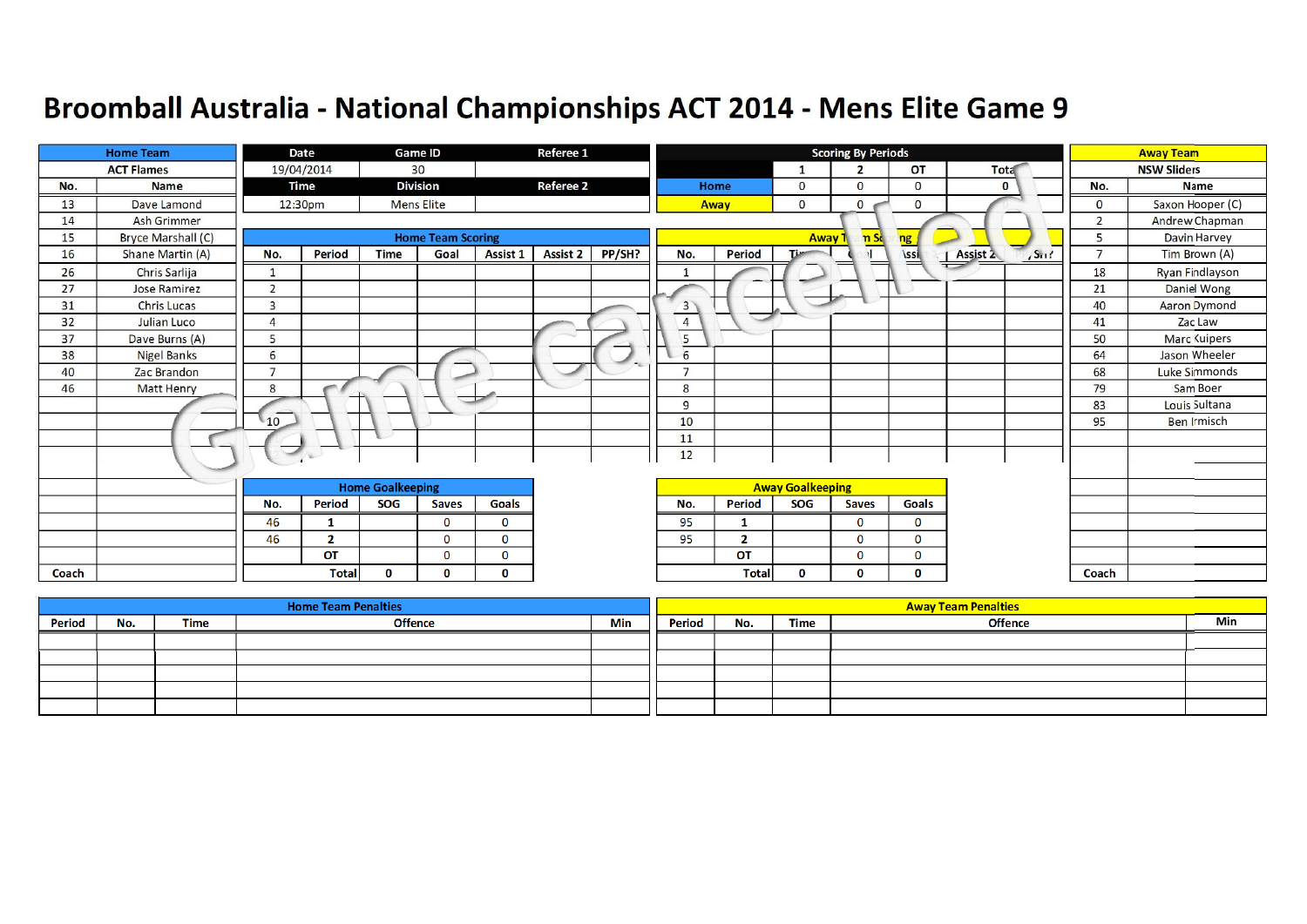|       | <b>Home Team</b>   |                         | Date               |              | Game ID                  |                | Referee 1        |        |                |                         |                | <b>Scoring By Periods</b> |                |              |        |                | <b>Away Team</b>   |
|-------|--------------------|-------------------------|--------------------|--------------|--------------------------|----------------|------------------|--------|----------------|-------------------------|----------------|---------------------------|----------------|--------------|--------|----------------|--------------------|
|       | <b>ACT Flames</b>  |                         | 19/04/2014         |              | 33                       |                | Cory Skilton     |        |                |                         | $\mathbf{1}$   | $\overline{2}$            | <b>OT</b>      | <b>Total</b> |        |                | <b>NSW Sliders</b> |
| No.   | Name               |                         | Time               |              | <b>Division</b>          |                | <b>Referee 2</b> |        |                | Home                    | 1              |                           | 0              |              | 2      | No.            | Name               |
| 13    | Dave Lamond        |                         | 5:30 <sub>pm</sub> |              | Mens Elite Final         |                | Doug Nixon       |        |                | Away                    | $\overline{2}$ |                           | $\Omega$       |              | 3      | $\mathbf 0$    | Saxon Hooper (C)   |
| 14    | Ash Grimmer        |                         |                    |              |                          |                |                  |        |                |                         |                |                           |                |              |        | $\overline{2}$ | Andrew Chapman     |
| 15    | Bryce Marshall (C) |                         |                    |              | <b>Home Team Scoring</b> |                |                  |        |                |                         |                | <b>Away Team Scoring</b>  |                |              |        | 5              | Davin Harvey       |
| 16    | Shane Martin (A)   | No.                     | Period             | <b>Time</b>  | Goal                     | Assist 1       | Assist 2         | PP/SH? | No.            | Period                  | <b>Time</b>    | Goal                      | Assist 1       | Assist 2     | PP/SH? | $\overline{7}$ | Tim Brown (A)      |
| 26    | Chris Sarlija      | $\mathbf{1}$            | 1                  | 11:12        | 40                       | 27             | 37               |        | $\mathbf{1}$   |                         | 10:42          | $\Omega$                  |                |              |        | 18             | Ryan Findlayson    |
| 27    | Jose Ramirez       | 2                       | $\overline{2}$     | 1:29         | 32                       | 14             |                  |        | $\overline{2}$ | $\mathbf{1}$            | 7:29           | $\mathbf 0$               | 21             | 79           |        | 21             | Daniel Wong        |
| 31    | Chris Lucas        | 3                       |                    |              |                          |                |                  |        | 3              | $\overline{2}$          | 3:58           | $\Omega$                  | $\overline{7}$ | 79           |        | 40             | Aaron Dymond       |
| 32    | Julian Luco        | 4                       |                    |              |                          |                |                  |        | $\overline{4}$ |                         |                |                           |                |              |        | 41             | Zac Law            |
| 37    | Dave Burns (A)     | 5                       |                    |              |                          |                |                  |        | 5              |                         |                |                           |                |              |        | 50             | Marc Kuipers       |
| 38    | Nigel Banks        | 6                       |                    |              |                          |                |                  |        | 6              |                         |                |                           |                |              |        | 64             | Jason Wheeler      |
| 40    | Zac Brandon        | $\overline{ }$          |                    |              |                          |                |                  |        | $\overline{7}$ |                         |                |                           |                |              |        | 68             | Luke Simmonds      |
| 46    | Matt Henry         | 8                       |                    |              |                          |                |                  |        | 8              |                         |                |                           |                |              |        | 79             | Sam Boer           |
|       |                    | 9                       |                    |              |                          |                |                  |        | 9              |                         |                |                           |                |              |        | 83             | Louis Sultana      |
|       |                    | 10                      |                    |              |                          |                |                  |        | 10             |                         |                |                           |                |              |        | 95             | Ben Irmisch        |
|       |                    | 11                      |                    |              |                          |                |                  |        | 11             |                         |                |                           |                |              |        |                |                    |
|       |                    | 12                      |                    |              |                          |                |                  |        | 12             |                         |                |                           |                |              |        |                |                    |
|       |                    |                         |                    |              |                          |                |                  |        |                |                         |                |                           |                |              |        |                |                    |
|       |                    | <b>Home Goalkeeping</b> |                    |              |                          |                |                  |        |                | <b>Away Goalkeeping</b> |                |                           |                |              |        |                |                    |
|       |                    | No.                     | Period             | SOG          | Saves                    | Goals          |                  |        | No.            | Period                  | SOG            | Saves                     | Goals          |              |        |                |                    |
|       |                    |                         | 1                  |              | $-2$                     | $\overline{2}$ |                  |        |                | -1                      |                | $-1$                      | $\mathbf{1}$   |              |        |                |                    |
|       |                    |                         | $\overline{2}$     |              | $-1$                     | $\mathbf{1}$   |                  |        |                | $\overline{2}$          |                | $-1$                      | $\mathbf{1}$   |              |        |                |                    |
|       |                    |                         | OT                 |              | $\Omega$                 | $\Omega$       |                  |        |                | OT                      |                | $\Omega$                  | $\Omega$       |              |        |                |                    |
| Coach |                    |                         | <b>Total</b>       | $\mathbf{0}$ | -3                       | 3              |                  |        |                | <b>Total</b>            | 0              | -2                        | $\mathbf{2}$   |              |        | Coach          |                    |

|        |        |       | <b>Home Team Penalties</b> |     |        |     |       | <b>Away Team Penalties</b> |     |
|--------|--------|-------|----------------------------|-----|--------|-----|-------|----------------------------|-----|
| Period | No.    | Time  | <b>Offence</b>             | Min | Period | No. | Time  | Offence                    | Min |
|        | 40     | 2:39  | Cross checking             |     |        |     | 14:12 | <b>Holding</b>             |     |
|        | 14     | 14:12 | Unsportsmen-like conduct   |     |        |     | 14:12 | Unsportsmen-like conduct   |     |
|        | $\sim$ | 5:53  | Elbowing                   |     |        |     |       |                            |     |
|        |        |       |                            |     |        |     |       |                            |     |
|        |        |       |                            |     |        |     |       |                            |     |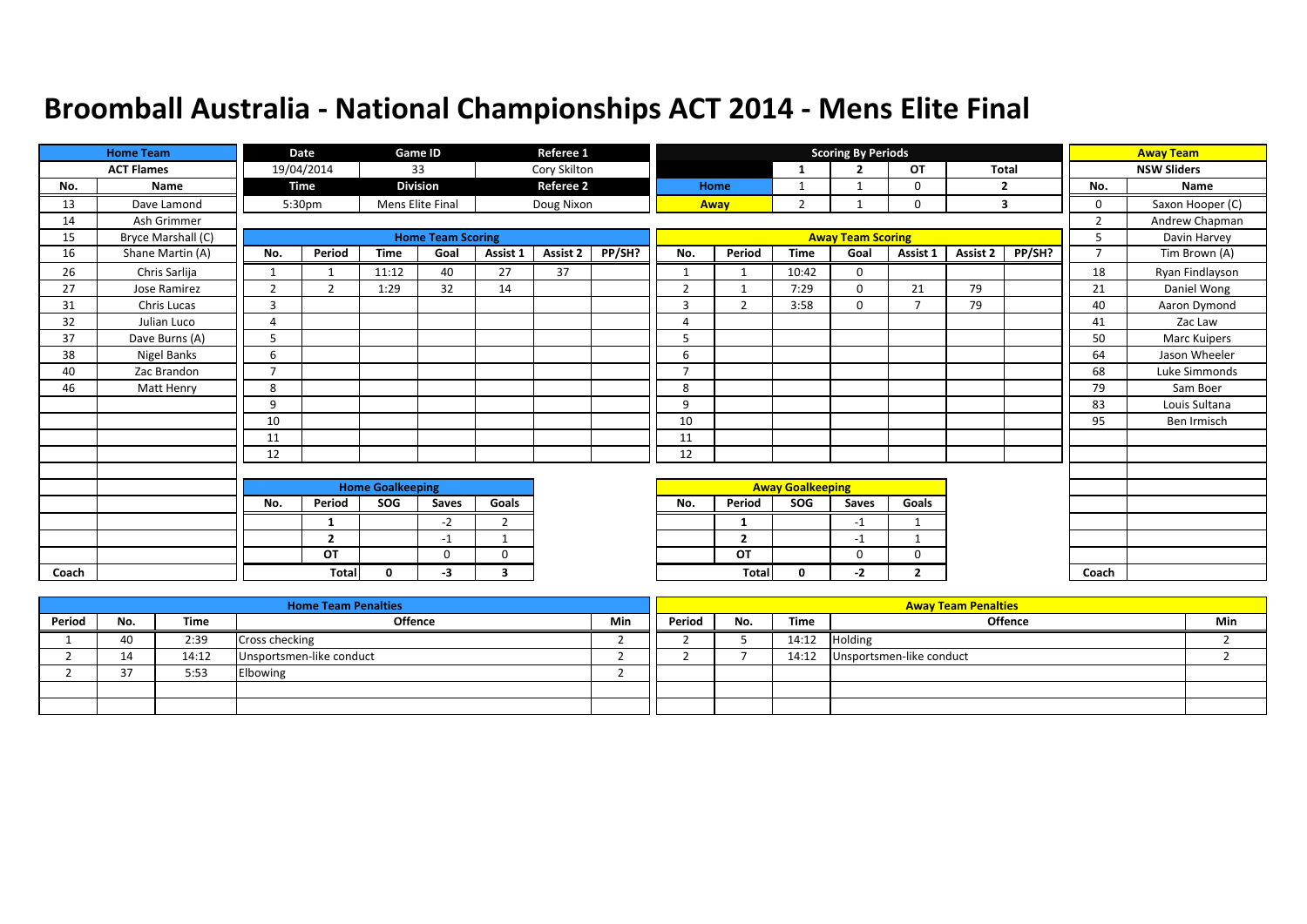|                          | <b>Home Team</b>     |                         | <b>Date</b>    |              | Game ID                  |              | Referee 1        |        |                |                         |      | <b>Scoring By Periods</b> |             |                 |        |                | <b>Away Team</b>     |
|--------------------------|----------------------|-------------------------|----------------|--------------|--------------------------|--------------|------------------|--------|----------------|-------------------------|------|---------------------------|-------------|-----------------|--------|----------------|----------------------|
|                          | <b>ACT Phoenix</b>   |                         | 17/04/2014     |              | $\overline{2}$           |              | Doug Nixon       |        |                |                         |      | ∍                         | OT          | <b>Total</b>    |        |                | NSW <sub>1</sub>     |
| No.                      | Name                 |                         | <b>Time</b>    |              | <b>Division</b>          |              | <b>Referee 2</b> |        |                | Home                    |      | $\Omega$                  | 0           | -1              |        | No.            | Name                 |
| 5.                       | Siobhan McDonnell    |                         | 9:15am         |              | Womens                   |              | Cory Skilton     |        |                | Away                    |      | $\Omega$                  | 0           | 1               |        | $\overline{A}$ | <b>Bec Davis</b>     |
| $\overline{\phantom{a}}$ | Michelle Ramirez (A) |                         |                |              |                          |              |                  |        |                |                         |      |                           |             |                 |        | 9              | Sally Yabsley-Bell   |
| 9                        | Linda Jeffery        |                         |                |              | <b>Home Team Scoring</b> |              |                  |        |                |                         |      | <b>Away Team Scoring</b>  |             |                 |        | 13             | Sara Roffey          |
| 11                       | Alicia Martin        | No.                     | Period         | <b>Time</b>  | Goal                     | Assist 1     | <b>Assist 2</b>  | PP/SH? | No.            | Period                  | Time | Goal                      | Assist 1    | <b>Assist 2</b> | PP/SH? | 16             | Kerry Baxter (C)     |
| 12                       | Olivia Boyd          | $\mathbf{1}$            |                | 4:56         | $\overline{7}$           | 19           |                  |        |                |                         | 4:29 | $\Delta$                  | 9           |                 |        | 17             | Karen Boer           |
| 19                       | Katie Laybutt        | $\overline{2}$          |                |              |                          |              |                  |        | $\overline{2}$ |                         |      |                           |             |                 |        | 20             | Sarah Hellyer        |
| 20                       | Katy Parr            | 3                       |                |              |                          |              |                  |        | $\overline{3}$ |                         |      |                           |             |                 |        | 33             | Melanie Lloyd        |
| 23                       | Deb Lamond (A)       | 4                       |                |              |                          |              |                  |        | 4              |                         |      |                           |             |                 |        | 36             | Cecilia Kim          |
| 33                       | Tracy Allison (C)    | 5                       |                |              |                          |              |                  |        | 5              |                         |      |                           |             |                 |        | 44             | Catherine McDonald   |
| 44                       | <b>Kirsty Martin</b> | 6                       |                |              |                          |              |                  |        | 6              |                         |      |                           |             |                 |        | 67             | Linda Findlayson (A) |
|                          |                      | $\overline{7}$          |                |              |                          |              |                  |        | ⇁              |                         |      |                           |             |                 |        | 80             | Dominique Glazier    |
|                          |                      | 8                       |                |              |                          |              |                  |        | 8              |                         |      |                           |             |                 |        | 81             | Anke Vermeulen       |
|                          |                      | 9                       |                |              |                          |              |                  |        | 9              |                         |      |                           |             |                 |        | 88             | Lauren Yabsley (A)   |
|                          |                      | 10                      |                |              |                          |              |                  |        | 10             |                         |      |                           |             |                 |        | 94             | Leanne Irmisch       |
|                          |                      | 11                      |                |              |                          |              |                  |        | 11             |                         |      |                           |             |                 |        |                |                      |
|                          |                      | 12                      |                |              |                          |              |                  |        | 12             |                         |      |                           |             |                 |        |                |                      |
|                          |                      |                         |                |              |                          |              |                  |        |                |                         |      |                           |             |                 |        |                |                      |
|                          |                      | <b>Home Goalkeeping</b> |                |              |                          |              |                  |        |                | <b>Away Goalkeeping</b> |      |                           |             |                 |        |                |                      |
|                          |                      | No.                     | Period         | SOG          | Saves                    | Goals        |                  |        | No.            | Period                  | SOG  | Saves                     | Goals       |                 |        |                |                      |
|                          |                      | 9                       | 1              |              | $-1$                     | $\mathbf{1}$ |                  |        | 94             |                         |      | $-1$                      |             |                 |        |                |                      |
|                          |                      | 9                       | $\overline{2}$ |              | 0                        | $\mathbf 0$  |                  |        | 94             | $\overline{2}$          |      | $\Omega$                  | 0           |                 |        |                |                      |
|                          |                      |                         | OT             |              | $\mathbf 0$              | $\mathbf 0$  |                  |        |                | OT                      |      | $\Omega$                  | $\mathbf 0$ |                 |        | Coach          | Saxon Hooper         |
| Coach                    |                      |                         | Total          | $\mathbf{0}$ | -1                       | $\mathbf{1}$ |                  |        |                | <b>Total</b>            | 0    | $-1$                      |             |                 |        | Coach          | Tim Brown            |

|        |     |      | <b>Home Team Penalties</b> |     |        |     |      | <b>Away Team Penalties</b> |     |
|--------|-----|------|----------------------------|-----|--------|-----|------|----------------------------|-----|
| Period | No. | Time | <b>Offence</b>             | Min | Period | No. | Time | <b>Offence</b>             | Min |
|        |     |      |                            |     |        |     |      |                            |     |
|        |     |      |                            |     |        |     |      |                            |     |
|        |     |      |                            |     |        |     |      |                            |     |
|        |     |      |                            |     |        |     |      |                            |     |
|        |     |      |                            |     |        |     |      |                            |     |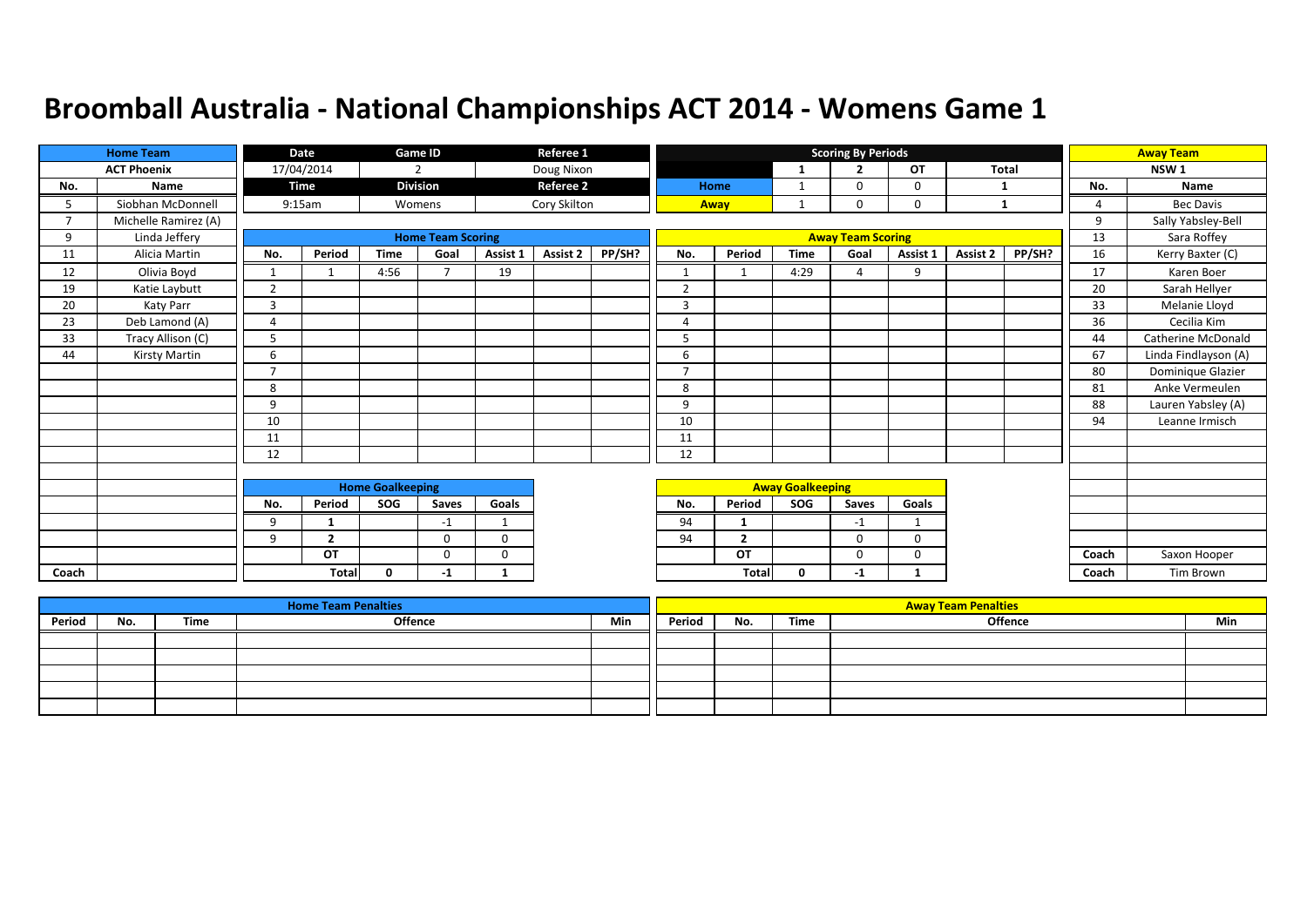|       | <b>Home Team</b>       |                | <b>Date</b>    |                         | Game ID                  |                | Referee 1        |        |                |                          |                         | <b>Scoring By Periods</b> |             |          |              |                | <b>Away Team</b>   |
|-------|------------------------|----------------|----------------|-------------------------|--------------------------|----------------|------------------|--------|----------------|--------------------------|-------------------------|---------------------------|-------------|----------|--------------|----------------|--------------------|
|       | NSW <sub>2</sub>       |                | 17/04/2014     |                         | 4                        |                | Cory Skilton     |        |                |                          | $\mathbf{1}$            | ∍                         | <b>OT</b>   |          | <b>Total</b> |                | <b>SA Sharks</b>   |
| No.   | Name                   |                | <b>Time</b>    |                         | <b>Division</b>          |                | <b>Referee 2</b> |        |                | Home                     | 0                       | $\Omega$                  | 0           |          | $\mathbf{0}$ | No.            | Name               |
| 19    | Jessica Lee (C)        |                | 12:45pm        |                         | Womens                   |                | Doug Nixon       |        |                | Away                     | $\overline{2}$          | 3                         | $\Omega$    |          | 5            | $\overline{3}$ | Trish McHendrie    |
| 25    | Vanessa Ellis          |                |                |                         |                          |                |                  |        |                |                          |                         |                           |             |          |              | 14             | Browen Mayo        |
| 29    | Kiarna Brown           |                |                |                         | <b>Home Team Scoring</b> |                |                  |        |                |                          |                         | <b>Away Team Scoring</b>  |             |          |              | 22             | Shanni Muller (A)  |
| 32    | Sally Ormiston         | No.            | Period         | <b>Time</b>             | Goal                     | Assist 1       | Assist 2         | PP/SH? | No.            | Period                   | <b>Time</b>             | Goal                      | Assist 1    | Assist 2 | PP/SH?       | 26             | Natalie Olsen      |
| 54    | Christa Brandon        |                |                |                         |                          |                |                  |        | $\mathbf{1}$   |                          | 6:48                    | 3                         | 26          |          |              | 28             | Ceitlin Walker (A) |
| 57    | Jodie Davis            | $\overline{2}$ |                |                         |                          |                |                  |        | $\overline{2}$ |                          | 3:13                    | 22                        | 99          | 39       |              | 29             | Christine Filsell  |
| 58    | Amanda Wilson          | 3              |                |                         |                          |                |                  |        | 3              | $\overline{\phantom{0}}$ | 11:40                   | 26                        | 28          | 53       |              | 33             | Kate Irvine (C)    |
| 66    | Karen Bell (A)         | $\overline{4}$ |                |                         |                          |                |                  |        | 4              | $\overline{2}$           | 4:46                    | 99                        | 33          |          |              | 36             | Jane Wells         |
| 69    | Liz Lugue              | 5              |                |                         |                          |                |                  |        | 5              | $\overline{2}$           | 4:03                    | 53                        | 28          | 66       |              | 39             | Jae Jay            |
| 71    | Elicia Symes           | 6              |                |                         |                          |                |                  |        | 6              |                          |                         |                           |             |          |              | 53             | Alli Mildren       |
| 73    | Sarah Powell (A)       | $\overline{7}$ |                |                         |                          |                |                  |        | $\overline{7}$ |                          |                         |                           |             |          |              | 66             | Maddie Riley       |
| 82    | Rebecca Langham        | 8              |                |                         |                          |                |                  |        | 8              |                          |                         |                           |             |          |              | 77             | Karen Rowe         |
| 85    | <b>Felicity Hudson</b> | 9              |                |                         |                          |                |                  |        | 9              |                          |                         |                           |             |          |              | 99             | Alana Bracken      |
| 98    | Jodie Harrison         | 10             |                |                         |                          |                |                  |        | 10             |                          |                         |                           |             |          |              |                |                    |
|       |                        | 11             |                |                         |                          |                |                  |        | 11             |                          |                         |                           |             |          |              |                |                    |
|       |                        | 12             |                |                         |                          |                |                  |        | 12             |                          |                         |                           |             |          |              |                |                    |
|       |                        |                |                |                         |                          |                |                  |        |                |                          |                         |                           |             |          |              |                |                    |
|       |                        |                |                | <b>Home Goalkeeping</b> |                          |                |                  |        |                |                          | <b>Away Goalkeeping</b> |                           |             |          |              |                |                    |
|       |                        | No.            | Period         | SOG                     | Saves                    | Goals          |                  |        | No.            | Period                   | SOG                     | Saves                     | Goals       |          |              |                |                    |
|       |                        | 25             | $\mathbf{1}$   |                         | -2                       | $\overline{2}$ |                  |        | 29             |                          |                         | $\Omega$                  | $\mathbf 0$ |          |              |                |                    |
|       |                        | 25             | $\overline{2}$ |                         | $-3$                     | 3              |                  |        | 29             | $\overline{2}$           |                         | $\mathbf 0$               | $\mathbf 0$ |          |              |                |                    |
| Coach | Tim Brown              |                | OT             |                         | $\Omega$                 | $\mathbf 0$    |                  |        |                | OT                       |                         | $\Omega$                  | 0           |          |              |                |                    |
| Coach | Luke Simmonds          |                | <b>Total</b>   | 0                       | -5                       | 5.             |                  |        |                | Total                    | $\mathbf{0}$            | U                         | 0           |          |              | Coach          |                    |

|        |     |      | <b>Home Team Penalties</b> |     |        |     |      | <b>Away Team Penalties</b> |     |
|--------|-----|------|----------------------------|-----|--------|-----|------|----------------------------|-----|
| Period | No. | Time | <b>Offence</b>             | Min | Period | No. | Time | Offence                    | Min |
|        |     |      |                            |     |        | 99  |      | 14:02 High Stick           |     |
|        |     |      |                            |     |        |     |      |                            |     |
|        |     |      |                            |     |        |     |      |                            |     |
|        |     |      |                            |     |        |     |      |                            |     |
|        |     |      |                            |     |        |     |      |                            |     |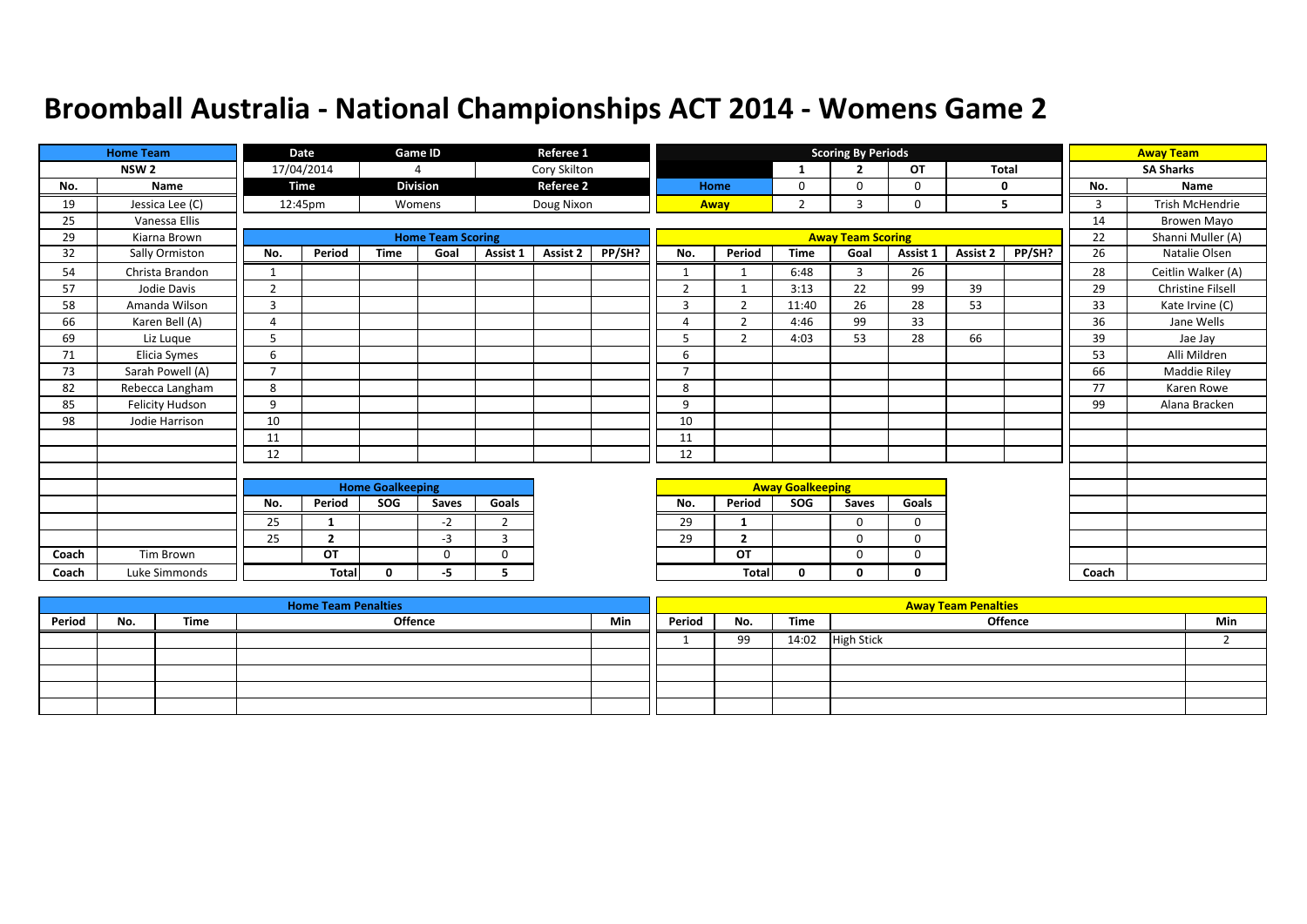|       | <b>Home Team</b>     |                | <b>Date</b>    |                         | Game ID                  |              | Referee 1        |        |                |                |                         | <b>Scoring By Periods</b> |             |              |        |       | <b>Away Team</b>         |
|-------|----------------------|----------------|----------------|-------------------------|--------------------------|--------------|------------------|--------|----------------|----------------|-------------------------|---------------------------|-------------|--------------|--------|-------|--------------------------|
|       | <b>ACT Phoenix</b>   |                | 17/04/2014     |                         | $\overline{7}$           |              | Doug Nixon       |        |                |                | -1                      | $\overline{2}$            | OT          | <b>Total</b> |        |       | <b>SA Sharks</b>         |
| No.   | Name                 |                | <b>Time</b>    |                         | <b>Division</b>          |              | <b>Referee 2</b> |        |                | Home           | 0                       |                           | 0           | 1            |        | No.   | Name                     |
| 5.    | Siobhan McDonnell    |                | 10:00pm        |                         | Womens                   |              | Jose Ramirez     |        |                | Away           |                         | $\Omega$                  | 0           | 1            |        | 3     | <b>Trish McHendrie</b>   |
|       | Michelle Ramirez (A) |                |                |                         |                          |              |                  |        |                |                |                         |                           |             |              |        | 14    | Browen Mayo              |
| 9     | Linda Jeffery        |                |                |                         | <b>Home Team Scoring</b> |              |                  |        |                |                |                         | <b>Away Team Scoring</b>  |             |              |        | 22    | Shanni Muller (A)        |
| 11    | Alicia Martin        | No.            | Period         | <b>Time</b>             | Goal                     | Assist 1     | <b>Assist 2</b>  | PP/SH? | No.            | Period         | <b>Time</b>             | Goal                      | Assist 1    | Assist 2     | PP/SH? | 26    | Natalie Olsen            |
| 12    | Olivia Boyd          | $\mathbf{1}$   | $\overline{2}$ | 14:00                   | 44                       | 11           |                  |        |                |                | 4:23                    | 33                        |             |              |        | 28    | Ceitlin Walker (A)       |
| 19    | Katie Laybutt        | $\overline{2}$ |                |                         |                          |              |                  |        | $\overline{2}$ |                |                         |                           |             |              |        | 29    | <b>Christine Filsell</b> |
| 20    | Katy Parr            | 3              |                |                         |                          |              |                  |        | $\overline{3}$ |                |                         |                           |             |              |        | 33    | Kate Irvine (C)          |
| 22    | Casey Lucas          | $\overline{4}$ |                |                         |                          |              |                  |        | 4              |                |                         |                           |             |              |        | 36    | Jane Wells               |
| 23    | Deb Lamond (A)       | 5              |                |                         |                          |              |                  |        | 5              |                |                         |                           |             |              |        | 39    | Jae Jay                  |
| 33    | Tracy Allison (C)    | 6              |                |                         |                          |              |                  |        | 6              |                |                         |                           |             |              |        | 53    | Alli Mildren             |
| 44    | Kirsty Martin        | $\overline{7}$ |                |                         |                          |              |                  |        | $\mathbf{z}$   |                |                         |                           |             |              |        | 66    | Maddie Riley             |
|       |                      | 8              |                |                         |                          |              |                  |        | 8              |                |                         |                           |             |              |        | 77    | Karen Rowe               |
|       |                      | 9              |                |                         |                          |              |                  |        | 9              |                |                         |                           |             |              |        | 99    | Alana Bracken            |
|       |                      | 10             |                |                         |                          |              |                  |        | 10             |                |                         |                           |             |              |        |       |                          |
|       |                      | 11             |                |                         |                          |              |                  |        | 11             |                |                         |                           |             |              |        |       |                          |
|       |                      | 12             |                |                         |                          |              |                  |        | 12             |                |                         |                           |             |              |        |       |                          |
|       |                      |                |                |                         |                          |              |                  |        |                |                |                         |                           |             |              |        |       |                          |
|       |                      |                |                | <b>Home Goalkeeping</b> |                          |              |                  |        |                |                | <b>Away Goalkeeping</b> |                           |             |              |        |       |                          |
|       |                      | No.            | Period         | SOG                     | Saves                    | Goals        |                  |        | No.            | Period         | <b>SOG</b>              | Saves                     | Goals       |              |        |       |                          |
|       |                      | 9              | $\mathbf{1}$   |                         | $-1$                     | $\mathbf{1}$ |                  |        | 29             |                |                         | $\Omega$                  | $\mathbf 0$ |              |        |       |                          |
|       |                      | 9              | $\overline{2}$ |                         | 0                        | 0            |                  |        | 29             | $\overline{2}$ |                         | $-1$                      |             |              |        |       |                          |
|       |                      |                | OT             |                         | 0                        | $\mathbf 0$  |                  |        |                | OT             |                         | $\mathbf 0$               | $\mathbf 0$ |              |        |       |                          |
| Coach |                      |                | Total          | $\mathbf{0}$            | $-1$                     | 1            |                  |        |                | <b>Total</b>   | $\mathbf{0}$            | $-1$                      |             |              |        | Coach |                          |

|        |     |      | <b>Home Team Penalties</b> |     |        |     |      | <b>Away Team Penalties</b> |     |
|--------|-----|------|----------------------------|-----|--------|-----|------|----------------------------|-----|
| Period | No. | Time | <b>Offence</b>             | Min | Period | No. | Time | <b>Offence</b>             | Min |
|        |     |      |                            |     |        | 39  | 0:20 | <b>High Stick</b>          |     |
|        |     |      |                            |     |        |     |      |                            |     |
|        |     |      |                            |     |        |     |      |                            |     |
|        |     |      |                            |     |        |     |      |                            |     |
|        |     |      |                            |     |        |     |      |                            |     |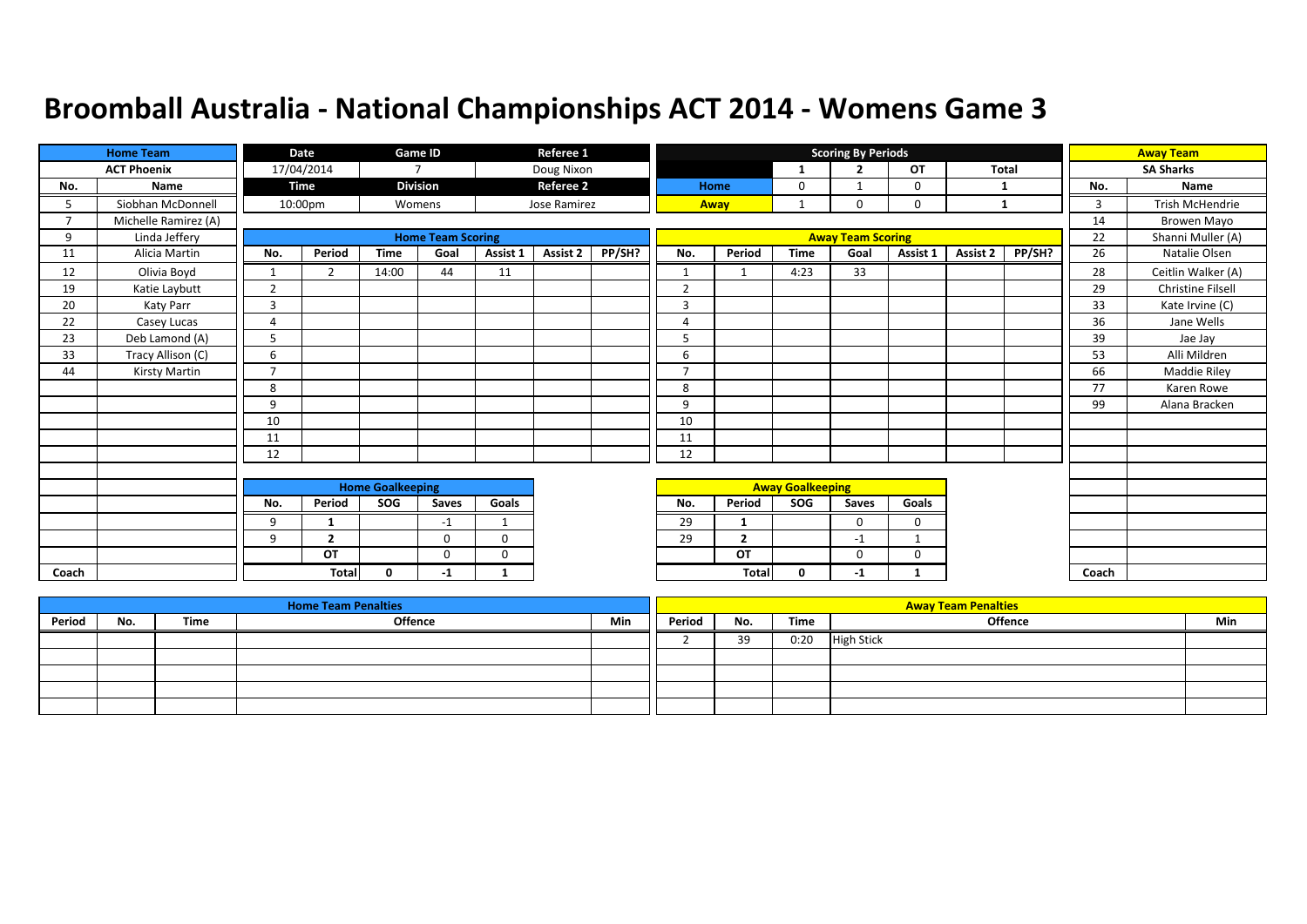|       | <b>Home Team</b>          |                | <b>Date</b>    |                         | Game ID                  |             | Referee 1        |        |                |                |                         | <b>Scoring By Periods</b> |             |          |        |       | <b>Away Team</b> |
|-------|---------------------------|----------------|----------------|-------------------------|--------------------------|-------------|------------------|--------|----------------|----------------|-------------------------|---------------------------|-------------|----------|--------|-------|------------------|
|       | NSW 1 (Orange)            |                | 17/04/2014     |                         | 8                        |             | Cory Skilton     |        |                |                | -1                      | $\overline{2}$            | <b>OT</b>   | Total    |        |       | NSW 2 (Blue)     |
| No.   | Name                      |                | <b>Time</b>    |                         | <b>Division</b>          |             | <b>Referee 2</b> |        |                | Home           | 0                       | 3                         | $\Omega$    | 3        |        | No.   | Name             |
|       | <b>Bec Davis</b>          |                | 10:45pm        |                         | Womens                   |             | Don Godmaire     |        |                | Away           | $\mathbf 0$             | 0                         | $\mathbf 0$ |          | 0      | 19    | Jessica Lee (C)  |
| 8     | Sally Yabsley-Bell        |                |                |                         |                          |             |                  |        |                |                |                         |                           |             |          |        | 25    | Vanessa Ellis    |
| 13    | Sara Roffey               |                |                |                         | <b>Home Team Scoring</b> |             |                  |        |                |                |                         | <b>Away Team Scoring</b>  |             |          |        | 29    | Kiarna Brown     |
| 16    | Kerry Baxter (C)          | No.            | Period         | <b>Time</b>             | Goal                     | Assist 1    | <b>Assist 2</b>  | PP/SH? | No.            | Period         | <b>Time</b>             | Goal                      | Assist 1    | Assist 2 | PP/SH? | 32    | Sally Ormiston   |
| 15    | Karen Boer                | $\mathbf{1}$   | $\overline{2}$ | 13:56                   | 8                        |             |                  |        | 1              |                |                         |                           |             |          |        | 54    | Christa Brandon  |
| 24    | Sarah Hellyer             | $\overline{2}$ | $\overline{2}$ | 11:08                   | 16                       | 26          |                  |        | $\overline{2}$ |                |                         |                           |             |          |        | 57    | Jodie Davis      |
| 31    | Melanie Lloyd             | 3              | 2              | 3:30                    | 83                       | 13          | 15               |        | 3              |                |                         |                           |             |          |        | 58    | Amanda Wilson    |
| 36    | Cecilia Kim               | 4              |                |                         |                          |             |                  |        | $\overline{a}$ |                |                         |                           |             |          |        | 66    | Karen Bell (A)   |
| 44    | <b>Catherine McDonald</b> | 5              |                |                         |                          |             |                  |        | 5              |                |                         |                           |             |          |        | 69    | Liz Lugue        |
| 26    | Linda Findlayson (A)      | 6              |                |                         |                          |             |                  |        | 6              |                |                         |                           |             |          |        | 71    | Elicia Symes     |
| 84    | Dominique Glazier         | $\overline{7}$ |                |                         |                          |             |                  |        | $\overline{7}$ |                |                         |                           |             |          |        | 73    | Sarah Powell (A) |
| 83    | Anke Vermeulen            | 8              |                |                         |                          |             |                  |        | 8              |                |                         |                           |             |          |        | 82    | Rebecca Langham  |
| 88    | Lauren Yabsley (A)        | 9              |                |                         |                          |             |                  |        | 9              |                |                         |                           |             |          |        | 85    | Felicity Hudson  |
| 85    | Leanne Irmisch            | 10             |                |                         |                          |             |                  |        | 10             |                |                         |                           |             |          |        | 98    | Jodie Harrison   |
|       |                           | 11             |                |                         |                          |             |                  |        | 11             |                |                         |                           |             |          |        |       |                  |
|       |                           | 12             |                |                         |                          |             |                  |        | 12             |                |                         |                           |             |          |        |       |                  |
|       |                           |                |                |                         |                          |             |                  |        |                |                |                         |                           |             |          |        |       |                  |
|       |                           |                |                | <b>Home Goalkeeping</b> |                          |             |                  |        |                |                | <b>Away Goalkeeping</b> |                           |             |          |        |       |                  |
|       |                           | No.            | Period         | SOG                     | Saves                    | Goals       |                  |        | No.            | Period         | SOG                     | Saves                     | Goals       |          |        |       |                  |
|       |                           | 85             | $\mathbf{1}$   |                         | $\Omega$                 | $\mathbf 0$ |                  |        | 25             | 1              |                         | 0                         | $\mathbf 0$ |          |        |       |                  |
|       |                           | 85             | $\overline{2}$ |                         | $\Omega$                 | $\Omega$    |                  |        | 25             | $\overline{2}$ |                         | $-3$                      | 3           |          |        |       |                  |
| Coach | Saxon Hooper              |                | OT             |                         | $\Omega$                 | $\Omega$    |                  |        |                | OT             |                         | 0                         | 0           |          |        | Coach | <b>Tim Brown</b> |
| Coach | <b>Tim Brown</b>          |                | Total          | $\mathbf{0}$            | 0                        | $\Omega$    |                  |        |                | Total          | 0                       | -3                        | 3           |          |        | Coach | Luke Simmonds    |

|        |     |       | <b>Home Team Penalties</b> |            |        |     |      | <b>Away Team Penalties</b> |     |
|--------|-----|-------|----------------------------|------------|--------|-----|------|----------------------------|-----|
| Period | No. | Time  | <b>Offence</b>             | <b>Min</b> | Period | No. | Time | <b>Offence</b>             | Min |
|        | 36  | 12:03 | High stick                 |            |        |     |      |                            |     |
|        | 83  | 2:24  | Tripping                   |            |        |     |      |                            |     |
|        |     |       |                            |            |        |     |      |                            |     |
|        |     |       |                            |            |        |     |      |                            |     |
|        |     |       |                            |            |        |     |      |                            |     |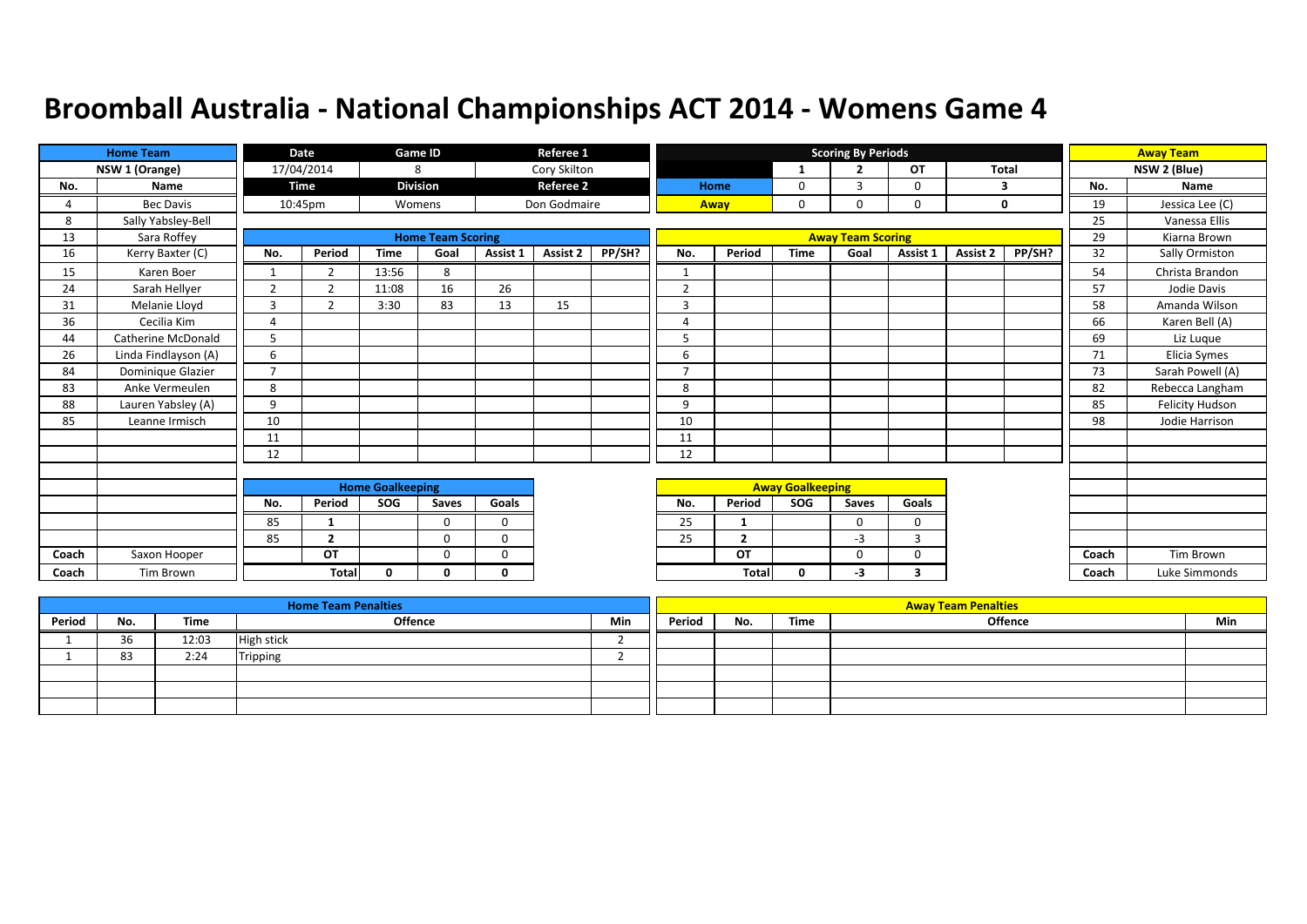|       | <b>Home Team</b>          |                | Date           |                         | Game ID                  |                | Referee 1        |        |                |                |                         | <b>Scoring By Periods</b> |          |          |                |       | <b>Away Team</b>         |
|-------|---------------------------|----------------|----------------|-------------------------|--------------------------|----------------|------------------|--------|----------------|----------------|-------------------------|---------------------------|----------|----------|----------------|-------|--------------------------|
|       | NSW <sub>1</sub>          |                | 18/04/2014     |                         | 11                       |                | Alan Jabs        |        |                |                | 1                       | $\overline{2}$            | OT       | Total    |                |       | <b>SA Sharks</b>         |
| No.   | Name                      |                | Time           |                         | <b>Division</b>          |                | <b>Referee 2</b> |        |                | Home           | 0                       | $\Omega$                  | 0        |          | 0              | No.   | Name                     |
| 4     | <b>Bec Davis</b>          |                | 9:00am         |                         | Womens                   |                | Cory Skilton     |        |                | Away           | 2                       | 0                         | 0        |          | $\overline{2}$ | 3     | Trish McHendrie          |
| 9     | Sally Yabsley-Bell        |                |                |                         |                          |                |                  |        |                |                |                         |                           |          |          |                | 14    | Browen Mayo              |
| 13    | Sara Roffey               |                |                |                         | <b>Home Team Scoring</b> |                |                  |        |                |                |                         | <b>Away Team Scoring</b>  |          |          |                | 22    | Shanni Muller (A)        |
| 16    | Kerry Baxter (C)          | No.            | Period         | <b>Time</b>             | Goal                     | Assist 1       | <b>Assist 2</b>  | PP/SH? | No.            | Period         | <b>Time</b>             | Goal                      | Assist 1 | Assist 2 | PP/SH?         | 26    | Natalie Olsen            |
| 17    | Karen Boer                | 1              |                |                         |                          |                |                  |        | $\mathbf{1}$   | $\overline{1}$ | 13:20                   | 22                        | 39       | 28       |                | 28    | Ceitlin Walker (A)       |
| 20    | Sarah Hellyer             | 2              |                |                         |                          |                |                  |        | $\overline{2}$ | $\mathbf{1}$   | 3:11                    | 3                         | 39       | 33       |                | 29    | <b>Christine Filsell</b> |
| 33    | Melanie Lloyd             | $\overline{3}$ |                |                         |                          |                |                  |        | $\overline{3}$ |                |                         |                           |          |          |                | 33    | Kate Irvine (C)          |
| 36    | Cecilia Kim               | $\overline{A}$ |                |                         |                          |                |                  |        | 4              |                |                         |                           |          |          |                | 36    | Jane Wells               |
| 44    | <b>Catherine McDonald</b> | 5              |                |                         |                          |                |                  |        | 5              |                |                         |                           |          |          |                | 39    | Jae Jay                  |
| 67    | Linda Findlayson (A)      | 6              |                |                         |                          |                |                  |        | 6              |                |                         |                           |          |          |                | 53    | Alli Mildren             |
| 80    | Dominique Glazier         | $\overline{7}$ |                |                         |                          |                |                  |        | 7              |                |                         |                           |          |          |                | 66    | <b>Maddie Riley</b>      |
| 81    | Anke Vermeulen            | 8              |                |                         |                          |                |                  |        | 8              |                |                         |                           |          |          |                | 77    | Karen Rowe               |
| 88    | Lauren Yabsley (A)        | 9              |                |                         |                          |                |                  |        | 9              |                |                         |                           |          |          |                | 99    | Alana Bracken            |
| 94    | Leanne Irmisch            | 10             |                |                         |                          |                |                  |        | 10             |                |                         |                           |          |          |                |       |                          |
|       |                           | 11             |                |                         |                          |                |                  |        | 11             |                |                         |                           |          |          |                |       |                          |
|       |                           | 12             |                |                         |                          |                |                  |        | 12             |                |                         |                           |          |          |                |       |                          |
|       |                           |                |                |                         |                          |                |                  |        |                |                |                         |                           |          |          |                |       |                          |
|       |                           |                |                | <b>Home Goalkeeping</b> |                          |                |                  |        |                |                | <b>Away Goalkeeping</b> |                           |          |          |                |       |                          |
|       |                           | No.            | Period         | SOG                     | Saves                    | Goals          |                  |        | No.            | Period         | <b>SOG</b>              | Saves                     | Goals    |          |                |       |                          |
|       |                           | 94             |                |                         | $-2$                     | $\overline{2}$ |                  |        | 29             | -1             |                         | $\Omega$                  | $\Omega$ |          |                |       |                          |
|       |                           | 94             | $\overline{2}$ |                         | $\mathbf{0}$             | $\mathbf 0$    |                  |        | 29             | $\overline{2}$ |                         | $\Omega$                  | 0        |          |                |       |                          |
| Coach | Saxon Hooper              |                | OT             |                         | $\mathbf 0$              | $\mathbf 0$    |                  |        |                | OT             |                         | $\Omega$                  | 0        |          |                |       |                          |
| Coach | Tim Brown                 |                | <b>Total</b>   | 0                       | -2                       | $\overline{2}$ |                  |        |                | Total          | $\mathbf{0}$            | 0                         | 0        |          |                | Coach |                          |

|        |     |      | <b>Home Team Penalties</b> |     |        |     |      | <b>Away Team Penalties</b> |     |
|--------|-----|------|----------------------------|-----|--------|-----|------|----------------------------|-----|
| Period | No. | Time | Offence                    | Min | Period | No. | Time | <b>Offence</b>             | Min |
|        |     |      |                            |     |        |     |      |                            |     |
|        |     |      |                            |     |        |     |      |                            |     |
|        |     |      |                            |     |        |     |      |                            |     |
|        |     |      |                            |     |        |     |      |                            |     |
|        |     |      |                            |     |        |     |      |                            |     |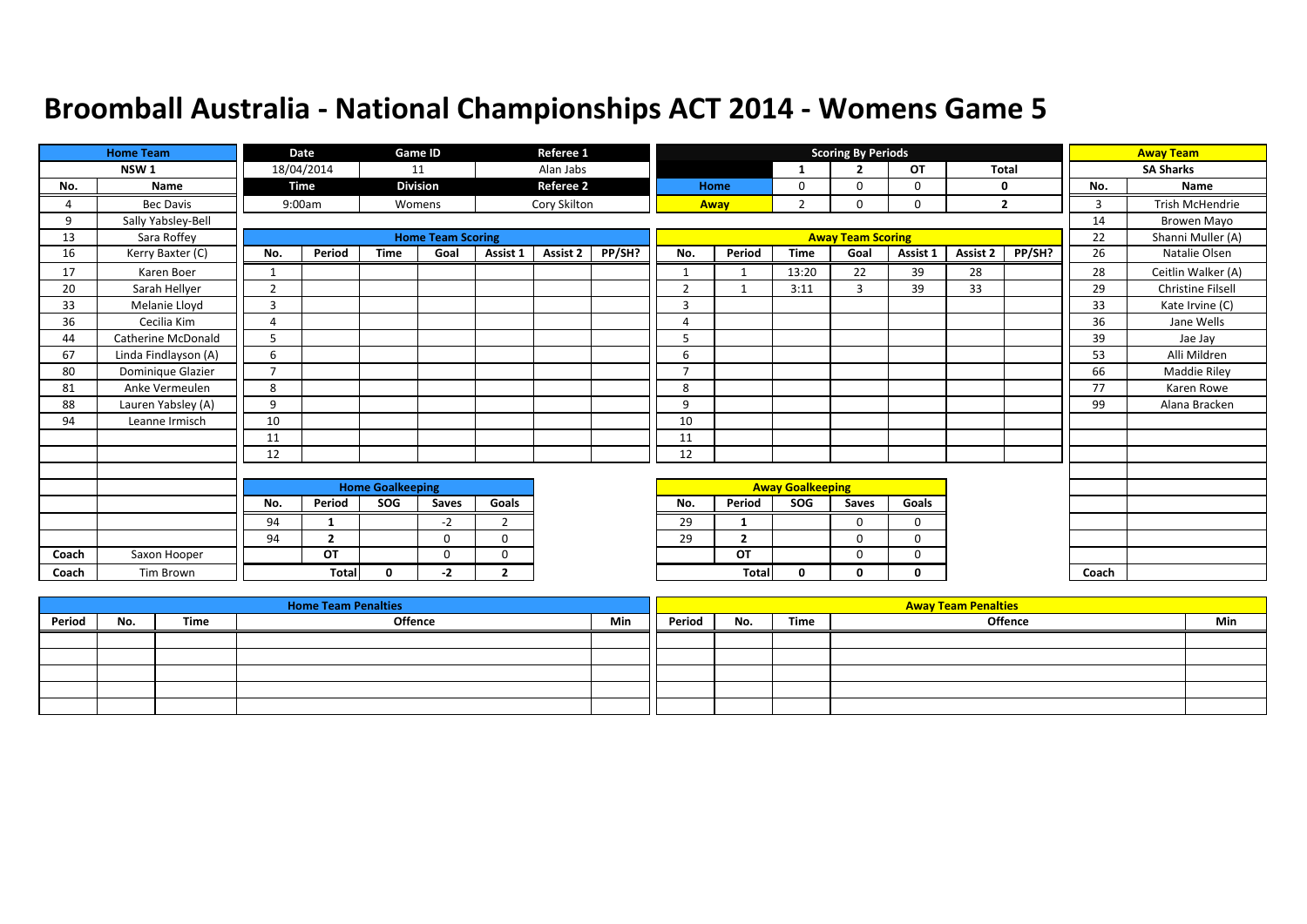|       | <b>Home Team</b>     |                         | Date           |             | Game ID                  |             | Referee 1        |        |                         |                |             | <b>Scoring By Periods</b> |                |              |        |       | <b>Away Team</b> |
|-------|----------------------|-------------------------|----------------|-------------|--------------------------|-------------|------------------|--------|-------------------------|----------------|-------------|---------------------------|----------------|--------------|--------|-------|------------------|
|       | <b>ACT Phoenix</b>   |                         | 18/04/2014     |             | 14                       |             | Don Godmaire     |        |                         |                |             | $\overline{2}$            | <b>OT</b>      | <b>Total</b> |        |       | NSW <sub>2</sub> |
| No.   | Name                 |                         | <b>Time</b>    |             | <b>Division</b>          |             | <b>Referee 2</b> |        |                         | Home           | 6           | $\overline{2}$            | 0              |              | 8      | No.   | Name             |
|       | Siobhan McDonnell    |                         | 11:15am        |             | Womens                   |             | Alan Jabs        |        |                         | Away           | $\mathbf 0$ | $\Omega$                  | $\Omega$       |              | 0      | 19    | Jessica Lee (C)  |
|       | Michelle Ramirez (A) |                         |                |             |                          |             |                  |        |                         |                |             |                           |                |              |        | 25    | Vanessa Ellis    |
| 9     | Linda Jeffery        |                         |                |             | <b>Home Team Scoring</b> |             |                  |        |                         |                |             | <b>Away Team Scoring</b>  |                |              |        | 29    | Kiarna Brown     |
| 11    | Alicia Martin        | No.                     | Period         | <b>Time</b> | Goal                     | Assist 1    | <b>Assist 2</b>  | PP/SH? | No.                     | Period         | <b>Time</b> | Goal                      | Assist 1       | Assist 2     | PP/SH? | 32    | Sally Ormiston   |
| 12    | Olivia Boyd          | $\mathbf{1}$            | $\mathbf 1$    | 13:25       | 44                       | 11          |                  |        |                         |                |             |                           |                |              |        | 54    | Christa Brandon  |
| 19    | Katie Laybutt        | $\overline{2}$          | $\mathbf{1}$   | 11:30       | 44                       | 12          |                  |        | $\overline{2}$          |                |             |                           |                |              |        | 57    | Jodie Davis      |
| 20    | Katy Parr            | 3                       |                | 11:17       | 44                       | 11          |                  |        | 3                       |                |             |                           |                |              |        | 58    | Amanda Wilson    |
| 22    | Casey Lucas          | $\overline{4}$          |                | 4:48        | $\overline{\phantom{a}}$ | 33          |                  |        | $\overline{4}$          |                |             |                           |                |              |        | 66    | Karen Bell (A)   |
| 23    | Deb Lamond (A)       | 5                       |                | 1:04        | 22                       | 23          | 11               |        | 5                       |                |             |                           |                |              |        | 69    | Liz Lugue        |
| 33    | Tracy Allison (C)    | 6                       |                | 0:48        | $\overline{\phantom{a}}$ | 22          |                  |        | 6                       |                |             |                           |                |              |        | 71    | Elicia Symes     |
| 44    | Kirsty Martin        | $\overline{7}$          | $\overline{2}$ | 13:53       | 23                       | 12          |                  |        | $\overline{7}$          |                |             |                           |                |              |        | 73    | Sarah Powell (A) |
|       |                      | 8                       | $\overline{2}$ | 8:08        | $\overline{7}$           | 19          | 22               |        | 8                       |                |             |                           |                |              |        | 82    | Rebecca Langham  |
|       |                      | 9                       |                |             |                          |             |                  |        | 9                       |                |             |                           |                |              |        | 85    | Felicity Hudson  |
|       |                      | 10                      |                |             |                          |             |                  |        | 10                      |                |             |                           |                |              |        | 98    | Jodie Harrison   |
|       |                      | 11                      |                |             |                          |             |                  |        | 11                      |                |             |                           |                |              |        |       |                  |
|       |                      | 12                      |                |             |                          |             |                  |        | 12                      |                |             |                           |                |              |        |       |                  |
|       |                      |                         |                |             |                          |             |                  |        |                         |                |             |                           |                |              |        |       |                  |
|       |                      | <b>Home Goalkeeping</b> |                |             |                          |             |                  |        | <b>Away Goalkeeping</b> |                |             |                           |                |              |        |       |                  |
|       |                      | No.                     | Period         | <b>SOG</b>  | Saves                    | Goals       |                  |        | No.                     | Period         | <b>SOG</b>  | Saves                     | Goals          |              |        |       |                  |
|       |                      | 9                       | -1             |             | 0                        | $\mathbf 0$ |                  |        | 25                      |                |             | -6                        | 6              |              |        |       |                  |
|       |                      | 9                       | $\mathbf{2}$   |             | $\Omega$                 | $\Omega$    |                  |        | 25                      | $\overline{2}$ |             | $-2$                      | $\overline{2}$ |              |        |       |                  |
|       |                      |                         | OT             |             | 0                        | 0           |                  |        |                         | OT             |             | $\Omega$                  | 0              |              |        | Coach | Tim Brown        |
| Coach |                      |                         | Total          | 0           | 0                        | 0           |                  |        |                         | <b>Total</b>   | 0           | -8                        | 8              |              |        | Coach | Luke Simmonds    |

|        |     |      | <b>Home Team Penalties</b> |     |        |     |      | <b>Away Team Penalties</b> |     |
|--------|-----|------|----------------------------|-----|--------|-----|------|----------------------------|-----|
| Period | No. | Time | Offence                    | Min | Period | No. | Time | Offence                    | Min |
|        |     |      |                            |     |        |     |      |                            |     |
|        |     |      |                            |     |        |     |      |                            |     |
|        |     |      |                            |     |        |     |      |                            |     |
|        |     |      |                            |     |        |     |      |                            |     |
|        |     |      |                            |     |        |     |      |                            |     |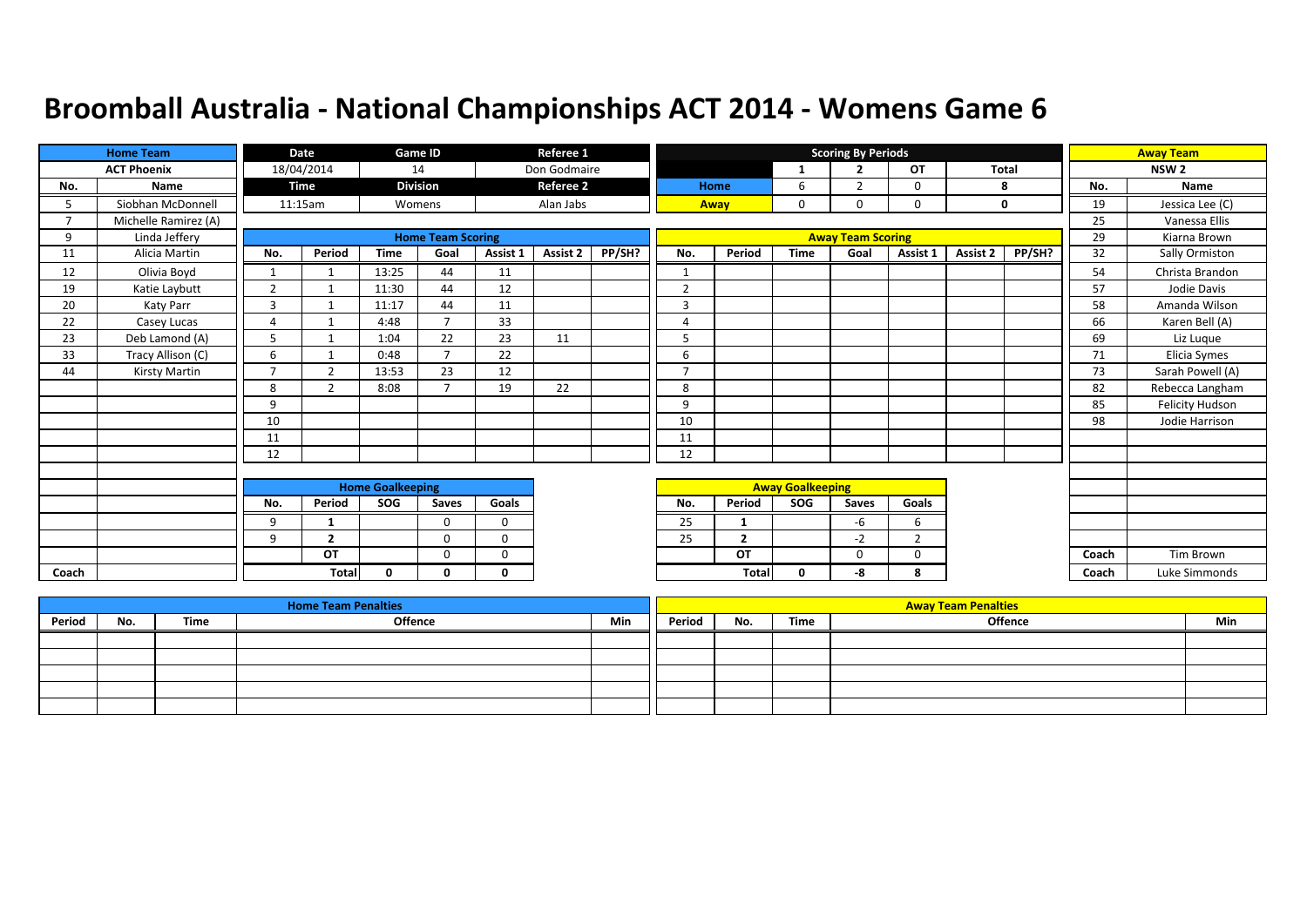|       | <b>Home Team</b>     |                | Date               |                         | Game ID                  |              | Referee 1        |        |                |                |                         | <b>Scoring By Periods</b> |             |              |        |              | <b>Away Team</b>     |
|-------|----------------------|----------------|--------------------|-------------------------|--------------------------|--------------|------------------|--------|----------------|----------------|-------------------------|---------------------------|-------------|--------------|--------|--------------|----------------------|
|       | <b>ACT Phoenix</b>   |                | 18/04/2014         |                         | 17                       |              | Alan Jabs        |        |                |                | -1                      | $\overline{2}$            | OT          | <b>Total</b> |        |              | NSW <sub>1</sub>     |
| No.   | Name                 |                | <b>Time</b>        |                         | <b>Division</b>          |              | <b>Referee 2</b> |        |                | Home           | 0                       | $\Omega$                  | $\mathbf 0$ |              | 0      | No.          | Name                 |
| 5     | Siobhan McDonnell    |                | 1:30 <sub>pm</sub> |                         | Womens                   |              | Don Godmaire     |        |                | Away           | $\mathbf 0$             |                           | $\mathbf 0$ | 1            |        | Δ            | <b>Bec Davis</b>     |
|       | Michelle Ramirez (A) |                |                    |                         |                          |              |                  |        |                |                |                         |                           |             |              |        | $\mathsf{q}$ | Sally Yabsley-Bell   |
| q     | Linda Jeffery        |                |                    |                         | <b>Home Team Scoring</b> |              |                  |        |                |                |                         | <b>Away Team Scoring</b>  |             |              |        | 13           | Sara Roffey          |
| 11    | Alicia Martin        | No.            | Period             | <b>Time</b>             | Goal                     | Assist 1     | <b>Assist 2</b>  | PP/SH? | No.            | Period         | <b>Time</b>             | Goal                      | Assist 1    | Assist 2     | PP/SH? | 16           | Kerry Baxter (C)     |
| 12    | Olivia Boyd          | $\mathbf{1}$   |                    |                         |                          |              |                  |        |                | $\overline{2}$ | 13:20                   | 20                        | 36          | 88           |        | 17           | Karen Boer           |
| 19    | Katie Laybutt        | $\overline{2}$ |                    |                         |                          |              |                  |        | 2              |                |                         |                           |             |              |        | 20           | Sarah Hellyer        |
| 20    | Katy Parr            | $\overline{3}$ |                    |                         |                          |              |                  |        | 3              |                |                         |                           |             |              |        | 33           | Melanie Lloyd        |
| 22    | Casey Lucas          | 4              |                    |                         |                          |              |                  |        | $\overline{4}$ |                |                         |                           |             |              |        | 36           | Cecilia Kim          |
| 23    | Deb Lamond (A)       | 5              |                    |                         |                          |              |                  |        | 5              |                |                         |                           |             |              |        | 44           | Catherine McDonald   |
| 33    | Tracy Allison (C)    | 6              |                    |                         |                          |              |                  |        | 6              |                |                         |                           |             |              |        | 67           | Linda Findlayson (A) |
| 44    | <b>Kirsty Martin</b> | $\overline{7}$ |                    |                         |                          |              |                  |        | $\overline{7}$ |                |                         |                           |             |              |        | 80           | Dominique Glazier    |
|       |                      | 8              |                    |                         |                          |              |                  |        | 8              |                |                         |                           |             |              |        | 81           | Anke Vermeulen       |
|       |                      | 9              |                    |                         |                          |              |                  |        | 9              |                |                         |                           |             |              |        | 88           | Lauren Yabsley (A)   |
|       |                      | 10             |                    |                         |                          |              |                  |        | 10             |                |                         |                           |             |              |        | 94           | Leanne Irmisch       |
|       |                      | 11             |                    |                         |                          |              |                  |        | 11             |                |                         |                           |             |              |        |              |                      |
|       |                      | 12             |                    |                         |                          |              |                  |        | 12             |                |                         |                           |             |              |        |              |                      |
|       |                      |                |                    |                         |                          |              |                  |        |                |                |                         |                           |             |              |        |              |                      |
|       |                      |                |                    | <b>Home Goalkeeping</b> |                          |              |                  |        |                |                | <b>Away Goalkeeping</b> |                           |             |              |        |              |                      |
|       |                      | No.            | Period             | SOG                     | Saves                    | Goals        |                  |        | No.            | Period         | SOG                     | Saves                     | Goals       |              |        |              |                      |
|       |                      | 9              | 1                  |                         | $\mathbf{0}$             | $\mathbf 0$  |                  |        | 94             | -1             |                         | $\mathbf 0$               | $\mathbf 0$ |              |        |              |                      |
|       |                      | 9              | $\overline{2}$     |                         | $-1$                     | $\mathbf{1}$ |                  |        | 94             | $\overline{2}$ |                         | $\Omega$                  | $\Omega$    |              |        |              |                      |
|       |                      |                | OT                 |                         | $\Omega$                 | 0            |                  |        |                | OT             |                         | $\Omega$                  | 0           |              |        | Coach        | Saxon Hooper         |
| Coach |                      |                | <b>Total</b>       | 0                       | -1                       | -1           |                  |        |                | <b>Total</b>   | 0                       | 0                         | 0           |              |        | Coach        | Tim Brown            |

|        |     |      | <b>Home Team Penalties</b> |     |        |     |      | <b>Away Team Penalties</b> |     |
|--------|-----|------|----------------------------|-----|--------|-----|------|----------------------------|-----|
| Period | No. | Time | <b>Offence</b>             | Min | Period | No. | Time | <b>Offence</b>             | Min |
|        |     |      |                            |     |        |     |      |                            |     |
|        |     |      |                            |     |        |     |      |                            |     |
|        |     |      |                            |     |        |     |      |                            |     |
|        |     |      |                            |     |        |     |      |                            |     |
|        |     |      |                            |     |        |     |      |                            |     |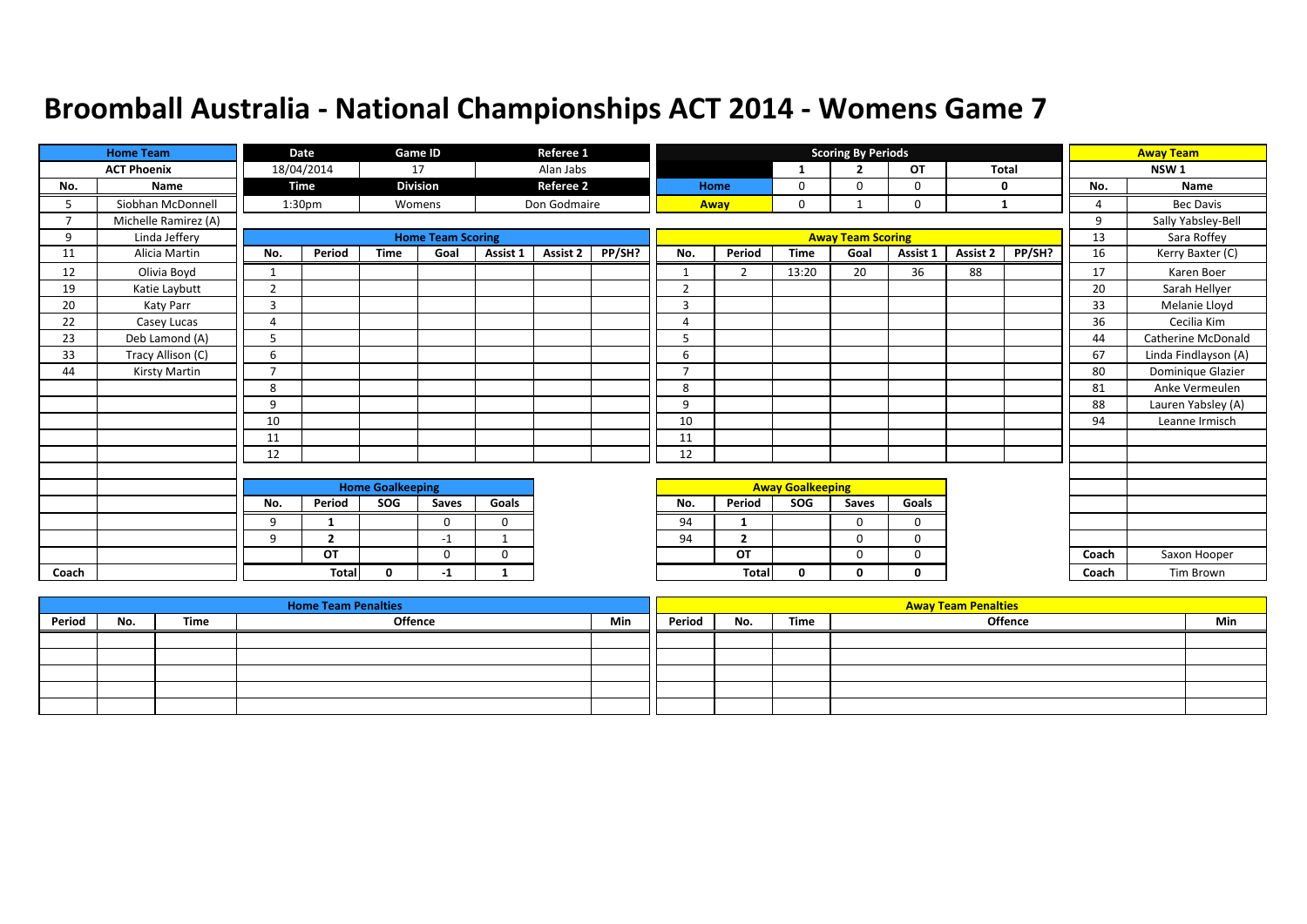|       | <b>Home Team</b>       |                | Date               |                         | Game ID                  |                | Referee 1        |        |                |                |                         | <b>Scoring By Periods</b> |             |              |                |       | <b>Away Team</b>   |
|-------|------------------------|----------------|--------------------|-------------------------|--------------------------|----------------|------------------|--------|----------------|----------------|-------------------------|---------------------------|-------------|--------------|----------------|-------|--------------------|
|       | NSW <sub>2</sub>       |                | 18/04/2014         |                         | 20                       |                | Cory Skilton     |        |                |                | 1                       | $\overline{2}$            | <b>OT</b>   | <b>Total</b> |                |       | <b>SA Sharks</b>   |
| No.   | Name                   |                | Time               |                         | <b>Division</b>          |                | <b>Referee 2</b> |        |                | Home           | 0                       | 0                         | 0           | $\mathbf 0$  |                | No.   | Name               |
| 19    | Jessica Lee (C)        |                | 3:45 <sub>pm</sub> |                         | Womens                   |                | Alan Jabs        |        |                | Away           | 0                       | $\overline{2}$            | 0           |              | $\overline{2}$ | 3     | Trish McHendrie    |
| 25    | Vanessa Ellis          |                |                    |                         |                          |                |                  |        |                |                |                         |                           |             |              |                | 14    | Browen Mayo        |
| 29    | Kiarna Brown           |                |                    |                         | <b>Home Team Scoring</b> |                |                  |        |                |                |                         | <b>Away Team Scoring</b>  |             |              |                | 22    | Shanni Muller (A)  |
| 32    | Sally Ormiston         | No.            | Period             | <b>Time</b>             | Goal                     | Assist 1       | <b>Assist 2</b>  | PP/SH? | No.            | Period         | <b>Time</b>             | Goal                      | Assist 1    | Assist 2     | PP/SH?         | 26    | Natalie Olsen      |
| 54    | Christa Brandon        |                |                    |                         |                          |                |                  |        | $\mathbf{1}$   | $\overline{2}$ | 13:13                   | 14                        | 22          | 28           |                | 28    | Ceitlin Walker (A) |
| 57    | Jodie Davis            | 2              |                    |                         |                          |                |                  |        | $\overline{2}$ | $\overline{2}$ | 8:48                    | 39                        | 3           |              |                | 29    | Christine Filsell  |
| 58    | Amanda Wilson          | 3              |                    |                         |                          |                |                  |        | 3              |                |                         |                           |             |              |                | 33    | Kate Irvine (C)    |
| 66    | Karen Bell (A)         | 4              |                    |                         |                          |                |                  |        | $\overline{a}$ |                |                         |                           |             |              |                | 36    | Jane Wells         |
| 69    | Liz Luque              | 5              |                    |                         |                          |                |                  |        | 5              |                |                         |                           |             |              |                | 39    | Jae Jay            |
| 71    | Elicia Symes           | 6              |                    |                         |                          |                |                  |        | 6              |                |                         |                           |             |              |                | 53    | Alli Mildren       |
| 73    | Sarah Powell (A)       | $\overline{7}$ |                    |                         |                          |                |                  |        | $\overline{7}$ |                |                         |                           |             |              |                | 66    | Maddie Riley       |
| 82    | Rebecca Langham        | 8              |                    |                         |                          |                |                  |        | 8              |                |                         |                           |             |              |                | 77    | Karen Rowe         |
| 85    | <b>Felicity Hudson</b> | 9              |                    |                         |                          |                |                  |        | 9              |                |                         |                           |             |              |                | 99    | Alana Bracken      |
| 98    | Jodie Harrison         | 10             |                    |                         |                          |                |                  |        | 10             |                |                         |                           |             |              |                |       |                    |
|       |                        | 11             |                    |                         |                          |                |                  |        | 11             |                |                         |                           |             |              |                |       |                    |
|       |                        | 12             |                    |                         |                          |                |                  |        | 12             |                |                         |                           |             |              |                |       |                    |
|       |                        |                |                    |                         |                          |                |                  |        |                |                |                         |                           |             |              |                |       |                    |
|       |                        |                |                    | <b>Home Goalkeeping</b> |                          |                |                  |        |                |                | <b>Away Goalkeeping</b> |                           |             |              |                |       |                    |
|       |                        | No.            | Period             | SOG                     | Saves                    | Goals          |                  |        | No.            | Period         | SOG                     | Saves                     | Goals       |              |                |       |                    |
|       |                        | 25             | -1                 |                         | $\Omega$                 | $\mathbf 0$    |                  |        | 29             | -1             |                         | $\Omega$                  | $\Omega$    |              |                |       |                    |
|       |                        | 25             | $\overline{2}$     |                         | $-2$                     | $\overline{2}$ |                  |        | 29             | $\overline{2}$ |                         | $\mathbf 0$               | $\mathbf 0$ |              |                |       |                    |
| Coach | Tim Brown              |                | OT                 |                         | $\Omega$                 | $\mathbf 0$    |                  |        |                | OT             |                         | $\Omega$                  | 0           |              |                |       |                    |
| Coach | Luke Simmonds          |                | <b>Total</b>       | $\mathbf{0}$            | -2                       | $\overline{2}$ |                  |        |                | Total          | $\mathbf{0}$            | U                         | 0           |              |                | Coach |                    |

|        |     |      | <b>Home Team Penalties</b> |     |        |     |      | <b>Away Team Penalties</b> |     |
|--------|-----|------|----------------------------|-----|--------|-----|------|----------------------------|-----|
| Period | No. | Time | Offence                    | Min | Period | No. | Time | <b>Offence</b>             | Min |
|        |     |      |                            |     |        | 28  | 8:26 | Roughing                   |     |
|        |     |      |                            |     |        |     |      |                            |     |
|        |     |      |                            |     |        |     |      |                            |     |
|        |     |      |                            |     |        |     |      |                            |     |
|        |     |      |                            |     |        |     |      |                            |     |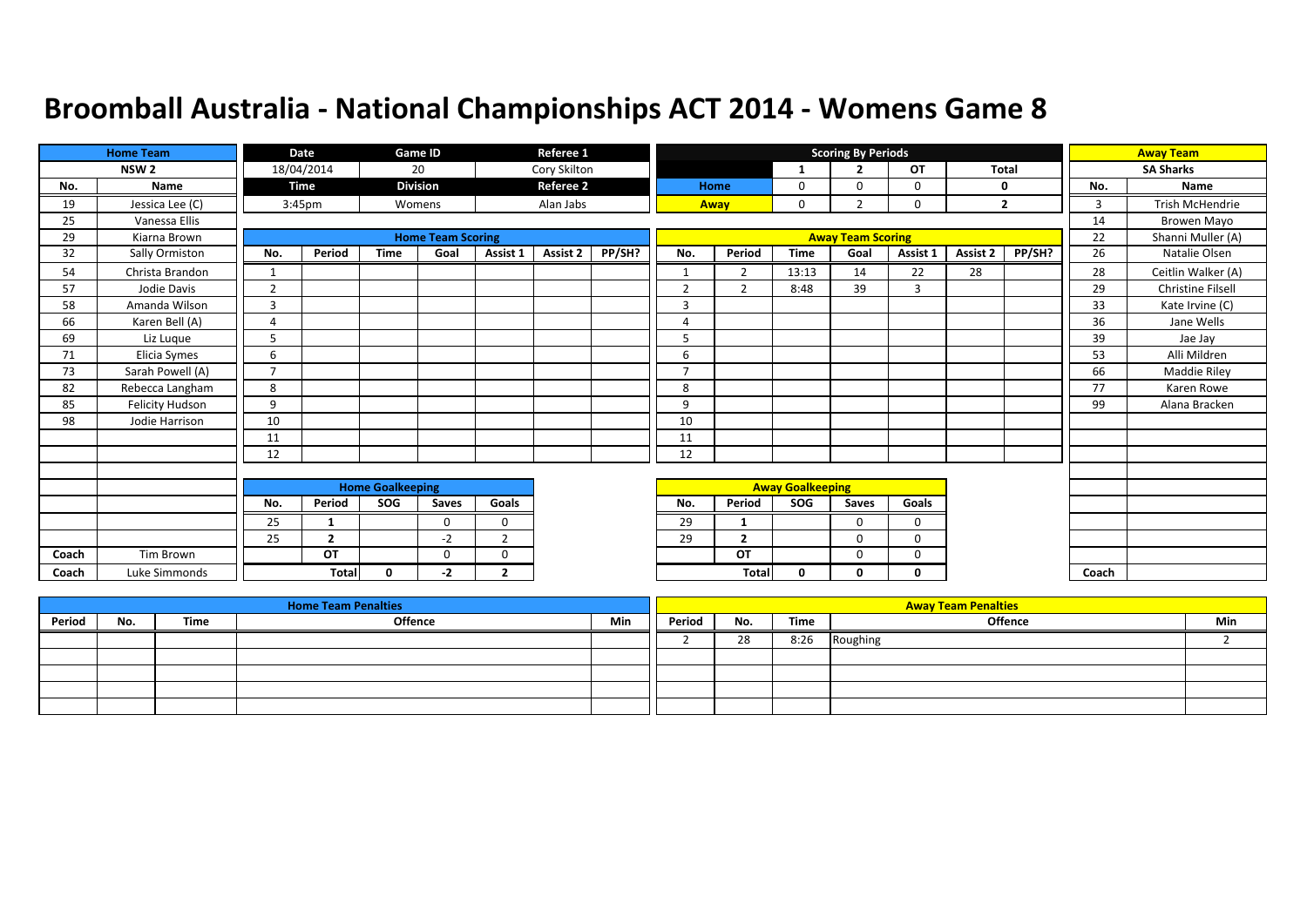|       | <b>Home Team</b>     |                | <b>Date</b>    |                         | Game ID                  |             | Referee 1        |        |                |                |                         | <b>Scoring By Periods</b> |             |                 |        |       | <b>Away Team</b>    |
|-------|----------------------|----------------|----------------|-------------------------|--------------------------|-------------|------------------|--------|----------------|----------------|-------------------------|---------------------------|-------------|-----------------|--------|-------|---------------------|
|       | <b>ACT Phoenix</b>   |                | 18/04/2014     |                         | 23                       |             | Alan Jabs        |        |                |                | -1                      | $\overline{2}$            | OT          | <b>Total</b>    |        |       | <b>SA Sharks</b>    |
| No.   | Name                 |                | <b>Time</b>    |                         | <b>Division</b>          |             | <b>Referee 2</b> |        |                | Home           | 0                       |                           | 0           | 1               |        | No.   | Name                |
| 5.    | Siobhan McDonnell    |                | 6:00pm         |                         | Womens                   |             | Cory Skilton     |        | Away           |                | 0                       | $\Omega$                  | 0           |                 | 0      | 3     | Trish McHendrie     |
|       | Michelle Ramirez (A) |                |                |                         |                          |             |                  |        |                |                |                         |                           |             |                 |        | 14    | Browen Mayo         |
| 9     | Linda Jeffery        |                |                |                         | <b>Home Team Scoring</b> |             |                  |        |                |                |                         | <b>Away Team Scoring</b>  |             |                 |        | 22    | Shanni Muller (A)   |
| 11    | Alicia Martin        | No.            | Period         | <b>Time</b>             | Goal                     | Assist 1    | <b>Assist 2</b>  | PP/SH? | No.            | Period         | <b>Time</b>             | Goal                      | Assist 1    | <b>Assist 2</b> | PP/SH? | 26    | Natalie Olsen       |
| 12    | Olivia Boyd          | $\mathbf{1}$   | $\overline{2}$ | 0:29                    | $\overline{7}$           | 11          |                  |        | $\mathbf{1}$   |                |                         |                           |             |                 |        | 28    | Ceitlin Walker (A)  |
| 19    | Katie Laybutt        | $\overline{2}$ |                |                         |                          |             |                  |        | $\overline{2}$ |                |                         |                           |             |                 |        | 29    | Christine Filsell   |
| 20    | Katy Parr            | 3              |                |                         |                          |             |                  |        | 3              |                |                         |                           |             |                 |        | 33    | Kate Irvine (C)     |
| 22    | Casey Lucas          | 4              |                |                         |                          |             |                  |        | $\overline{4}$ |                |                         |                           |             |                 |        | 36    | Jane Wells          |
| 23    | Deb Lamond (A)       | 5              |                |                         |                          |             |                  |        | 5              |                |                         |                           |             |                 |        | 39    | Jae Jay             |
| 33    | Tracy Allison (C)    | 6              |                |                         |                          |             |                  |        | 6              |                |                         |                           |             |                 |        | 53    | Alli Mildren        |
| 44    | Kirsty Martin        | $\overline{7}$ |                |                         |                          |             |                  |        | $\overline{ }$ |                |                         |                           |             |                 |        | 66    | <b>Maddie Riley</b> |
|       |                      | 8              |                |                         |                          |             |                  |        | 8              |                |                         |                           |             |                 |        | 77    | Karen Rowe          |
|       |                      | 9              |                |                         |                          |             |                  |        | 9              |                |                         |                           |             |                 |        | 99    | Alana Bracken       |
|       |                      | 10             |                |                         |                          |             |                  |        | 10             |                |                         |                           |             |                 |        |       |                     |
|       |                      | 11             |                |                         |                          |             |                  |        | 11             |                |                         |                           |             |                 |        |       |                     |
|       |                      | 12             |                |                         |                          |             |                  |        | 12             |                |                         |                           |             |                 |        |       |                     |
|       |                      |                |                |                         |                          |             |                  |        |                |                |                         |                           |             |                 |        |       |                     |
|       |                      |                |                | <b>Home Goalkeeping</b> |                          |             |                  |        |                |                | <b>Away Goalkeeping</b> |                           |             |                 |        |       |                     |
|       |                      | No.            | Period         | SOG                     | Saves                    | Goals       |                  |        | No.            | Period         | <b>SOG</b>              | Saves                     | Goals       |                 |        |       |                     |
|       |                      | 9              | 1              |                         | 0                        | $\mathbf 0$ |                  |        | 29             | -1             |                         | $\mathbf 0$               | $\mathbf 0$ |                 |        |       |                     |
|       |                      | 9              | $\overline{2}$ |                         | 0                        | 0           |                  |        | 29             | $\overline{2}$ |                         | $-1$                      |             |                 |        |       |                     |
|       |                      |                | OT             |                         | 0                        | 0           |                  |        |                | OT             |                         | $\Omega$                  | 0           |                 |        |       |                     |
| Coach |                      |                | Total          | 0                       | 0                        | 0           |                  |        |                | <b>Total</b>   | 0                       | $-1$                      |             |                 |        | Coach |                     |

|        |                    |       | <b>Home Team Penalties</b> |     |        |     |       | <b>Away Team Penalties</b> |     |
|--------|--------------------|-------|----------------------------|-----|--------|-----|-------|----------------------------|-----|
| Period | No.                | Time  | Offence                    | Min | Period | No. | Time  | <b>Offence</b>             | Min |
|        | $\mathbf{a}$<br>22 | 11:11 | Tripping                   |     |        | 28  | 4:49  | Tripping                   |     |
|        | 20                 | 5:33  | Slashing                   |     |        | 39  | 11:45 | <b>High stick</b>          |     |
|        |                    |       |                            |     |        |     |       |                            |     |
|        |                    |       |                            |     |        |     |       |                            |     |
|        |                    |       |                            |     |        |     |       |                            |     |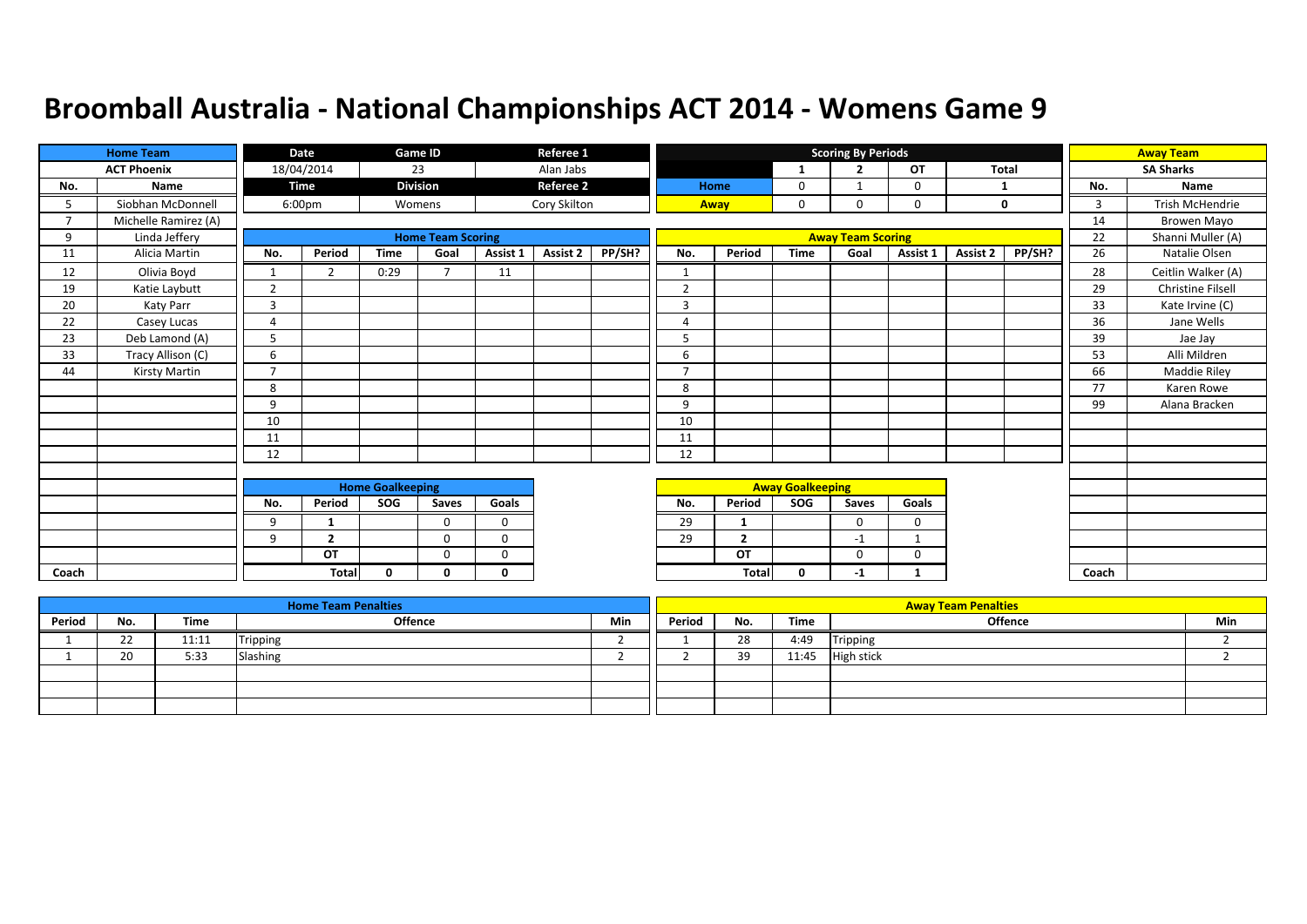|       | <b>Home Team</b>          |                | <b>Date</b>    |                         | Game ID                  |              | Referee 1             |        |                |                |                         | <b>Scoring By Periods</b> |              |          |        |       | <b>Away Team</b>       |
|-------|---------------------------|----------------|----------------|-------------------------|--------------------------|--------------|-----------------------|--------|----------------|----------------|-------------------------|---------------------------|--------------|----------|--------|-------|------------------------|
|       | NSW 1 (Orange)            |                | 18/04/2014     |                         | 24                       |              | <b>Bryce Marshall</b> |        |                |                | -1                      | $\overline{2}$            | <b>OT</b>    | Total    |        |       | NSW 2 (Blue)           |
| No.   | Name                      |                | <b>Time</b>    |                         | <b>Division</b>          |              | <b>Referee 2</b>      |        |                | Home           | 4                       |                           | 0            | 5        |        | No.   | Name                   |
|       | <b>Bec Davis</b>          |                | 6:45pm         |                         | Womens                   |              | Don Godmaire          |        |                | Away           | 0                       | $\Omega$                  | 0            |          | 0      | 19    | Jessica Lee (C)        |
| 8     | Sally Yabsley-Bell        |                |                |                         |                          |              |                       |        |                |                |                         |                           |              |          |        | 25    | Vanessa Ellis          |
| 13    | Sara Roffey               |                |                |                         | <b>Home Team Scoring</b> |              |                       |        |                |                |                         | <b>Away Team Scoring</b>  |              |          |        | 29    | Kiarna Brown           |
| 16    | Kerry Baxter (C)          | No.            | Period         | <b>Time</b>             | Goal                     | Assist 1     | <b>Assist 2</b>       | PP/SH? | No.            | Period         | <b>Time</b>             | Goal                      | Assist 1     | Assist 2 | PP/SH? | 32    | Sally Ormiston         |
| 15    | Karen Boer                | $\mathbf{1}$   |                | 11:25                   | $\Lambda$                | 83           |                       |        | $\mathbf{1}$   |                |                         |                           |              |          |        | 54    | Christa Brandon        |
| 24    | Sarah Hellyer             | 2              |                | 9:46                    | 88                       | 15           | 24                    |        | $\overline{2}$ |                |                         |                           |              |          |        | 57    | Jodie Davis            |
| 31    | Melanie Lloyd             | 3              |                | 6:38                    | 16                       | 84           |                       |        | 3              |                |                         |                           |              |          |        | 58    | Amanda Wilson          |
| 36    | Cecilia Kim               | 4              |                | 3:10                    | 16                       | 8            |                       |        | 4              |                |                         |                           |              |          |        | 66    | Karen Bell (A)         |
| 44    | <b>Catherine McDonald</b> | 5              | $\mathcal{P}$  | 0:39                    |                          | 88           |                       |        | 5              |                |                         |                           |              |          |        | 69    | Liz Luque              |
| 26    | Linda Findlayson (A)      | 6              |                |                         |                          |              |                       |        | 6              |                |                         |                           |              |          |        | 71    | Elicia Symes           |
| 84    | Dominique Glazier         | $\overline{7}$ |                |                         |                          |              |                       |        | 7              |                |                         |                           |              |          |        | 73    | Sarah Powell (A)       |
| 83    | Anke Vermeulen            | 8              |                |                         |                          |              |                       |        | 8              |                |                         |                           |              |          |        | 82    | Rebecca Langham        |
| 88    | Lauren Yabsley (A)        | 9              |                |                         |                          |              |                       |        | 9              |                |                         |                           |              |          |        | 85    | <b>Felicity Hudson</b> |
| 85    | Leanne Irmisch            | 10             |                |                         |                          |              |                       |        | 10             |                |                         |                           |              |          |        | 98    | Jodie Harrison         |
|       |                           | 11             |                |                         |                          |              |                       |        | 11             |                |                         |                           |              |          |        |       |                        |
|       |                           | 12             |                |                         |                          |              |                       |        | 12             |                |                         |                           |              |          |        |       |                        |
|       |                           |                |                |                         |                          |              |                       |        |                |                |                         |                           |              |          |        |       |                        |
|       |                           |                |                | <b>Home Goalkeeping</b> |                          |              |                       |        |                |                | <b>Away Goalkeeping</b> |                           |              |          |        |       |                        |
|       |                           | No.            | Period         | SOG                     | Saves                    | Goals        |                       |        | No.            | Period         | SOG                     | Saves                     | Goals        |          |        |       |                        |
|       |                           | 94             | 1              |                         | $\Omega$                 | $\mathbf 0$  |                       |        | 25             |                |                         | $-4$                      | 4            |          |        |       |                        |
|       |                           | 94             | $\overline{2}$ |                         | $\Omega$                 | $\mathbf 0$  |                       |        | 25             | $\overline{2}$ |                         | $-1$                      | $\mathbf{1}$ |          |        |       |                        |
| Coach | Saxon Hooper              |                | OT             |                         | $\Omega$                 | $\Omega$     |                       |        |                | OT             |                         | $\Omega$                  | $\Omega$     |          |        | Coach | Tim Brown              |
| Coach | Tim Brown                 |                | <b>Total</b>   | 0                       | <sup>0</sup>             | $\mathbf{0}$ |                       |        |                | Total          | $\mathbf{0}$            | -5                        | 5.           |          |        | Coach | Luke Simmonds          |

|        |     |      | <b>Home Team Penalties</b> |     |        |     |      | <b>Away Team Penalties</b> |     |
|--------|-----|------|----------------------------|-----|--------|-----|------|----------------------------|-----|
| Period | No. | Time | <b>Offence</b>             | Min | Period | No. | Time | <b>Offence</b>             | Min |
|        |     |      |                            |     |        |     |      |                            |     |
|        |     |      |                            |     |        |     |      |                            |     |
|        |     |      |                            |     |        |     |      |                            |     |
|        |     |      |                            |     |        |     |      |                            |     |
|        |     |      |                            |     |        |     |      |                            |     |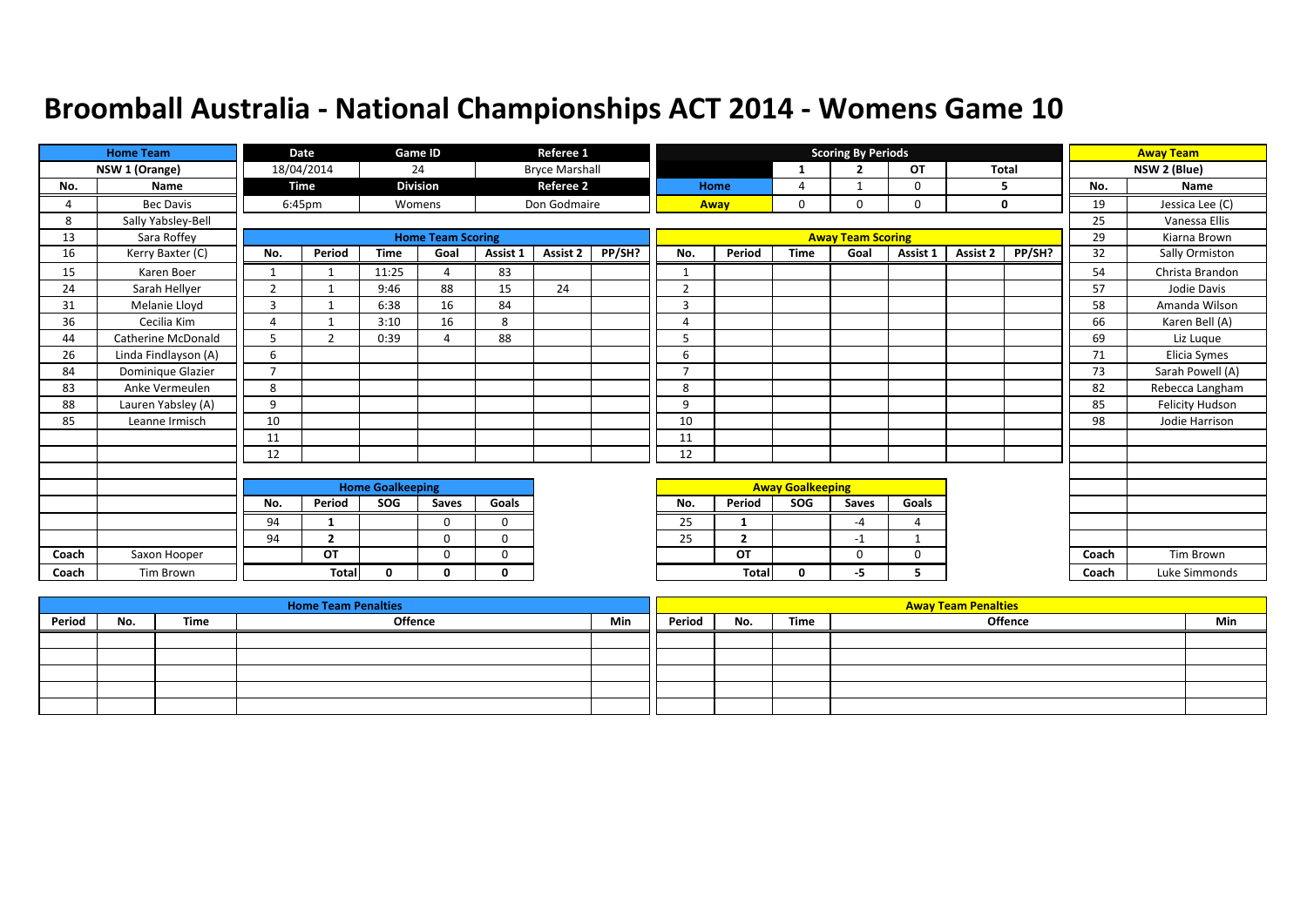|       | <b>Home Team</b>     |                | Date           |                         | Game ID                  |             | Referee 1        |        |                |                |                         | <b>Scoring By Periods</b> |             |              |        |       | <b>Away Team</b>         |
|-------|----------------------|----------------|----------------|-------------------------|--------------------------|-------------|------------------|--------|----------------|----------------|-------------------------|---------------------------|-------------|--------------|--------|-------|--------------------------|
|       | NSW <sub>1</sub>     |                | 19/04/2014     |                         | 28                       |             | Alan Jabs        |        |                |                | $\mathbf{1}$            | <u>ີ</u>                  | OT          | <b>Total</b> |        |       | <b>SA Sharks</b>         |
| No.   | Name                 |                | Time           |                         | <b>Division</b>          |             | <b>Referee 2</b> |        |                | <b>Home</b>    | 0                       | $\Omega$                  | 0           |              | 0      | No.   | Name                     |
| 4     | <b>Bec Davis</b>     |                | 8:30am         |                         | Womens                   |             | Cory Skilton     |        |                | Away           | 0                       | 0                         | 0           |              | 0      | 3     | Trish McHendrie          |
| 9     | Sally Yabsley-Bell   |                |                |                         |                          |             |                  |        |                |                |                         |                           |             |              |        | 14    | Browen Mayo              |
| 13    | Sara Roffey          |                |                |                         | <b>Home Team Scoring</b> |             |                  |        |                |                |                         | <b>Away Team Scoring</b>  |             |              |        | 22    | Shanni Muller (A)        |
| 16    | Kerry Baxter (C)     | No.            | Period         | <b>Time</b>             | Goal                     | Assist 1    | Assist 2         | PP/SH? | No.            | Period         | <b>Time</b>             | Goal                      | Assist 1    | Assist 2     | PP/SH? | 26    | Natalie Olsen            |
| 17    | Karen Boer           | 1              |                |                         |                          |             |                  |        | 1              |                |                         |                           |             |              |        | 28    | Ceitlin Walker (A)       |
| 20    | Sarah Hellyer        | 2              |                |                         |                          |             |                  |        | $\overline{2}$ |                |                         |                           |             |              |        | 29    | <b>Christine Filsell</b> |
| 33    | Melanie Lloyd        | $\overline{3}$ |                |                         |                          |             |                  |        | $\overline{3}$ |                |                         |                           |             |              |        | 33    | Kate Irvine (C)          |
| 36    | Cecilia Kim          | $\overline{4}$ |                |                         |                          |             |                  |        | 4              |                |                         |                           |             |              |        | 36    | Jane Wells               |
| 44    | Catherine McDonald   | 5              |                |                         |                          |             |                  |        | 5              |                |                         |                           |             |              |        | 39    | Jae Jay                  |
| 67    | Linda Findlayson (A) | 6              |                |                         |                          |             |                  |        | 6              |                |                         |                           |             |              |        | 53    | Alli Mildren             |
| 80    | Dominique Glazier    | $\overline{7}$ |                |                         |                          |             |                  |        | 7              |                |                         |                           |             |              |        | 66    | <b>Maddie Riley</b>      |
| 81    | Anke Vermeulen       | 8              |                |                         |                          |             |                  |        | 8              |                |                         |                           |             |              |        | 77    | Karen Rowe               |
| 88    | Lauren Yabsley (A)   | 9              |                |                         |                          |             |                  |        | 9              |                |                         |                           |             |              |        | 99    | Alana Bracken            |
| 94    | Leanne Irmisch       | 10             |                |                         |                          |             |                  |        | 10             |                |                         |                           |             |              |        |       |                          |
|       |                      | 11             |                |                         |                          |             |                  |        | 11             |                |                         |                           |             |              |        |       |                          |
|       |                      | 12             |                |                         |                          |             |                  |        | 12             |                |                         |                           |             |              |        |       |                          |
|       |                      |                |                |                         |                          |             |                  |        |                |                |                         |                           |             |              |        |       |                          |
|       |                      |                |                | <b>Home Goalkeeping</b> |                          |             |                  |        |                |                | <b>Away Goalkeeping</b> |                           |             |              |        |       |                          |
|       |                      | No.            | Period         | SOG                     | Saves                    | Goals       |                  |        | No.            | Period         | <b>SOG</b>              | Saves                     | Goals       |              |        |       |                          |
|       |                      | 94             |                |                         | $\Omega$                 | $\mathbf 0$ |                  |        | 29             | -1             |                         | 0                         | 0           |              |        |       |                          |
|       |                      | 94             | $\overline{2}$ |                         | $\Omega$                 | $\Omega$    |                  |        | 29             | $\overline{2}$ |                         | $\Omega$                  | $\mathbf 0$ |              |        |       |                          |
| Coach | Saxon Hooper         |                | OT             |                         | $\Omega$                 | $\Omega$    |                  |        |                | OT             |                         | $\Omega$                  | 0           |              |        |       |                          |
| Coach | Tim Brown            |                | <b>Total</b>   | $\Omega$                | n                        | $\Omega$    |                  |        |                | Total          | $\mathbf{0}$            | 0                         | 0           |              |        | Coach |                          |

|        |     |      | <b>Home Team Penalties</b> |     |        |     |      | <b>Away Team Penalties</b> |     |
|--------|-----|------|----------------------------|-----|--------|-----|------|----------------------------|-----|
| Period | No. | Time | Offence                    | Min | Period | No. | Time | Offence                    | Min |
|        |     |      |                            |     |        |     |      |                            |     |
|        |     |      |                            |     |        |     |      |                            |     |
|        |     |      |                            |     |        |     |      |                            |     |
|        |     |      |                            |     |        |     |      |                            |     |
|        |     |      |                            |     |        |     |      |                            |     |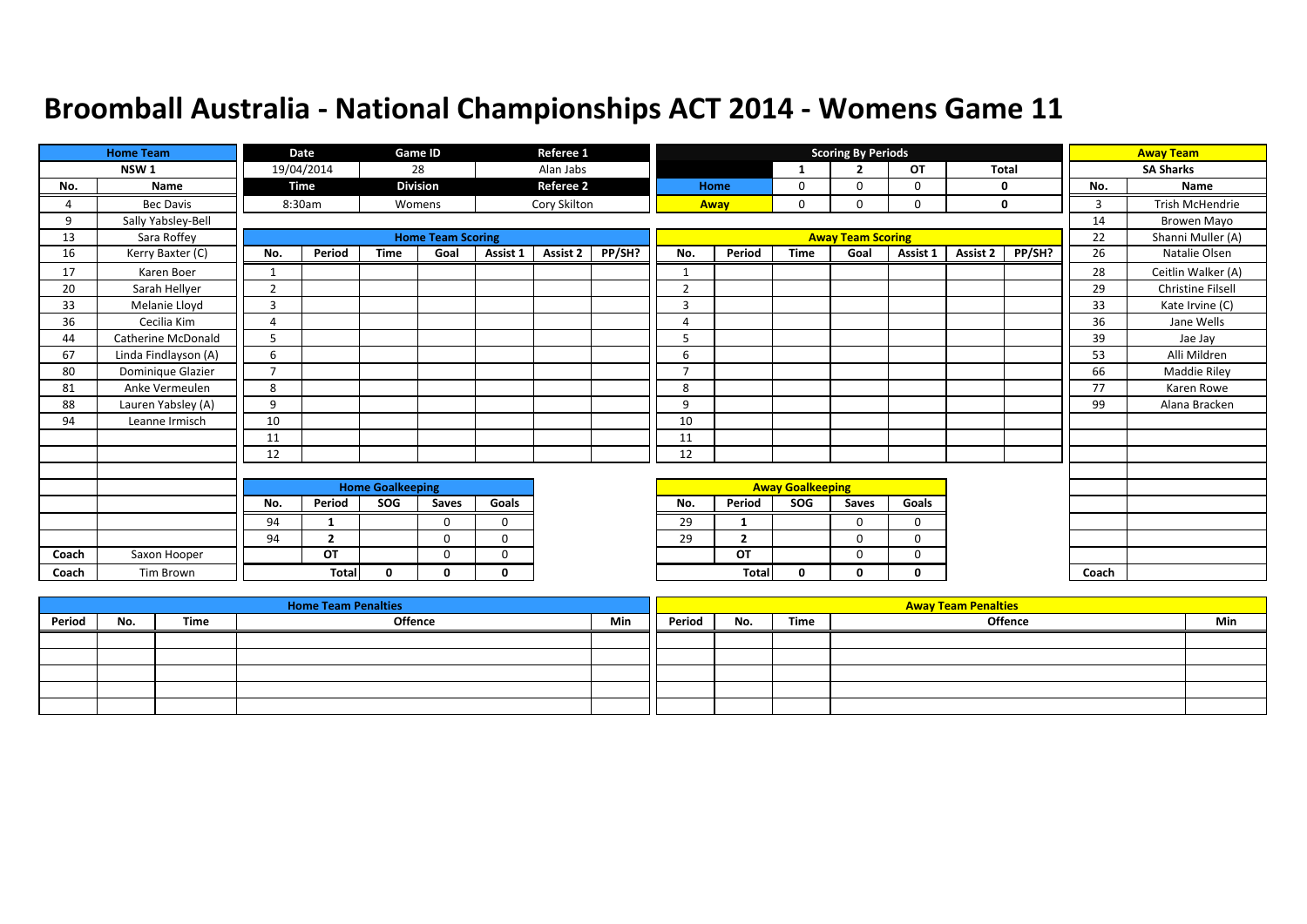|       | <b>Home Team</b>     |                         | Date           |              | <b>Game ID</b>           |          | Referee 1                |        |                         |                |             | <b>Scoring By Periods</b> |           |          |              |       | <b>Away Team</b> |
|-------|----------------------|-------------------------|----------------|--------------|--------------------------|----------|--------------------------|--------|-------------------------|----------------|-------------|---------------------------|-----------|----------|--------------|-------|------------------|
|       | <b>ACT Phoenix</b>   |                         | 19/04/2014     |              | 29                       |          | Cory Skilton             |        |                         |                | 1           | $\overline{2}$            | <b>OT</b> |          | <b>Total</b> |       | NSW <sub>2</sub> |
| No.   | Name                 |                         | <b>Time</b>    |              | <b>Division</b>          |          | <b>Referee 2</b>         |        |                         | Home           |             | $\overline{2}$            | 0         |          | 3            | No.   | <b>Name</b>      |
| 5     | Siobhan McDonnell    |                         | 9:15am         |              | Womens                   |          | Doug Nixon               |        |                         | Away           | 0           |                           | 0         |          | 0            | 19    | Jessica Lee (C)  |
|       | Michelle Ramirez (A) |                         |                |              |                          |          |                          |        |                         |                |             |                           |           |          |              | 25    | Vanessa Ellis    |
| 9     | Linda Jeffery        |                         |                |              | <b>Home Team Scoring</b> |          |                          |        |                         |                |             | <b>Away Team Scoring</b>  |           |          |              | 29    | Kiarna Brown     |
| 11    | Alicia Martin        | No.                     | Period         | <b>Time</b>  | Goal                     | Assist 1 | Assist 2                 | PP/SH? | No.                     | Period         | <b>Time</b> | Goal                      | Assist 1  | Assist 2 | PP/SH?       | 32    | Sally Ormiston   |
| 12    | Olivia Boyd          | 1                       |                | 12:02        | 23                       | 22       | $\overline{\phantom{a}}$ |        |                         |                |             |                           |           |          |              | 54    | Christa Brandon  |
| 19    | Katie Laybutt        | $\overline{2}$          | $\overline{2}$ | 10:47        | 11                       | 44       | 23                       |        | $\overline{2}$          |                |             |                           |           |          |              | 57    | Jodie Davis      |
| 20    | Katy Parr            | 3                       | ຳ              | 6:06         | $\overline{ }$           | 23       |                          |        | 3                       |                |             |                           |           |          |              | 58    | Amanda Wilson    |
| 22    | Casey Lucas          | 4                       |                |              |                          |          |                          |        | $\Delta$                |                |             |                           |           |          |              | 66    | Karen Bell (A)   |
| 23    | Deb Lamond (A)       | 5                       |                |              |                          |          |                          |        | 5                       |                |             |                           |           |          |              | 69    | Liz Luque        |
| 33    | Tracy Allison (C)    | 6                       |                |              |                          |          |                          |        | 6                       |                |             |                           |           |          |              | 71    | Elicia Symes     |
| 44    | Kirsty Martin        | $\overline{7}$          |                |              |                          |          |                          |        | $\overline{7}$          |                |             |                           |           |          |              | 73    | Sarah Powell (A) |
|       |                      | 8                       |                |              |                          |          |                          |        | 8                       |                |             |                           |           |          |              | 82    | Rebecca Langham  |
|       |                      | 9                       |                |              |                          |          |                          |        | 9                       |                |             |                           |           |          |              | 85    | Felicity Hudson  |
|       |                      | 10                      |                |              |                          |          |                          |        | 10                      |                |             |                           |           |          |              | 98    | Jodie Harrison   |
|       |                      | 11                      |                |              |                          |          |                          |        | 11                      |                |             |                           |           |          |              |       |                  |
|       |                      | 12                      |                |              |                          |          |                          |        | 12                      |                |             |                           |           |          |              |       |                  |
|       |                      |                         |                |              |                          |          |                          |        |                         |                |             |                           |           |          |              |       |                  |
|       |                      | <b>Home Goalkeeping</b> |                |              |                          |          |                          |        | <b>Away Goalkeeping</b> |                |             |                           |           |          |              |       |                  |
|       |                      | No.                     | Period         | SOG          | Saves                    | Goals    |                          |        | No.                     | Period         | SOG         | Saves                     | Goals     |          |              |       |                  |
|       |                      | 9                       | -1             |              | $\Omega$                 | 0        |                          |        | 25                      | $\mathbf{1}$   |             | $-1$                      |           |          |              |       |                  |
|       |                      | 9                       | $\overline{2}$ |              | $\Omega$                 | $\Omega$ |                          |        | 25                      | $\overline{2}$ |             | $-2$                      | 2         |          |              |       |                  |
|       |                      |                         | OT             |              | 0                        | 0        |                          |        |                         | OT             |             | $\Omega$                  | 0         |          |              | Coach | <b>Tim Brown</b> |
| Coach |                      |                         | <b>Total</b>   | $\mathbf{0}$ | 0                        | 0        |                          |        |                         | <b>Total</b>   | 0           | -3                        | 3         |          |              | Coach | Luke Simmonds    |

|        |     |      | <b>Home Team Penalties</b> |     |        |     |      | <b>Away Team Penalties</b> |     |
|--------|-----|------|----------------------------|-----|--------|-----|------|----------------------------|-----|
| Period | No. | Time | <b>Offence</b>             | Min | Period | No. | Time | <b>Offence</b>             | Min |
|        |     |      |                            |     |        |     |      |                            |     |
|        |     |      |                            |     |        |     |      |                            |     |
|        |     |      |                            |     |        |     |      |                            |     |
|        |     |      |                            |     |        |     |      |                            |     |
|        |     |      |                            |     |        |     |      |                            |     |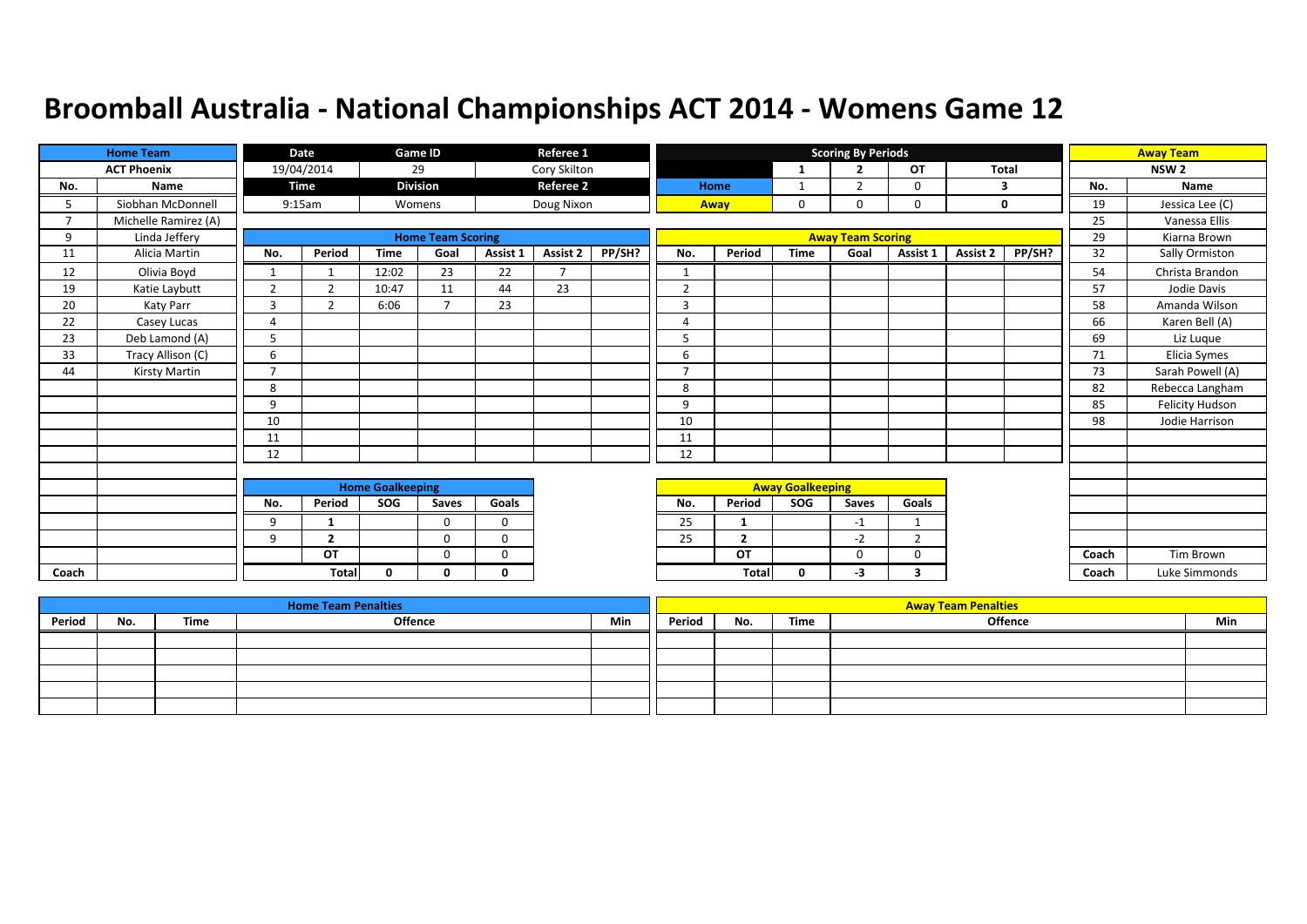|       | <b>Home Team</b>     |                         | Date               |              | Game ID                  |              | Referee 1        |        |                |                         |             | <b>Scoring By Periods</b> |                |              |        |       | <b>Away Team</b>       |
|-------|----------------------|-------------------------|--------------------|--------------|--------------------------|--------------|------------------|--------|----------------|-------------------------|-------------|---------------------------|----------------|--------------|--------|-------|------------------------|
|       | <b>ACT Phoenix</b>   |                         | 19/04/2014         |              | 32                       |              | Doug Nixon       |        |                |                         | -1          | $\overline{2}$            | OT             | <b>Total</b> |        |       | <b>SA Sharks</b>       |
| No.   | Name                 |                         | <b>Time</b>        |              | <b>Division</b>          |              | <b>Referee 2</b> |        |                | Home                    | 1           | $\overline{\mathbf{1}}$   | 0              |              | 2      | No.   | Name                   |
| 5.    | Siobhan McDonnell    |                         | 4:45 <sub>pm</sub> |              | <b>Womens Final</b>      |              | Alan Jabs        |        |                | Away                    | 1           | $\Omega$                  | 0              |              | 1      | 3     | <b>Trish McHendrie</b> |
|       | Michelle Ramirez (A) |                         |                    |              |                          |              |                  |        |                |                         |             |                           |                |              |        | 14    | Browen Mayo            |
| 9     | Linda Jeffery        |                         |                    |              | <b>Home Team Scoring</b> |              |                  |        |                |                         |             | <b>Away Team Scoring</b>  |                |              |        | 22    | Shanni Muller (A)      |
| 11    | Alicia Martin        | No.                     | Period             | <b>Time</b>  | Goal                     | Assist 1     | Assist 2         | PP/SH? | No.            | Period                  | <b>Time</b> | Goal                      | Assist 1       | Assist 2     | PP/SH? | 26    | Natalie Olsen          |
| 12    | Olivia Boyd          | $\mathbf{1}$            | $\overline{1}$     | 14:15        | 11                       | 33           | 44               |        | $\mathbf{1}$   | $\overline{1}$          | 0:13        | 33                        | 26             | 39           |        | 28    | Ceitlin Walker (A)     |
| 19    | Katie Laybutt        | 2                       | $\overline{2}$     | 8:09         | 11                       | 22           |                  |        | $\overline{2}$ |                         |             |                           |                |              |        | 29    | Christine Filsell      |
| 20    | Katy Parr            | 3                       |                    |              |                          |              |                  |        | 3              |                         |             |                           |                |              |        | 33    | Kate Irvine (C)        |
| 22    | Casey Lucas          | $\overline{4}$          |                    |              |                          |              |                  |        | $\overline{4}$ |                         |             |                           |                |              |        | 36    | Jane Wells             |
| 23    | Deb Lamond (A)       | 5                       |                    |              |                          |              |                  |        | 5              |                         |             |                           |                |              |        | 39    | Jae Jay                |
| 33    | Tracy Allison (C)    | 6                       |                    |              |                          |              |                  |        | 6              |                         |             |                           |                |              |        | 53    | Alli Mildren           |
| 44    | Kirsty Martin        | $\overline{7}$          |                    |              |                          |              |                  |        | $\overline{7}$ |                         |             |                           |                |              |        | 66    | Maddie Riley           |
|       |                      | 8                       |                    |              |                          |              |                  |        | 8              |                         |             |                           |                |              |        | 77    | Karen Rowe             |
|       |                      | 9                       |                    |              |                          |              |                  |        | 9              |                         |             |                           |                |              |        | 99    | Alana Bracken          |
|       |                      | 10                      |                    |              |                          |              |                  |        | 10             |                         |             |                           |                |              |        |       |                        |
|       |                      | 11                      |                    |              |                          |              |                  |        | 11             |                         |             |                           |                |              |        |       |                        |
|       |                      | 12                      |                    |              |                          |              |                  |        | 12             |                         |             |                           |                |              |        |       |                        |
|       |                      |                         |                    |              |                          |              |                  |        |                |                         |             |                           |                |              |        |       |                        |
|       |                      | <b>Home Goalkeeping</b> |                    |              |                          |              |                  |        |                | <b>Away Goalkeeping</b> |             |                           |                |              |        |       |                        |
|       |                      | No.                     | Period             | SOG          | Saves                    | Goals        |                  |        | No.            | Period                  | <b>SOG</b>  | Saves                     | Goals          |              |        |       |                        |
|       |                      |                         | 1                  |              | $-1$                     | $\mathbf{1}$ |                  |        |                | $\mathbf{1}$            |             | $-1$                      | $\mathbf{1}$   |              |        |       |                        |
|       |                      |                         | $\overline{2}$     |              | 0                        | $\mathbf 0$  |                  |        |                | $\overline{2}$          |             | $-1$                      | $\mathbf{1}$   |              |        |       |                        |
|       |                      |                         | OT                 |              | $\Omega$                 | $\mathbf 0$  |                  |        |                | OT                      |             | 0                         | 0              |              |        |       |                        |
| Coach |                      |                         | <b>Total</b>       | $\mathbf{0}$ | -1                       | $\mathbf{1}$ |                  |        |                | Total                   | 0           | -2                        | $\overline{2}$ |              |        | Coach |                        |

|        |     |      | <b>Home Team Penalties</b> |     |        |            |       | <b>Away Team Penalties</b> |     |
|--------|-----|------|----------------------------|-----|--------|------------|-------|----------------------------|-----|
| Period | No. | Time | Offence                    | Min | Period | No.        | Time  | Offence                    | Min |
|        | 44  | 4:56 | Tripping                   |     |        | 39         | 10:13 | <b>High stick</b>          |     |
|        |     |      |                            |     |        | r o<br>ر ر | 1:11  | <b>Tripping</b>            |     |
|        |     |      |                            |     |        |            |       |                            |     |
|        |     |      |                            |     |        |            |       |                            |     |
|        |     |      |                            |     |        |            |       |                            |     |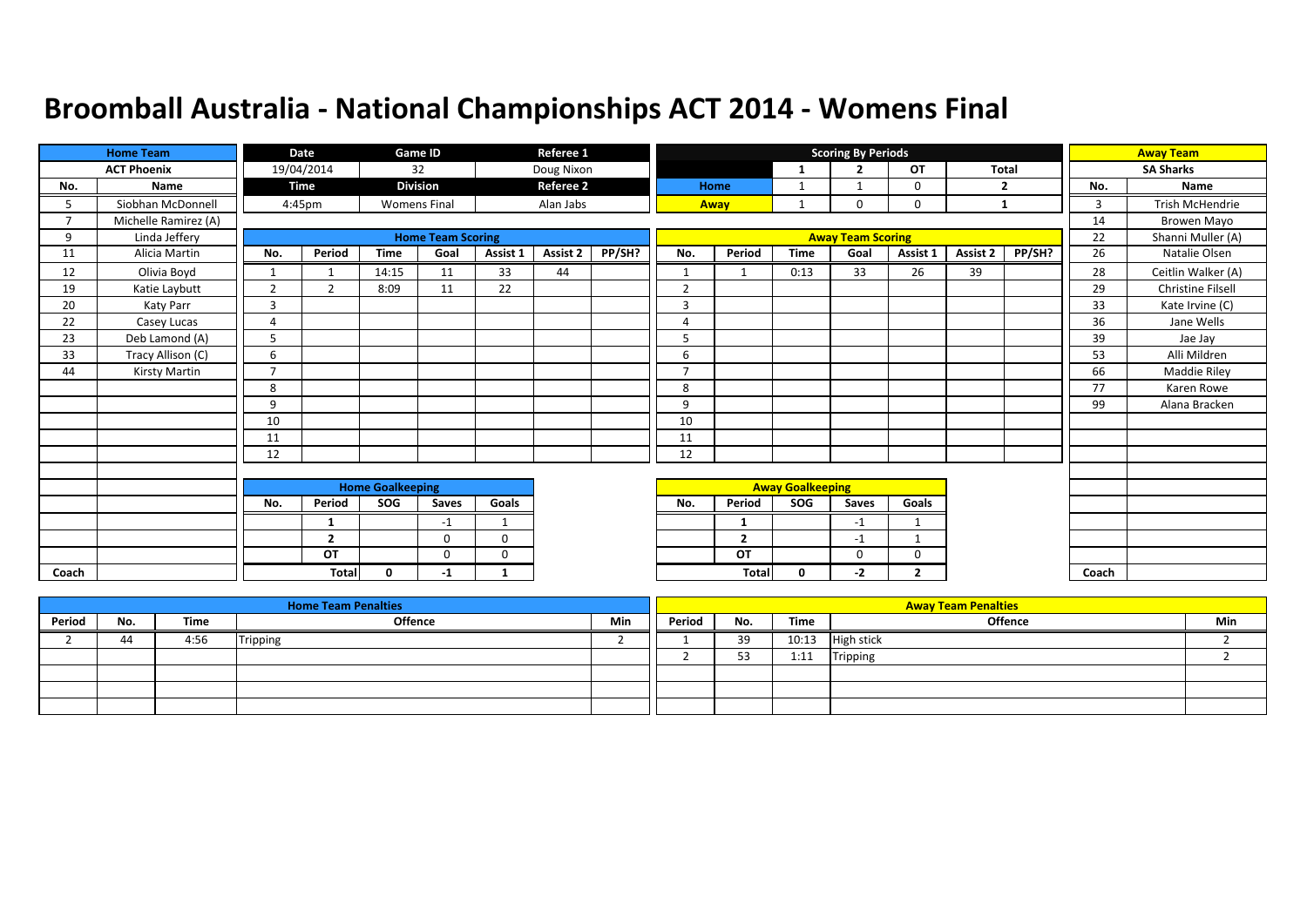|       | <b>Home Team</b>         |                | Date           |                         | Game ID                  |              | Referee 1        |        |                |                |                         | <b>Scoring By Periods</b> |              |                 |        |       | <b>Away Team</b>         |
|-------|--------------------------|----------------|----------------|-------------------------|--------------------------|--------------|------------------|--------|----------------|----------------|-------------------------|---------------------------|--------------|-----------------|--------|-------|--------------------------|
|       | <b>ACT Griffins</b>      |                | 17/04/2014     | $\mathbf{1}$            |                          |              | Doug Nixon       |        |                |                | 1                       | ຳ                         | OT           | <b>Total</b>    |        |       | <b>NSW Sliders</b>       |
| No.   | Name                     |                | <b>Time</b>    |                         | <b>Division</b>          |              | <b>Referee 2</b> |        |                | Home           | $\mathbf 0$             | $\Omega$                  | $\mathbf 0$  | 0               |        | No.   | Name                     |
| 15    | <b>Bryce Marshall</b>    |                | 8:30am         |                         | Mens Intermediate        |              | Alan Jabs        |        |                | Away           | $\mathbf 0$             |                           | $\mathbf 0$  | 1               |        | 11    | Jeff Ferrara (A)         |
| 18    | Fergus Welfare           |                |                |                         |                          |              |                  |        |                |                |                         |                           |              |                 |        | 14    | Matthew Hellyer          |
| 24    | Chris Cole               |                |                |                         | <b>Home Team Scoring</b> |              |                  |        |                |                |                         | <b>Away Team Scoring</b>  |              |                 |        | 15    | <b>Chris Hukins</b>      |
| 25    | Warwick Foley            | No.            | Period         | <b>Time</b>             | Goal                     | Assist 1     | Assist 2         | PP/SH? | No.            | Period         | <b>Time</b>             | Goal                      | Assist 1     | <b>Assist 2</b> | PP/SH? | 24    | Jarad Ferrara            |
| 30    | Manny Barriera (C)       | 1              |                |                         |                          |              |                  |        | $\mathbf{1}$   | $\overline{2}$ | 10:33                   | 74                        | 89           |                 |        | 27    | Tim Roffey (C)           |
| 34    | Ryan Foley               | $\overline{2}$ |                |                         |                          |              |                  |        | $\overline{2}$ |                |                         |                           |              |                 |        | 28    | Joel Robson              |
| 35    | Scott Walker (A)         | 3              |                |                         |                          |              |                  |        | $\overline{3}$ |                |                         |                           |              |                 |        | 35    | <b>Blake Fielding</b>    |
| 36    | Johan van der Watt (A)   | 4              |                |                         |                          |              |                  |        | $\overline{A}$ |                |                         |                           |              |                 |        | 37    | <b>Brett Ackling (A)</b> |
| 39    | James McDonnell Barriera | 5              |                |                         |                          |              |                  |        | 5              |                |                         |                           |              |                 |        | 42    | Mark Ferrara             |
| 41    | Connor Brandon           | 6              |                |                         |                          |              |                  |        | 6              |                |                         |                           |              |                 |        | 63    | Peter Cook               |
| 45    | Harley Walker            | $\overline{7}$ |                |                         |                          |              |                  |        | $\overline{7}$ |                |                         |                           |              |                 |        | 70    | Chris Robinson           |
|       |                          | 8              |                |                         |                          |              |                  |        | 8              |                |                         |                           |              |                 |        | 72    | <b>Scott Powell</b>      |
|       |                          | 9              |                |                         |                          |              |                  |        | 9              |                |                         |                           |              |                 |        | 74    | Jake Robson              |
|       |                          | 10             |                |                         |                          |              |                  |        | 10             |                |                         |                           |              |                 |        | 76    | Aaron Symes              |
|       |                          | 11             |                |                         |                          |              |                  |        | 11             |                |                         |                           |              |                 |        | 78    | James Liebeck            |
|       |                          | 12             |                |                         |                          |              |                  |        | 12             |                |                         |                           |              |                 |        | 89    | Joshua Burton            |
|       |                          |                |                |                         |                          |              |                  |        |                |                |                         |                           |              |                 |        | 93    | Matt Hudson              |
|       |                          |                |                | <b>Home Goalkeeping</b> |                          |              |                  |        |                |                | <b>Away Goalkeeping</b> |                           |              |                 |        |       |                          |
|       |                          | No.            | Period         | <b>SOG</b>              | Saves                    | Goals        |                  |        | No.            | Period         | SOG                     | Saves                     | Goals        |                 |        |       |                          |
|       |                          | 15             | 1              |                         | $\mathbf 0$              | 0            |                  |        | 78             | 1              |                         | $\Omega$                  | $\mathbf 0$  |                 |        |       |                          |
|       |                          | 15             | $\overline{2}$ |                         | $-1$                     | $\mathbf{1}$ |                  |        | 78             | $\overline{2}$ |                         | $\Omega$                  | $\Omega$     |                 |        |       |                          |
|       |                          |                | OT             |                         | $\Omega$                 | 0            |                  |        |                | OT             |                         | $\Omega$                  | $\mathbf 0$  |                 |        | Coach | Peter Yabsley            |
| Coach |                          |                | <b>Total</b>   | 0                       | -1                       | -1           |                  |        |                | Total          | $\mathbf 0$             | $\mathbf{0}$              | $\mathbf{0}$ |                 |        | Coach | Damien Colyer            |

|        |     |      | <b>Home Team Penalties</b> |     |        |     |      | <b>Away Team Penalties</b> |     |
|--------|-----|------|----------------------------|-----|--------|-----|------|----------------------------|-----|
| Period | No. | Time | Offence                    | Min | Period | No. | Time | Offence                    | Min |
|        |     |      |                            |     |        |     |      |                            |     |
|        |     |      |                            |     |        |     |      |                            |     |
|        |     |      |                            |     |        |     |      |                            |     |
|        |     |      |                            |     |        |     |      |                            |     |
|        |     |      |                            |     |        |     |      |                            |     |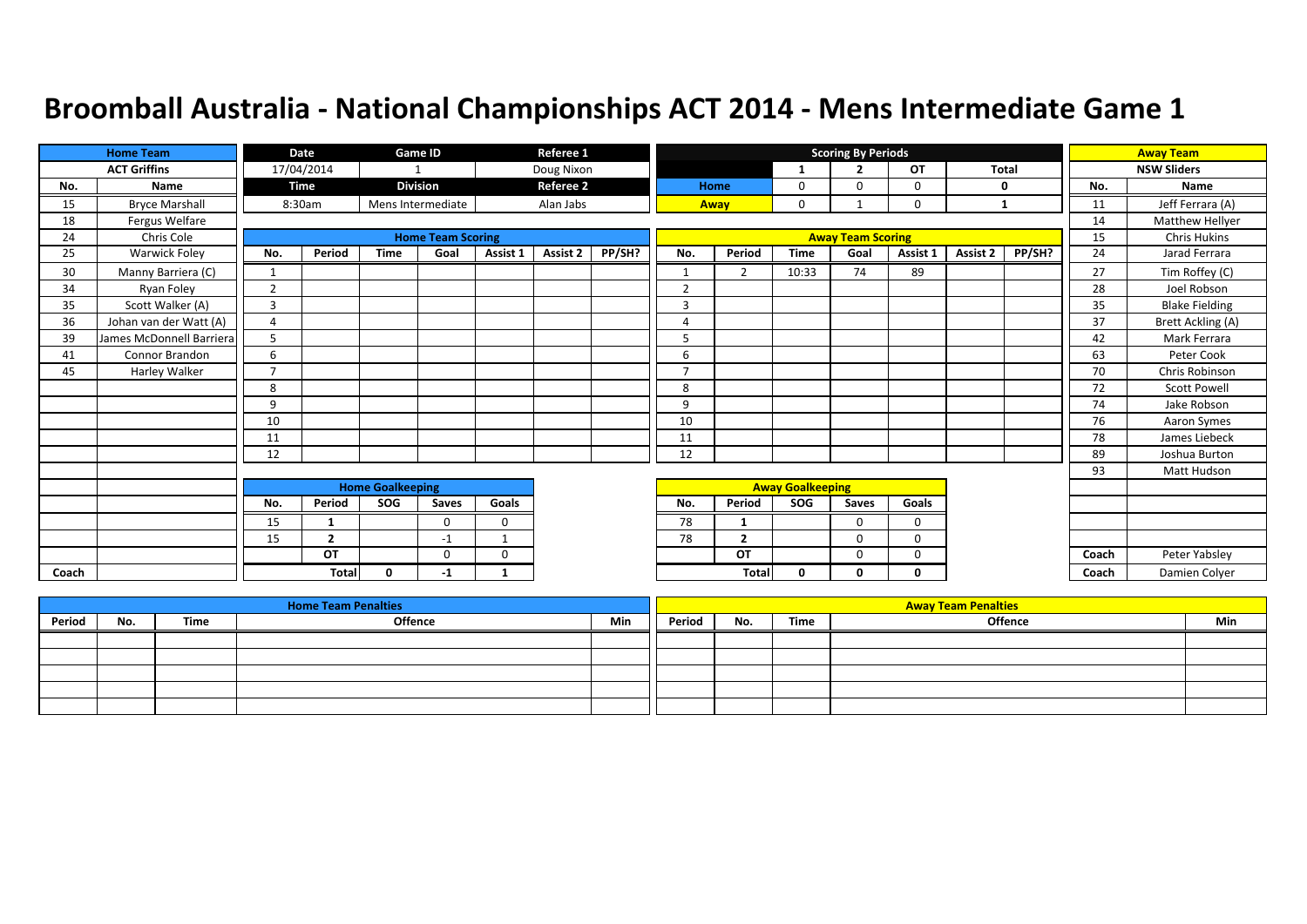|       | <b>Home Team</b>      |                | Date               |                         | Game ID                  |             | Referee 1        |        |                |                |                         | <b>Scoring By Periods</b> |             |          |              |       | <b>Away Team</b>     |
|-------|-----------------------|----------------|--------------------|-------------------------|--------------------------|-------------|------------------|--------|----------------|----------------|-------------------------|---------------------------|-------------|----------|--------------|-------|----------------------|
|       | <b>NSW Sliders</b>    |                | 17/04/2014         |                         | 6                        |             | Doug Nixon       |        |                |                | 1                       | $\overline{2}$            | OT          |          | <b>Total</b> |       | <b>SA Sharks</b>     |
| No.   | Name                  |                | <b>Time</b>        |                         | <b>Division</b>          |             | <b>Referee 2</b> |        |                | Home           | $\mathbf{1}$            | $\Omega$                  | $\mathbf 0$ |          | 1            | No.   | Name                 |
| 11    | Jeff Ferrara (A)      |                | 9:15 <sub>pm</sub> |                         | Mens Intermediate        |             | Alan Jabs        |        |                | Away           | $\mathbf 0$             | $\mathbf 0$               | $\mathbf 0$ |          | $\mathbf 0$  | 12    | Marty Wells (A)      |
| 14    | Matthew Hellyer       |                |                    |                         |                          |             |                  |        |                |                |                         |                           |             |          |              | 19    | Matt Barrett         |
| 15    | <b>Chris Hukins</b>   |                |                    |                         | <b>Home Team Scoring</b> |             |                  |        |                |                |                         | <b>Away Team Scoring</b>  |             |          |              | 35    | Michael Workman      |
| 24    | Jarad Ferrara         | No.            | Period             | <b>Time</b>             | Goal                     | Assist 1    | <b>Assist 2</b>  | PP/SH? | No.            | Period         | <b>Time</b>             | Goal                      | Assist 1    | Assist 2 | PP/SH?       | 38    | Anthony Western      |
| 27    | Tim Roffey (C)        |                |                    | 1:16                    | 89                       |             |                  |        |                |                |                         |                           |             |          |              | 42    | Ryan Taylor          |
| 28    | Joel Robson           | $\overline{2}$ |                    |                         |                          |             |                  |        | $\overline{2}$ |                |                         |                           |             |          |              | 52    | Keith Thomas (C)     |
| 35    | <b>Blake Fielding</b> | 3              |                    |                         |                          |             |                  |        | 3              |                |                         |                           |             |          |              | 76    | Matt Lovell          |
| 37    | Brett Ackling (A)     | 4              |                    |                         |                          |             |                  |        | $\overline{4}$ |                |                         |                           |             |          |              | 86    | Luke Abbey           |
| 42    | Mark Ferrara          | 5              |                    |                         |                          |             |                  |        | 5              |                |                         |                           |             |          |              | 87    | Nathan Dickinson (A) |
| 63    | Peter Cook            | 6              |                    |                         |                          |             |                  |        | 6              |                |                         |                           |             |          |              | 30    | Don Godmaire         |
| 70    | Chris Robinson        | $\overline{7}$ |                    |                         |                          |             |                  |        | $\overline{7}$ |                |                         |                           |             |          |              | 90    | Jamie Adams          |
| 72    | <b>Scott Powell</b>   | 8              |                    |                         |                          |             |                  |        | 8              |                |                         |                           |             |          |              |       |                      |
| 74    | Jake Robson           | 9              |                    |                         |                          |             |                  |        | 9              |                |                         |                           |             |          |              |       |                      |
| 76    | Aaron Symes           | 10             |                    |                         |                          |             |                  |        | 10             |                |                         |                           |             |          |              |       |                      |
| 78    | James Liebeck         | 11             |                    |                         |                          |             |                  |        | 11             |                |                         |                           |             |          |              |       |                      |
| 89    | Joshua Burton         | 12             |                    |                         |                          |             |                  |        | 12             |                |                         |                           |             |          |              |       |                      |
| 93    | Matt Hudson           |                |                    |                         |                          |             |                  |        |                |                |                         |                           |             |          |              |       |                      |
|       |                       |                |                    | <b>Home Goalkeeping</b> |                          |             |                  |        |                |                | <b>Away Goalkeeping</b> |                           |             |          |              |       |                      |
|       |                       | No.            | Period             | SOG                     | Saves                    | Goals       |                  |        | No.            | Period         | <b>SOG</b>              | <b>Saves</b>              | Goals       |          |              |       |                      |
|       |                       | 78             | 1                  |                         | $\Omega$                 | $\mathbf 0$ |                  |        | 35             | 1              |                         | $-1$                      | 1           |          |              |       |                      |
|       |                       | 78             | $\overline{2}$     |                         | $\Omega$                 | $\Omega$    |                  |        | 35             | $\overline{2}$ |                         | $\Omega$                  | $\Omega$    |          |              |       |                      |
| Coach | Peter Yabsley         |                | OT                 |                         | $\Omega$                 | $\Omega$    |                  |        |                | OT             |                         | $\Omega$                  | $\mathbf 0$ |          |              |       |                      |
| Coach | Damien Colyer         |                | <b>Total</b>       | 0                       | 0                        | 0           |                  |        |                | <b>Total</b>   | $\mathbf 0$             | $-1$                      | $\mathbf 1$ |          |              | Coach |                      |

|        |     |      | <b>Home Team Penalties</b> |     |        |     |      | <b>Away Team Penalties</b> |     |
|--------|-----|------|----------------------------|-----|--------|-----|------|----------------------------|-----|
| Period | No. | Time | Offence                    | Min | Period | No. | Time | <b>Offence</b>             | Min |
|        | 14  | 9:56 | Tripping                   |     |        | 76  | 5:45 | <b>Boarding</b>            |     |
|        | 24  | 1:09 | <b>High stick</b>          |     |        | 30  | 2:10 | Holding                    |     |
|        |     |      |                            |     |        |     |      |                            |     |
|        |     |      |                            |     |        |     |      |                            |     |
|        |     |      |                            |     |        |     |      |                            |     |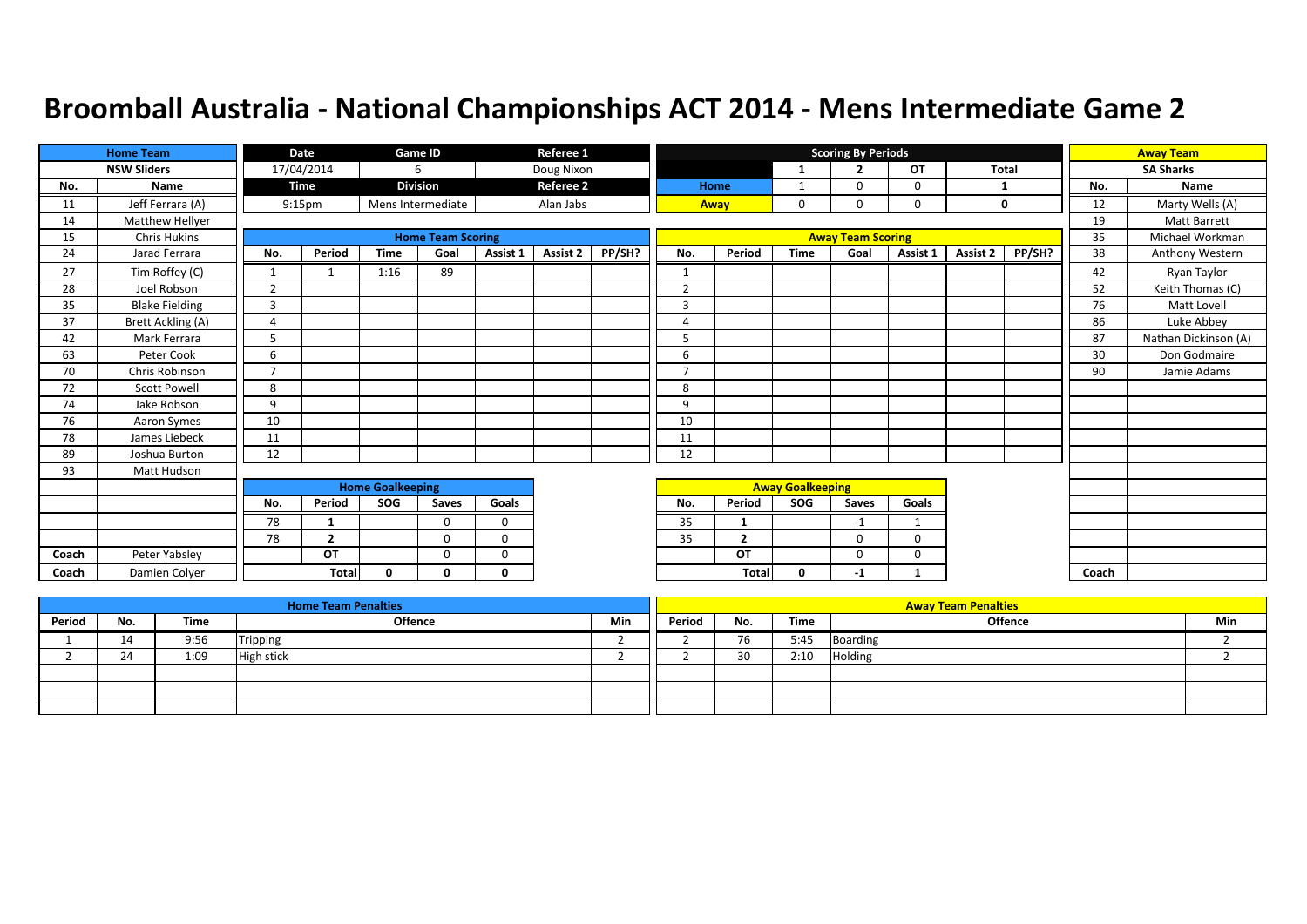|       | <b>Home Team</b>         |                | Date           |                         | Game ID                  |             | Referee 1        |        |                |                |                         | <b>Scoring By Periods</b> |             |              |        |       | <b>Away Team</b>     |
|-------|--------------------------|----------------|----------------|-------------------------|--------------------------|-------------|------------------|--------|----------------|----------------|-------------------------|---------------------------|-------------|--------------|--------|-------|----------------------|
|       | <b>ACT Griffins</b>      |                | 18/04/2014     |                         | 9                        |             | Alan Jabs        |        |                |                |                         | $\overline{2}$            | OT          | <b>Total</b> |        |       | <b>SA Sharks</b>     |
| No.   | Name                     |                | <b>Time</b>    |                         | <b>Division</b>          |             | <b>Referee 2</b> |        |                | Home           | 0                       | $\Omega$                  | $\mathbf 0$ | 0            |        | No.   | Name                 |
| 18    | Fergus Welfare           |                | 7:30am         |                         | Mens Intermediate        |             | Doug Nixon       |        |                | Away           | $\mathbf 0$             | $\Omega$                  | $\mathbf 0$ | $\mathbf 0$  |        | 12    | Marty Wells (A)      |
| 24    | Chris Cole               |                |                |                         |                          |             |                  |        |                |                |                         |                           |             |              |        | 19    | <b>Matt Barrett</b>  |
| 25    | Warwick Foley            |                |                |                         | <b>Home Team Scoring</b> |             |                  |        |                |                |                         | <b>Away Team Scoring</b>  |             |              |        | 35    | Michael Workman      |
| 30    | Manny Barriera (C)       | No.            | Period         | <b>Time</b>             | Goal                     | Assist 1    | <b>Assist 2</b>  | PP/SH? | No.            | Period         | <b>Time</b>             | Goal                      | Assist 1    | Assist 2     | PP/SH? | 38    | Anthony Western      |
| 35    | Ryan Foley               |                |                |                         |                          |             |                  |        |                |                |                         |                           |             |              |        | 42    | Ryan Taylor          |
| 43    | Scott Walker (A)         | $\overline{2}$ |                |                         |                          |             |                  |        | $\overline{2}$ |                |                         |                           |             |              |        | 52    | Keith Thomas (C)     |
| 36    | Johan van der Watt (A)   | 3              |                |                         |                          |             |                  |        | 3              |                |                         |                           |             |              |        | 76    | Matt Lovell          |
| 39    | James McDonnell Barriera | 4              |                |                         |                          |             |                  |        | $\Delta$       |                |                         |                           |             |              |        | 86    | Luke Abbey           |
| 41    | Connor Brandon           | 5              |                |                         |                          |             |                  |        | 5              |                |                         |                           |             |              |        | 63    | Nathan Dickinson (A) |
| 42    | Josh Gargiulo            | 6              |                |                         |                          |             |                  |        | 6              |                |                         |                           |             |              |        | 30    | Don Godmaire         |
| 45    | Harley Walker            | $\overline{7}$ |                |                         |                          |             |                  |        | $\overline{ }$ |                |                         |                           |             |              |        | 90    | Jamie Adams          |
|       |                          | 8              |                |                         |                          |             |                  |        | 8              |                |                         |                           |             |              |        |       |                      |
|       |                          | 9              |                |                         |                          |             |                  |        | 9              |                |                         |                           |             |              |        |       |                      |
|       |                          | 10             |                |                         |                          |             |                  |        | 10             |                |                         |                           |             |              |        |       |                      |
|       |                          | 11             |                |                         |                          |             |                  |        | 11             |                |                         |                           |             |              |        |       |                      |
|       |                          | 12             |                |                         |                          |             |                  |        | 12             |                |                         |                           |             |              |        |       |                      |
|       |                          |                |                |                         |                          |             |                  |        |                |                |                         |                           |             |              |        |       |                      |
|       |                          |                |                | <b>Home Goalkeeping</b> |                          |             |                  |        |                |                | <b>Away Goalkeeping</b> |                           |             |              |        |       |                      |
|       |                          | No.            | Period         | SOG                     | Saves                    | Goals       |                  |        | No.            | Period         | SOG                     | Saves                     | Goals       |              |        |       |                      |
|       |                          | 42             | 1              |                         | $\Omega$                 | $\mathbf 0$ |                  |        | 35             |                |                         | $\mathbf 0$               | $\mathbf 0$ |              |        |       |                      |
|       |                          | 42             | $\overline{2}$ |                         | $\Omega$                 | $\Omega$    |                  |        | 35             | $\overline{2}$ |                         | $\Omega$                  | $\Omega$    |              |        |       |                      |
|       |                          |                | OT             |                         | $\Omega$                 | $\Omega$    |                  |        |                | OT             |                         | $\Omega$                  | 0           |              |        |       |                      |
| Coach |                          |                | <b>Total</b>   | $\mathbf{0}$            | 0                        | 0           |                  |        |                | <b>Total</b>   | 0                       | 0                         | 0           |              |        | Coach |                      |

|        |     |       | <b>Home Team Penalties</b> |     |        |     |      | <b>Away Team Penalties</b> |     |
|--------|-----|-------|----------------------------|-----|--------|-----|------|----------------------------|-----|
| Period | No. | Time  | Offence                    | Min | Period | No. | Time | <b>Offence</b>             | Min |
|        | 18  | 11:11 | Too many men               |     |        | 10. | 5:00 | Roughing                   |     |
|        | 43  | 6:31  | Slashing                   |     |        |     |      |                            |     |
|        | 30  | 5:00  | Roughing                   |     |        |     |      |                            |     |
|        | 39  | 6:22  | <b>Cross checking</b>      |     |        |     |      |                            |     |
|        | 41  | 0:05  | Charging                   |     |        |     |      |                            |     |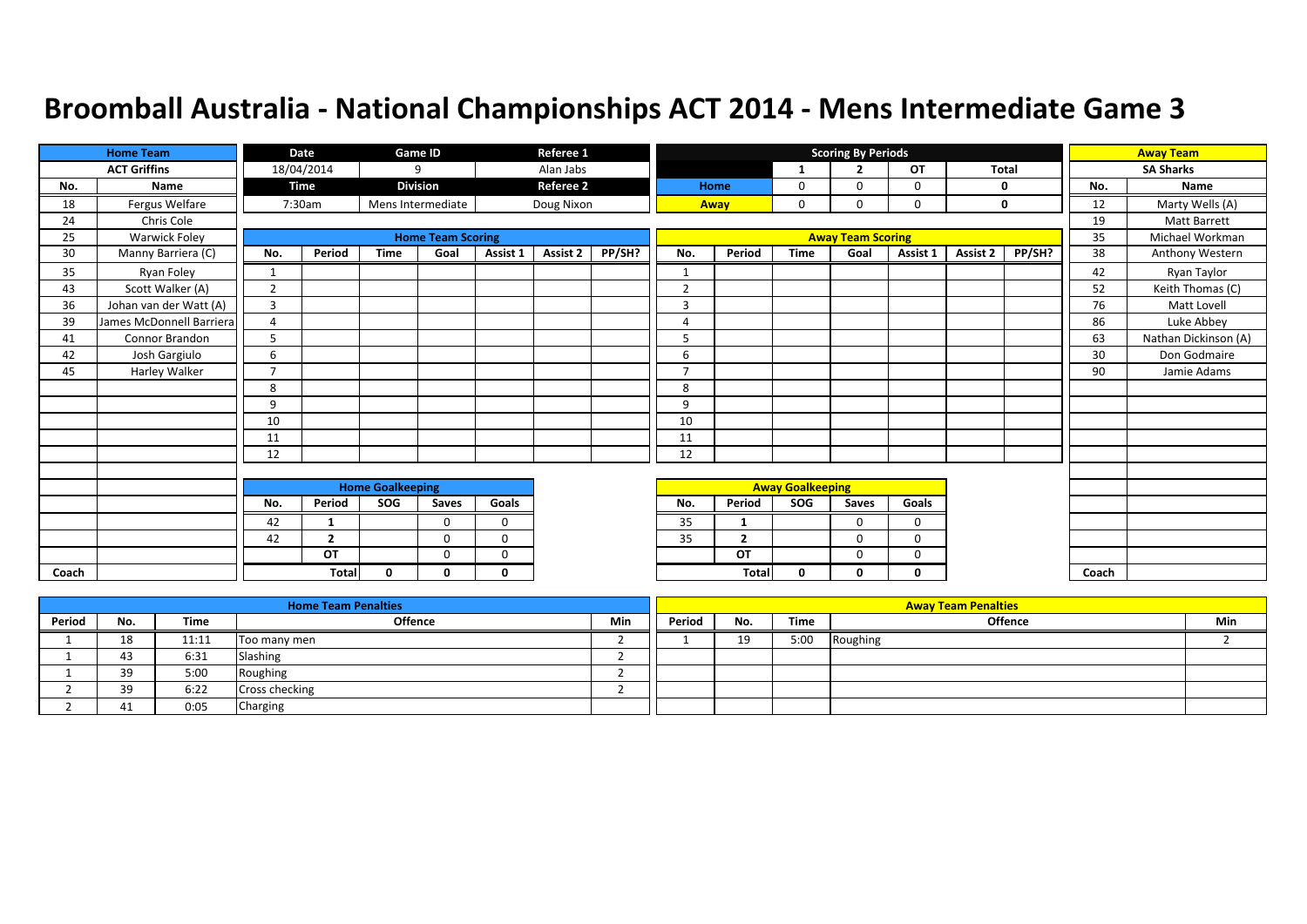|       | <b>Home Team</b>         |                | <b>Date</b>    |                         | Game ID                  |                | Referee 1        |        |                |                |                         | <b>Scoring By Periods</b> |                |              |                |       | <b>Away Team</b>      |
|-------|--------------------------|----------------|----------------|-------------------------|--------------------------|----------------|------------------|--------|----------------|----------------|-------------------------|---------------------------|----------------|--------------|----------------|-------|-----------------------|
|       | <b>ACT Griffins</b>      |                | 18/04/2014     |                         | 12                       |                | Cory Skilton     |        |                |                | -1                      | $\overline{2}$            | OT             | <b>Total</b> |                |       | <b>NSW Sliders</b>    |
| No.   | Name                     |                | Time           |                         | <b>Division</b>          |                | <b>Referee 2</b> |        |                | Home           |                         |                           | $\mathbf 0$    |              | $\overline{2}$ | No.   | Name                  |
| 18    | Fergus Welfare           |                | 9:45am         |                         | Mens Intermediate        |                | Doug Nixon       |        |                | Away           |                         |                           | $\mathbf 0$    |              | $\overline{2}$ | 11    | Jeff Ferrara (A)      |
| 24    | Chris Cole               |                |                |                         |                          |                |                  |        |                |                |                         |                           |                |              |                | 14    | Matthew Hellyer       |
| 25    | <b>Warwick Foley</b>     |                |                |                         | <b>Home Team Scoring</b> |                |                  |        |                |                |                         | <b>Away Team Scoring</b>  |                |              |                | 15    | <b>Chris Hukins</b>   |
| 30    | Manny Barriera (C)       | No.            | Period         | <b>Time</b>             | Goal                     | Assist 1       | Assist 2         | PP/SH? | No.            | Period         | <b>Time</b>             | Goal                      | Assist 1       | Assist 2     | PP/SH?         | 24    | Jarad Ferrara         |
| 34    | Ryan Foley               | $\mathbf{1}$   |                | 3:04                    | 24                       |                |                  |        |                |                | 11:29                   | 28                        | 37             |              |                | 27    | Tim Roffey (C)        |
| 43    | Scott Walker (A)         | $\overline{2}$ | $\overline{2}$ | 12:01                   | 41                       | 30             |                  |        | 2              | 2              | 4:26                    | 11                        | 74             |              | SH             | 28    | Joel Robson           |
| 36    | Johan van der Watt (A)   | 3              |                |                         |                          |                |                  |        | 3              |                |                         |                           |                |              |                | 35    | <b>Blake Fielding</b> |
| 39    | James McDonnell Barriera | 4              |                |                         |                          |                |                  |        | $\Delta$       |                |                         |                           |                |              |                | 37    | Brett Ackling (A)     |
| 41    | Connor Brandon           | 5              |                |                         |                          |                |                  |        | 5              |                |                         |                           |                |              |                | 73    | Mark Ferrara          |
| 42    | Josh Gargiulo            | 6              |                |                         |                          |                |                  |        | 6              |                |                         |                           |                |              |                | 63    | Peter Cook            |
| 45    | Harley Walker            | $\overline{7}$ |                |                         |                          |                |                  |        | $\overline{7}$ |                |                         |                           |                |              |                | 70    | Chris Robinson        |
|       |                          | 8              |                |                         |                          |                |                  |        | 8              |                |                         |                           |                |              |                | 72    | <b>Scott Powell</b>   |
|       |                          | 9              |                |                         |                          |                |                  |        | 9              |                |                         |                           |                |              |                | 74    | Jake Robson           |
|       |                          | 10             |                |                         |                          |                |                  |        | 10             |                |                         |                           |                |              |                | 76    | Aaron Symes           |
|       |                          | 11             |                |                         |                          |                |                  |        | 11             |                |                         |                           |                |              |                | 78    | James Liebeck         |
|       |                          | 12             |                |                         |                          |                |                  |        | 12             |                |                         |                           |                |              |                | 89    | Joshua Burton         |
|       |                          |                |                |                         |                          |                |                  |        |                |                |                         |                           |                |              |                | 93    | Matt Hudson           |
|       |                          |                |                | <b>Home Goalkeeping</b> |                          |                |                  |        |                |                | <b>Away Goalkeeping</b> |                           |                |              |                |       |                       |
|       |                          | No.            | Period         | SOG                     | Saves                    | Goals          |                  |        | No.            | Period         | SOG                     | Saves                     | Goals          |              |                |       |                       |
|       |                          | 42             | 1              |                         | -1                       | $\mathbf{1}$   |                  |        | 78             |                |                         | $-1$                      | $\mathbf{1}$   |              |                |       |                       |
|       |                          | 42             | $\overline{2}$ |                         | $-1$                     | $\mathbf{1}$   |                  |        | 78             | $\overline{2}$ |                         | $-1$                      | $\mathbf{1}$   |              |                |       |                       |
|       |                          |                | OT             |                         | $\Omega$                 | 0              |                  |        |                | OT             |                         | $\mathbf 0$               | $\mathbf 0$    |              |                | Coach | Peter Yabsley         |
| Coach |                          |                | <b>Total</b>   | $\mathbf{0}$            | -2                       | $\overline{2}$ |                  |        |                | <b>Total</b>   | $\mathbf{0}$            | $-2$                      | $\overline{2}$ |              |                | Coach | Damien Colyer         |

|        |     |      | <b>Home Team Penalties</b> |     |        |     |      | <b>Away Team Penalties</b> |     |
|--------|-----|------|----------------------------|-----|--------|-----|------|----------------------------|-----|
| Period | No. | Time | Offence                    | Min | Period | No. | Time | <b>Offence</b>             | Min |
|        | 41  | 6:45 | Charging                   |     |        | 35  | 5:29 | <b>High stick</b>          |     |
|        |     |      |                            |     |        | 63  | 0:34 | Holding                    |     |
|        |     |      |                            |     |        |     |      |                            |     |
|        |     |      |                            |     |        |     |      |                            |     |
|        |     |      |                            |     |        |     |      |                            |     |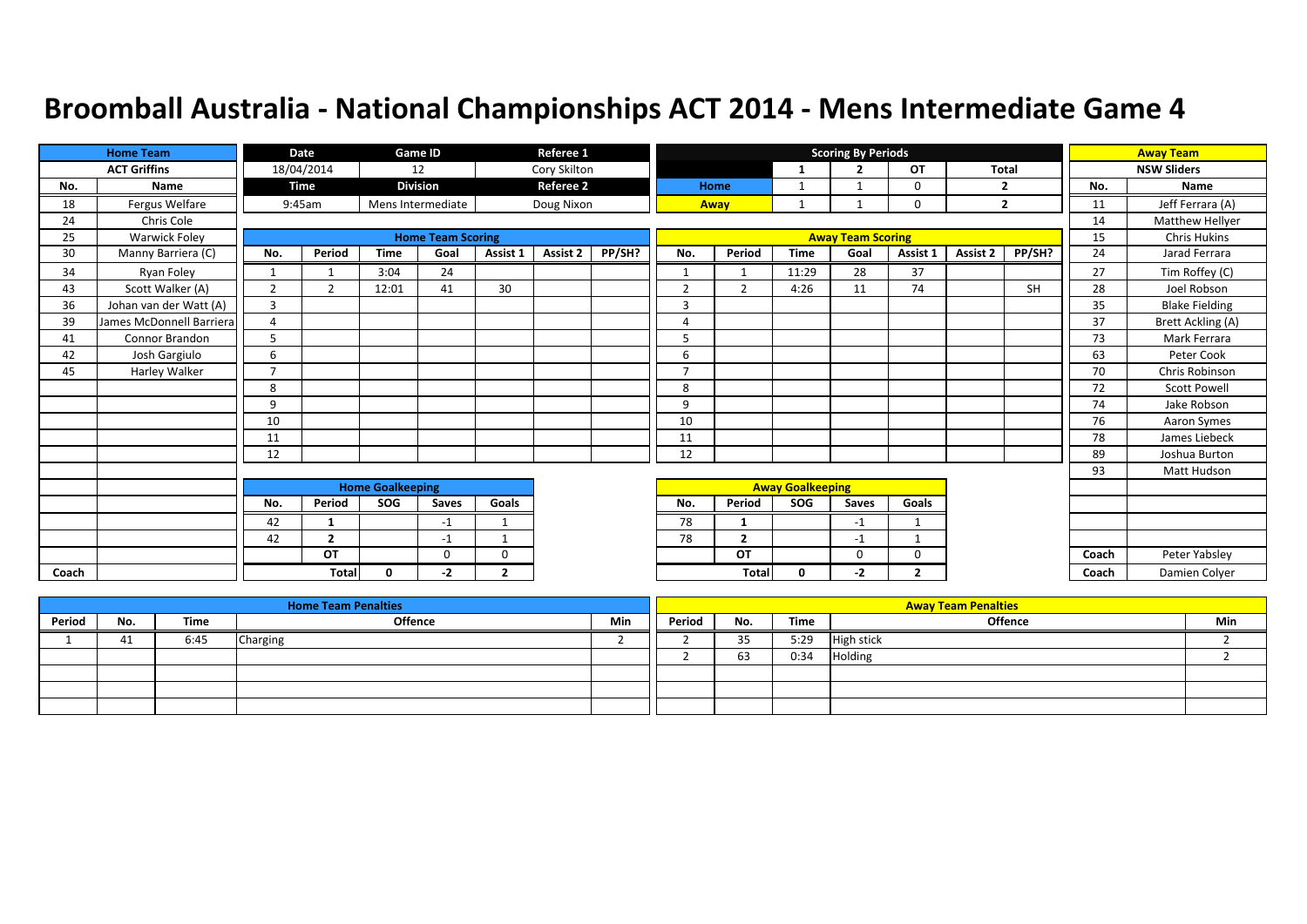|       | <b>Home Team</b>      |                | Date           |                         | Game ID                  |              | Referee 1        |        |                |                |                         | <b>Scoring By Periods</b> |              |          |              |       | <b>Away Team</b>     |
|-------|-----------------------|----------------|----------------|-------------------------|--------------------------|--------------|------------------|--------|----------------|----------------|-------------------------|---------------------------|--------------|----------|--------------|-------|----------------------|
|       | <b>NSW Sliders</b>    |                | 18/04/2014     |                         | 15                       |              | Jose Ramirez     |        |                |                | 1                       | $\overline{2}$            | OT           |          | <b>Total</b> |       | <b>SA Sharks</b>     |
| No.   | <b>Name</b>           |                | <b>Time</b>    |                         | <b>Division</b>          |              | <b>Referee 2</b> |        |                | Home           | $\mathbf{1}$            | $\Omega$                  | $\mathbf 0$  |          | 1            | No.   | Name                 |
| 11    | Jeff Ferrara (A)      |                | 12:00pm        |                         | Mens Intermediate        |              | Cory Skilton     |        |                | Away           |                         | $\mathbf 0$               | $\mathbf 0$  |          | 1            | 12    | Marty Wells (A)      |
| 14    | Matthew Hellyer       |                |                |                         |                          |              |                  |        |                |                |                         |                           |              |          |              | 19    | Matt Barrett         |
| 15    | <b>Chris Hukins</b>   |                |                |                         | <b>Home Team Scoring</b> |              |                  |        |                |                |                         | <b>Away Team Scoring</b>  |              |          |              | 35    | Michael Workman      |
| 24    | Jarad Ferrara         | No.            | Period         | <b>Time</b>             | Goal                     | Assist 1     | <b>Assist 2</b>  | PP/SH? | No.            | Period         | <b>Time</b>             | Goal                      | Assist 1     | Assist 2 | PP/SH?       | 38    | Anthony Western      |
| 27    | Tim Roffey (C)        | 1              |                | 10:20                   | 11                       | 35           |                  |        |                |                | 13:59                   | 12                        | 86           | 63       |              | 42    | Ryan Taylor          |
| 28    | Joel Robson           | $\overline{2}$ |                |                         |                          |              |                  |        | $\overline{2}$ |                |                         |                           |              |          |              | 52    | Keith Thomas (C)     |
| 35    | <b>Blake Fielding</b> | 3              |                |                         |                          |              |                  |        | $\overline{3}$ |                |                         |                           |              |          |              | 76    | Matt Lovell          |
| 37    | Brett Ackling (A)     | 4              |                |                         |                          |              |                  |        | $\overline{4}$ |                |                         |                           |              |          |              | 86    | Luke Abbey           |
| 42    | Mark Ferrara          | 5              |                |                         |                          |              |                  |        | 5              |                |                         |                           |              |          |              | 63    | Nathan Dickinson (A) |
| 63    | Peter Cook            | 6              |                |                         |                          |              |                  |        | 6              |                |                         |                           |              |          |              | 30    | Don Godmaire         |
| 70    | Chris Robinson        | $\overline{7}$ |                |                         |                          |              |                  |        | $\overline{7}$ |                |                         |                           |              |          |              | 90    | Jamie Adams          |
| 72    | <b>Scott Powell</b>   | 8              |                |                         |                          |              |                  |        | 8              |                |                         |                           |              |          |              |       |                      |
| 74    | Jake Robson           | 9              |                |                         |                          |              |                  |        | 9              |                |                         |                           |              |          |              |       |                      |
| 76    | Aaron Symes           | 10             |                |                         |                          |              |                  |        | 10             |                |                         |                           |              |          |              |       |                      |
| 78    | James Liebeck         | 11             |                |                         |                          |              |                  |        | 11             |                |                         |                           |              |          |              |       |                      |
| 89    | Joshua Burton         | 12             |                |                         |                          |              |                  |        | 12             |                |                         |                           |              |          |              |       |                      |
| 93    | Matt Hudson           |                |                |                         |                          |              |                  |        |                |                |                         |                           |              |          |              |       |                      |
|       |                       |                |                | <b>Home Goalkeeping</b> |                          |              |                  |        |                |                | <b>Away Goalkeeping</b> |                           |              |          |              |       |                      |
|       |                       | No.            | Period         | SOG                     | Saves                    | Goals        |                  |        | No.            | Period         | SOG                     | <b>Saves</b>              | Goals        |          |              |       |                      |
|       |                       | 78             | 1              |                         | $-1$                     | $\mathbf{1}$ |                  |        | 35             | 1              |                         | $-1$                      | 1            |          |              |       |                      |
|       |                       | 78             | $\overline{2}$ |                         | $\Omega$                 | $\Omega$     |                  |        | 35             | $\overline{2}$ |                         | $\Omega$                  | $\Omega$     |          |              |       |                      |
| Coach | Peter Yabsley         |                | OT             |                         | $\Omega$                 | $\Omega$     |                  |        |                | OT             |                         | $\Omega$                  | $\mathbf 0$  |          |              |       |                      |
| Coach | Damien Colyer         |                | <b>Total</b>   | 0                       | -1                       | 1            |                  |        |                | <b>Total</b>   | $\mathbf 0$             | $-1$                      | $\mathbf{1}$ |          |              | Coach |                      |

|        |                |      | <b>Home Team Penalties</b> |     |        |     |      | <b>Away Team Penalties</b> |     |
|--------|----------------|------|----------------------------|-----|--------|-----|------|----------------------------|-----|
| Period | No.            | Time | Offence                    | Min | Period | No. | Time | <b>Offence</b>             | Min |
|        | 2E<br><u>.</u> | 6:15 | <b>High stick</b>          |     |        |     |      |                            |     |
|        | <b>. .</b>     | 4:11 | Pushing                    |     |        |     |      |                            |     |
|        |                |      |                            |     |        |     |      |                            |     |
|        |                |      |                            |     |        |     |      |                            |     |
|        |                |      |                            |     |        |     |      |                            |     |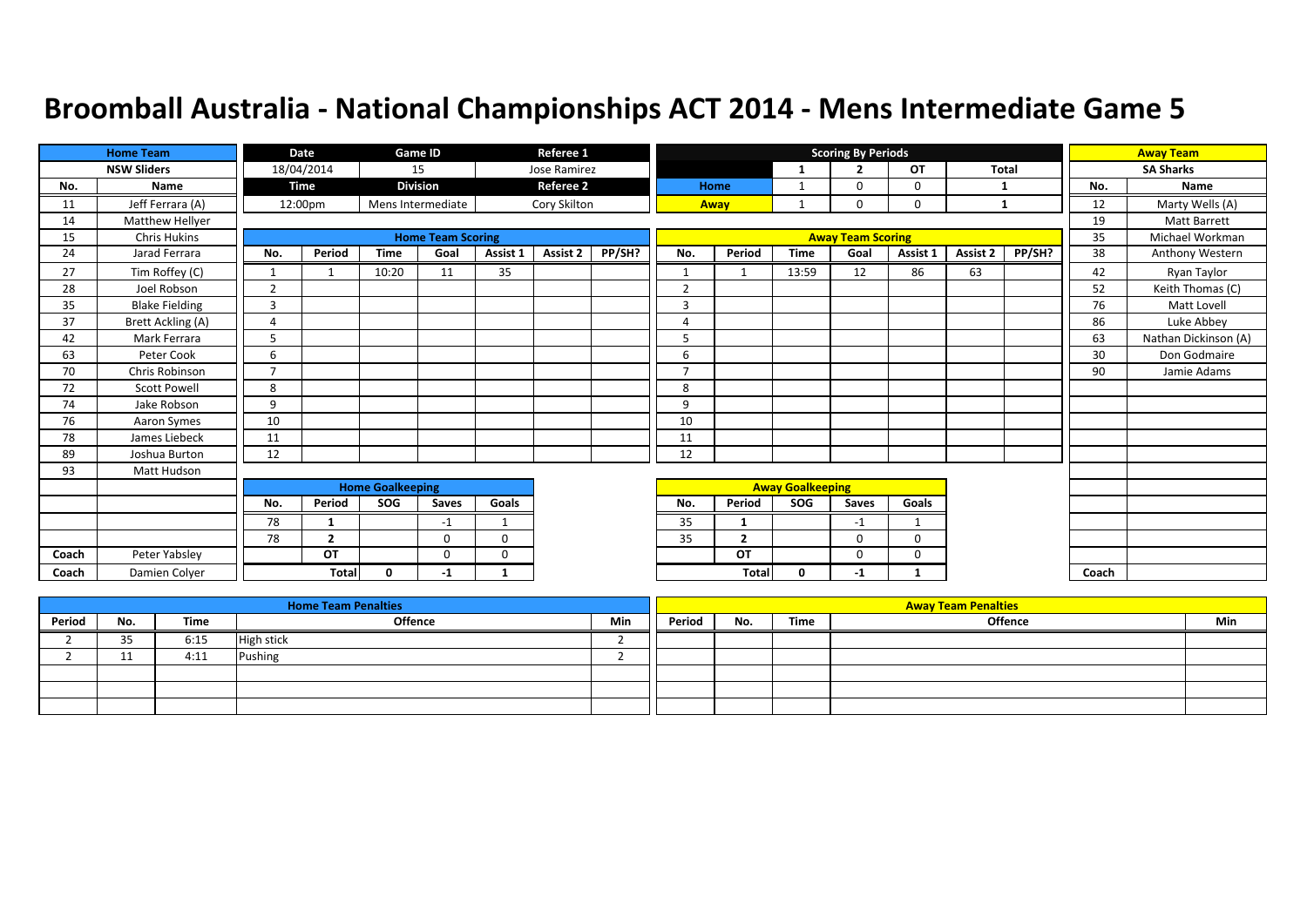|       | <b>Home Team</b>         |                | Date               |                         | Game ID                  |             | Referee 1        |        |                |                         |                         | <b>Scoring By Periods</b> |              |              |        |       | <b>Away Team</b>     |
|-------|--------------------------|----------------|--------------------|-------------------------|--------------------------|-------------|------------------|--------|----------------|-------------------------|-------------------------|---------------------------|--------------|--------------|--------|-------|----------------------|
|       | <b>ACT Griffins</b>      |                | 18/04/2014         |                         | 18                       |             | Doug Nixon       |        |                |                         |                         | $\overline{2}$            | <b>OT</b>    | <b>Total</b> |        |       | <b>SA Sharks</b>     |
| No.   | Name                     |                | <b>Time</b>        |                         | <b>Division</b>          |             | <b>Referee 2</b> |        |                | Home                    | 0                       |                           | $\mathbf 0$  | 1            |        | No.   | Name                 |
| 18    | Fergus Welfare           |                | 2:15 <sub>pm</sub> |                         | Mens Intermediate        |             | Cory Skilton     |        |                | Away                    | 0                       | $\Omega$                  | $\mathbf 0$  | $\mathbf 0$  |        | 12    | Marty Wells (A)      |
| 24    | Chris Cole               |                |                    |                         |                          |             |                  |        |                |                         |                         |                           |              |              |        | 19    | <b>Matt Barrett</b>  |
| 25    | Warwick Foley            |                |                    |                         | <b>Home Team Scoring</b> |             |                  |        |                |                         |                         | <b>Away Team Scoring</b>  |              |              |        | 35    | Michael Workman      |
| 30    | Manny Barriera (C)       | No.            | Period             | <b>Time</b>             | Goal                     | Assist 1    | Assist 2         | PP/SH? | No.            | Period                  | <b>Time</b>             | Goal                      | Assist 1     | Assist 2     | PP/SH? | 38    | Anthony Western      |
| 34    | Ryan Foley               |                | 2                  | 10:48                   | 25                       | 30          |                  |        |                |                         |                         |                           |              |              |        | 42    | Ryan Taylor          |
| 35    | Scott Walker (A)         | $\overline{2}$ |                    |                         |                          |             |                  |        | $\overline{2}$ |                         |                         |                           |              |              |        | 52    | Keith Thomas (C)     |
| 36    | Johan van der Watt (A)   | 3              |                    |                         |                          |             |                  |        | 3              |                         |                         |                           |              |              |        | 76    | Matt Lovell          |
| 39    | James McDonnell Barriera | 4              |                    |                         |                          |             |                  |        | $\overline{4}$ |                         |                         |                           |              |              |        | 86    | Luke Abbey           |
| 41    | Connor Brandon           | 5              |                    |                         |                          |             |                  |        | 5              |                         |                         |                           |              |              |        | 87    | Nathan Dickinson (A) |
| 42    | Josh Gargiulo            | 6              |                    |                         |                          |             |                  |        | 6              |                         |                         |                           |              |              |        | 30    | Don Godmaire         |
| 45    | Harley Walker            | $\overline{7}$ |                    |                         |                          |             |                  |        | $\mathbf{z}$   |                         |                         |                           |              |              |        | 90    | Jamie Adams          |
|       |                          | 8              |                    |                         |                          |             |                  |        | 8              |                         |                         |                           |              |              |        |       |                      |
|       |                          | 9              |                    |                         |                          |             |                  |        | 9              |                         |                         |                           |              |              |        |       |                      |
|       |                          | 10             |                    |                         |                          |             |                  |        | 10             |                         |                         |                           |              |              |        |       |                      |
|       |                          | 11             |                    |                         |                          |             |                  |        | 11             |                         |                         |                           |              |              |        |       |                      |
|       |                          | 12             |                    |                         |                          |             |                  |        | 12             |                         |                         |                           |              |              |        |       |                      |
|       |                          |                |                    |                         |                          |             |                  |        |                |                         |                         |                           |              |              |        |       |                      |
|       |                          |                |                    | <b>Home Goalkeeping</b> |                          |             |                  |        |                |                         | <b>Away Goalkeeping</b> |                           |              |              |        |       |                      |
|       |                          | No.            | Period             | SOG                     | Saves                    | Goals       |                  |        | No.            | Period                  | SOG                     | Saves                     | Goals        |              |        |       |                      |
|       |                          | 42             | 1                  |                         | $\Omega$                 | $\mathbf 0$ |                  |        | 35             | -1                      |                         | $\Omega$                  | $\mathbf 0$  |              |        |       |                      |
|       |                          | 42             | $\overline{2}$     |                         | $\mathbf 0$              | $\mathbf 0$ |                  |        | 35             | $\overline{\mathbf{2}}$ |                         | $-1$                      |              |              |        |       |                      |
|       |                          |                | OT                 |                         | $\Omega$                 | $\Omega$    |                  |        |                | OT                      |                         | $\Omega$                  | 0            |              |        |       |                      |
| Coach |                          |                | <b>Total</b>       | $\Omega$                | 0                        | $\Omega$    |                  |        |                | <b>Total</b>            | 0                       | $-1$                      | $\mathbf{1}$ |              |        | Coach |                      |

|        |     |       | <b>Home Team Penalties</b> |     |        |     |      | <b>Away Team Penalties</b> |     |
|--------|-----|-------|----------------------------|-----|--------|-----|------|----------------------------|-----|
| Period | No. | Time  | Offence                    | Min | Period | No. | Time | Offence                    | Min |
|        | 39  | 14:04 | Charging                   |     |        | 38  | 2:07 | <b>Boarding</b>            |     |
|        |     |       |                            |     |        |     |      |                            |     |
|        |     |       |                            |     |        |     |      |                            |     |
|        |     |       |                            |     |        |     |      |                            |     |
|        |     |       |                            |     |        |     |      |                            |     |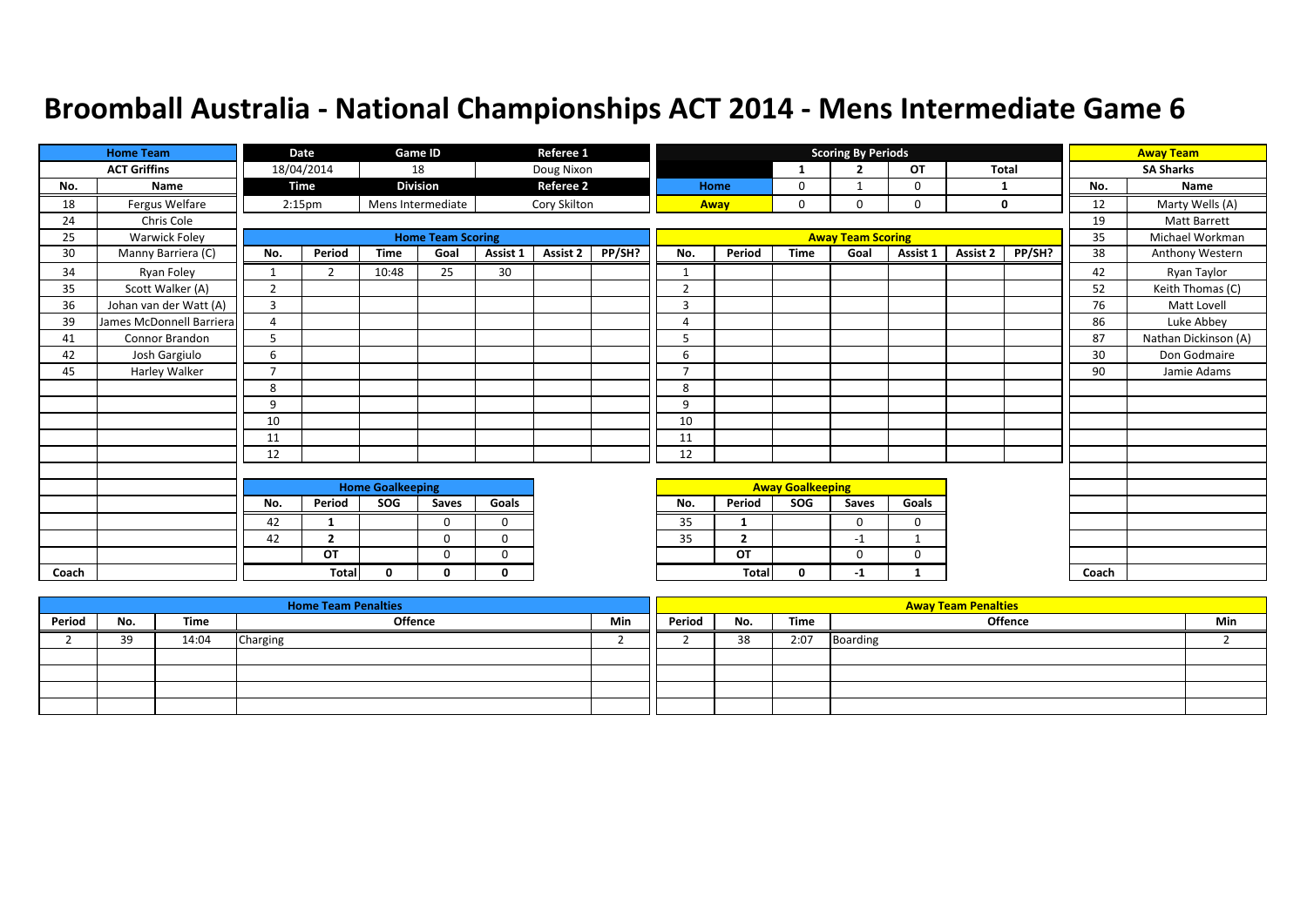|       | <b>Home Team</b>         |                          | <b>Date</b>        |                         | Game ID                  |                | Referee 1        |        |                |                         |                         | <b>Scoring By Periods</b> |              |                         |        |       | <b>Away Team</b>      |
|-------|--------------------------|--------------------------|--------------------|-------------------------|--------------------------|----------------|------------------|--------|----------------|-------------------------|-------------------------|---------------------------|--------------|-------------------------|--------|-------|-----------------------|
|       | <b>ACT Griffins</b>      |                          | 18/04/2014         |                         | 21                       |                |                  |        |                |                         | -1                      | $\overline{2}$            | OT           | <b>Total</b>            |        |       | <b>NSW Sliders</b>    |
| No.   | Name                     |                          | <b>Time</b>        |                         | <b>Division</b>          |                | <b>Referee 2</b> |        |                | Home                    | $\mathbf 0$             | $\mathbf 0$               | $\mathbf 0$  | 0                       |        | No.   | Name                  |
| 18    | Fergus Welfare           |                          | 4:30 <sub>pm</sub> |                         | Mens Intermediate        |                |                  |        |                | Away                    | $\overline{2}$          |                           | $\mathbf 0$  | $\overline{\mathbf{3}}$ |        | 11    | Jeff Ferrara (A)      |
| 24    | Chris Cole               |                          |                    |                         |                          |                |                  |        |                |                         |                         |                           |              |                         |        | 14    | Matthew Hellyer       |
| 25    | Warwick Foley            |                          |                    |                         | <b>Home Team Scoring</b> |                |                  |        |                |                         |                         | <b>Away Team Scoring</b>  |              |                         |        | 15    | <b>Chris Hukins</b>   |
| 30    | Manny Barriera (C)       | No.                      | Period             | <b>Time</b>             | Goal                     | Assist 1       | Assist 2         | PP/SH? | No.            | Period                  | <b>Time</b>             | Goal                      | Assist 1     | Assist 2                | PP/SH? | 24    | Jarad Ferrara         |
| 34    | Ryan Foley               | $\mathbf{1}$             |                    |                         |                          |                |                  |        |                |                         | 12:14                   | 37                        | 27           |                         |        | 27    | Tim Roffey (C)        |
| 35    | Scott Walker (A)         | $\overline{2}$           |                    |                         |                          |                |                  |        | $\overline{2}$ |                         | 3:32                    | 11                        | 89           |                         |        | 28    | Joel Robson           |
| 39    | James McDonnell Barriera | 3                        |                    |                         |                          |                |                  |        | $\overline{3}$ | $\overline{2}$          | 7:59                    | 24                        | 89           |                         |        | 35    | <b>Blake Fielding</b> |
| 41    | Connor Brandon           | 4                        |                    |                         |                          |                |                  |        | $\overline{4}$ |                         |                         |                           |              |                         |        | 37    | Brett Ackling (A)     |
| 42    | Josh Gargiulo            | 5                        |                    |                         |                          |                |                  |        | 5              |                         |                         |                           |              |                         |        | 42    | Mark Ferrara          |
| 45    | Harley Walker            | 6                        |                    |                         |                          |                |                  |        | 6              |                         |                         |                           |              |                         |        | 63    | Peter Cook            |
|       |                          | $\overline{\phantom{a}}$ |                    |                         |                          |                |                  |        | $\mathbf{z}$   |                         |                         |                           |              |                         |        | 70    | Chris Robinson        |
|       |                          | 8                        |                    |                         |                          |                |                  |        | 8              |                         |                         |                           |              |                         |        | 72    | <b>Scott Powell</b>   |
|       |                          | 9                        |                    |                         |                          |                |                  |        | 9              |                         |                         |                           |              |                         |        | 74    | Jake Robson           |
|       |                          | 10                       |                    |                         |                          |                |                  |        | 10             |                         |                         |                           |              |                         |        | 76    | Aaron Symes           |
|       |                          | 11                       |                    |                         |                          |                |                  |        | 11             |                         |                         |                           |              |                         |        | 78    | James Liebeck         |
|       |                          | 12                       |                    |                         |                          |                |                  |        | 12             |                         |                         |                           |              |                         |        | 89    | Joshua Burton         |
|       |                          |                          |                    |                         |                          |                |                  |        |                |                         |                         |                           |              |                         |        | 93    | Matt Hudson           |
|       |                          |                          |                    | <b>Home Goalkeeping</b> |                          |                |                  |        |                |                         | <b>Away Goalkeeping</b> |                           |              |                         |        |       |                       |
|       |                          | No.                      | Period             | SOG                     | Saves                    | Goals          |                  |        | No.            | Period                  | SOG                     | Saves                     | Goals        |                         |        |       |                       |
|       |                          | 42                       | 1                  |                         | $-2$                     | $\overline{2}$ |                  |        | 78             | 1                       |                         | $\mathbf 0$               | $\mathbf 0$  |                         |        |       |                       |
|       |                          | 42                       | $\overline{2}$     |                         | -1                       | -1             |                  |        | 78             | $\overline{\mathbf{2}}$ |                         | $\mathbf 0$               | $\mathbf 0$  |                         |        |       |                       |
|       |                          |                          | OT                 |                         | $\Omega$                 | 0              |                  |        |                | OT                      |                         | $\mathbf 0$               | $\mathbf 0$  |                         |        | Coach | Peter Yabsley         |
| Coach |                          |                          | Total              | $\Omega$                | -3                       | 3              |                  |        |                | <b>Total</b>            | $\mathbf 0$             | 0                         | $\mathbf{0}$ |                         |        | Coach | Damien Colyer         |

|        |     |             | <b>Home Team Penalties</b> |     |        |     |      | <b>Away Team Penalties</b>        |     |
|--------|-----|-------------|----------------------------|-----|--------|-----|------|-----------------------------------|-----|
| Period | No. | <b>Time</b> | Offence                    | Min | Period | No. | Time | <b>Offence</b>                    | Min |
|        |     | 7:24        | boarding                   |     |        |     |      |                                   |     |
|        |     | 7:24        | boarding                   |     |        |     |      | Note: 15 Chris Hukins knee injury |     |
|        | 45  | 4:50        | slashing                   |     |        |     |      |                                   |     |
|        |     |             |                            |     |        |     |      |                                   |     |
|        |     |             |                            |     |        |     |      |                                   |     |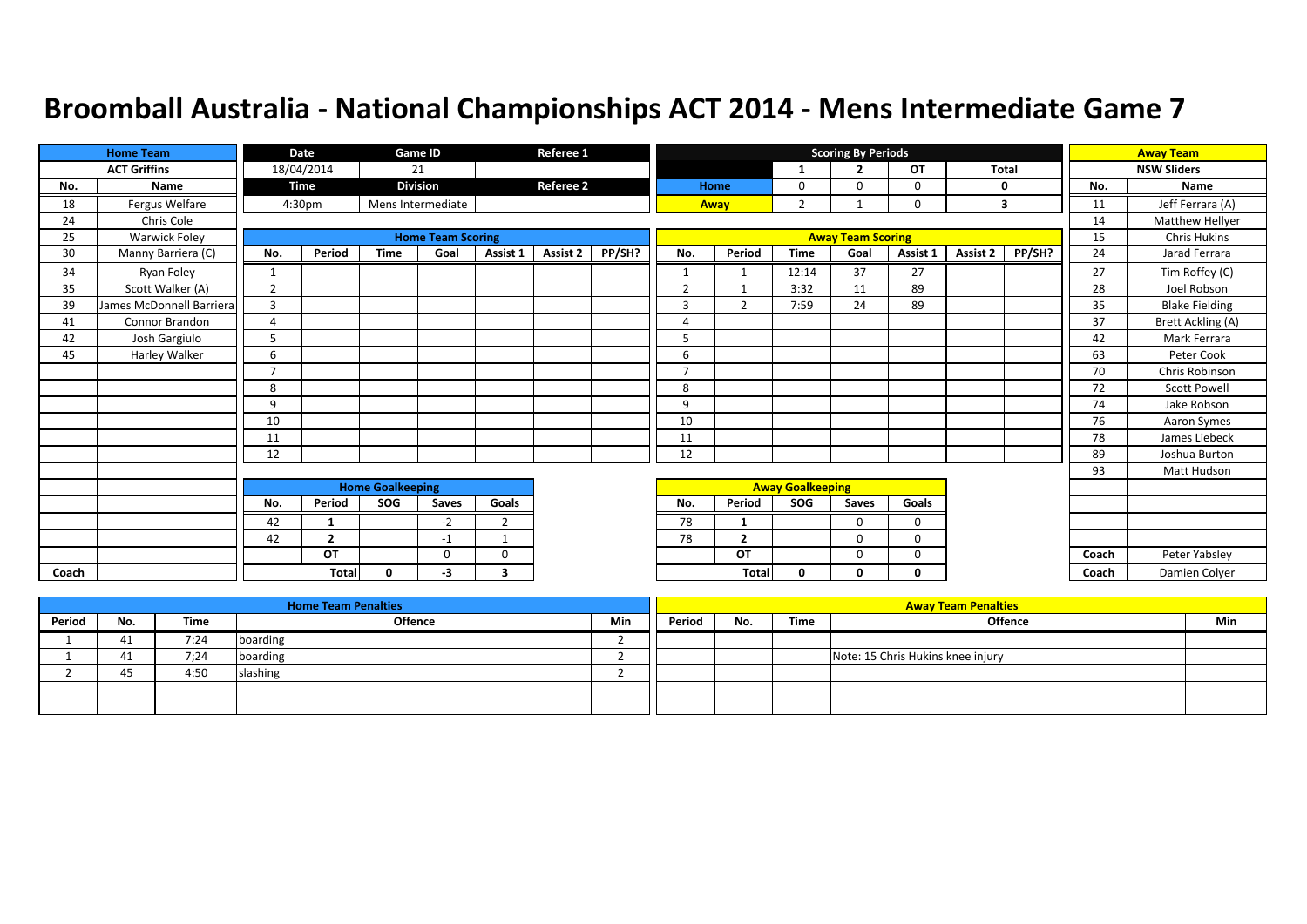|       | <b>Home Team</b>      |                | Date           |                         | Game ID                  |              | Referee 1        |        |                |                |                         | <b>Scoring By Periods</b> |                |                 |              |       | <b>Away Team</b>     |
|-------|-----------------------|----------------|----------------|-------------------------|--------------------------|--------------|------------------|--------|----------------|----------------|-------------------------|---------------------------|----------------|-----------------|--------------|-------|----------------------|
|       | <b>NSW Sliders</b>    |                | 18/04/2014     |                         | 25                       |              |                  |        |                |                | 1                       | $\overline{2}$            | OT             |                 | <b>Total</b> |       | <b>SA Sharks</b>     |
| No.   | Name                  |                | <b>Time</b>    |                         | <b>Division</b>          |              | <b>Referee 2</b> |        |                | Home           | 1                       |                           | $\mathbf 0$    |                 | 2            | No.   | Name                 |
| 11    | Jeff Ferrara (A)      |                | 7:30pm         |                         | Mens Intermediate        |              |                  |        |                | Away           | 0                       | $\mathbf 0$               | $\mathbf 0$    |                 | $\mathbf 0$  | 12    | Marty Wells (A)      |
| 14    | Matthew Hellyer       |                |                |                         |                          |              |                  |        |                |                |                         |                           |                |                 |              | 19    | <b>Matt Barrett</b>  |
| 15    | <b>Chris Hukins</b>   |                |                |                         | <b>Home Team Scoring</b> |              |                  |        |                |                |                         | <b>Away Team Scoring</b>  |                |                 |              | 35    | Michael Workman      |
| 24    | Jarad Ferrara         | No.            | Period         | <b>Time</b>             | Goal                     | Assist 1     | Assist 2         | PP/SH? | No.            | Period         | <b>Time</b>             | Goal                      | Assist 1       | <b>Assist 2</b> | PP/SH?       | 38    | Anthony Western      |
| 27    | Tim Roffey (C)        |                |                | 5:50                    | 74                       | 89           |                  |        |                |                |                         |                           |                |                 |              | 42    | Ryan Taylor          |
| 28    | Joel Robson           | $\overline{2}$ | $\overline{2}$ | 8:02                    | 11                       | 89           |                  |        | $\overline{2}$ |                |                         |                           |                |                 |              | 52    | Keith Thomas (C)     |
| 35    | <b>Blake Fielding</b> | 3              |                |                         |                          |              |                  |        | 3              |                |                         |                           |                |                 |              | 76    | Matt Lovell          |
| 37    | Brett Ackling (A)     | 4              |                |                         |                          |              |                  |        | $\overline{4}$ |                |                         |                           |                |                 |              | 86    | Luke Abbey           |
| 42    | Mark Ferrara          | 5              |                |                         |                          |              |                  |        | 5              |                |                         |                           |                |                 |              | 87    | Nathan Dickinson (A) |
| 63    | Peter Cook            | 6              |                |                         |                          |              |                  |        | 6              |                |                         |                           |                |                 |              | 30    | Don Godmaire         |
| 70    | Chris Robinson        | $\overline{7}$ |                |                         |                          |              |                  |        | $\overline{7}$ |                |                         |                           |                |                 |              | 90    | Jamie Adams          |
| 72    | <b>Scott Powell</b>   | 8              |                |                         |                          |              |                  |        | 8              |                |                         |                           |                |                 |              |       |                      |
| 74    | Jake Robson           | 9              |                |                         |                          |              |                  |        | 9              |                |                         |                           |                |                 |              |       |                      |
| 76    | Aaron Symes           | 10             |                |                         |                          |              |                  |        | 10             |                |                         |                           |                |                 |              |       |                      |
| 78    | James Liebeck         | 11             |                |                         |                          |              |                  |        | 11             |                |                         |                           |                |                 |              |       |                      |
| 89    | Joshua Burton         | 12             |                |                         |                          |              |                  |        | 12             |                |                         |                           |                |                 |              |       |                      |
| 93    | Matt Hudson           |                |                |                         |                          |              |                  |        |                |                |                         |                           |                |                 |              |       |                      |
|       |                       |                |                | <b>Home Goalkeeping</b> |                          |              |                  |        |                |                | <b>Away Goalkeeping</b> |                           |                |                 |              |       |                      |
|       |                       | No.            | Period         | SOG                     | Saves                    | Goals        |                  |        | No.            | Period         | SOG                     | <b>Saves</b>              | Goals          |                 |              |       |                      |
|       |                       | 78             | 1              |                         | $\Omega$                 | $\mathbf 0$  |                  |        | 35             | -1             |                         | $-1$                      | 1              |                 |              |       |                      |
|       |                       | 78             | $\overline{2}$ |                         | $\Omega$                 | $\mathbf 0$  |                  |        | 35             | $\overline{2}$ |                         | $-1$                      | 1              |                 |              |       |                      |
| Coach | Peter Yabsley         |                | OT             |                         | $\Omega$                 | $\Omega$     |                  |        |                | OT             |                         | $\Omega$                  | $\mathbf 0$    |                 |              |       |                      |
| Coach | Damien Colver         |                | <b>Total</b>   | $\mathbf{0}$            | 0                        | $\mathbf{0}$ |                  |        |                | <b>Total</b>   | $\mathbf{0}$            | $-2$                      | $\overline{2}$ |                 |              | Coach |                      |

|        |     |      | <b>Home Team Penalties</b> |            |        |     |       | <b>Away Team Penalties</b> |     |
|--------|-----|------|----------------------------|------------|--------|-----|-------|----------------------------|-----|
| Period | No. | Time | Offence                    | <b>Min</b> | Period | No. | Time  | <b>Offence</b>             | Min |
|        |     |      |                            |            |        | 90  | 10:53 | Roughing                   |     |
|        |     |      |                            |            |        | 90  | 1:59  | High stick                 |     |
|        |     |      |                            |            |        |     |       |                            |     |
|        |     |      |                            |            |        |     |       |                            |     |
|        |     |      |                            |            |        |     |       |                            |     |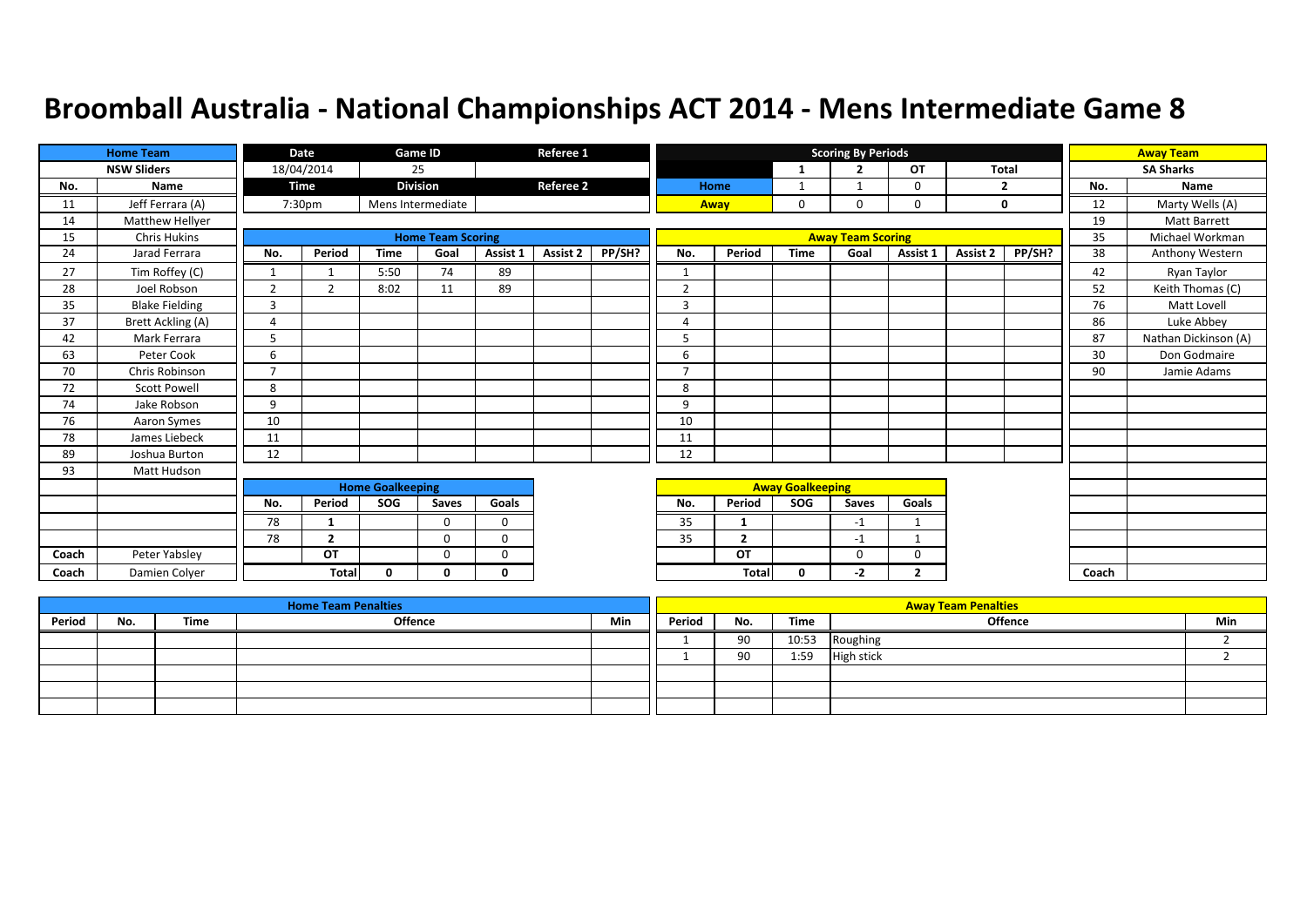|       | <b>Home Team</b>         |                | <b>Date</b>    |                         | <b>Game ID</b>           |              | Referee 1        |        |                |                |                         | <b>Scoring By Periods</b> |              |          |              |       | <b>Away Team</b>     |
|-------|--------------------------|----------------|----------------|-------------------------|--------------------------|--------------|------------------|--------|----------------|----------------|-------------------------|---------------------------|--------------|----------|--------------|-------|----------------------|
|       | <b>ACT Griffins</b>      |                | 19/04/2014     |                         | 27                       |              | Doug Nixon       |        |                |                | 1                       | $\overline{2}$            | OT           |          | <b>Total</b> |       | <b>SA Sharks</b>     |
| No.   | Name                     |                | <b>Time</b>    |                         | <b>Division</b>          |              | <b>Referee 2</b> |        |                | Home           | 0                       |                           | $\mathbf 0$  | 1        |              | No.   | Name                 |
| 18    | Fergus Welfare           |                | 7:45am         |                         | Mens Intermediate        |              | Alan Jabs        |        |                | Away           |                         | $\Omega$                  | $\mathbf 0$  |          | -1           | 12    | Marty Wells (A)      |
| 24    | Chris Cole               |                |                |                         |                          |              |                  |        |                |                |                         |                           |              |          |              | 19    | <b>Matt Barrett</b>  |
| 25    | Warwick Foley            |                |                |                         | <b>Home Team Scoring</b> |              |                  |        |                |                |                         | <b>Away Team Scoring</b>  |              |          |              | 35    | Michael Workman      |
| 30    | Manny Barriera (C)       | No.            | Period         | <b>Time</b>             | Goal                     | Assist 1     | Assist 2         | PP/SH? | No.            | Period         | <b>Time</b>             | Goal                      | Assist 1     | Assist 2 | PP/SH?       | 38    | Anthony Western      |
| 34    | Ryan Foley               |                | 2              | 4:39                    | 25                       | 35           |                  |        |                |                | 8:58                    | 19                        | 76           | 12       |              | 42    | Ryan Taylor          |
| 35    | Scott Walker (A)         | $\overline{2}$ |                |                         |                          |              |                  |        | $\overline{2}$ |                |                         |                           |              |          |              | 52    | Keith Thomas (C)     |
| 39    | James McDonnell Barriera | 3              |                |                         |                          |              |                  |        | 3              |                |                         |                           |              |          |              | 76    | Matt Lovell          |
| 41    | Connor Brandon           | 4              |                |                         |                          |              |                  |        | $\Delta$       |                |                         |                           |              |          |              | 86    | Luke Abbey           |
| 42    | Josh Gargiulo            | 5              |                |                         |                          |              |                  |        | 5              |                |                         |                           |              |          |              | 87    | Nathan Dickinson (A) |
| 45    | Harley Walker            | 6              |                |                         |                          |              |                  |        | 6              |                |                         |                           |              |          |              | 30    | Don Godmaire         |
|       |                          | $\overline{7}$ |                |                         |                          |              |                  |        | $\overline{7}$ |                |                         |                           |              |          |              | 90    | Jamie Adams          |
|       |                          | 8              |                |                         |                          |              |                  |        | 8              |                |                         |                           |              |          |              |       |                      |
|       |                          | 9              |                |                         |                          |              |                  |        | 9              |                |                         |                           |              |          |              |       |                      |
|       |                          | 10             |                |                         |                          |              |                  |        | 10             |                |                         |                           |              |          |              |       |                      |
|       |                          | 11             |                |                         |                          |              |                  |        | 11             |                |                         |                           |              |          |              |       |                      |
|       |                          | 12             |                |                         |                          |              |                  |        | 12             |                |                         |                           |              |          |              |       |                      |
|       |                          |                |                |                         |                          |              |                  |        |                |                |                         |                           |              |          |              |       |                      |
|       |                          |                |                | <b>Home Goalkeeping</b> |                          |              |                  |        |                |                | <b>Away Goalkeeping</b> |                           |              |          |              |       |                      |
|       |                          | No.            | Period         | SOG                     | Saves                    | Goals        |                  |        | No.            | Period         | SOG                     | Saves                     | Goals        |          |              |       |                      |
|       |                          | 42             | 1              |                         | $-1$                     | $\mathbf{1}$ |                  |        | 35             | 1              |                         | $\Omega$                  | $\mathbf 0$  |          |              |       |                      |
|       |                          | 42             | $\overline{2}$ |                         | $\mathbf 0$              | $\mathbf 0$  |                  |        | 35             | $\overline{2}$ |                         | $-1$                      |              |          |              |       |                      |
|       |                          |                | OT             |                         | $\Omega$                 | $\Omega$     |                  |        |                | OT             |                         | $\Omega$                  | $\mathbf 0$  |          |              |       |                      |
| Coach |                          |                | <b>Total</b>   | $\Omega$                | $-1$                     | 1            |                  |        |                | <b>Total</b>   | 0                       | $-1$                      | $\mathbf{1}$ |          |              | Coach |                      |

|        |     |      | <b>Home Team Penalties</b> |     |        |          |      | <b>Away Team Penalties</b> |     |
|--------|-----|------|----------------------------|-----|--------|----------|------|----------------------------|-----|
| Period | No. | Time | Offence                    | Min | Period | No.      | Time | <b>Offence</b>             | Min |
|        |     |      |                            |     |        | につ<br>ےر | 6:46 | <b>High stick</b>          |     |
|        |     |      |                            |     |        |          |      |                            |     |
|        |     |      |                            |     |        |          |      |                            |     |
|        |     |      |                            |     |        |          |      |                            |     |
|        |     |      |                            |     |        |          |      |                            |     |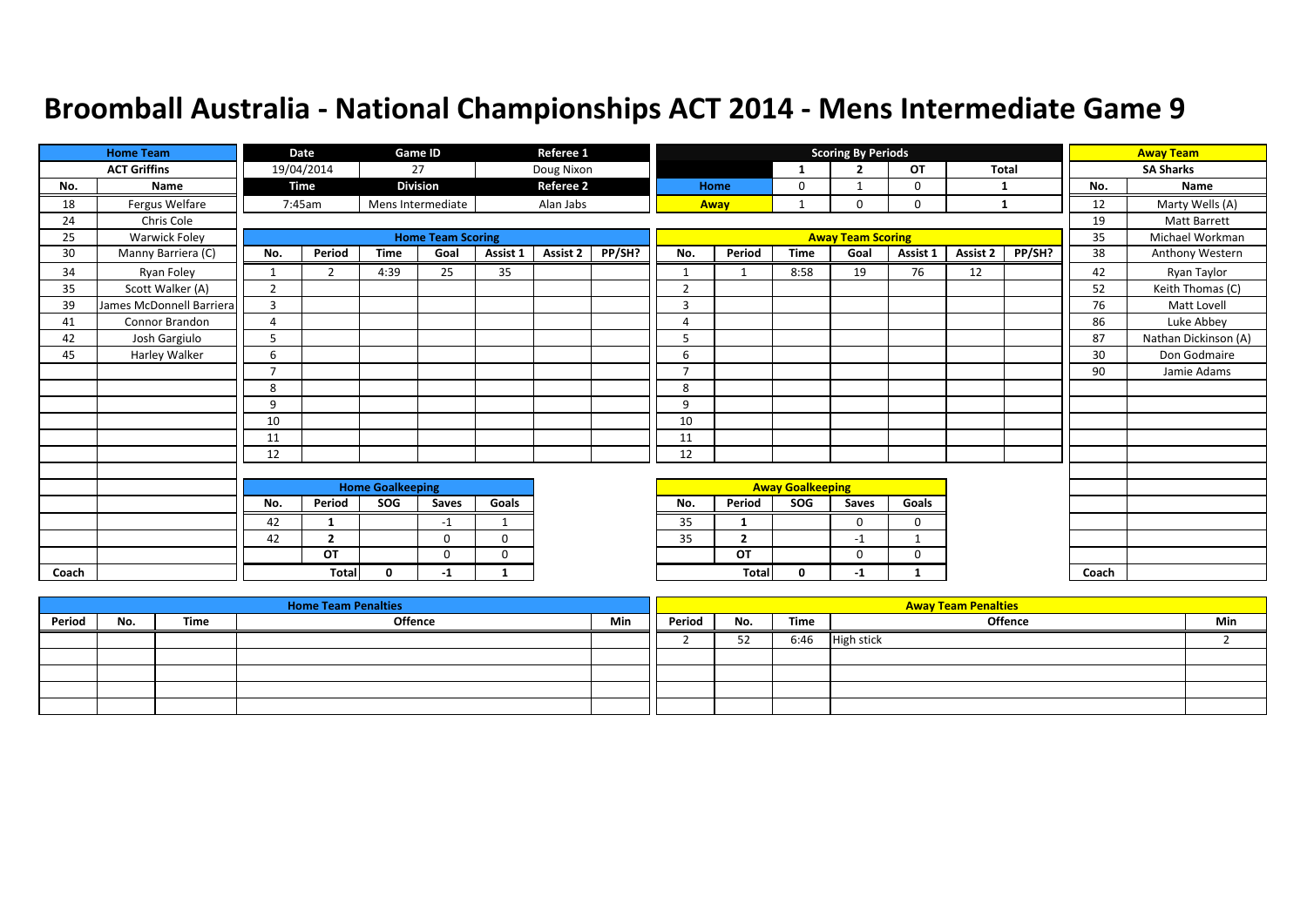|       | <b>Home Team</b>      |                | Date               |                         | <b>Game ID</b>           |              | Referee 1        |        |                |                |                         | <b>Scoring By Periods</b> |                |          |              |       | <b>Away Team</b>         |
|-------|-----------------------|----------------|--------------------|-------------------------|--------------------------|--------------|------------------|--------|----------------|----------------|-------------------------|---------------------------|----------------|----------|--------------|-------|--------------------------|
|       | <b>NSW Sliders</b>    |                | 19/04/2014         |                         | 31                       |              | Alan Jabs        |        |                |                | 1                       | $\overline{\phantom{a}}$  | OT             |          | <b>Total</b> |       | <b>ACT Griffins</b>      |
| No.   | Name                  |                | <b>Time</b>        |                         | <b>Division</b>          |              | <b>Referee 2</b> |        |                | Home           | $\mathbf 0$             | $\mathbf{a}$              | $\mathbf 0$    |          | 3            | No.   | Name                     |
| 11    | Jeff Ferrara (A)      |                | 4:00 <sub>pm</sub> |                         | Mens Inter Final         |              | Cory Skilton     |        |                | Away           | $\mathbf 0$             |                           | $\mathbf 0$    |          | $\mathbf{1}$ | 18    | Fergus Welfare           |
| 14    | Matthew Hellyer       |                |                    |                         |                          |              |                  |        |                |                |                         |                           |                |          |              | 24    | Chris Cole               |
| 15    | <b>Chris Hukins</b>   |                |                    |                         | <b>Home Team Scoring</b> |              |                  |        |                |                |                         | <b>Away Team Scoring</b>  |                |          |              | 25    | Warwick Foley            |
| 24    | Jarad Ferrara         | No.            | Period             | <b>Time</b>             | Goal                     | Assist 1     | Assist 2         | PP/SH? | No.            | Period         | <b>Time</b>             | Goal                      | Assist 1       | Assist 2 | PP/SH?       | 30    | Manny Barriera (C)       |
| 27    | Tim Roffey (C)        |                | $\overline{2}$     | 13:59                   | 27                       | 24           |                  | PP     |                | $\overline{2}$ | 9:29                    | 35                        | 18             | 41       |              | 34    | Ryan Foley               |
| 28    | Joel Robson           | $\overline{2}$ | $\overline{2}$     | 5:46                    | 24                       | 27           |                  |        | $\overline{2}$ |                |                         |                           |                |          |              | 35    | Scott Walker (A)         |
| 35    | <b>Blake Fielding</b> | 3              | 2                  | 0:13                    | 89                       |              |                  |        | 3              |                |                         |                           |                |          |              | 39    | James McDonnell Barriera |
| 37    | Brett Ackling (A)     | 4              |                    |                         |                          |              |                  |        | $\overline{4}$ |                |                         |                           |                |          |              | 41    | Connor Brandon           |
| 42    | Mark Ferrara          | 5              |                    |                         |                          |              |                  |        | 5              |                |                         |                           |                |          |              | 42    | Josh Gargiulo            |
| 63    | Peter Cook            | 6              |                    |                         |                          |              |                  |        | 6              |                |                         |                           |                |          |              | 45    | Harley Walker            |
| 70    | Chris Robinson        | $\overline{7}$ |                    |                         |                          |              |                  |        | $\overline{7}$ |                |                         |                           |                |          |              |       |                          |
| 72    | <b>Scott Powell</b>   | 8              |                    |                         |                          |              |                  |        | 8              |                |                         |                           |                |          |              |       |                          |
| 74    | Jake Robson           | 9              |                    |                         |                          |              |                  |        | 9              |                |                         |                           |                |          |              |       |                          |
| 76    | Aaron Symes           | 10             |                    |                         |                          |              |                  |        | 10             |                |                         |                           |                |          |              |       |                          |
| 78    | James Liebeck         | 11             |                    |                         |                          |              |                  |        | 11             |                |                         |                           |                |          |              |       |                          |
| 89    | Joshua Burton         | 12             |                    |                         |                          |              |                  |        | 12             |                |                         |                           |                |          |              |       |                          |
| 93    | Matt Hudson           |                |                    |                         |                          |              |                  |        |                |                |                         |                           |                |          |              |       |                          |
|       |                       |                |                    | <b>Home Goalkeeping</b> |                          |              |                  |        |                |                | <b>Away Goalkeeping</b> |                           |                |          |              |       |                          |
|       |                       | No.            | Period             | SOG                     | Saves                    | Goals        |                  |        | No.            | Period         | SOG                     | Saves                     | Goals          |          |              |       |                          |
|       |                       | 78             | 1                  |                         | $\Omega$                 | $\mathbf 0$  |                  |        | 42             | 1              |                         | $\mathbf 0$               | $\mathbf 0$    |          |              |       |                          |
|       |                       | 78             | $\overline{2}$     |                         | $-1$                     | $\mathbf{1}$ |                  |        | 42             | $\overline{2}$ |                         | $-3$                      | $\overline{3}$ |          |              |       |                          |
| Coach | Peter Yabsley         |                | OT                 |                         | $\Omega$                 | $\Omega$     |                  |        |                | OT             |                         | $\Omega$                  | $\mathbf 0$    |          |              |       |                          |
| Coach | Damien Colver         |                | <b>Total</b>       | 0                       | -1                       | 1            |                  |        |                | <b>Total</b>   | $\mathbf 0$             | $-3$                      | 3              |          |              | Coach |                          |

|        |     |      | <b>Home Team Penalties</b> |            |        |     |      | <b>Away Team Penalties</b> |     |
|--------|-----|------|----------------------------|------------|--------|-----|------|----------------------------|-----|
| Period | No. | Time | <b>Offence</b>             | <b>Min</b> | Period | No. | Time | Offence                    | Min |
|        | 24  | 8:03 | <b>Tripping</b>            |            |        | 18  | 9:00 | <b>High stick</b>          |     |
|        | 63  | 2:00 | Tripping                   |            |        | 30  | 0:12 | <b>High stick</b>          |     |
|        |     |      |                            |            |        | 30  | 5:27 | Tripping                   |     |
|        |     |      |                            |            |        |     |      |                            |     |
|        |     |      |                            |            |        |     |      |                            |     |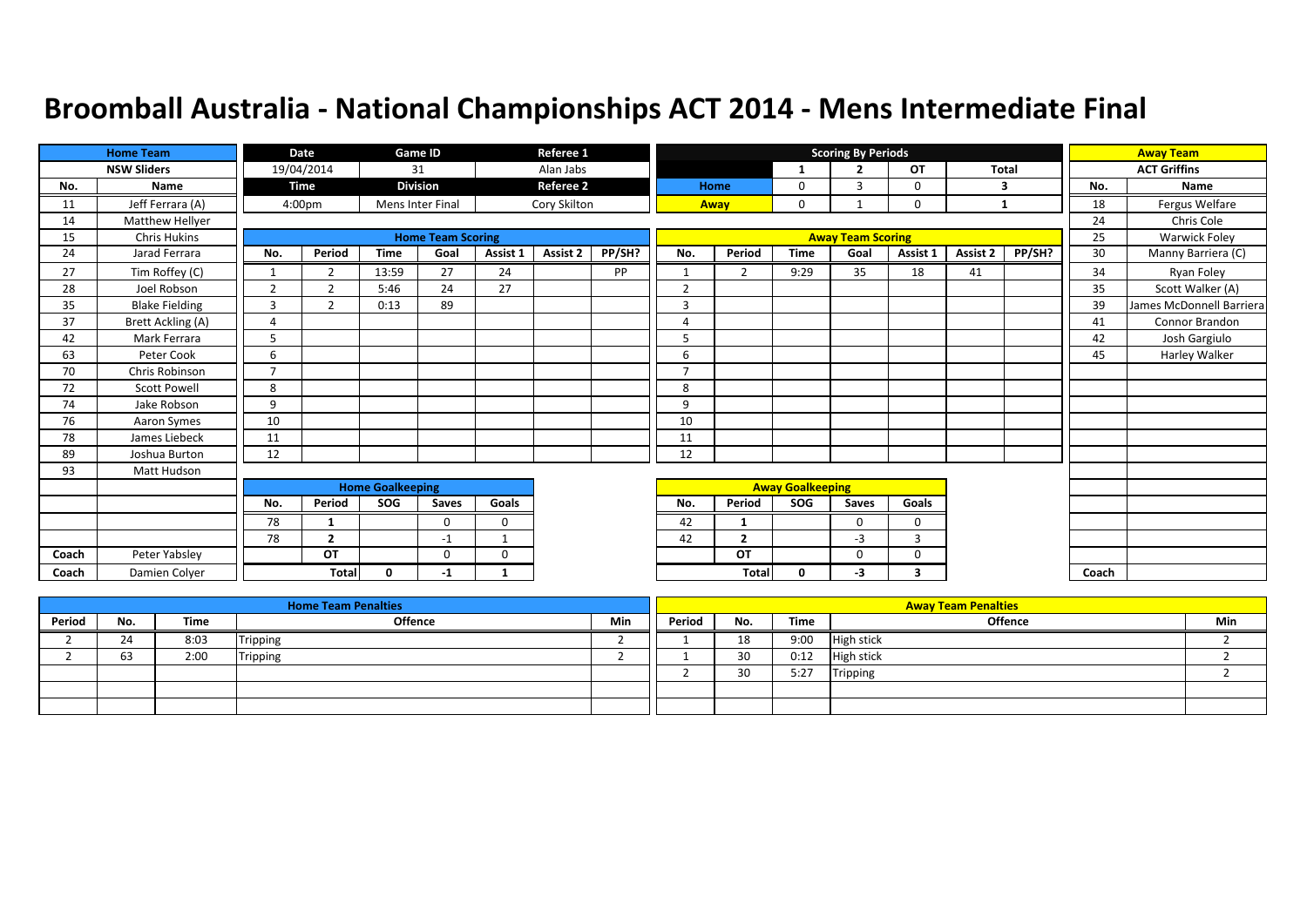|       | <b>Home Team</b>      |                | Date           |                         | Game ID                  |                | Referee 1        |        |                |                |                         | <b>Scoring By Periods</b> |           |          |                |                | <b>Away Team</b>         |
|-------|-----------------------|----------------|----------------|-------------------------|--------------------------|----------------|------------------|--------|----------------|----------------|-------------------------|---------------------------|-----------|----------|----------------|----------------|--------------------------|
|       | <b>ACT Cougars</b>    |                | 20/04/2014     |                         | 36                       |                | Doug Nixon       |        |                |                | -1                      | $\overline{2}$            | <b>OT</b> | Total    |                |                | <b>SA Sharks</b>         |
| No.   | Name                  |                | <b>Time</b>    |                         | <b>Division</b>          |                | <b>Referee 2</b> |        |                | Home           | 3                       | $\Omega$                  | 0         |          | 3              | No.            | Name                     |
| 7     | Michelle Ramirez (A)  |                | 8:30am         |                         | <b>Mixed Elite</b>       |                | Alan Jabs        |        |                | Away           | 0                       | $\overline{2}$            | 0         |          | $\overline{2}$ | $\overline{a}$ | Harry Einarson (C)       |
| 9     | Linda Jeffery         |                |                |                         |                          |                |                  |        |                |                |                         |                           |           |          |                | 5              | Tom Stevens              |
| 11    | Alicia Martin         |                |                |                         | <b>Home Team Scoring</b> |                |                  |        |                |                |                         | <b>Away Team Scoring</b>  |           |          |                | 8              | Kim Shapley              |
| 13    | Dave Lamond (A)       | No.            | Period         | <b>Time</b>             | Goal                     | Assist 1       | Assist 2         | PP/SH? | No.            | Period         | <b>Time</b>             | Goal                      | Assist 1  | Assist 2 | PP/SH?         | 23             | <b>Craig Barrett</b>     |
| 15    | <b>Bryce Marshall</b> | $\mathbf{1}$   |                | 7:51                    | 32                       |                |                  |        | $\mathbf{1}$   | $\overline{2}$ | 5:38                    | 86                        | 4         | 33       |                | 26             | Natalie Olsen            |
| 16    | <b>Shane Martin</b>   | 2              |                | 2:46                    | 31                       | 27             |                  |        | $\overline{2}$ | $\overline{2}$ | 3:28                    | 5                         | 31        |          |                | 28             | Ceitlin Walker           |
| 23    | Deb Lamond            | 3              |                | 1:41                    | 15                       | 27             | 11               |        | 3              |                |                         |                           |           |          |                | 29             | <b>Christine Filsell</b> |
| 27    | Jose Ramirez (C)      | $\overline{4}$ |                |                         |                          |                |                  |        | 4              |                |                         |                           |           |          |                | 31             | <b>Casper Fertier</b>    |
| 31    | Chris Lucas           | 5              |                |                         |                          |                |                  |        | 5              |                |                         |                           |           |          |                | 33             | Kate Irvine (A)          |
| 32    | Julian Luco           | 6              |                |                         |                          |                |                  |        | 6              |                |                         |                           |           |          |                | 39             | Jae Jay                  |
| 33    | <b>Tracy Allison</b>  | 7              |                |                         |                          |                |                  |        | 7              |                |                         |                           |           |          |                | 58             | Warren Einarson (A)      |
| 44    | <b>Kirsty Martin</b>  | 8              |                |                         |                          |                |                  |        | 8              |                |                         |                           |           |          |                | 86             | Grant Washington         |
|       |                       | 9              |                |                         |                          |                |                  |        | 9              |                |                         |                           |           |          |                | 63             | Nathan Dickinson         |
|       |                       | 10             |                |                         |                          |                |                  |        | 10             |                |                         |                           |           |          |                | 99             | Alana Bracken            |
|       |                       | 11             |                |                         |                          |                |                  |        | 11             |                |                         |                           |           |          |                | 54             | Jaben Seargent           |
|       |                       | 12             |                |                         |                          |                |                  |        | 12             |                |                         |                           |           |          |                |                |                          |
|       |                       |                |                |                         |                          |                |                  |        |                |                |                         |                           |           |          |                |                |                          |
|       |                       |                |                | <b>Home Goalkeeping</b> |                          |                |                  |        |                |                | <b>Away Goalkeeping</b> |                           |           |          |                |                |                          |
|       |                       | No.            | Period         | SOG                     | Saves                    | Goals          |                  |        | No.            | Period         | <b>SOG</b>              | Saves                     | Goals     |          |                |                |                          |
|       |                       | 9              | 1              |                         | $\Omega$                 | $\Omega$       |                  |        | 29             | 1              |                         | $-3$                      | 3         |          |                |                |                          |
|       |                       | 9              | $\overline{2}$ |                         | -2                       | 2              |                  |        | 29             | $\overline{2}$ |                         | $\Omega$                  | $\Omega$  |          |                |                |                          |
|       |                       |                | OT             |                         | $\mathbf 0$              | $\mathbf 0$    |                  |        |                | OT             |                         | 0                         | 0         |          |                |                |                          |
| Coach |                       |                | <b>Total</b>   | 0                       | -2                       | $\overline{2}$ |                  |        |                | Total          | 0                       | $-3$                      | 3         |          |                | Coach          |                          |

|        |     |      | <b>Home Team Penalties</b> |     |        |          |       | <b>Away Team Penalties</b> |     |
|--------|-----|------|----------------------------|-----|--------|----------|-------|----------------------------|-----|
| Period | No. | Time | <b>Offence</b>             | Min | Period | No.      | Time  | <b>Offence</b>             | Min |
|        |     |      |                            |     |        | 63       | 15:19 | Too many players           |     |
|        |     |      |                            |     |        | 39       | 20:00 | Tripping                   |     |
|        |     |      |                            |     |        | ۵Q<br>رر | 13:54 | Tripping                   |     |
|        |     |      |                            |     |        |          |       |                            |     |
|        |     |      |                            |     |        |          |       |                            |     |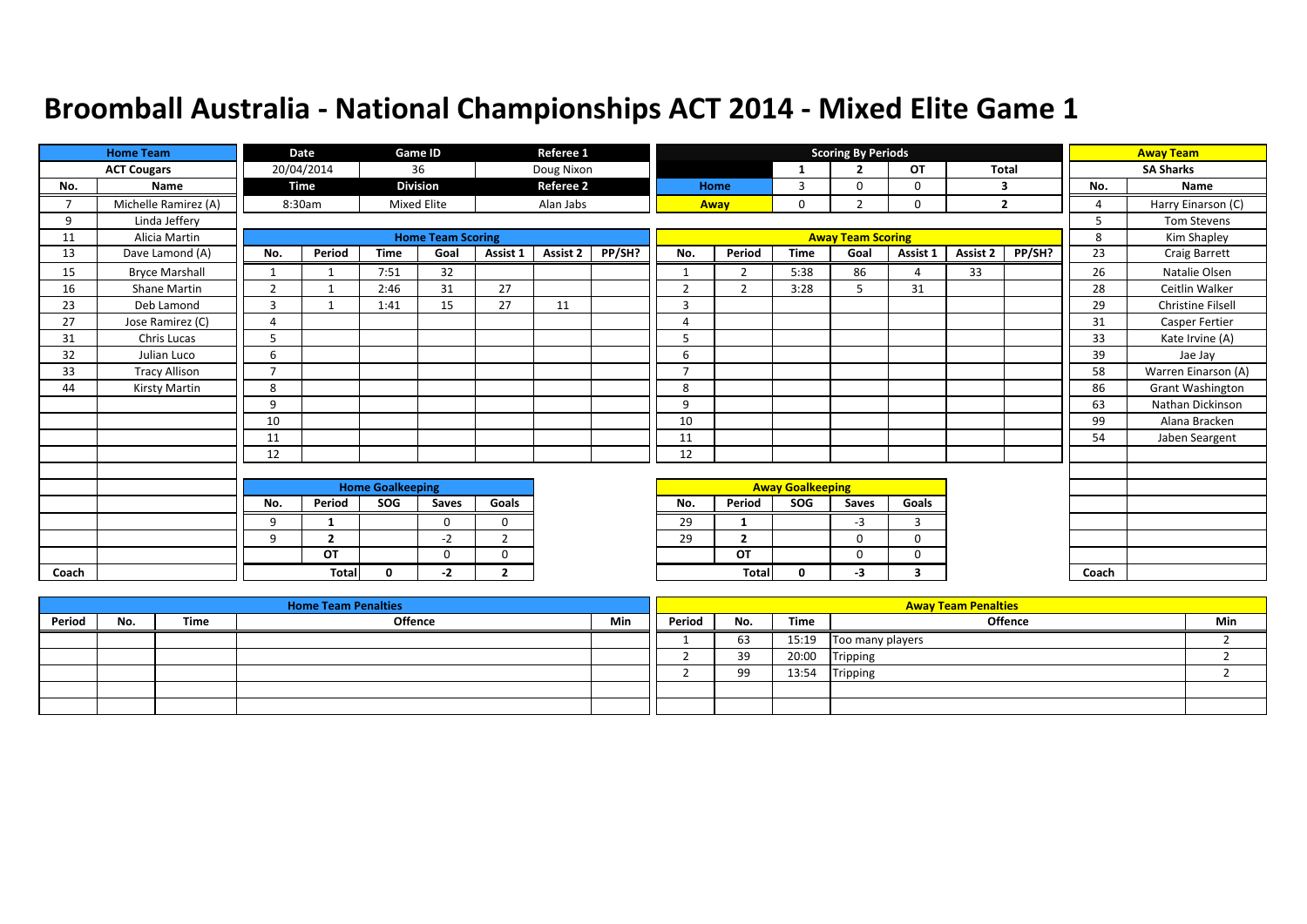|       | <b>Home Team</b>  |                | Date           |                         | <b>Game ID</b>           |              | Referee 1        |        |                          |                |                         | <b>Scoring By Periods</b> |                |              |        |       | <b>Away Team</b>       |
|-------|-------------------|----------------|----------------|-------------------------|--------------------------|--------------|------------------|--------|--------------------------|----------------|-------------------------|---------------------------|----------------|--------------|--------|-------|------------------------|
|       | NSW <sub>1</sub>  |                | 20/04/2014     |                         | 37                       |              | Don Godmaire     |        |                          |                | 1                       | $\mathbf{r}$              | OT             | <b>Total</b> |        |       | NSW <sub>2</sub>       |
| No.   | Name              |                | Time           |                         | <b>Division</b>          |              | <b>Referee 2</b> |        |                          | Home           | 1                       |                           | 0              | 2            |        | No.   | Name                   |
| 0     | Saxon Hooper (C)  |                | 9:15am         |                         | <b>Mixed Elite</b>       |              | Jamie Adams      |        |                          | Away           | 0                       | $\Omega$                  | 0              |              | 0      | 3     | Andrew Chapman (A)     |
| 4     | Bec Davis         |                |                |                         |                          |              |                  |        |                          |                |                         |                           |                |              |        | 9     | Sally Yabsley-Bell (A) |
| 45    | Davin Harvey      |                |                |                         | <b>Home Team Scoring</b> |              |                  |        |                          |                |                         | <b>Away Team Scoring</b>  |                |              |        | 11    | Jeff Ferrara           |
| 13    | Sara Roffey       | No.            | Period         | <b>Time</b>             | Goal                     | Assist 1     | Assist 2         | PP/SH? | No.                      | Period         | <b>Time</b>             | Goal                      | Assist 1       | Assist 2     | PP/SH? | 18    | Ryan Findlayson (C)    |
| 15    | Karen Boer        |                |                | 11:39                   | 17                       | 64           |                  |        | $\mathbf{1}$             |                |                         |                           |                |              |        | 20    | Sarah Hellyer          |
| 27    | Daniel Wong       | $\overline{2}$ | $\overline{2}$ | 6:04                    | 68                       | 88           |                  |        | 2                        |                |                         |                           |                |              |        | 25    | Vanessa Ellis          |
| 36    | Cecilia Kim       | $\overline{3}$ |                |                         |                          |              |                  |        | 3                        |                |                         |                           |                |              |        | 33    | Melanie Lloyd          |
| 64    | Jason Wheeler     | $\overline{A}$ |                |                         |                          |              |                  |        | 4                        |                |                         |                           |                |              |        | 37    | <b>Brett Ackling</b>   |
| 26    | Linda Findlayson  | 5              |                |                         |                          |              |                  |        | 5                        |                |                         |                           |                |              |        | 40    | Aaron Dymond           |
| 68    | Luke Simmonds (A) | 6              |                |                         |                          |              |                  |        | 6                        |                |                         |                           |                |              |        | 41    | Zac Law                |
| 17    | Sam Boer          | $\overline{7}$ |                |                         |                          |              |                  |        | $\overline{\phantom{a}}$ |                |                         |                           |                |              |        | 55    | Marc Kuipers           |
| 83    | Anke Vermeulen    | 8              |                |                         |                          |              |                  |        | 8                        |                |                         |                           |                |              |        | 80    | Dominique Glazier      |
| 85    | Louis Sultana     | 9              |                |                         |                          |              |                  |        | 9                        |                |                         |                           |                |              |        | 94    | Leanne Irmisch         |
| 88    | Lauren Yabsley    | 10             |                |                         |                          |              |                  |        | 10                       |                |                         |                           |                |              |        | 98    | Jodie Harrison         |
|       |                   | 11             |                |                         |                          |              |                  |        | 11                       |                |                         |                           |                |              |        |       |                        |
|       |                   | 12             |                |                         |                          |              |                  |        | 12                       |                |                         |                           |                |              |        |       |                        |
|       |                   |                |                |                         |                          |              |                  |        |                          |                |                         |                           |                |              |        |       |                        |
|       |                   |                |                | <b>Home Goalkeeping</b> |                          |              |                  |        |                          |                | <b>Away Goalkeeping</b> |                           |                |              |        |       |                        |
|       |                   | No.            | Period         | SOG                     | Saves                    | Goals        |                  |        | No.                      | Period         | SOG                     | Saves                     | Goals          |              |        |       |                        |
|       |                   | 83             | 1              |                         | $\Omega$                 | $\Omega$     |                  |        | 94                       | -1             |                         | $-1$                      | $\mathbf 1$    |              |        |       |                        |
|       |                   | 83             | $\overline{2}$ |                         | $\Omega$                 | $\Omega$     |                  |        | 94                       | $\overline{2}$ |                         | $-1$                      |                |              |        |       |                        |
|       |                   |                | OT             |                         | $\Omega$                 | $\mathbf 0$  |                  |        |                          | OT             |                         | $\mathbf 0$               | 0              |              |        |       |                        |
| Coach |                   |                | Total          | $\Omega$                | <sup>0</sup>             | $\mathbf{0}$ |                  |        |                          | Total          | $\mathbf{0}$            | -2                        | $\overline{2}$ |              |        | Coach |                        |

|        |     |      | <b>Home Team Penalties</b> |     |        |     |      | <b>Away Team Penalties</b> |     |
|--------|-----|------|----------------------------|-----|--------|-----|------|----------------------------|-----|
| Period | No. | Time | Offence                    | Min | Period | No. | Time | <b>Offence</b>             | Min |
|        |     |      |                            |     |        |     | 4:02 | <b>High stick</b>          |     |
|        |     |      |                            |     |        |     |      |                            |     |
|        |     |      |                            |     |        |     |      |                            |     |
|        |     |      |                            |     |        |     |      |                            |     |
|        |     |      |                            |     |        |     |      |                            |     |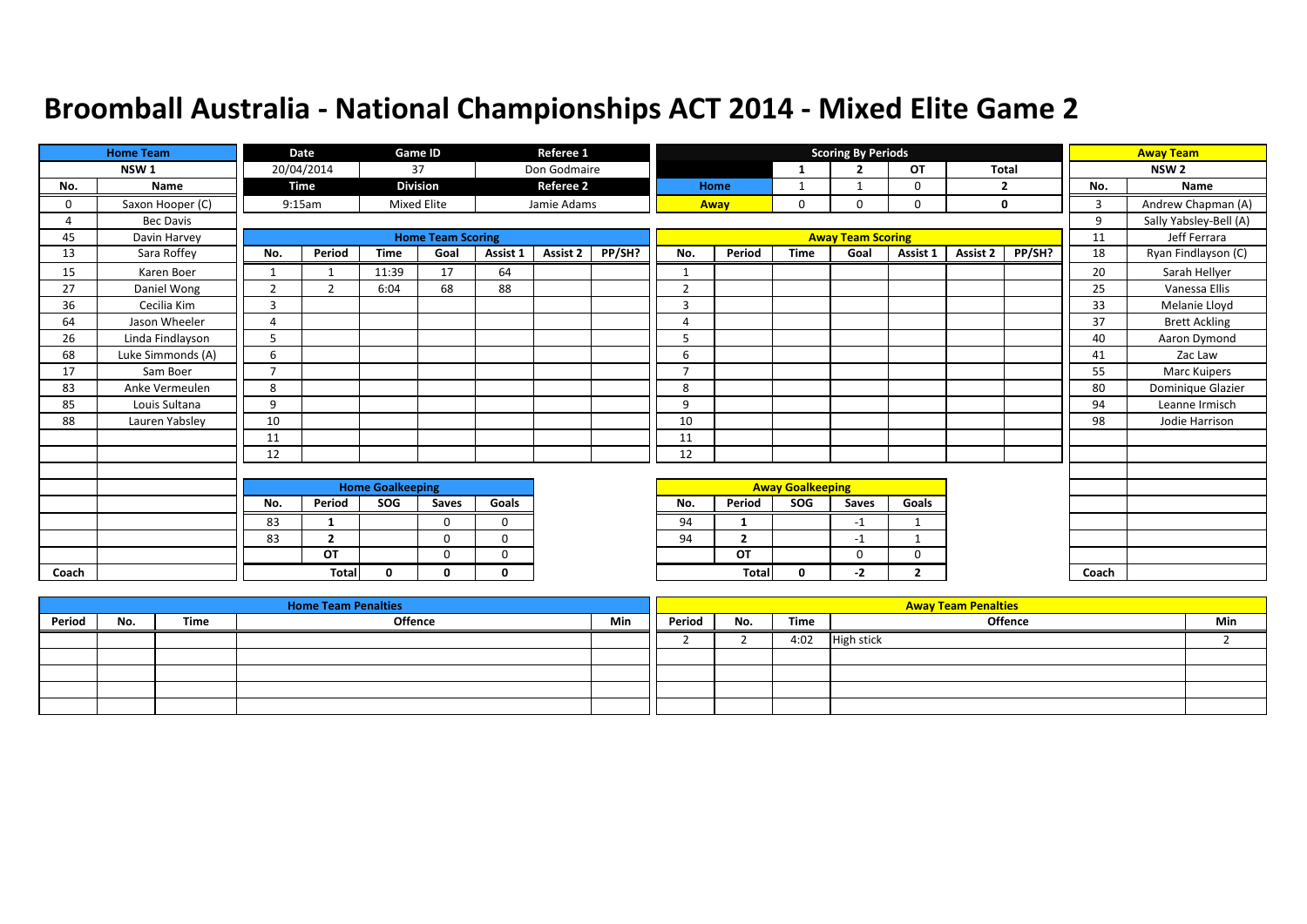|       | <b>Home Team</b>  |                | <b>Date</b>    |                         | Game ID                  |          | Referee 1        |        |                |                |                         | <b>Scoring By Periods</b> |                |              |             |                | <b>Away Team</b>         |
|-------|-------------------|----------------|----------------|-------------------------|--------------------------|----------|------------------|--------|----------------|----------------|-------------------------|---------------------------|----------------|--------------|-------------|----------------|--------------------------|
|       | NSW <sub>1</sub>  |                | 20/04/2014     |                         | 40                       |          | Doug Nixon       |        |                |                | -1                      | $\overline{2}$            | OT             | <b>Total</b> |             |                | <b>SA Sharks</b>         |
| No.   | Name              |                | Time           |                         | <b>Division</b>          |          | <b>Referee 2</b> |        |                | Home           | $\mathbf{1}$            | $\overline{2}$            | 0              |              | 3           | No.            | <b>Name</b>              |
| 0     | Saxon Hooper (C)  |                | 11:30am        |                         | <b>Mixed Elite</b>       |          | Alan Jabs        |        |                | Away           | $\mathbf{0}$            | 0                         | 0              |              | $\mathbf 0$ | $\overline{4}$ | Harry Einarson (C)       |
|       | Bec Davis         |                |                |                         |                          |          |                  |        |                |                |                         |                           |                |              |             | 5              | <b>Tom Stevens</b>       |
| 5     | Davin Harvey      |                |                |                         | <b>Home Team Scoring</b> |          |                  |        |                |                |                         | <b>Away Team Scoring</b>  |                |              |             | 8              | Kim Shapley              |
| 13    | Sara Roffey       | No.            | Period         | <b>Time</b>             | Goal                     | Assist 1 | <b>Assist 2</b>  | PP/SH? | No.            | Period         | <b>Time</b>             | Goal                      | Assist 1       | Assist 2     | PP/SH?      | 23             | Craig Barrett            |
| 17    | Karen Boer        | $\mathbf{1}$   |                | 7:05                    | 68                       | 79       |                  |        | $\mathbf{1}$   |                |                         |                           |                |              |             | 26             | Natalie Olsen            |
| 21    | Daniel Wong       | $\overline{2}$ | 2              | 10:56                   | 68                       |          |                  |        | $\overline{2}$ |                |                         |                           |                |              |             | 28             | Ceitlin Walker           |
| 36    | Cecilia Kim       | $\overline{3}$ | $\overline{2}$ | 7:21                    | 79                       |          |                  |        | $\overline{3}$ |                |                         |                           |                |              |             | 29             | <b>Christine Filsell</b> |
| 64    | Jason Wheeler     | $\overline{4}$ |                |                         |                          |          |                  |        | 4              |                |                         |                           |                |              |             | 31             | Casper Fertier           |
| 67    | Linda Findlayson  | 5              |                |                         |                          |          |                  |        | 5              |                |                         |                           |                |              |             | 33             | Kate Irvine (A)          |
| 68    | Luke Simmonds (A) | 6              |                |                         |                          |          |                  |        | 6              |                |                         |                           |                |              |             | 39             | Jae Jay                  |
| 79    | Sam Boer          | $\overline{ }$ |                |                         |                          |          |                  |        | $\overline{7}$ |                |                         |                           |                |              |             | 58             | Warren Einarson (A)      |
| 81    | Anke Vermeulen    | 8              |                |                         |                          |          |                  |        | 8              |                |                         |                           |                |              |             | 86             | <b>Grant Washington</b>  |
| 83    | Louis Sultana     | 9              |                |                         |                          |          |                  |        | 9              |                |                         |                           |                |              |             | 63             | Nathan Dickinson         |
| 88    | Lauren Yabsley    | 10             |                |                         |                          |          |                  |        | 10             |                |                         |                           |                |              |             | 99             | Alana Bracken            |
|       |                   | 11             |                |                         |                          |          |                  |        | 11             |                |                         |                           |                |              |             | 54             | Jaben Seargent           |
|       |                   | 12             |                |                         |                          |          |                  |        | 12             |                |                         |                           |                |              |             |                |                          |
|       |                   |                |                |                         |                          |          |                  |        |                |                |                         |                           |                |              |             |                |                          |
|       |                   |                |                | <b>Home Goalkeeping</b> |                          |          |                  |        |                |                | <b>Away Goalkeeping</b> |                           |                |              |             |                |                          |
|       |                   | No.            | Period         | SOG                     | Saves                    | Goals    |                  |        | No.            | Period         | SOG                     | Saves                     | Goals          |              |             |                |                          |
|       |                   | 81             | 1              |                         | $\Omega$                 | $\Omega$ |                  |        | 29             | $\mathbf{1}$   |                         | $-1$                      | $\mathbf 1$    |              |             |                |                          |
|       |                   | 81             | $\overline{2}$ |                         | $\Omega$                 | $\Omega$ |                  |        | 29             | $\overline{2}$ |                         | $-2$                      | $\overline{2}$ |              |             |                |                          |
|       |                   |                | OT             |                         | $\Omega$                 | $\Omega$ |                  |        |                | OT             |                         | 0                         | $\Omega$       |              |             |                |                          |
| Coach |                   |                | <b>Total</b>   | 0                       | 0                        | 0        |                  |        |                | <b>Total</b>   | 0                       | -3                        | 3              |              |             | Coach          |                          |

|        |     |      | <b>Home Team Penalties</b> |     |        |     |      | <b>Away Team Penalties</b> |     |
|--------|-----|------|----------------------------|-----|--------|-----|------|----------------------------|-----|
| Period | No. | Time | Offence                    | Min | Period | No. | Time | <b>Offence</b>             | Min |
|        |     |      |                            |     |        |     |      |                            |     |
|        |     |      |                            |     |        |     |      |                            |     |
|        |     |      |                            |     |        |     |      |                            |     |
|        |     |      |                            |     |        |     |      |                            |     |
|        |     |      |                            |     |        |     |      |                            |     |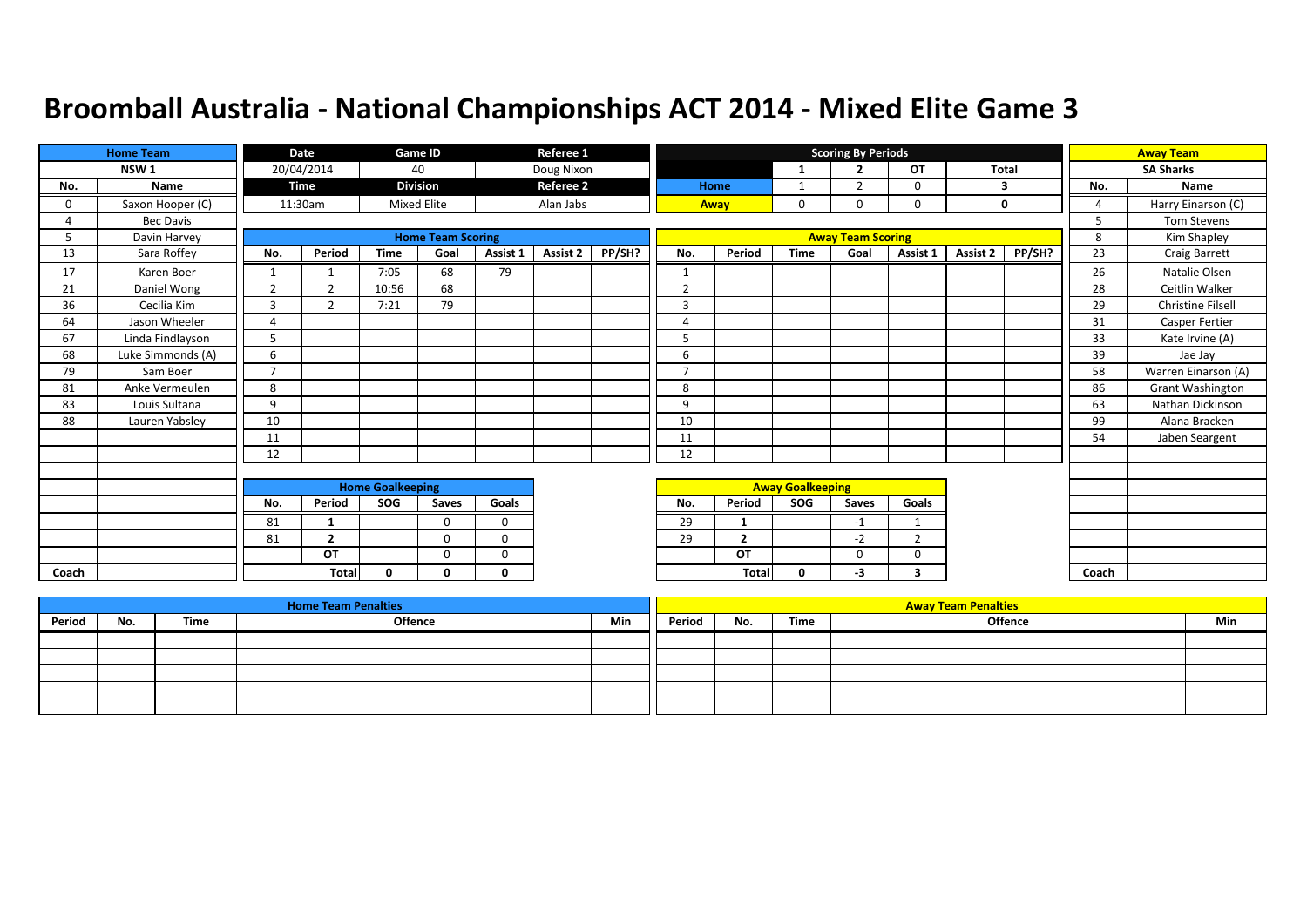|                | <b>Home Team</b>      |                | Date           |                         | <b>Game ID</b>           |             | Referee 1        |        |                          |                |                         | <b>Scoring By Periods</b> |                |              |        |       | <b>Away Team</b>       |
|----------------|-----------------------|----------------|----------------|-------------------------|--------------------------|-------------|------------------|--------|--------------------------|----------------|-------------------------|---------------------------|----------------|--------------|--------|-------|------------------------|
|                | <b>ACT Cougars</b>    |                | 20/04/2014     |                         | 41                       |             | Jamie Adams      |        |                          |                | 1                       | $\mathbf{r}$              | OT             | <b>Total</b> |        |       | NSW <sub>2</sub>       |
| No.            | Name                  |                | Time           |                         | <b>Division</b>          |             | <b>Referee 2</b> |        |                          | Home           | 1                       |                           | 0              | 2            |        | No.   | Name                   |
| $\overline{ }$ | Michelle Ramirez (A)  |                | 12:15pm        |                         | <b>Mixed Elite</b>       |             | Doug Nixon       |        |                          | Away           | $\mathbf{1}$            | $\Omega$                  | 0              | $\mathbf{1}$ |        | 3     | Andrew Chapman (A)     |
| 9              | Linda Jeffery         |                |                |                         |                          |             |                  |        |                          |                |                         |                           |                |              |        | 9     | Sally Yabsley-Bell (A) |
| 11             | Alicia Martin         |                |                |                         | <b>Home Team Scoring</b> |             |                  |        |                          |                |                         | <b>Away Team Scoring</b>  |                |              |        | 11    | Jeff Ferrara           |
| 13             | Dave Lamond (A)       | No.            | Period         | <b>Time</b>             | Goal                     | Assist 1    | Assist 2         | PP/SH? | No.                      | Period         | <b>Time</b>             | Goal                      | Assist 1       | Assist 2     | PP/SH? | 18    | Ryan Findlayson (C)    |
| 15             | <b>Bryce Marshall</b> | 1              |                | 5:06                    | 27                       | 32          |                  |        | $\mathbf{1}$             | 1              | 16:54                   | 50                        | 9              |              |        | 20    | Sarah Hellyer          |
| 16             | Shane Martin          | $\overline{2}$ | $\overline{2}$ | 5:27                    | 16                       | 33          |                  | PP     | 2                        |                |                         |                           |                |              |        | 25    | Vanessa Ellis          |
| 23             | Deb Lamond            | $\overline{3}$ |                |                         |                          |             |                  |        | 3                        |                |                         |                           |                |              |        | 33    | Melanie Lloyd          |
| 27             | Jose Ramirez (C)      | $\overline{A}$ |                |                         |                          |             |                  |        | 4                        |                |                         |                           |                |              |        | 37    | <b>Brett Ackling</b>   |
| 31             | Chris Lucas           | 5              |                |                         |                          |             |                  |        | 5                        |                |                         |                           |                |              |        | 40    | Aaron Dymond           |
| 32             | Julian Luco           | 6              |                |                         |                          |             |                  |        | 6                        |                |                         |                           |                |              |        | 41    | Zac Law                |
| 33             | <b>Tracy Allison</b>  | $\overline{ }$ |                |                         |                          |             |                  |        | $\overline{\phantom{a}}$ |                |                         |                           |                |              |        | 55    | Marc Kuipers           |
| 44             | Kirsty Martin         | 8              |                |                         |                          |             |                  |        | 8                        |                |                         |                           |                |              |        | 80    | Dominique Glazier      |
| 26             | Chris Sarlija         | 9              |                |                         |                          |             |                  |        | 9                        |                |                         |                           |                |              |        | 94    | Leanne Irmisch         |
|                |                       | 10             |                |                         |                          |             |                  |        | 10                       |                |                         |                           |                |              |        | 98    | Jodie Harrison         |
|                |                       | 11             |                |                         |                          |             |                  |        | 11                       |                |                         |                           |                |              |        |       |                        |
|                |                       | 12             |                |                         |                          |             |                  |        | 12                       |                |                         |                           |                |              |        |       |                        |
|                |                       |                |                |                         |                          |             |                  |        |                          |                |                         |                           |                |              |        |       |                        |
|                |                       |                |                | <b>Home Goalkeeping</b> |                          |             |                  |        |                          |                | <b>Away Goalkeeping</b> |                           |                |              |        |       |                        |
|                |                       | No.            | Period         | SOG                     | Saves                    | Goals       |                  |        | No.                      | Period         | SOG                     | Saves                     | Goals          |              |        |       |                        |
|                |                       | 9              | $\mathbf{1}$   |                         | $-1$                     |             |                  |        | 94                       | -1             |                         | $-1$                      | $\mathbf{1}$   |              |        |       |                        |
|                |                       | 9              | $\overline{2}$ |                         | $\Omega$                 | $\Omega$    |                  |        | 94                       | $\overline{2}$ |                         | $-1$                      |                |              |        |       |                        |
|                |                       |                | OT             |                         | $\Omega$                 | $\mathbf 0$ |                  |        |                          | OT             |                         | $\mathbf 0$               | 0              |              |        |       |                        |
| Coach          |                       |                | Total          | $\Omega$                | -1                       | 1           |                  |        |                          | Total          | 0                       | -2                        | $\overline{2}$ |              |        | Coach |                        |

|        |     |      | <b>Home Team Penalties</b> |     |        |     |       | <b>Away Team Penalties</b> |     |
|--------|-----|------|----------------------------|-----|--------|-----|-------|----------------------------|-----|
| Period | No. | Time | Offence                    | Min | Period | No. | Time  | <b>Offence</b>             | Min |
|        | 26  | 9:47 | Tripping                   |     |        | 41  | 12:55 | <b>High stick</b>          |     |
|        |     |      |                            |     |        | 20  | 10:05 | <b>High stick</b>          |     |
|        |     |      |                            |     |        | 27  | 3:02  | Tripping                   |     |
|        |     |      |                            |     |        | 41  | 6:14  | Slashing                   |     |
|        |     |      |                            |     |        |     | 0:00  | Roughing                   |     |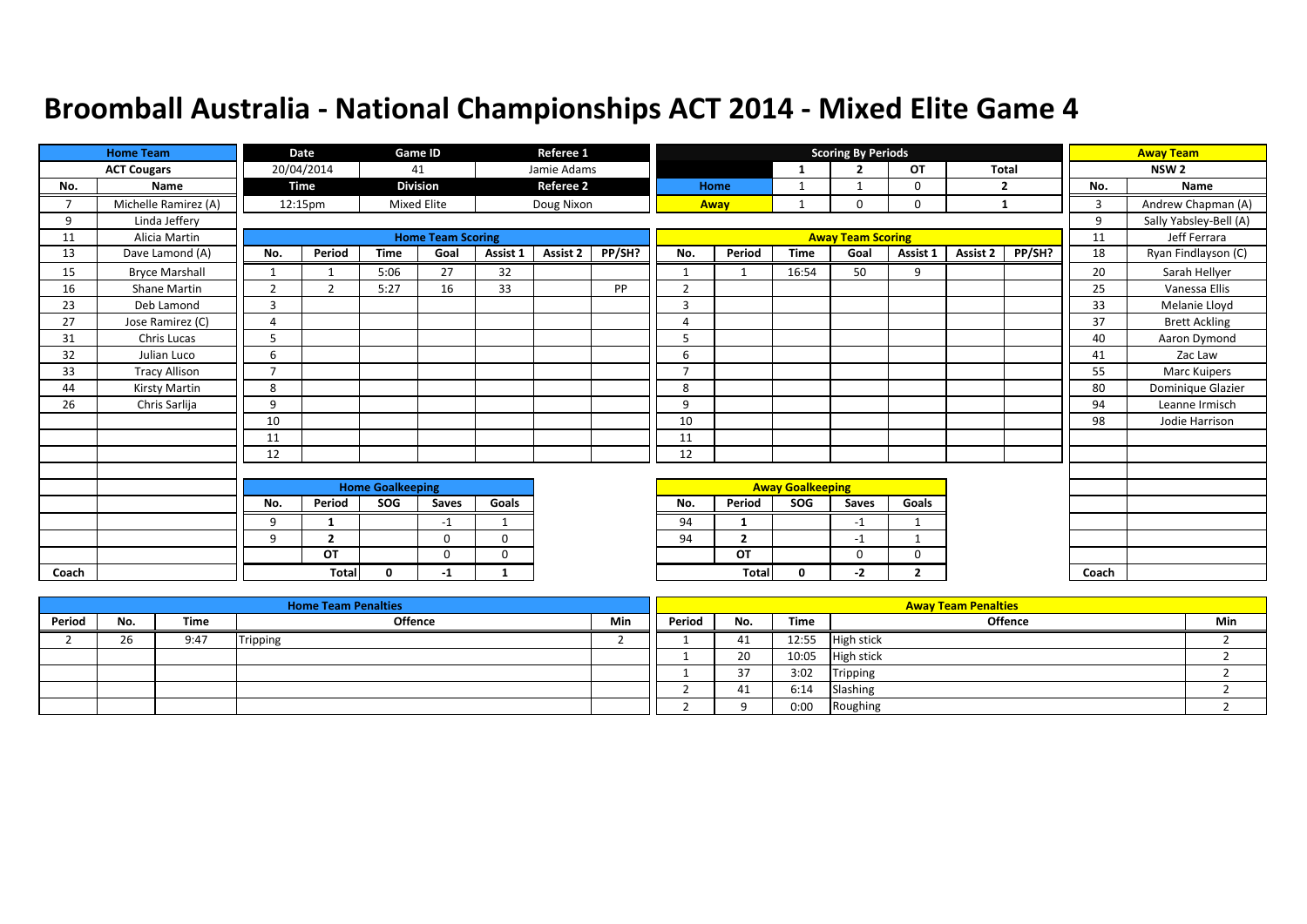|                | <b>Home Team</b>      |                | Date               |                         | <b>Game ID</b>           |              | Referee 1        |        |                |                |                         | <b>Scoring By Periods</b> |             |          |        |                | <b>Away Team</b>  |
|----------------|-----------------------|----------------|--------------------|-------------------------|--------------------------|--------------|------------------|--------|----------------|----------------|-------------------------|---------------------------|-------------|----------|--------|----------------|-------------------|
|                | <b>ACT Cougars</b>    |                | 20/04/2014         |                         | 44                       |              | Alan Jabs        |        |                |                | 1                       | $\overline{2}$            | <b>OT</b>   | Total    |        |                | NSW <sub>1</sub>  |
| No.            | Name                  |                | <b>Time</b>        |                         | <b>Division</b>          |              | <b>Referee 2</b> |        |                | Home           | 1                       | $\Omega$                  | 0           | 1        |        | No.            | Name              |
| $\overline{7}$ | Michelle Ramirez (A)  |                | 2:30 <sub>pm</sub> |                         | <b>Mixed Elite</b>       |              | Cory Skilton     |        |                | Away           | 0                       |                           | 0           | 1        |        | $\mathbf 0$    | Saxon Hooper (C)  |
| 9              | Linda Jeffery         |                |                    |                         |                          |              |                  |        |                |                |                         |                           |             |          |        | $\overline{a}$ | <b>Bec Davis</b>  |
| 11             | Alicia Martin         |                |                    |                         | <b>Home Team Scoring</b> |              |                  |        |                |                |                         | <b>Away Team Scoring</b>  |             |          |        | 5              | Davin Harvey      |
| 13             | Dave Lamond (A)       | No.            | Period             | <b>Time</b>             | Goal                     | Assist 1     | Assist 2         | PP/SH? | No.            | Period         | <b>Time</b>             | Goal                      | Assist 1    | Assist 2 | PP/SH? | 13             | Sara Roffey       |
| 15             | <b>Bryce Marshall</b> | $\mathbf{1}$   |                    | 9:32                    | 32                       | 11           |                  |        | $\mathbf{1}$   | $\overline{2}$ | 1:08                    | 68                        | 33          | $\Omega$ | PP     | 17             | Karen Boer        |
| 16             | <b>Shane Martin</b>   | 2              |                    |                         |                          |              |                  |        | $\overline{2}$ |                |                         |                           |             |          |        | 21             | Daniel Wong       |
| 23             | Deb Lamond            | 3              |                    |                         |                          |              |                  |        | 3              |                |                         |                           |             |          |        | 36             | Cecilia Kim       |
| 27             | Jose Ramirez (C)      | $\overline{4}$ |                    |                         |                          |              |                  |        | 4              |                |                         |                           |             |          |        | 64             | Jason Wheeler     |
| 31             | Chris Lucas           | 5              |                    |                         |                          |              |                  |        | 5              |                |                         |                           |             |          |        | 67             | Linda Findlayson  |
| 32             | Julian Luco           | 6              |                    |                         |                          |              |                  |        | 6              |                |                         |                           |             |          |        | 68             | Luke Simmonds (A) |
| 44             | Kirsty Martin         | $\overline{ }$ |                    |                         |                          |              |                  |        | $\overline{7}$ |                |                         |                           |             |          |        | 79             | Sam Boer          |
| 26             | Chris Sarlija         | 8              |                    |                         |                          |              |                  |        | 8              |                |                         |                           |             |          |        | 81             | Anke Vermeulen    |
|                |                       | 9              |                    |                         |                          |              |                  |        | 9              |                |                         |                           |             |          |        | 83             | Louis Sultana     |
|                |                       | 10             |                    |                         |                          |              |                  |        | 10             |                |                         |                           |             |          |        | 88             | Lauren Yabsley    |
|                |                       | 11             |                    |                         |                          |              |                  |        | 11             |                |                         |                           |             |          |        |                |                   |
|                |                       | 12             |                    |                         |                          |              |                  |        | 12             |                |                         |                           |             |          |        |                |                   |
|                |                       |                |                    |                         |                          |              |                  |        |                |                |                         |                           |             |          |        |                |                   |
|                |                       |                |                    | <b>Home Goalkeeping</b> |                          |              |                  |        |                |                | <b>Away Goalkeeping</b> |                           |             |          |        |                |                   |
|                |                       | No.            | Period             | SOG                     | Saves                    | Goals        |                  |        | No.            | Period         | SOG                     | Saves                     | Goals       |          |        |                |                   |
|                |                       | 9              | 1                  |                         | $\Omega$                 | $\Omega$     |                  |        | 81             | 1              |                         | $-1$                      | $\mathbf 1$ |          |        |                |                   |
|                |                       | 9              | $\overline{2}$     |                         | $-1$                     | -1           |                  |        | 81             | $\overline{2}$ |                         | $\Omega$                  | $\Omega$    |          |        |                |                   |
|                |                       |                | OT                 |                         | $\mathbf{0}$             | $\mathbf 0$  |                  |        |                | OT             |                         | 0                         | 0           |          |        |                |                   |
| Coach          |                       |                | <b>Total</b>       | 0                       | -1                       | $\mathbf{1}$ |                  |        |                | Total          | $\mathbf{0}$            | $-1$                      | $\mathbf 1$ |          |        | Coach          |                   |

|        |     |      | <b>Home Team Penalties</b> |     |        |     |      | <b>Away Team Penalties</b> |     |
|--------|-----|------|----------------------------|-----|--------|-----|------|----------------------------|-----|
| Period | No. | Time | <b>Offence</b>             | Min | Period | No. | Time | <b>Offence</b>             | Min |
|        | 44  | 2:37 | <b>High stick</b>          |     |        |     |      |                            |     |
|        |     |      |                            |     |        |     |      |                            |     |
|        |     |      |                            |     |        |     |      |                            |     |
|        |     |      |                            |     |        |     |      |                            |     |
|        |     |      |                            |     |        |     |      |                            |     |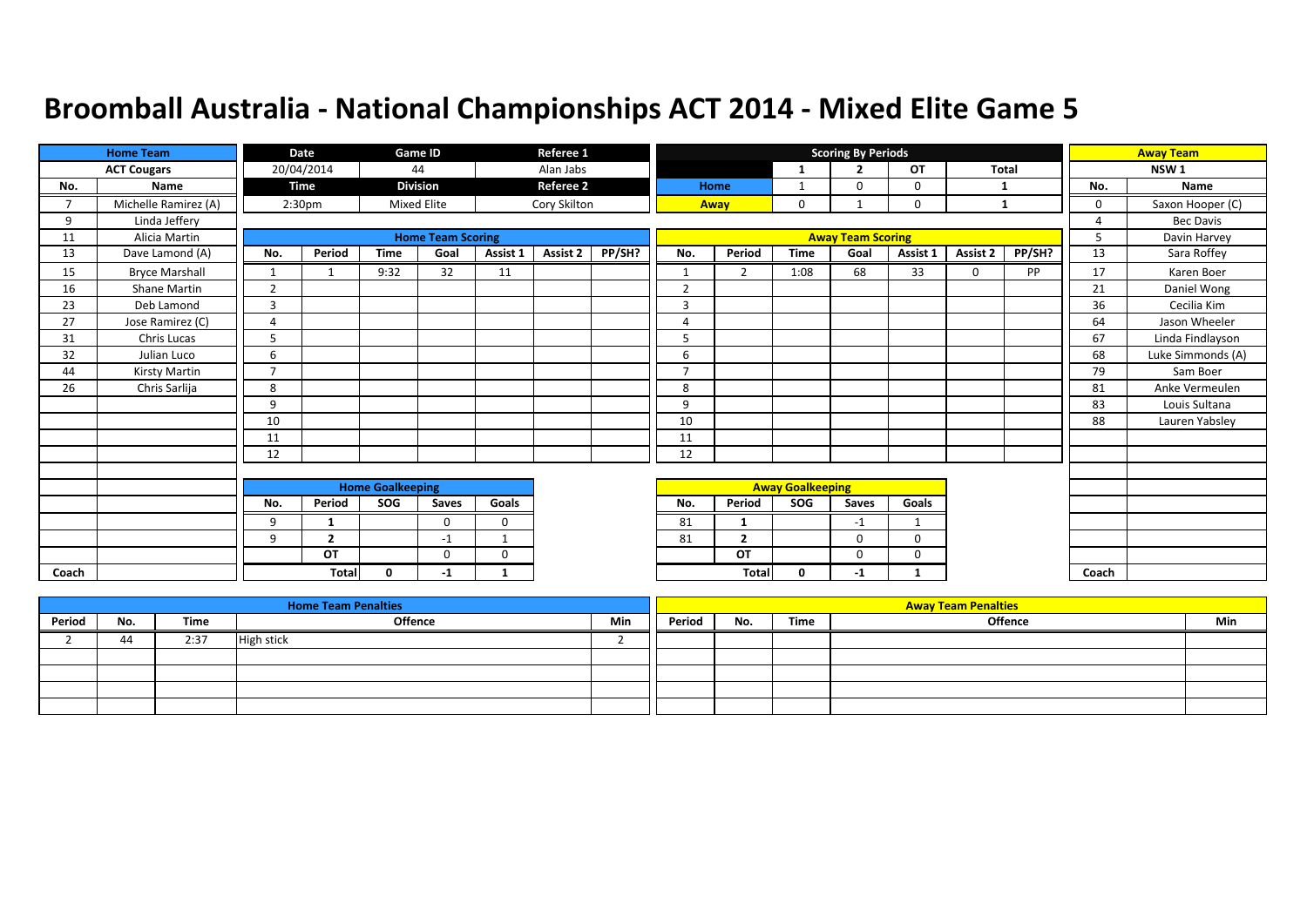|       | <b>Home Team</b>       |                | Date               |                         | Game ID                  |             | Referee 1        |        |                |                |                         | <b>Scoring By Periods</b> |          |          |        |                | <b>Away Team</b>         |
|-------|------------------------|----------------|--------------------|-------------------------|--------------------------|-------------|------------------|--------|----------------|----------------|-------------------------|---------------------------|----------|----------|--------|----------------|--------------------------|
|       | NSW <sub>2</sub>       |                | 20/04/2014         |                         | 45                       |             | Doug Nixon       |        |                |                | 1                       | $\overline{\phantom{a}}$  | OT       | Total    |        |                | <b>SA Sharks</b>         |
| No.   | Name                   |                | <b>Time</b>        |                         | <b>Division</b>          |             | <b>Referee 2</b> |        |                | Home           | 3                       | 0                         | 0        |          | 3      | No.            | Name                     |
| 3     | Andrew Chapman (A)     |                | 3:15 <sub>pm</sub> |                         | <b>Mixed Elite</b>       |             | Cory Skilton     |        |                | Away           | 1                       | Δ                         | 0        |          | 5      | $\overline{4}$ | Harry Einarson (C)       |
| 9     | Sally Yabsley-Bell (A) |                |                    |                         |                          |             |                  |        |                |                |                         |                           |          |          |        | 5              | <b>Tom Stevens</b>       |
| 11    | Jeff Ferrara           |                |                    |                         | <b>Home Team Scoring</b> |             |                  |        |                |                |                         | <b>Away Team Scoring</b>  |          |          |        | 8              | Kim Shapley              |
| 18    | Ryan Findlayson (C)    | No.            | Period             | <b>Time</b>             | Goal                     | Assist 1    | Assist 2         | PP/SH? | No.            | Period         | <b>Time</b>             | Goal                      | Assist 1 | Assist 2 | PP/SH? | 23             | Craig Barrett            |
| 20    | Sarah Hellyer          |                |                    | 10:28                   | 55                       | 11          |                  |        | $\mathbf{1}$   |                | 11:57                   | 54                        | 28       |          |        | 26             | Natalie Olsen            |
| 25    | Vanessa Ellis          | 2              |                    | 7:14                    | 55                       |             |                  |        | $\overline{2}$ | $\overline{2}$ | 16:59                   | 54                        | 33       | 28       |        | 28             | Ceitlin Walker           |
| 33    | Melanie Lloyd          | $\overline{3}$ |                    | 0:36                    | 40                       | 9           | 11               |        | $\overline{3}$ | $\mathcal{P}$  | 12:56                   | $\Delta$                  | 26       |          |        | 29             | <b>Christine Filsell</b> |
| 37    | <b>Brett Ackling</b>   | $\overline{4}$ |                    |                         |                          |             |                  |        | 4              | $\overline{2}$ | 7:27                    | 63                        | 58       |          |        | 31             | <b>Casper Fertier</b>    |
| 40    | Aaron Dymond           | 5              |                    |                         |                          |             |                  |        | 5              | $\overline{2}$ | 5:49                    | 23                        | 54       | 99       |        | 33             | Kate Irvine (A)          |
| 41    | Zac Law                | 6              |                    |                         |                          |             |                  |        | 6              |                |                         |                           |          |          |        | 39             | Jae Jay                  |
| 55    | Marc Kuipers           | $\overline{ }$ |                    |                         |                          |             |                  |        | $\overline{ }$ |                |                         |                           |          |          |        | 58             | Warren Einarson (A)      |
| 80    | Dominique Glazier      | 8              |                    |                         |                          |             |                  |        | 8              |                |                         |                           |          |          |        | 86             | Grant Washington         |
| 94    | Leanne Irmisch         | 9              |                    |                         |                          |             |                  |        | 9              |                |                         |                           |          |          |        | 63             | Nathan Dickinson         |
| 98    | Jodie Harrison         | 10             |                    |                         |                          |             |                  |        | 10             |                |                         |                           |          |          |        | 99             | Alana Bracken            |
|       |                        | 11             |                    |                         |                          |             |                  |        | 11             |                |                         |                           |          |          |        | 54             | Jaben Seargent           |
|       |                        | 12             |                    |                         |                          |             |                  |        | 12             |                |                         |                           |          |          |        |                |                          |
|       |                        |                |                    |                         |                          |             |                  |        |                |                |                         |                           |          |          |        |                |                          |
|       |                        |                |                    | <b>Home Goalkeeping</b> |                          |             |                  |        |                |                | <b>Away Goalkeeping</b> |                           |          |          |        |                |                          |
|       |                        | No.            | Period             | SOG                     | Saves                    | Goals       |                  |        | No.            | Period         | <b>SOG</b>              | Saves                     | Goals    |          |        |                |                          |
|       |                        | 94             | 1                  |                         | $-1$                     | $\mathbf 1$ |                  |        | 29             | $\mathbf{1}$   |                         | $-3$                      | 3        |          |        |                |                          |
|       |                        | 94             | $\overline{2}$     |                         | $-4$                     | Δ           |                  |        | 29             | $\overline{2}$ |                         | $\Omega$                  | 0        |          |        |                |                          |
|       |                        |                | OT                 |                         | $\Omega$                 | $\Omega$    |                  |        |                | <b>OT</b>      |                         | 0                         | $\Omega$ |          |        |                |                          |
| Coach |                        |                | <b>Total</b>       | $\mathbf{0}$            | -5                       | 5           |                  |        |                | Total          | 0                       | -3                        | 3        |          |        | Coach          |                          |

|        |                   |       | <b>Home Team Penalties</b> |     |        |     |      | <b>Away Team Penalties</b> |     |
|--------|-------------------|-------|----------------------------|-----|--------|-----|------|----------------------------|-----|
| Period | No.               | Time  | Offence                    | Min | Period | No. | Time | Offence                    | Min |
|        | $\sim$ $-$<br>، ب | 15:12 | <b>Tripping</b>            |     |        | 54  | 7:14 | Tripping                   |     |
|        | - 11              | 3:41  | Slashing                   |     |        |     |      |                            |     |
|        |                   |       |                            |     |        |     |      |                            |     |
|        |                   |       |                            |     |        |     |      |                            |     |
|        |                   |       |                            |     |        |     |      |                            |     |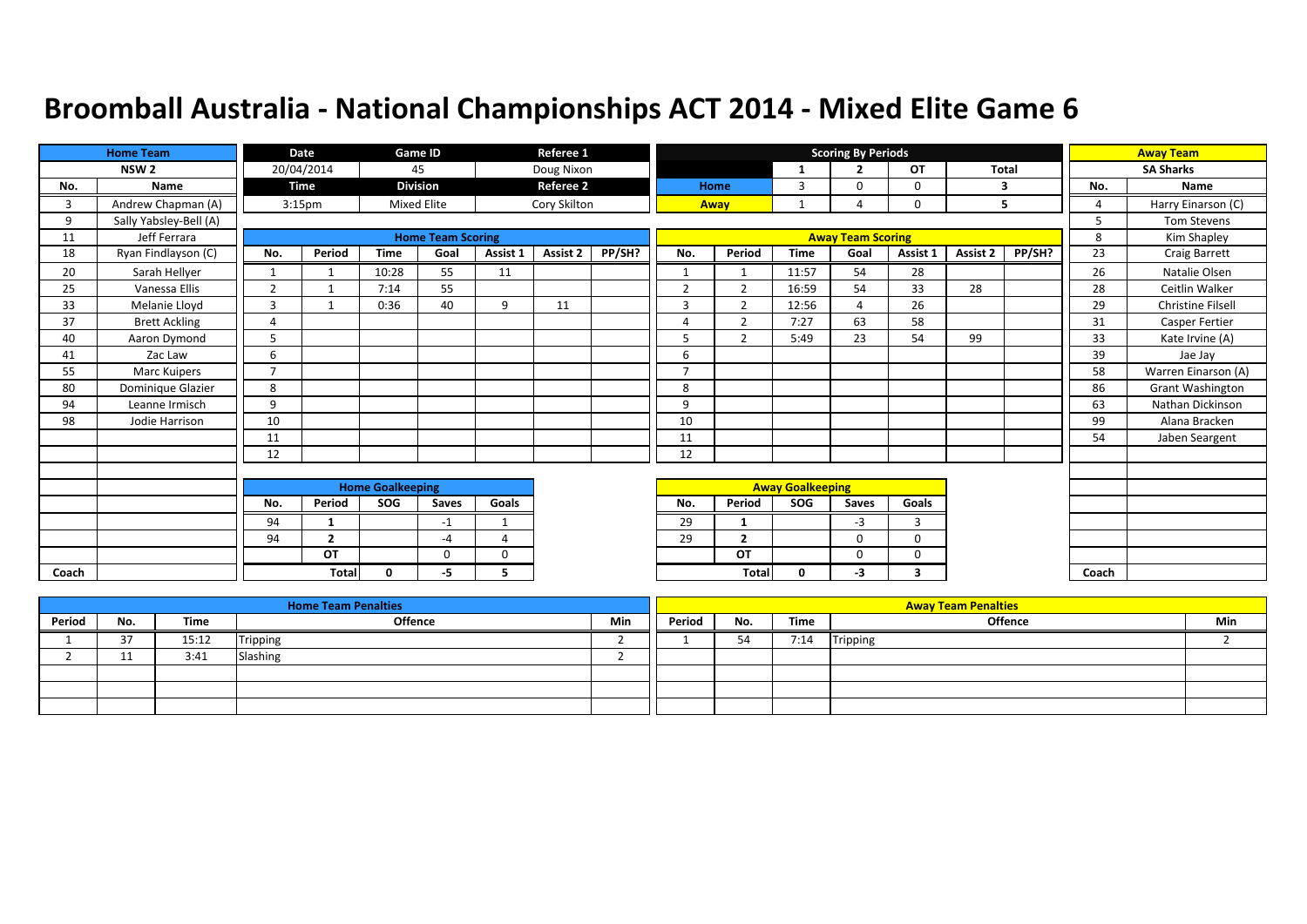|       | <b>Home Team</b>   |                | Date               |                         | Game ID                  |                | Referee 1        |        |                |                |                         | <b>Scoring By Periods</b> |             |              |        |                | <b>Away Team</b>      |
|-------|--------------------|----------------|--------------------|-------------------------|--------------------------|----------------|------------------|--------|----------------|----------------|-------------------------|---------------------------|-------------|--------------|--------|----------------|-----------------------|
|       | <b>NSW Sliders</b> |                | 20/04/2014         |                         | 47                       |                | Cory Skilton     |        |                |                | -1                      | <b>D</b>                  | OT          | <b>Total</b> |        |                | <b>ACT Cougars</b>    |
| No.   | Name               |                | Time               |                         | <b>Division</b>          |                | <b>Referee 2</b> |        |                | Home           | 0                       | $\Omega$                  | 0           |              | 0      | No.            | Name                  |
| 0     | Saxon Hooper (C)   |                | 5:15 <sub>pm</sub> |                         | Mixed Elite Final        |                | Doug Nixon       |        |                | Away           | 1                       | $\overline{2}$            | $\mathbf 0$ |              | 3      | $\overline{7}$ | Michelle Ramirez (A)  |
| 4     | Bec Davis          |                |                    |                         |                          |                |                  |        |                |                |                         |                           |             |              |        | 9              | Linda Jeffery         |
| 5     | Davin Harvey       |                |                    |                         | <b>Home Team Scoring</b> |                |                  |        |                |                |                         | <b>Away Team Scoring</b>  |             |              |        | 11             | Alicia Martin         |
| 13    | Sara Roffey        | No.            | Period             | <b>Time</b>             | Goal                     | Assist 1       | Assist 2         | PP/SH? | No.            | Period         | <b>Time</b>             | Goal                      | Assist 1    | Assist 2     | PP/SH? | 13             | Dave Lamond (A)       |
| 17    | Karen Boer         |                |                    |                         |                          |                |                  |        | $\mathbf{1}$   |                | 4:42                    | 26                        |             |              |        | 15             | <b>Bryce Marshall</b> |
| 21    | Daniel Wong        | $\overline{2}$ |                    |                         |                          |                |                  |        | $\overline{2}$ | $\overline{2}$ | 11:04                   | 15                        |             |              |        | 16             | Shane Martin          |
| 36    | Cecilia Kim        | $\overline{3}$ |                    |                         |                          |                |                  |        | 3              | $\overline{2}$ | 1:45                    | 32                        | 23          |              |        | 23             | Deb Lamond            |
| 64    | Jason Wheeler      | $\overline{4}$ |                    |                         |                          |                |                  |        | 4              |                |                         |                           |             |              |        | 27             | Jose Ramirez (C)      |
| 67    | Linda Findlayson   | 5              |                    |                         |                          |                |                  |        | 5              |                |                         |                           |             |              |        | 31             | Chris Lucas           |
| 68    | Luke Simmonds (A)  | 6              |                    |                         |                          |                |                  |        | 6              |                |                         |                           |             |              |        | 32             | Julian Luco           |
| 79    | Sam Boer           | $\overline{ }$ |                    |                         |                          |                |                  |        | $\overline{ }$ |                |                         |                           |             |              |        | 33             | <b>Tracy Allison</b>  |
| 81    | Anke Vermeulen     | 8              |                    |                         |                          |                |                  |        | 8              |                |                         |                           |             |              |        | 44             | Kirsty Martin         |
| 83    | Louis Sultana      | 9              |                    |                         |                          |                |                  |        | 9              |                |                         |                           |             |              |        | 26             | Chris Sarlija         |
| 88    | Lauren Yabsley     | 10             |                    |                         |                          |                |                  |        | 10             |                |                         |                           |             |              |        |                |                       |
|       |                    | 11             |                    |                         |                          |                |                  |        | 11             |                |                         |                           |             |              |        |                |                       |
|       |                    | 12             |                    |                         |                          |                |                  |        | 12             |                |                         |                           |             |              |        |                |                       |
|       |                    |                |                    |                         |                          |                |                  |        |                |                |                         |                           |             |              |        |                |                       |
|       |                    |                |                    | <b>Home Goalkeeping</b> |                          |                |                  |        |                |                | <b>Away Goalkeeping</b> |                           |             |              |        |                |                       |
|       |                    | No.            | Period             | SOG                     | Saves                    | Goals          |                  |        | No.            | Period         | <b>SOG</b>              | Saves                     | Goals       |              |        |                |                       |
|       |                    |                | 1                  |                         | $-1$                     | $\mathbf 1$    |                  |        |                | 1              |                         | $\Omega$                  | $\mathbf 0$ |              |        |                |                       |
|       |                    |                | $\mathbf{2}$       |                         | $-2$                     | $\overline{2}$ |                  |        |                | $\overline{2}$ |                         | 0                         | 0           |              |        |                |                       |
|       |                    |                | OT                 |                         | $\Omega$                 | $\Omega$       |                  |        |                | OT             |                         | $\Omega$                  | 0           |              |        |                |                       |
| Coach |                    |                | Total              | <sup>0</sup>            | -3                       | 3              |                  |        |                | Total          | 0                       | 0                         | 0           |              |        | Coach          |                       |

|        |     |      | <b>Home Team Penalties</b> |     |        |     |      | <b>Away Team Penalties</b> |     |
|--------|-----|------|----------------------------|-----|--------|-----|------|----------------------------|-----|
| Period | No. | Time | <b>Offence</b>             | Min | Period | No. | Time | <b>Offence</b>             | Min |
|        |     |      |                            |     |        |     |      |                            |     |
|        |     |      |                            |     |        |     |      |                            |     |
|        |     |      |                            |     |        |     |      |                            |     |
|        |     |      |                            |     |        |     |      |                            |     |
|        |     |      |                            |     |        |     |      |                            |     |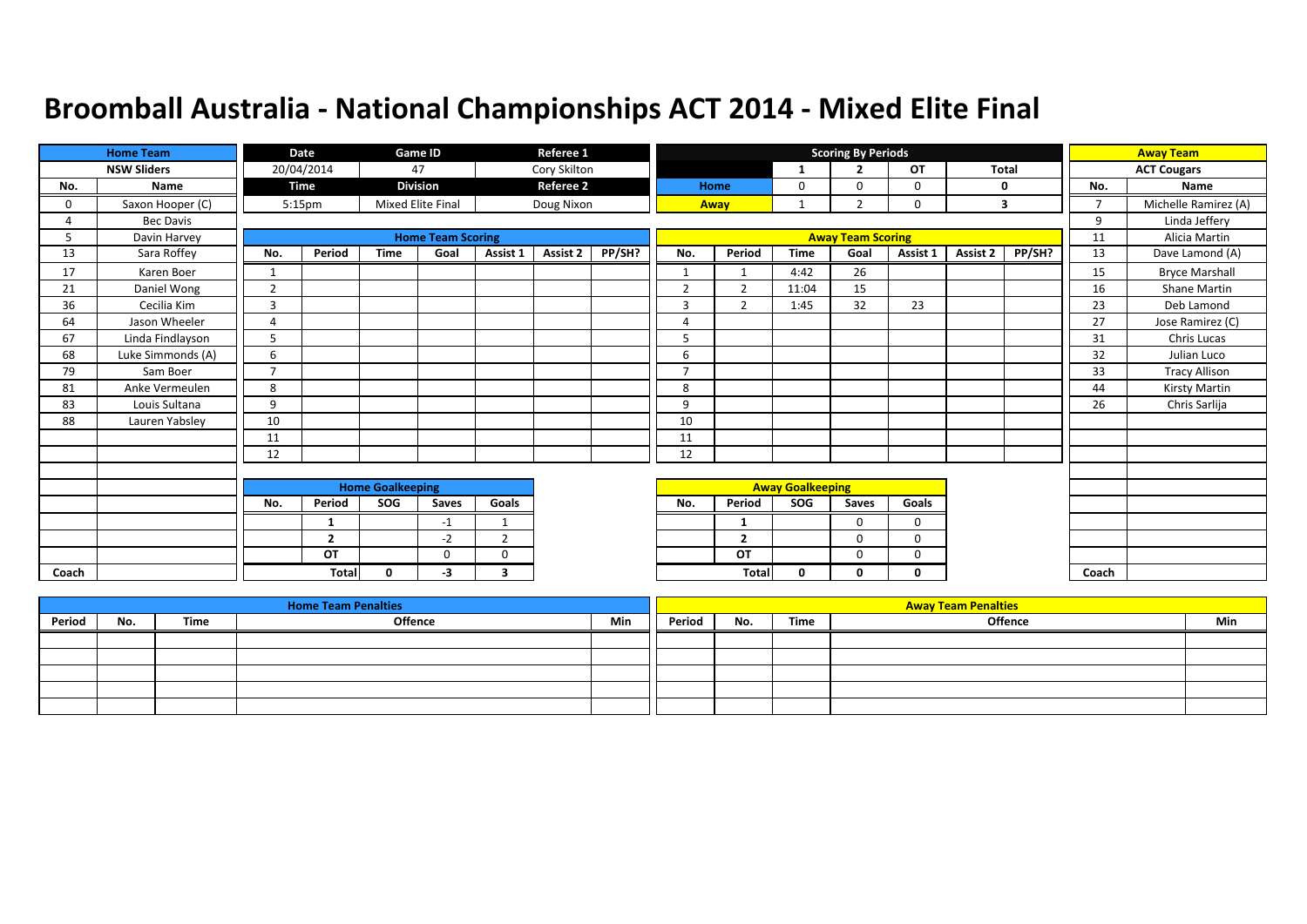|       | <b>Home Team</b>       |                | Date           |                         | Game ID                  |          | Referee 1        |        |                         |                |             | <b>Scoring By Periods</b> |                |          |             |       | <b>Away Team</b>      |
|-------|------------------------|----------------|----------------|-------------------------|--------------------------|----------|------------------|--------|-------------------------|----------------|-------------|---------------------------|----------------|----------|-------------|-------|-----------------------|
|       | NSW <sub>1</sub>       |                | 20/04/2014     |                         | 34                       |          | Cory Skilton     |        |                         |                | 1           | $\overline{2}$            | OT             | Total    |             |       | NSW <sub>2</sub>      |
| No.   | Name                   |                | Time           |                         | <b>Division</b>          |          | <b>Referee 2</b> |        |                         | Home           | 2           | 3                         | 0              |          | 5           | No.   | <b>Name</b>           |
| 11    | Matthew Hellyer (A)    |                | 7:00am         |                         | Mixed Intermediate       |          | Doug Nixon       |        |                         | Away           | $\mathbf 0$ | 0                         | 0              |          | $\mathbf 0$ | 15    | <b>Chris Hukins</b>   |
| 47    | Jessica Lee            |                |                |                         |                          |          |                  |        |                         |                |             |                           |                |          |             | 20    | Sarah Hellyer         |
| 45    | Jarad Ferrara          |                |                |                         | <b>Home Team Scoring</b> |          |                  |        |                         |                |             | <b>Away Team Scoring</b>  |                |          |             | 29    | Kiarna Brown          |
| 25    | Vanessa Ellis          | No.            | Period         | <b>Time</b>             | Goal                     | Assist 1 | Assist 2         | PP/SH? | No.                     | Period         | <b>Time</b> | Goal                      | Assist 1       | Assist 2 | PP/SH?      | 35    | <b>Blake Fielding</b> |
| 27    | Tim Roffey (C)         | $\mathbf{1}$   |                | 10:25                   | 57                       |          |                  |        | $\mathbf{1}$            |                |             |                           |                |          |             | 58    | Amanda Wilson         |
| 46    | Joel Robson            | $\overline{2}$ |                | 0:17                    | 54                       | 11       |                  |        | $\overline{2}$          |                |             |                           |                |          |             | 63    | Peter Cook (A)        |
| 32    | Sally Ormiston         | $\overline{3}$ | 2              | 16:49                   | 68                       | 54       |                  |        | $\overline{3}$          |                |             |                           |                |          |             | 70    | Chris Robinson        |
| 54    | Mark Ferrara           | $\overline{4}$ | $\overline{2}$ | 15:14                   | 83                       | 45       |                  |        | 4                       |                |             |                           |                |          |             | 71    | Elicia Symes          |
| 44    | Catherine McDonald (A) | 5              | $\overline{2}$ | 6:14                    | 11                       | 46       | 54               |        | 5                       |                |             |                           |                |          |             | 73    | Sarah Powell (A)      |
| 57    | Karen Bell             | 6              |                |                         |                          |          |                  |        | 6                       |                |             |                           |                |          |             | 74    | Jake Robson           |
| 68    | Liz Lugue              | $\overline{ }$ |                |                         |                          |          |                  |        | $\overline{7}$          |                |             |                           |                |          |             | 76    | Aaron Symes           |
| 72    | <b>Scott Powell</b>    | 8              |                |                         |                          |          |                  |        | 8                       |                |             |                           |                |          |             | 78    | James Liebeck         |
| 83    | Anke Vermeulen         | 9              |                |                         |                          |          |                  |        | 9                       |                |             |                           |                |          |             | 82    | Rebecca Langham       |
| 1     | Joshua Burton          | 10             |                |                         |                          |          |                  |        | 10                      |                |             |                           |                |          |             | 85    | Felicity Hudson       |
| 77    | Don Godmaire           | 11             |                |                         |                          |          |                  |        | 11                      |                |             |                           |                |          |             | 93    | Matt Hudson           |
|       |                        | 12             |                |                         |                          |          |                  |        | 12                      |                |             |                           |                |          |             | 95    | Ben Irmisch (C)       |
|       |                        |                |                |                         |                          |          |                  |        |                         |                |             |                           |                |          |             |       |                       |
|       |                        |                |                | <b>Home Goalkeeping</b> |                          |          |                  |        | <b>Away Goalkeeping</b> |                |             |                           |                |          |             |       |                       |
|       |                        | No.            | Period         | SOG                     | Saves                    | Goals    |                  |        | No.                     | Period         | <b>SOG</b>  | Saves                     | Goals          |          |             |       |                       |
|       |                        | 25             | 1              |                         | $\Omega$                 | $\Omega$ |                  |        | 20                      | -1             |             | $-2$                      | $\overline{2}$ |          |             |       |                       |
|       |                        | 25             | $\overline{2}$ |                         | $\Omega$                 | $\Omega$ |                  |        | 20                      | $\overline{2}$ |             | $-3$                      | 3              |          |             |       |                       |
|       |                        |                | OT             |                         | $\Omega$                 | $\Omega$ |                  |        |                         | OT             |             | $\Omega$                  | 0              |          |             |       |                       |
| Coach |                        |                | <b>Total</b>   | $\mathbf{0}$            | 0                        | 0        |                  |        |                         | Total          | 0           | -5                        | 5.             |          |             | Coach |                       |

|        |     |      | <b>Home Team Penalties</b> |     |        |     |      | <b>Away Team Penalties</b> |     |
|--------|-----|------|----------------------------|-----|--------|-----|------|----------------------------|-----|
| Period | No. | Time | <b>Offence</b>             | Min | Period | No. | Time | Offence                    | Min |
|        |     |      |                            |     |        |     |      |                            |     |
|        |     |      |                            |     |        |     |      |                            |     |
|        |     |      |                            |     |        |     |      |                            |     |
|        |     |      |                            |     |        |     |      |                            |     |
|        |     |      |                            |     |        |     |      |                            |     |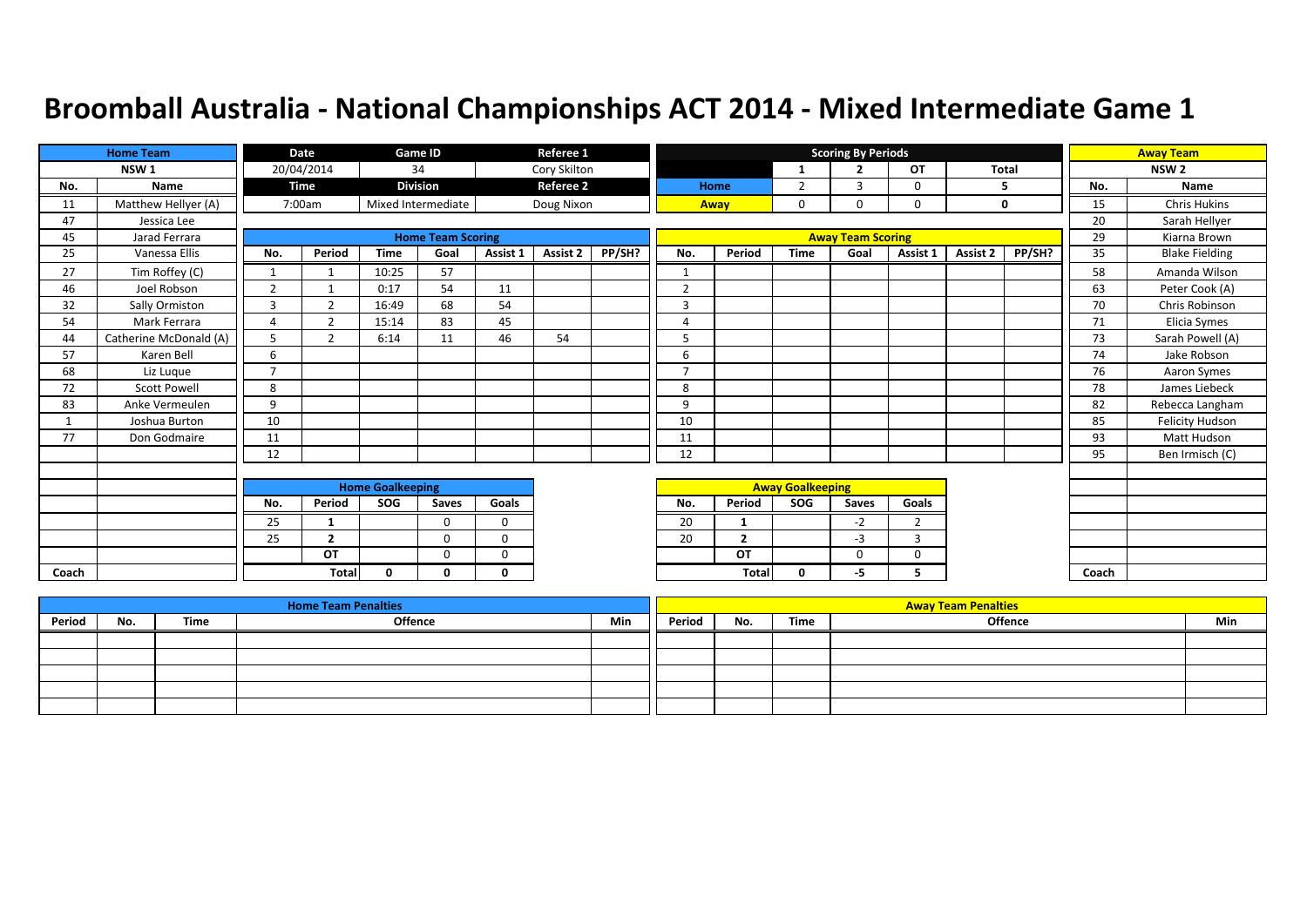|       | <b>Home Team</b>       |                | Date           |                         | Game ID                  |             | Referee 1        |        |                |                |                         | <b>Scoring By Periods</b> |             |          |              |       | <b>Away Team</b>    |
|-------|------------------------|----------------|----------------|-------------------------|--------------------------|-------------|------------------|--------|----------------|----------------|-------------------------|---------------------------|-------------|----------|--------------|-------|---------------------|
|       | <b>ACT</b>             |                | 20/04/2014     |                         | 35                       |             | Alan Jabs        |        |                |                | 1                       | $\overline{2}$            | <b>OT</b>   |          | <b>Total</b> |       | <b>SA Sharks</b>    |
| No.   | Name                   |                | Time           |                         | <b>Division</b>          |             | <b>Referee 2</b> |        |                | Home           | 0                       |                           | $\mathbf 0$ |          | 1            | No.   | Name                |
| 4     | <b>Bridget Whisker</b> |                | 7:45am         |                         | Mixed Intermediate       |             | Cory Skilton     |        |                | Away           |                         | $\Omega$                  | $\mathbf 0$ |          | 1            | 3     | Trish McHendrie     |
| 12    | Olivia Boyd (C)        |                |                |                         |                          |             |                  |        |                |                |                         |                           |             |          |              | 12    | Marty Wells         |
| 18    | Fergus Welfare         |                |                |                         | <b>Home Team Scoring</b> |             |                  |        |                |                |                         | <b>Away Team Scoring</b>  |             |          |              | 14    | Bronwen Mayo (C)    |
| 20    | Katy Parr              | No.            | Period         | <b>Time</b>             | Goal                     | Assist 1    | Assist 2         | PP/SH? | No.            | Period         | <b>Time</b>             | Goal                      | Assist 1    | Assist 2 | PP/SH?       | 19    | <b>Matt Barrett</b> |
| 21    | <b>Brodie Agerbeek</b> | 1              | $\overline{2}$ | 0:08                    | 41                       | 30          | 28               |        | $\mathbf{1}$   | $\mathbf 1$    | 17:08                   | 19                        |             |          |              | 21    | Rob Wheelwright (A) |
| 22    | Casey Lucas            | $\overline{2}$ |                |                         |                          |             |                  |        | $\overline{2}$ |                |                         |                           |             |          |              | 22    | Shanni Muller       |
| 25    | Warwick Foley          | 3              |                |                         |                          |             |                  |        | 3              |                |                         |                           |             |          |              | 34    | Jenna Roberts       |
| 28    | Christa Brandon        | 4              |                |                         |                          |             |                  |        | 4              |                |                         |                           |             |          |              | 35    | Michael Workman     |
| 30    | Owen Sulway            | 5              |                |                         |                          |             |                  |        | 5              |                |                         |                           |             |          |              | 38    | Anthony Western     |
| 35    | Ryan Foley             | 6              |                |                         |                          |             |                  |        | 6              |                |                         |                           |             |          |              | 42    | Ryan Taylor         |
| 38    | Nigel Banks            | $\overline{ }$ |                |                         |                          |             |                  |        | $\overline{ }$ |                |                         |                           |             |          |              | 52    | Keith Thomas (A)    |
| 40    | Zac Brandon (A)        | 8              |                |                         |                          |             |                  |        | 8              |                |                         |                           |             |          |              | 53    | Alli Mildren        |
| 41    | Connor Brandon         | 9              |                |                         |                          |             |                  |        | 9              |                |                         |                           |             |          |              | 66    | Maddie Riley        |
| 45    | Harley Walker          | 10             |                |                         |                          |             |                  |        | 10             |                |                         |                           |             |          |              | 76    | Matt Lovell         |
| 66    | Jodie Davis            | 11             |                |                         |                          |             |                  |        | 11             |                |                         |                           |             |          |              | 86    | Luke Abbey          |
|       |                        | 12             |                |                         |                          |             |                  |        | 12             |                |                         |                           |             |          |              | 90    | Jamie Adams         |
|       |                        |                |                |                         |                          |             |                  |        |                |                |                         |                           |             |          |              |       |                     |
|       |                        |                |                | <b>Home Goalkeeping</b> |                          |             |                  |        |                |                | <b>Away Goalkeeping</b> |                           |             |          |              |       |                     |
|       |                        | No.            | Period         | SOG                     | Saves                    | Goals       |                  |        | No.            | Period         | SOG                     | Saves                     | Goals       |          |              |       |                     |
|       |                        | 4              |                |                         | $-1$                     |             |                  |        | 34             |                |                         | $\mathbf 0$               | 0           |          |              |       |                     |
|       |                        | 4              | $\overline{2}$ |                         | $\Omega$                 | $\Omega$    |                  |        | 34             | $\overline{2}$ |                         | $-1$                      |             |          |              |       |                     |
|       |                        |                | OT             |                         | 0                        | $\mathbf 0$ |                  |        |                | OT             |                         | $\Omega$                  | 0           |          |              |       |                     |
| Coach |                        |                | Total          | $\Omega$                | -1                       | 1           |                  |        |                | <b>Total</b>   | 0                       | $-1$                      |             |          |              | Coach |                     |

|        |     |      | <b>Home Team Penalties</b> |     |        |     |       | <b>Away Team Penalties</b> |     |
|--------|-----|------|----------------------------|-----|--------|-----|-------|----------------------------|-----|
| Period | No. | Time | Offence                    | Min | Period | No. | Time  | Offence                    | Min |
|        |     |      |                            |     |        | 35  | 15:53 | Tripping                   |     |
|        |     |      |                            |     |        | 10  | 17:33 | <b>High stick</b>          |     |
|        |     |      |                            |     |        |     |       |                            |     |
|        |     |      |                            |     |        |     |       |                            |     |
|        |     |      |                            |     |        |     |       |                            |     |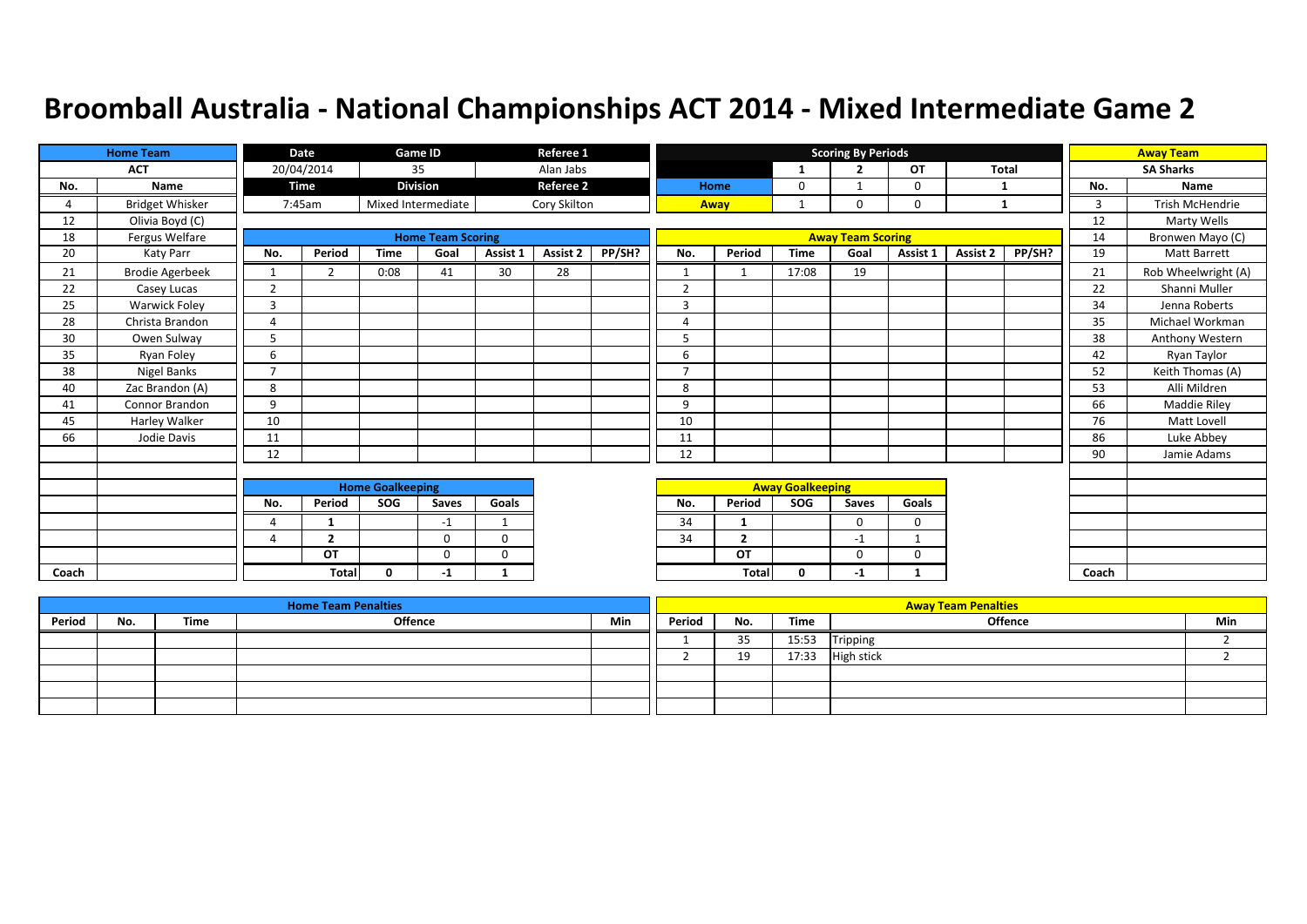|       | <b>Home Team</b>       | Date                     |                | <b>Game ID</b>          |                          | Referee 1   |                       |        |                          |                | <b>Scoring By Periods</b> |                          |                |              | <b>Away Team</b> |       |                       |
|-------|------------------------|--------------------------|----------------|-------------------------|--------------------------|-------------|-----------------------|--------|--------------------------|----------------|---------------------------|--------------------------|----------------|--------------|------------------|-------|-----------------------|
|       | <b>ACT</b>             |                          | 20/04/2014     |                         | 38                       |             | <b>Bryce Marshall</b> |        |                          |                | $\mathbf{1}$              | $\overline{2}$           | <b>OT</b>      | <b>Total</b> |                  |       | NSW <sub>2</sub>      |
| No.   | Name                   |                          | Time           |                         | <b>Division</b>          |             | <b>Referee 2</b>      |        |                          | Home           | 1                         |                          | 0              |              | $\overline{2}$   | No.   | Name                  |
| 4     | <b>Bridget Whisker</b> |                          | 10:00am        |                         | Mixed Intermediate       |             | Jose Ramirez          |        |                          | Away           | 0                         |                          | 0              |              | 1                | 15    | <b>Chris Hukins</b>   |
| 12    | Olivia Boyd (C)        |                          |                |                         |                          |             |                       |        |                          |                |                           |                          |                |              |                  | 20    | Sarah Hellyer         |
| 18    | Fergus Welfare         |                          |                |                         | <b>Home Team Scoring</b> |             |                       |        |                          |                |                           | <b>Away Team Scoring</b> |                |              |                  | 29    | Kiarna Brown          |
| 20    | Katy Parr              | No.                      | Period         | <b>Time</b>             | Goal                     | Assist 1    | Assist 2              | PP/SH? | No.                      | Period         | <b>Time</b>               | Goal                     | Assist 1       | Assist 2     | PP/SH?           | 35    | <b>Blake Fielding</b> |
| 21    | <b>Brodie Agerbeek</b> |                          |                | 9:19                    | 18                       | 28          |                       |        | $\mathbf{1}$             | $\overline{2}$ | 0:13                      | 95                       |                |              |                  | 58    | Amanda Wilson         |
| 22    | Casey Lucas            | $\overline{2}$           | 2              | 13:03                   | 35                       | 22          | 18                    |        | $\overline{2}$           |                |                           |                          |                |              |                  | 63    | Peter Cook (A)        |
| 25    | <b>Warwick Foley</b>   | 3                        |                |                         |                          |             |                       |        | 3                        |                |                           |                          |                |              |                  | 70    | Chris Robinson        |
| 28    | Christa Brandon        | $\overline{4}$           |                |                         |                          |             |                       |        | 4                        |                |                           |                          |                |              |                  | 71    | Elicia Symes          |
| 43    | Scott Walker (A)       | 5                        |                |                         |                          |             |                       |        | 5                        |                |                           |                          |                |              |                  | 73    | Sarah Powell (A)      |
| 39    | Owen Sulway            | 6                        |                |                         |                          |             |                       |        | 6                        |                |                           |                          |                |              |                  | 74    | Jake Robson           |
| 35    | Ryan Foley             | $\overline{\phantom{a}}$ |                |                         |                          |             |                       |        | $\overline{\phantom{a}}$ |                |                           |                          |                |              |                  | 76    | Aaron Symes           |
| 40    | Zac Brandon (A)        | 8                        |                |                         |                          |             |                       |        | 8                        |                |                           |                          |                |              |                  | 78    | James Liebeck         |
| 41    | Connor Brandon         | 9                        |                |                         |                          |             |                       |        | 9                        |                |                           |                          |                |              |                  | 82    | Rebecca Langham       |
| 45    | Harley Walker          | 10                       |                |                         |                          |             |                       |        | 10                       |                |                           |                          |                |              |                  | 85    | Felicity Hudson       |
| 66    | Jodie Davis            | 11                       |                |                         |                          |             |                       |        | 11                       |                |                           |                          |                |              |                  | 93    | <b>Matt Hudson</b>    |
| 38    | Nigel Banks            | 12                       |                |                         |                          |             |                       |        | 12                       |                |                           |                          |                |              |                  | 95    | Ben Irmisch (C)       |
|       |                        |                          |                |                         |                          |             |                       |        |                          |                |                           |                          |                |              |                  |       |                       |
|       |                        |                          |                | <b>Home Goalkeeping</b> |                          |             |                       |        |                          |                | <b>Away Goalkeeping</b>   |                          |                |              |                  |       |                       |
|       |                        | No.                      | Period         | SOG                     | Saves                    | Goals       |                       |        | No.                      | Period         | SOG                       | Saves                    | Goals          |              |                  |       |                       |
|       |                        | 4                        |                |                         | $\Omega$                 | $\Omega$    |                       |        | 20                       |                |                           | $-1$                     |                |              |                  |       |                       |
|       |                        | Δ                        | $\overline{2}$ |                         | -1                       | -1          |                       |        | 20                       | $\overline{2}$ |                           | $-1$                     |                |              |                  |       |                       |
|       |                        |                          | OT             |                         | $\Omega$                 | $\mathbf 0$ |                       |        |                          | OT             |                           | $\Omega$                 | $\Omega$       |              |                  |       |                       |
| Coach |                        |                          | <b>Total</b>   | $\mathbf{0}$            | $-1$                     | 1           |                       |        |                          | Total          | 0                         | $-2$                     | $\overline{2}$ |              |                  | Coach |                       |

|        |     |      | <b>Home Team Penalties</b> |     |        |     |      | <b>Away Team Penalties</b> |     |
|--------|-----|------|----------------------------|-----|--------|-----|------|----------------------------|-----|
| Period | No. | Time | Offence                    | Min | Period | No. | Time | <b>Offence</b>             | Min |
|        |     |      |                            |     |        |     |      |                            |     |
|        |     |      |                            |     |        |     |      |                            |     |
|        |     |      |                            |     |        |     |      |                            |     |
|        |     |      |                            |     |        |     |      |                            |     |
|        |     |      |                            |     |        |     |      |                            |     |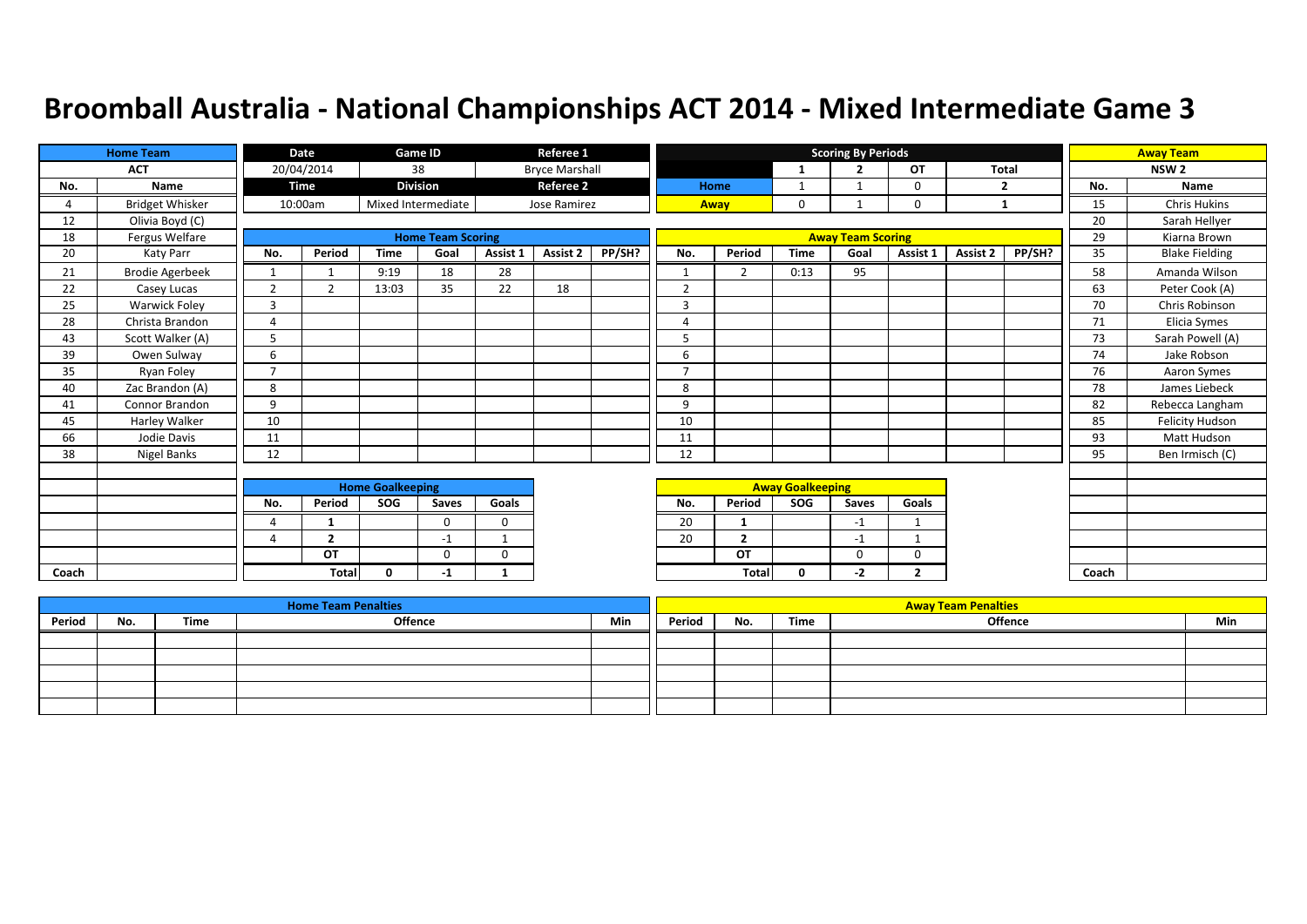|       | <b>Home Team</b><br>Date |                          |                |                         | Game ID                  |             | Referee 1        |        |                |                |                         | <b>Scoring By Periods</b> |                |          |        |       | <b>Away Team</b>       |
|-------|--------------------------|--------------------------|----------------|-------------------------|--------------------------|-------------|------------------|--------|----------------|----------------|-------------------------|---------------------------|----------------|----------|--------|-------|------------------------|
|       | NSW <sub>1</sub>         |                          | 20/04/2014     |                         | 39                       |             | Kate Irvine      |        |                |                | 1                       | $\overline{2}$            | OT             | Total    |        |       | <b>SA Sharks</b>       |
| No.   | Name                     |                          | Time           |                         | <b>Division</b>          |             | <b>Referee 2</b> |        |                | <b>Home</b>    | 2                       | $\mathbf{\overline{1}}$   | 0              |          | 3      | No.   | Name                   |
| 14    | Matthew Hellyer (A)      |                          | 10:45am        |                         | Mixed Intermediate       |             | Cory Skilton     |        |                | Away           | 0                       |                           | 0              | 1        |        | 3     | <b>Trish McHendrie</b> |
| 19    | Jessica Lee              |                          |                |                         |                          |             |                  |        |                |                |                         |                           |                |          |        | 12    | Marty Wells            |
| 24    | Jarad Ferrara            |                          |                |                         | <b>Home Team Scoring</b> |             |                  |        |                |                |                         | <b>Away Team Scoring</b>  |                |          |        | 14    | Bronwen Mayo (C)       |
| 25    | Vanessa Ellis            | No.                      | Period         | <b>Time</b>             | Goal                     | Assist 1    | Assist 2         | PP/SH? | No.            | Period         | <b>Time</b>             | Goal                      | Assist 1       | Assist 2 | PP/SH? | 19    | Matt Barrett           |
| 27    | Tim Roffey (C)           |                          |                | 11:28                   | 81                       | 89          |                  |        | $\mathbf{1}$   | $\overline{2}$ | 12:19                   | 12                        | 19             |          |        | 21    | Rob Wheelwright (A)    |
| 28    | Joel Robson              | $\overline{2}$           |                | 0:20                    | 81                       |             |                  |        | $\overline{2}$ |                |                         |                           |                |          |        | 22    | Shanni Muller          |
| 32    | Sally Ormiston           | $\overline{3}$           | 2              | 9:14                    | 69                       | 92          | 24               |        | $\overline{3}$ |                |                         |                           |                |          |        | 34    | Jenna Roberts          |
| 42    | Mark Ferrara             | $\overline{4}$           |                |                         |                          |             |                  |        | 4              |                |                         |                           |                |          |        | 35    | Michael Workman        |
| 44    | Catherine McDonald (A)   | 5                        |                |                         |                          |             |                  |        | 5              |                |                         |                           |                |          |        | 38    | Anthony Western        |
| 66    | Karen Bell               | 6                        |                |                         |                          |             |                  |        | 6              |                |                         |                           |                |          |        | 42    | Ryan Taylor            |
| 69    | Liz Luque                | $\overline{\phantom{a}}$ |                |                         |                          |             |                  |        | 7              |                |                         |                           |                |          |        | 52    | Keith Thomas (A)       |
| 72    | <b>Scott Powell</b>      | 8                        |                |                         |                          |             |                  |        | 8              |                |                         |                           |                |          |        | 53    | Alli Mildren           |
| 81    | Anke Vermeulen           | 9                        |                |                         |                          |             |                  |        | 9              |                |                         |                           |                |          |        | 66    | Maddie Riley           |
| 89    | Joshua Burton            | 10                       |                |                         |                          |             |                  |        | 10             |                |                         |                           |                |          |        | 76    | Matt Lovell            |
| 92    | Don Godmaire             | 11                       |                |                         |                          |             |                  |        | 11             |                |                         |                           |                |          |        | 86    | Luke Abbey             |
|       |                          | 12                       |                |                         |                          |             |                  |        | 12             |                |                         |                           |                |          |        |       |                        |
|       |                          |                          |                |                         |                          |             |                  |        |                |                |                         |                           |                |          |        |       |                        |
|       |                          |                          |                | <b>Home Goalkeeping</b> |                          |             |                  |        |                |                | <b>Away Goalkeeping</b> |                           |                |          |        |       |                        |
|       |                          | No.                      | Period         | SOG                     | Saves                    | Goals       |                  |        | No.            | Period         | <b>SOG</b>              | Saves                     | Goals          |          |        |       |                        |
|       |                          | 25                       | 1              |                         | $\Omega$                 | $\mathbf 0$ |                  |        | 34             | $\mathbf{1}$   |                         | $-2$                      | $\overline{2}$ |          |        |       |                        |
|       |                          | 25                       | $\overline{2}$ |                         | $-1$                     |             |                  |        | 34             | $\overline{2}$ |                         | $-1$                      |                |          |        |       |                        |
|       |                          |                          | OT             |                         | $\mathbf 0$              | $\mathbf 0$ |                  |        |                | OT             |                         | 0                         | 0              |          |        |       |                        |
| Coach |                          |                          | <b>Total</b>   | $\mathbf{0}$            | -1                       | 1           |                  |        |                | <b>Total</b>   | $\mathbf{0}$            | $-3$                      | 3              |          |        | Coach |                        |

|        |                 |      | <b>Home Team Penalties</b> |     |        |          |      | <b>Away Team Penalties</b> |     |
|--------|-----------------|------|----------------------------|-----|--------|----------|------|----------------------------|-----|
| Period | No.             | Time | <b>Offence</b>             | Min | Period | No.      | Time | <b>Offence</b>             | Min |
|        | 4n<br><u>д.</u> | 6:15 | High stick                 |     |        | 71<br>-4 | 2:09 | <b>High stick</b>          |     |
|        |                 |      |                            |     |        |          |      |                            |     |
|        |                 |      |                            |     |        |          |      |                            |     |
|        |                 |      |                            |     |        |          |      |                            |     |
|        |                 |      |                            |     |        |          |      |                            |     |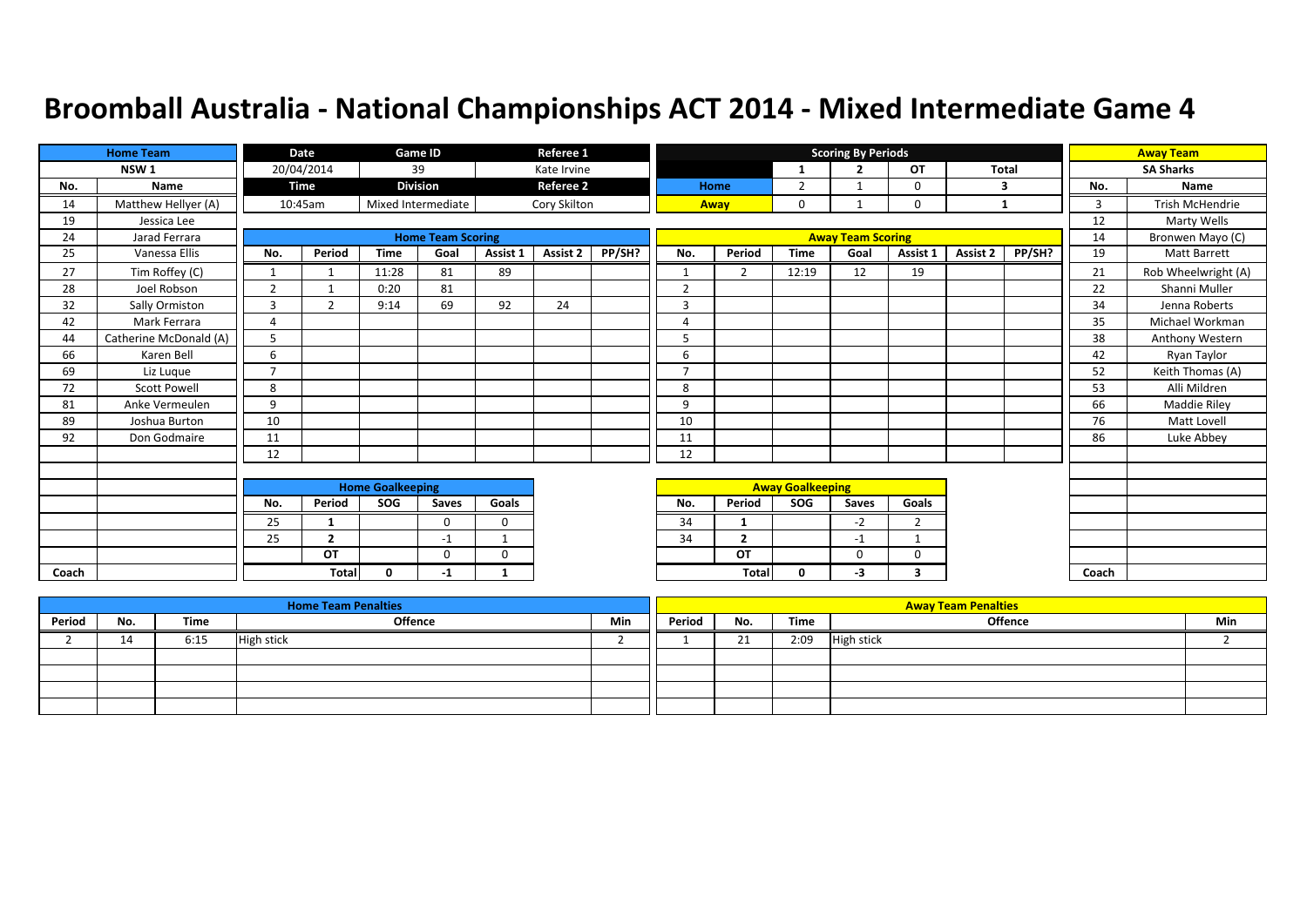|       | <b>Home Team</b>       |                | Date               |                         | Game ID                  |             | Referee 1        |        |                |                          |                         | <b>Scoring By Periods</b> |             |              |        |       | <b>Away Team</b>       |
|-------|------------------------|----------------|--------------------|-------------------------|--------------------------|-------------|------------------|--------|----------------|--------------------------|-------------------------|---------------------------|-------------|--------------|--------|-------|------------------------|
|       | NSW <sub>2</sub>       |                | 20/04/2014         |                         | 42                       |             | Cory Skilton     |        |                |                          | 1                       | $\overline{2}$            | <b>OT</b>   | <b>Total</b> |        |       | <b>SA Sharks</b>       |
| No.   | Name                   |                | Time               |                         | <b>Division</b>          |             | <b>Referee 2</b> |        |                | Home                     | 0                       | $\Omega$                  | $\mathbf 0$ | 0            |        | No.   | Name                   |
| 15    | <b>Chris Hukins</b>    |                | 1:00 <sub>pm</sub> |                         | Mixed Intermediate       |             | Doug Nixon       |        |                | Away                     |                         | $\Omega$                  | $\mathbf 0$ | $\mathbf{1}$ |        | 3     | <b>Trish McHendrie</b> |
| 20    | Sarah Hellyer          |                |                    |                         |                          |             |                  |        |                |                          |                         |                           |             |              |        | 12    | Marty Wells            |
| 29    | Kiarna Brown           |                |                    |                         | <b>Home Team Scoring</b> |             |                  |        |                |                          |                         | <b>Away Team Scoring</b>  |             |              |        | 14    | Bronwen Mayo (C)       |
| 35    | <b>Blake Fielding</b>  | No.            | Period             | <b>Time</b>             | Goal                     | Assist 1    | Assist 2         | PP/SH? | No.            | Period                   | <b>Time</b>             | Goal                      | Assist 1    | Assist 2     | PP/SH? | 19    | Matt Barrett           |
| 58    | Amanda Wilson          | 1              |                    |                         |                          |             |                  |        | $\mathbf 1$    |                          | 14:59                   | 12                        | 35          |              |        | 21    | Rob Wheelwright (A)    |
| 63    | Peter Cook (A)         | $\overline{2}$ |                    |                         |                          |             |                  |        | $\overline{2}$ |                          |                         |                           |             |              |        | 22    | Shanni Muller          |
| 70    | Chris Robinson         | 3              |                    |                         |                          |             |                  |        | 3              |                          |                         |                           |             |              |        | 34    | Jenna Roberts          |
| 71    | Elicia Symes           | $\overline{4}$ |                    |                         |                          |             |                  |        | 4              |                          |                         |                           |             |              |        | 35    | Michael Workman        |
| 73    | Sarah Powell (A)       | 5              |                    |                         |                          |             |                  |        | 5              |                          |                         |                           |             |              |        | 38    | Anthony Western        |
| 74    | Jake Robson            | 6              |                    |                         |                          |             |                  |        | 6              |                          |                         |                           |             |              |        | 42    | Ryan Taylor            |
| 76    | Aaron Symes            | $\overline{ }$ |                    |                         |                          |             |                  |        | $\overline{ }$ |                          |                         |                           |             |              |        | 52    | Keith Thomas (A)       |
| 78    | James Liebeck          | 8              |                    |                         |                          |             |                  |        | 8              |                          |                         |                           |             |              |        | 53    | Alli Mildren           |
| 82    | Rebecca Langham        | 9              |                    |                         |                          |             |                  |        | 9              |                          |                         |                           |             |              |        | 66    | Maddie Riley           |
| 85    | <b>Felicity Hudson</b> | 10             |                    |                         |                          |             |                  |        | 10             |                          |                         |                           |             |              |        | 76    | Matt Lovell            |
| 93    | Matt Hudson            | 11             |                    |                         |                          |             |                  |        | 11             |                          |                         |                           |             |              |        | 86    | Luke Abbey             |
| 95    | Ben Irmisch (C)        | 12             |                    |                         |                          |             |                  |        | 12             |                          |                         |                           |             |              |        |       |                        |
|       |                        |                |                    |                         |                          |             |                  |        |                |                          |                         |                           |             |              |        |       |                        |
|       |                        |                |                    | <b>Home Goalkeeping</b> |                          |             |                  |        |                |                          | <b>Away Goalkeeping</b> |                           |             |              |        |       |                        |
|       |                        | No.            | Period             | SOG                     | Saves                    | Goals       |                  |        | No.            | Period                   | <b>SOG</b>              | Saves                     | Goals       |              |        |       |                        |
|       |                        | 20             | 1                  |                         | -1                       | -1          |                  |        | 34             |                          |                         | $\Omega$                  | $\Omega$    |              |        |       |                        |
|       |                        | 20             | $\overline{2}$     |                         | $\Omega$                 | $\mathbf 0$ |                  |        | 34             | $\overline{\phantom{a}}$ |                         | $\Omega$                  | $\mathbf 0$ |              |        |       |                        |
|       |                        |                | OT                 |                         | $\Omega$                 | $\Omega$    |                  |        |                | OT                       |                         | $\Omega$                  | $\mathbf 0$ |              |        |       |                        |
| Coach |                        |                | <b>Total</b>       | 0                       | -1                       | 1           |                  |        |                | <b>Total</b>             | 0                       | 0                         | $\mathbf 0$ |              |        | Coach |                        |

|        |            |       | <b>Home Team Penalties</b> |     |        |     |      | <b>Away Team Penalties</b> |     |
|--------|------------|-------|----------------------------|-----|--------|-----|------|----------------------------|-----|
| Period | No.        | Time  | <b>Offence</b>             | Min | Period | No. | Time | <b>Offence</b>             | Min |
|        | 95         | 11:54 | Slashing                   |     |        |     |      |                            |     |
|        | 93.<br>ر ر | 14:18 | <b>High stick</b>          |     |        |     |      |                            |     |
|        |            |       |                            |     |        |     |      |                            |     |
|        |            |       |                            |     |        |     |      |                            |     |
|        |            |       |                            |     |        |     |      |                            |     |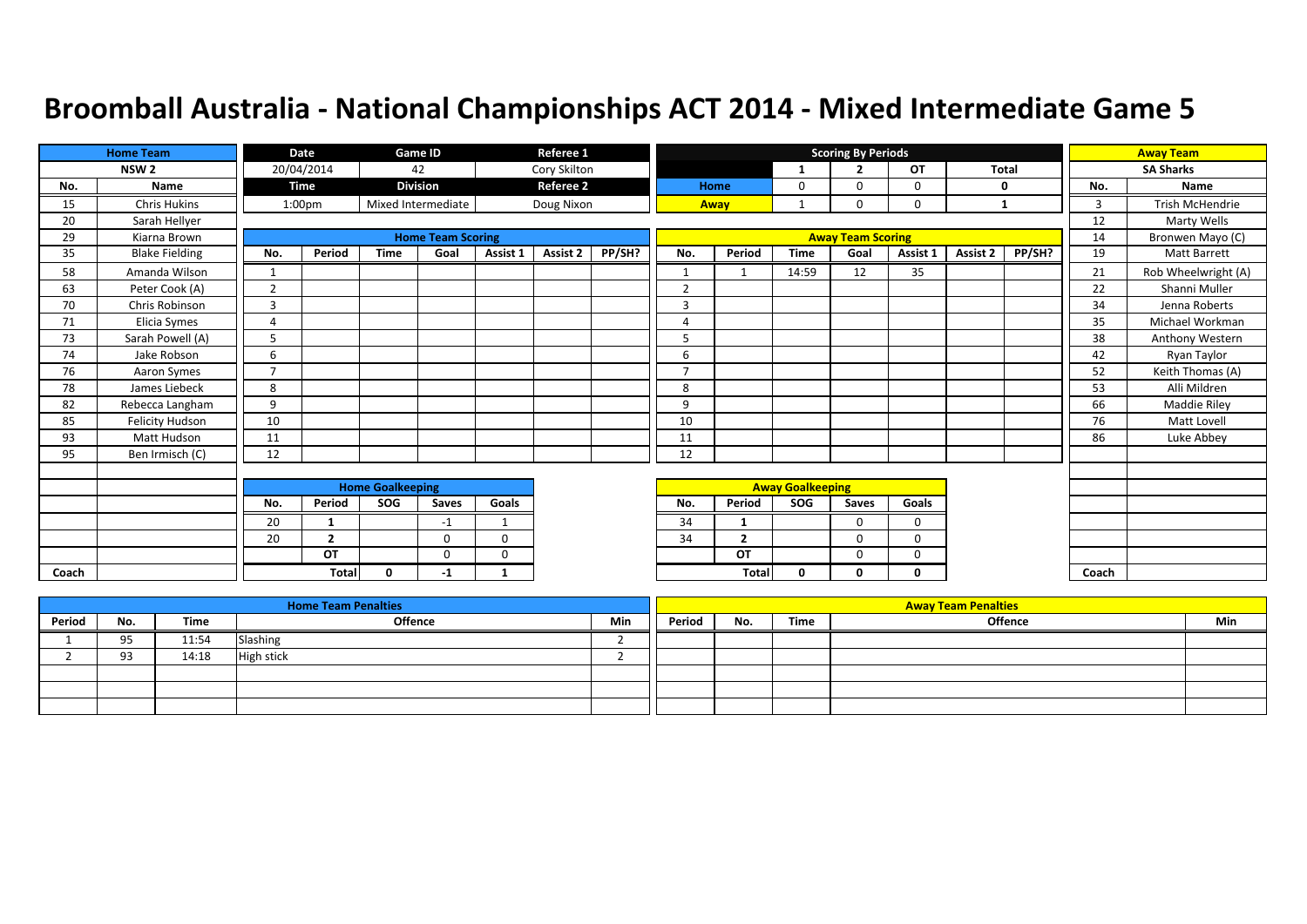|       | <b>Home Team</b>       |                | Date               |                         | Game ID                  |             | Referee 1             |        |                |                |                         | <b>Scoring By Periods</b> |             |              |        |       | <b>Away Team</b>       |
|-------|------------------------|----------------|--------------------|-------------------------|--------------------------|-------------|-----------------------|--------|----------------|----------------|-------------------------|---------------------------|-------------|--------------|--------|-------|------------------------|
|       | <b>ACT</b>             |                | 20/04/2014         |                         | 43                       |             | <b>Bryce Marshall</b> |        |                |                | 1                       | $\overline{\phantom{a}}$  | OT          | <b>Total</b> |        |       | NSW <sub>1</sub>       |
| No.   | Name                   |                | Time               |                         | <b>Division</b>          |             | <b>Referee 2</b>      |        |                | Home           | 0                       | $\Omega$                  | 0           | 0            |        | No.   | Name                   |
| 4     | <b>Bridget Whisker</b> |                | 1:45 <sub>pm</sub> |                         | Mixed Intermediate       |             | Alan Jabs             |        |                | Away           | 0                       |                           | 0           | 1            |        | 14    | Matthew Hellyer (A)    |
| 12    | Olivia Boyd (C)        |                |                    |                         |                          |             |                       |        |                |                |                         |                           |             |              |        | 19    | Jessica Lee            |
| 18    | Fergus Welfare         |                |                    |                         | <b>Home Team Scoring</b> |             |                       |        |                |                |                         | <b>Away Team Scoring</b>  |             |              |        | 24    | Jarad Ferrara          |
| 20    | Katy Parr              | No.            | Period             | <b>Time</b>             | Goal                     | Assist 1    | Assist 2              | PP/SH? | No.            | Period         | <b>Time</b>             | Goal                      | Assist 1    | Assist 2     | PP/SH? | 25    | Vanessa Ellis          |
| 21    | <b>Brodie Agerbeek</b> | 1              |                    |                         |                          |             |                       |        | $\mathbf{1}$   | $\overline{2}$ | 2:32                    | 42                        | 89          |              |        | 27    | Tim Roffey (C)         |
| 22    | Casey Lucas            | 2              |                    |                         |                          |             |                       |        | $\overline{2}$ |                |                         |                           |             |              |        | 28    | Joel Robson            |
| 25    | Warwick Foley          | $\overline{3}$ |                    |                         |                          |             |                       |        | 3              |                |                         |                           |             |              |        | 32    | Sally Ormiston         |
| 28    | Christa Brandon        | 4              |                    |                         |                          |             |                       |        | 4              |                |                         |                           |             |              |        | 42    | Mark Ferrara           |
| 43    | Scott Walker (A)       | 5              |                    |                         |                          |             |                       |        | 5              |                |                         |                           |             |              |        | 44    | Catherine McDonald (A) |
| 35    | Ryan Foley             | 6              |                    |                         |                          |             |                       |        | 6              |                |                         |                           |             |              |        | 66    | Karen Bell             |
| 40    | Zac Brandon (A)        | $\overline{7}$ |                    |                         |                          |             |                       |        | $\overline{7}$ |                |                         |                           |             |              |        | 69    | Liz Luque              |
| 41    | Connor Brandon         | 8              |                    |                         |                          |             |                       |        | 8              |                |                         |                           |             |              |        | 72    | <b>Scott Powell</b>    |
| 45    | Harley Walker          | 9              |                    |                         |                          |             |                       |        | 9              |                |                         |                           |             |              |        | 81    | Anke Vermeulen         |
| 66    | Jodie Davis            | 10             |                    |                         |                          |             |                       |        | 10             |                |                         |                           |             |              |        | 89    | Joshua Burton          |
| 38    | Nigel Banks            | 11             |                    |                         |                          |             |                       |        | 11             |                |                         |                           |             |              |        | 92    | Don Godmaire           |
|       |                        | 12             |                    |                         |                          |             |                       |        | 12             |                |                         |                           |             |              |        |       |                        |
|       |                        |                |                    |                         |                          |             |                       |        |                |                |                         |                           |             |              |        |       |                        |
|       |                        |                |                    | <b>Home Goalkeeping</b> |                          |             |                       |        |                |                | <b>Away Goalkeeping</b> |                           |             |              |        |       |                        |
|       |                        | No.            | Period             | SOG                     | Saves                    | Goals       |                       |        | No.            | Period         | SOG                     | Saves                     | Goals       |              |        |       |                        |
|       |                        | $\overline{4}$ | -1                 |                         | $\Omega$                 | $\mathbf 0$ |                       |        | 25             |                |                         | $\Omega$                  | $\mathbf 0$ |              |        |       |                        |
|       |                        | Δ              | $\overline{2}$     |                         | $-1$                     |             |                       |        | 25             | $\overline{2}$ |                         | $\Omega$                  | $\Omega$    |              |        |       |                        |
|       |                        |                | OT                 |                         | $\mathbf 0$              | $\mathbf 0$ |                       |        |                | OT             |                         | $\Omega$                  | $\mathbf 0$ |              |        |       |                        |
| Coach |                        |                | <b>Total</b>       | $\Omega$                | -1                       | 1           |                       |        |                | Total          | 0                       | 0                         | 0           |              |        | Coach |                        |

|        |     |      | <b>Home Team Penalties</b> |     | <b>Away Team Penalties</b> |     |      |                         |     |  |  |  |  |  |
|--------|-----|------|----------------------------|-----|----------------------------|-----|------|-------------------------|-----|--|--|--|--|--|
| Period | No. | Time | <b>Offence</b>             | Min | Period                     | No. | Time | Offence                 | Min |  |  |  |  |  |
|        | 38  | 4:18 | <b>High stick</b>          |     |                            | 19  | 1:11 | Too many men on the ice |     |  |  |  |  |  |
|        |     |      |                            |     |                            |     |      |                         |     |  |  |  |  |  |
|        |     |      |                            |     |                            |     |      |                         |     |  |  |  |  |  |
|        |     |      |                            |     |                            |     |      |                         |     |  |  |  |  |  |
|        |     |      |                            |     |                            |     |      |                         |     |  |  |  |  |  |